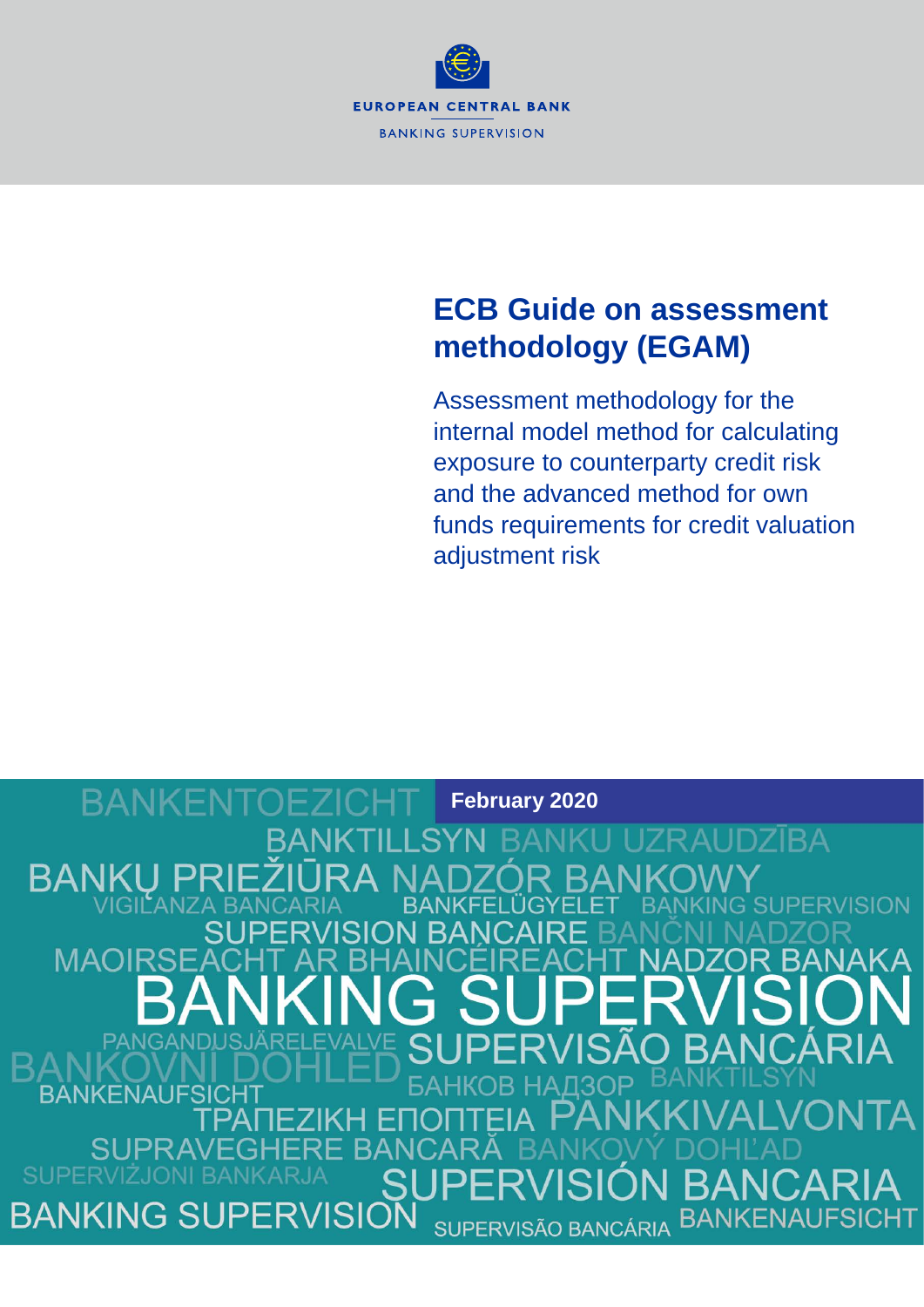# **Contents**

| 1 | <b>Introduction</b>                                                                              |                                                                                                                                                                                                          |                  |  |
|---|--------------------------------------------------------------------------------------------------|----------------------------------------------------------------------------------------------------------------------------------------------------------------------------------------------------------|------------------|--|
| 2 | <b>Available RTS on assessment methodology</b>                                                   |                                                                                                                                                                                                          |                  |  |
|   | 2.1                                                                                              | IRB approach assessment methodology                                                                                                                                                                      | 5                |  |
|   | 2.2                                                                                              | IMA assessment methodology                                                                                                                                                                               | 6                |  |
| 3 | <b>Rationale</b>                                                                                 |                                                                                                                                                                                                          |                  |  |
|   | 3.1                                                                                              | <b>General provisions</b>                                                                                                                                                                                | 8                |  |
|   | 3.2                                                                                              | Sequential and partial implementation of the IMM across<br>different transaction types                                                                                                                   | 8                |  |
|   | 3.3                                                                                              | Organisation and governance of model validation                                                                                                                                                          | 9                |  |
|   | 3.4                                                                                              | Internal governance, risk control, collateral management and<br>audit                                                                                                                                    | $\boldsymbol{9}$ |  |
|   | 3.5                                                                                              | Use test                                                                                                                                                                                                 | 10               |  |
|   | 3.6                                                                                              | Documentation and design                                                                                                                                                                                 | 10               |  |
|   | 3.7                                                                                              | <b>Exposure quantification</b>                                                                                                                                                                           | 10               |  |
|   | 3.8                                                                                              | Validation methodologies                                                                                                                                                                                 | 12               |  |
|   | 3.9                                                                                              | <b>Stress testing</b>                                                                                                                                                                                    | 12               |  |
|   | 3.10                                                                                             | Data maintenance and IT processes                                                                                                                                                                        | 12               |  |
|   | 3.11                                                                                             | Specifics for the A-CVA                                                                                                                                                                                  | 13               |  |
| 4 |                                                                                                  | ECB Guide on the assessment methodology for the internal model<br>method for calculating exposure to counterparty credit risk and the<br>advanced method for own funds requirements for credit valuation |                  |  |
|   | adjustment risk                                                                                  |                                                                                                                                                                                                          | 14               |  |
|   |                                                                                                  | <b>Chapter 1 General provisions</b>                                                                                                                                                                      | 15               |  |
|   | Chapter 2 Sequential and partial implementation of the IMM across<br>different transaction types |                                                                                                                                                                                                          |                  |  |
|   |                                                                                                  | Chapter 3 Organisation and governance of model validation                                                                                                                                                | 24               |  |
|   |                                                                                                  | Chapter 4 Internal governance, risk control, collateral management<br>and audit                                                                                                                          | 30               |  |
|   |                                                                                                  | Chapter 5 IMM use test                                                                                                                                                                                   | 36               |  |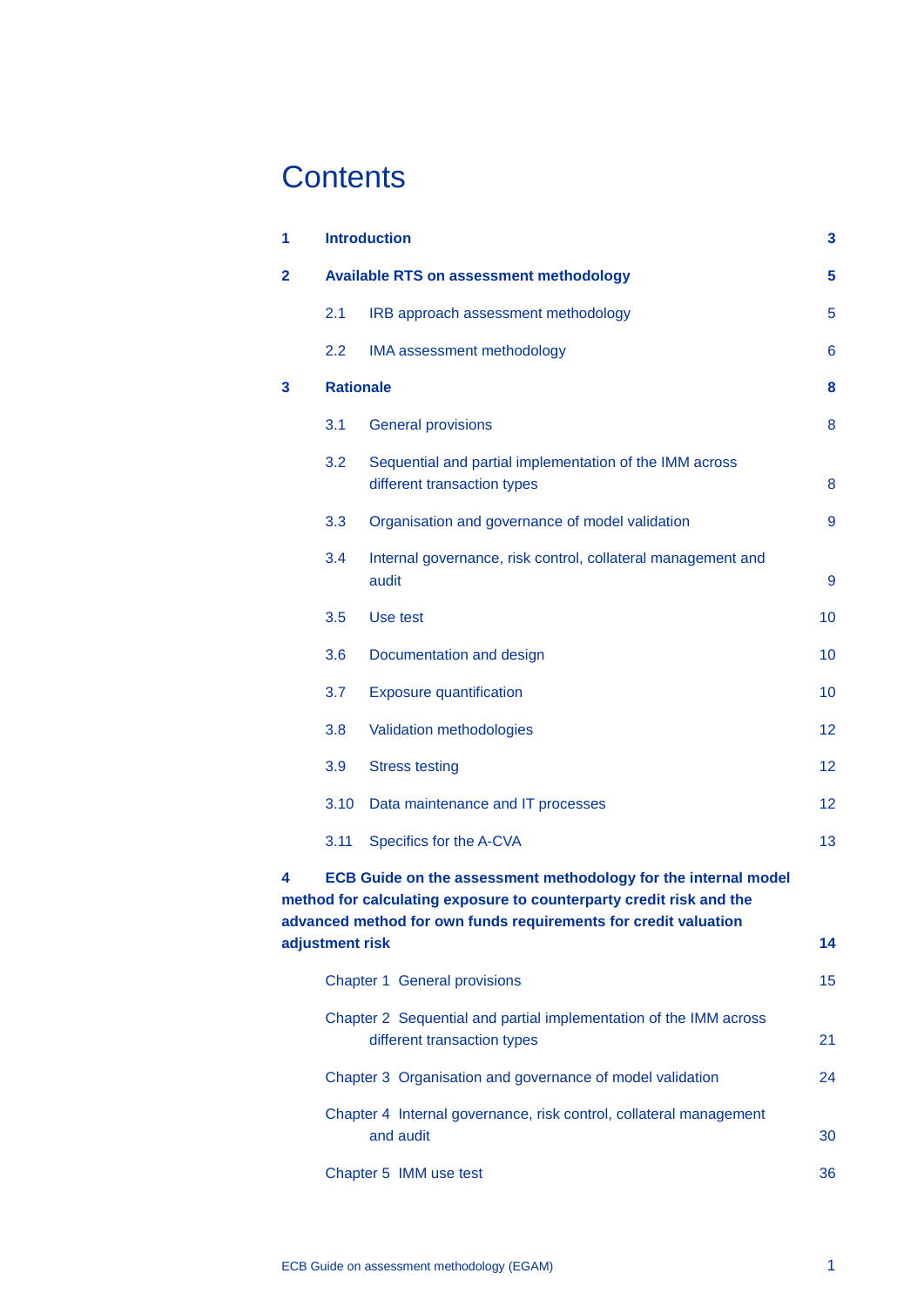| 5 | <b>Technical terms</b>                       | 88 |
|---|----------------------------------------------|----|
|   | Chapter 11 Specifics for the A-CVA           | 83 |
|   | Chapter 10 Data maintenance and IT processes | 77 |
|   | Chapter 9 Stress testing                     | 74 |
|   | Chapter 8 Validation methodologies           | 67 |
|   | Chapter 7 Exposure quantification            | 45 |
|   | Chapter 6 Documentation and design           | 40 |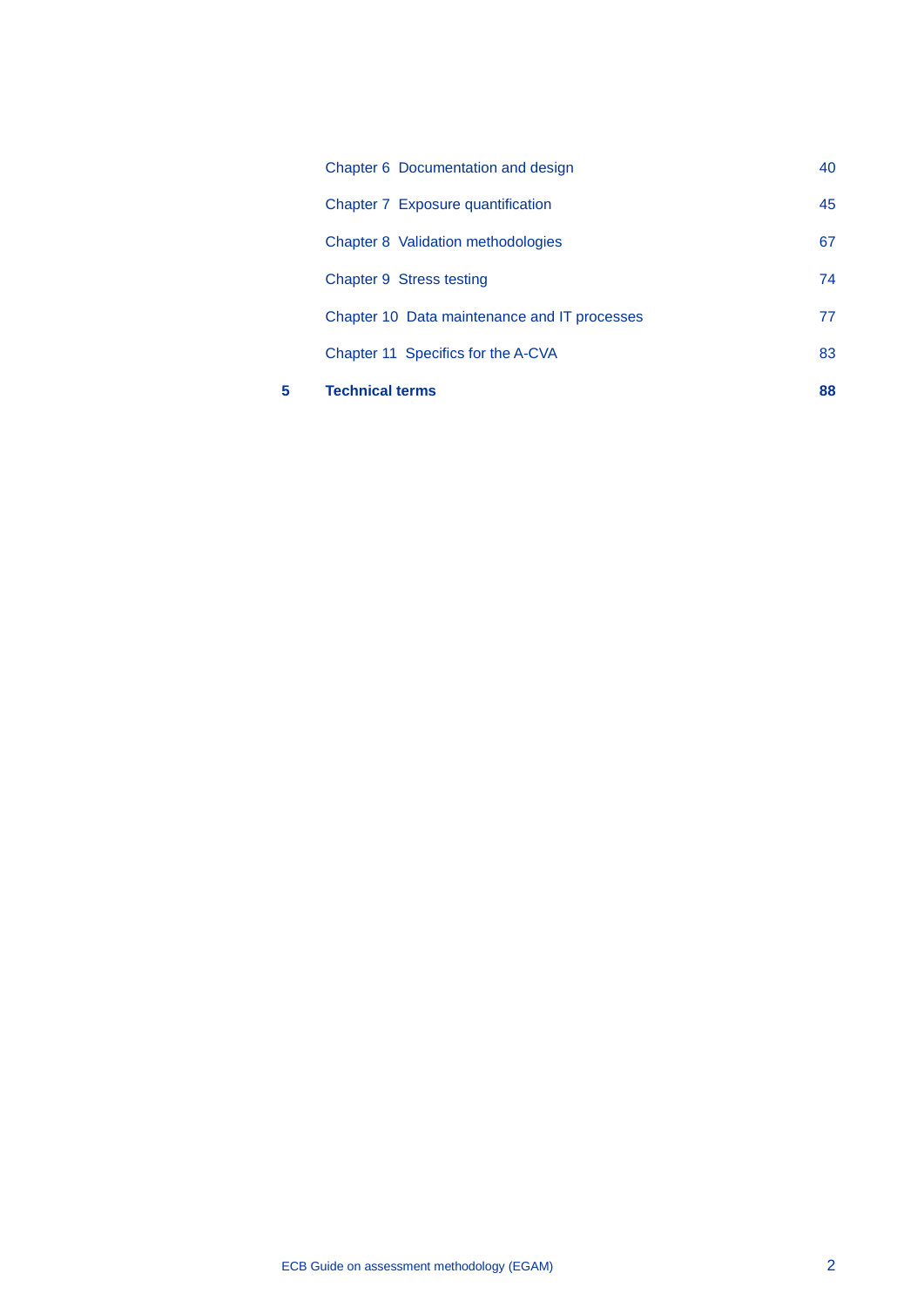## 1 Introduction

<span id="page-3-0"></span>Counterparty credit risk (CCR) is the risk arising from the possibility that the counterparty to derivative transactions or repurchase/lending agreements may default while these transactions still have a positive value for the bank (i.e. are "inthe-money"). Since the global financial crisis, it can be considered as one of the key financial risks an institution faces, as it can not only cause the failure of one institution, but also pose significant systemic risk. As a result, regulators recognised the need for more prudential supervision of CCR based on the conservative own funds requirements in the Basel III package.

Assessment methodologies describe the depth or level of detail required when investigating internal model components to assess their degree of compliance with regulation. They also include high level techniques, such as interviews, to be applied in order to obtain the information necessary for supervisory decisions. The most important area in which to apply assessment methodologies is on-site inspections.

The Capital Requirements Regulation  $(CRR)^1$  $(CRR)^1$  requires model approval for new models of any risk type and for material model extensions and changes to credit, operational and market risk internal models. The [ECB Guide on materiality](https://www.bankingsupervision.europa.eu/ecb/pub/pdf/ssm.egma_guide_201709.en.pdf)  [assessment](https://www.bankingsupervision.europa.eu/ecb/pub/pdf/ssm.egma_guide_201709.en.pdf)<sup>[2](#page-3-2)</sup> (EGMA) provides the ECB's understanding of the applicable rules for material model extensions and changes in the field of CCR.

The European Banking Authority (EBA) has been mandated to develop regulatory technical standards (RTS) to be adopted by the European Commission for the assessment methodology that competent authorities are to apply when assessing a financial institution's compliance with the requirements to use an internal ratingsbased (IRB) approach for credit risk, an advanced measurement approach for operational risk and an internal model approach (IMA) for market risk.

In the field of CCR, for both the internal model method (IMM) and the advanced method for own funds requirements for credit valuation adjustment risk (hereinafter referred to as the "A-CVA"), the adoption of similar RTS regarding the assessment methodology is not mandated by the current text of the CRR. However, it should be borne in mind that the EBA may regulate this subject by adopting either respective guidelines on a general basis in the EBA regulation or RTS based on any future EU legislation.

This document introduces the ECB Guide on assessment methodology (EGAM) for the IMM and the A-CVA. The EGAM is to be applied in the context of any CCRrelated internal model investigation (IMI) – before or after approval – and the ongoing monitoring of approved internal models, and outlines for supervisors how the ECB

<span id="page-3-1"></span><sup>1</sup> Regulation (EU) No 575/2013 of the European Parliament and of the Council of 26 June 2013 on prudential requirements for credit institutions and investment firms and amending Regulation (EU) No 648/2012 (OJ L 176, 27.6.2013, p. 1), as amended by Regulation (EU) 2019/876 of the European Parliament and of the Council of 20 May 2019.

<span id="page-3-2"></span>See EGMA – [Materiality assessment for IMM and A-CVA model extensions and changes.](https://www.bankingsupervision.europa.eu/ecb/pub/pdf/ssm.egma_guide_201709.en.pdf)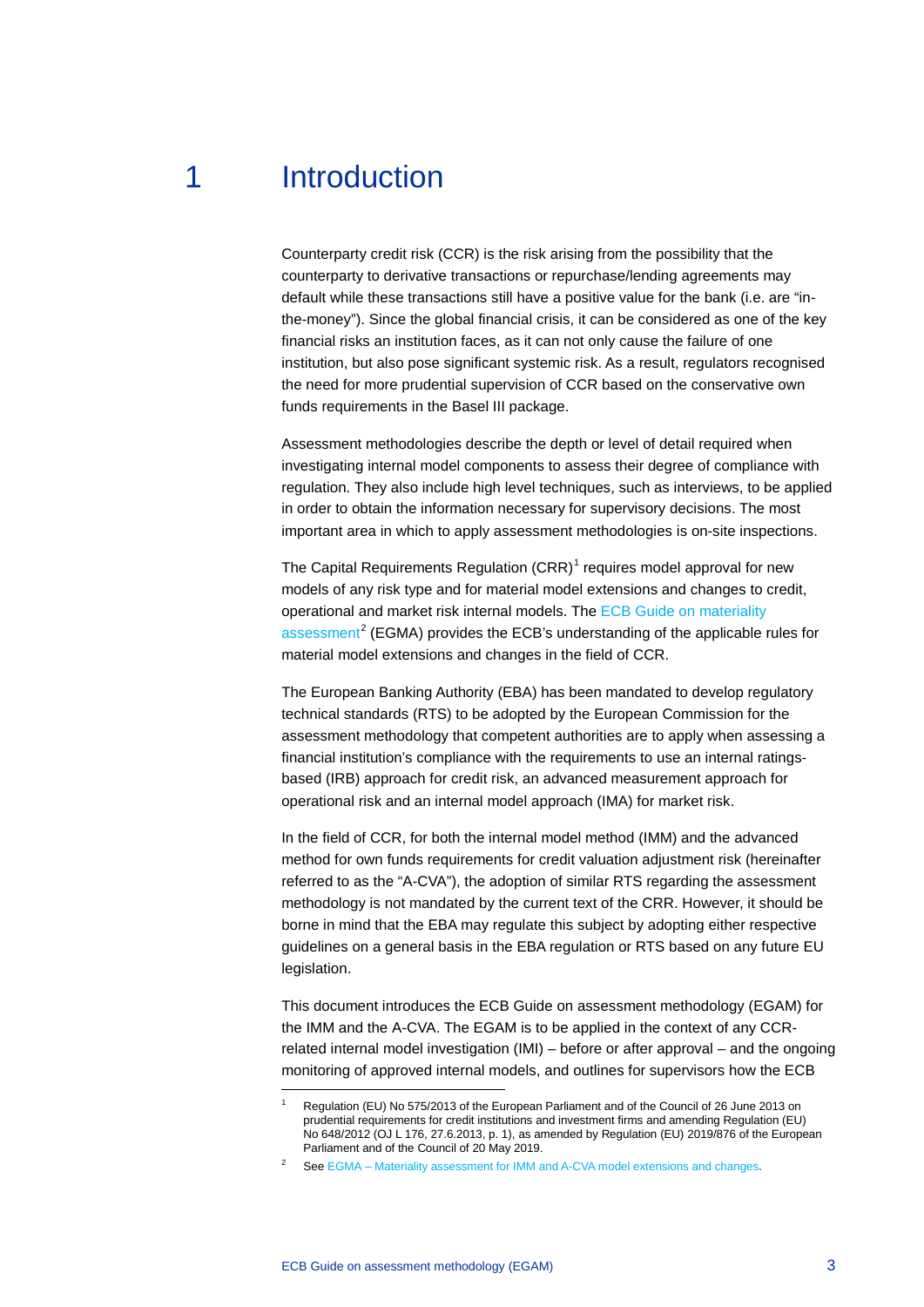intends to investigate compliance with the existing legal framework when performing these tasks. It also provides optional guidance to significant institutions on the selfassessment of their IMM and A-CVA models.

Articles 283 and 383 of the CRR require the ECB to grant institutions permission to use internal models for CCR if they meet the requirements set out in the corresponding chapters of the CRR. Based on the currently applicable EU and national law, the EGAM provides transparency on the ECB's supervisory expectations by clarifying the methodologies it uses to assess CCR model components within model investigations when assessing whether institutions meet those requirements.

The EGAM should not be construed as going beyond the currently applicable EU and national law and is therefore not intended to replace, overrule or affect applicable EU and national law.

The EGAM is intended to be applied in its entirety. Applying it only in part is likely to distort the coherence of the assessment process and should be avoided as far as possible. The assessment methodologies that it presents should not be understood to be exhaustive. Depending on the materiality of specific findings identified during an investigation, the assessment team may have to apply additional assessment methodologies.

The remainder of this document is structured as follows: Section 2 explains the building blocks of the EGAM and compares it with the RTS on assessment methodology for IRB approach, the structure of which has been broadly kept for the EGAM, while most standards for A-CVA models are based on the RTS for IMA. Section 3 sets out the rationale behind the EGAM. Finally, Section 4 presents the EGAM itself.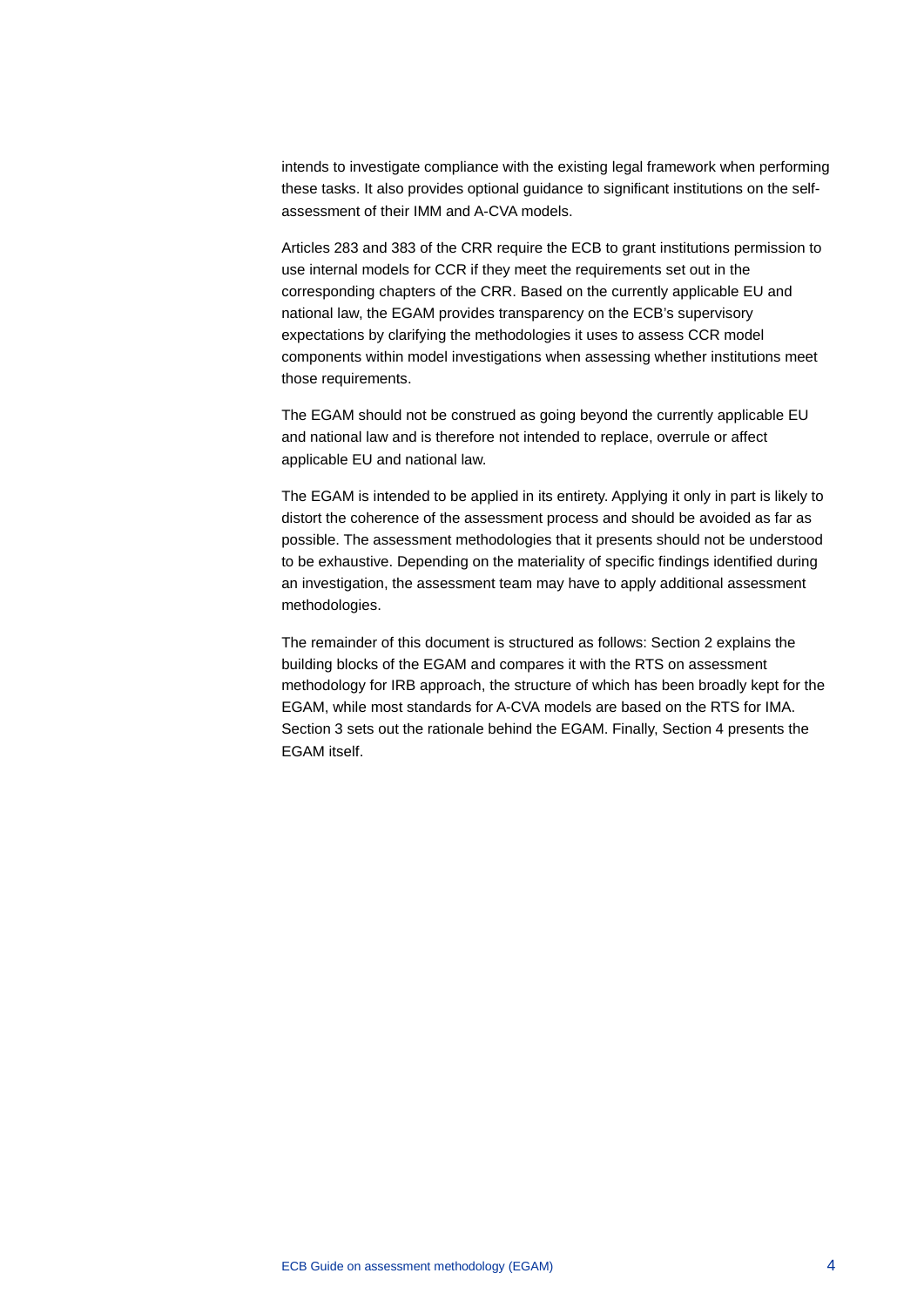# <span id="page-5-0"></span>2 Available RTS on assessment methodology

This section lists the available CRR provisions and RTS on assessment methodologies, since the EGAM is based on the structure of those RTS. The goal of this section is to provide some background on the EGAM presented in Section 4. It is not essential to read this section in order to understand the EGAM itself.

Note that the RTS mentioned below for credit risk and market risk are mandated by the respective CRR provisions. There is no mandate for an assessment methodology for the IMM and A-CVA in the CRR. Therefore, no further RTS on this subject can be expected until there is a change in the CRR: it is more likely that a future EBA guideline might address this subject. In that case, the EGAM would be adapted accordingly. Clearly, if and to the extent that future EU regulation requires an RTS on CCR assessment methodology, the EGAM would be replaced by those rules.

## 2.1 IRB approach assessment methodology

<span id="page-5-1"></span>The EBA's Final Draft Regulatory Technical Standards on the specification of the assessment methodology for competent authorities regarding compliance of an institution with the requirements to use the IRB approach in accordance with Articles 144(2), 173(3) and 180(3)(b) of Regulation (EU) No 575/2013 (hereinafter referred to as "IRB RTS") were published on 21 July 2016 and submitted to the European Commission for adoption.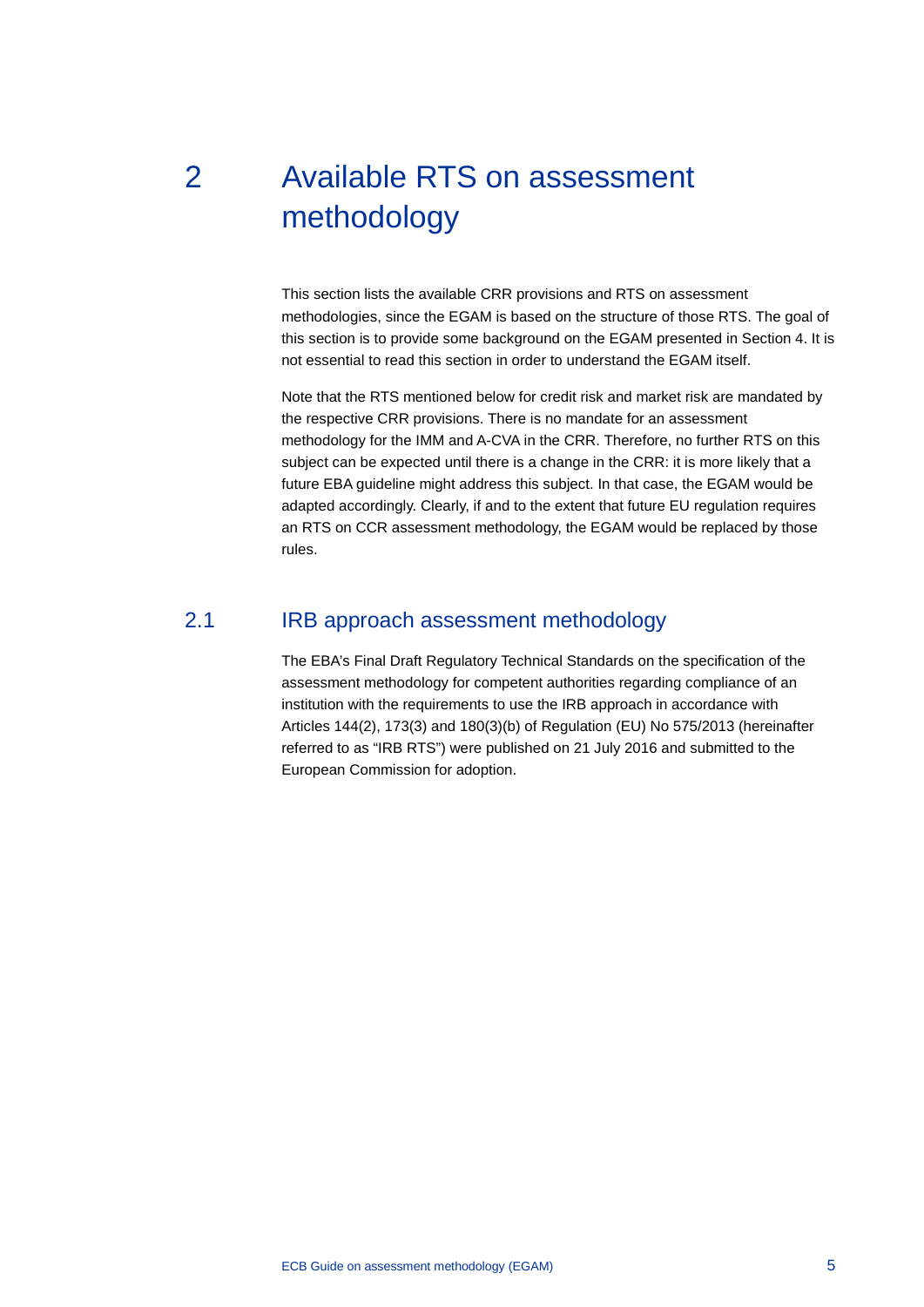#### **Table 1**

| No  | <b>Chapter in IRB RTS</b>                                                                            | <b>No</b>        | <b>Chapter in EGAM</b>                                                                       | <b>Comment</b>                                                                                                                                                                                                  |
|-----|------------------------------------------------------------------------------------------------------|------------------|----------------------------------------------------------------------------------------------|-----------------------------------------------------------------------------------------------------------------------------------------------------------------------------------------------------------------|
| 1.  | General rules for the assessment<br>methodology                                                      | 1.               | General provisions                                                                           | Similar                                                                                                                                                                                                         |
| 2.  | Assessment methodology of roll-<br>out plans and permanent partial<br>use of Standardised Approach   | $\overline{2}$ . | Sequential and partial<br>implementation of the<br>IMM across different<br>transaction types | IMM equivalent used                                                                                                                                                                                             |
| 3.  | Assessment methodology of the<br>function of validation of internal<br>estimates and of the internal |                  | Organisation and<br>governance of model<br>validation                                        | Split to avoid a lengthy structure with too many cross<br>references                                                                                                                                            |
|     | governance and oversight of an<br>institution                                                        | 4.               | Internal governance,<br>risk control, collateral<br>management and audit                     |                                                                                                                                                                                                                 |
| 4.  | Assessment methodology of the<br>use test and experience test                                        | 5.               | IMM use test                                                                                 | Similar                                                                                                                                                                                                         |
| 5.  | Assessment methodology for<br>assignment of exposures to<br>grades or pools                          |                  |                                                                                              | No CCR equivalent                                                                                                                                                                                               |
| 6.  | Assessment methodology for<br>definition of default                                                  |                  |                                                                                              | No CCR equivalent                                                                                                                                                                                               |
| 7.  | Assessment methodology for<br>rating systems design, operational<br>details and documentation        | 6.               | Documentation and<br>design                                                                  | Similar for documentation, "extrapolated" for correlation<br>structures; no sections as it is shorter for IMM                                                                                                   |
| 8.  | Assessment methodology for risk<br>quantification                                                    | 7.               | Exposure quantification                                                                      | IMM equivalent; split into sections as in the IRB RTS;<br>most detailed part                                                                                                                                    |
| 9.  | Assessment methodology for<br>assignment of exposures to<br>exposure classes                         | 8.               | Validation<br>methodologies                                                                  | There is no IMM equivalent for the assignments;<br>however, validation approaches are usually very<br>complex and need their own assessment methodology                                                         |
| 10. | Assessment methodology for<br>stress test used in assessment of<br>capital adequacy                  | 9.               | Stress testing                                                                               | Note that stressed exposures for Pillar 1 purposes are in<br>Chapter 7                                                                                                                                          |
| 11. | Assessment methodology of own<br>funds requirements                                                  |                  |                                                                                              | No equivalent: the IMM is restricted to exposures; the<br>A-CVA carries most over from MR assessment<br>methodology                                                                                             |
| 12. | Assessment methodology of data<br>maintenance                                                        | 10.              | Data maintenance and<br>IT processes                                                         | Similar, also including IT performance                                                                                                                                                                          |
| 13. | Assessment methodology of<br>internal models for equity<br>exposures                                 | 11.              | Specifics for the A-CVA                                                                      | Many A-CVA items are covered by the IMM parts of the<br>EGAM and by the EBA RTS on materiality assessment<br>for IMA; therefore, only a few items require separate<br>mention in a separate chapter of the EGAM |
| 14. | Assessment methodology for<br>management of changes to rating<br>systems                             |                  |                                                                                              | No separate section in the EGAM as this is covered in<br>the EGMA                                                                                                                                               |
| 15. | Final provision                                                                                      |                  |                                                                                              | Omitted in the EGAM (as in the EGMA)                                                                                                                                                                            |

#### Overview of the alignment between the IRB RTS (second column) and the EGAM (fourth column)

<span id="page-6-0"></span>Section 4 of the EGAM uses parts of these classifications for the IMM and A-CVA models, and follows the general structure of those RTS.

## 2.2 IMA assessment methodology

The EBA Final Draft RTS on the specification of the assessment methodology for competent authorities regarding compliance of an institution with the requirements to use internal models for market risk and assessment of significant share under points (b) and (c) of Article 363(4) of Regulation (EU) No 575/2013 (hereinafter referred to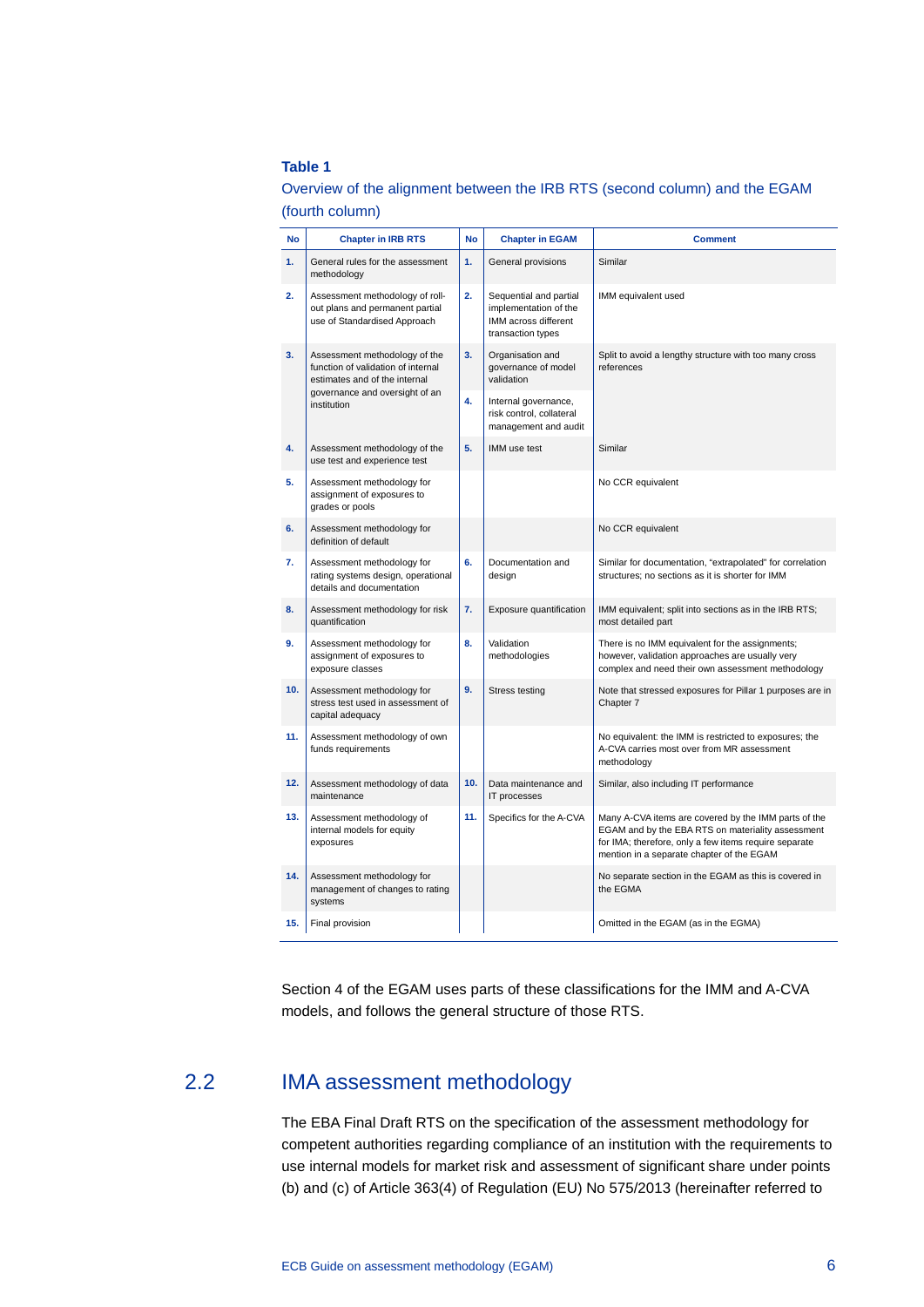as the "IMA RTS") were published on 22 November 2016 and submitted to the European Commission for adoption.

The RTS cover all specific and general market risk topics, as well as the various asset classes, incremental risk charge and stressed value at risk, but not the A-CVA.[3](#page-7-0)

<span id="page-7-0"></span><sup>&</sup>lt;sup>3</sup> CVA is only to be mentioned if back-testing overshooting occurs as a result of specific CVA risk (for P&L definitions) and as a potential source of specific risk (in CVA hedges).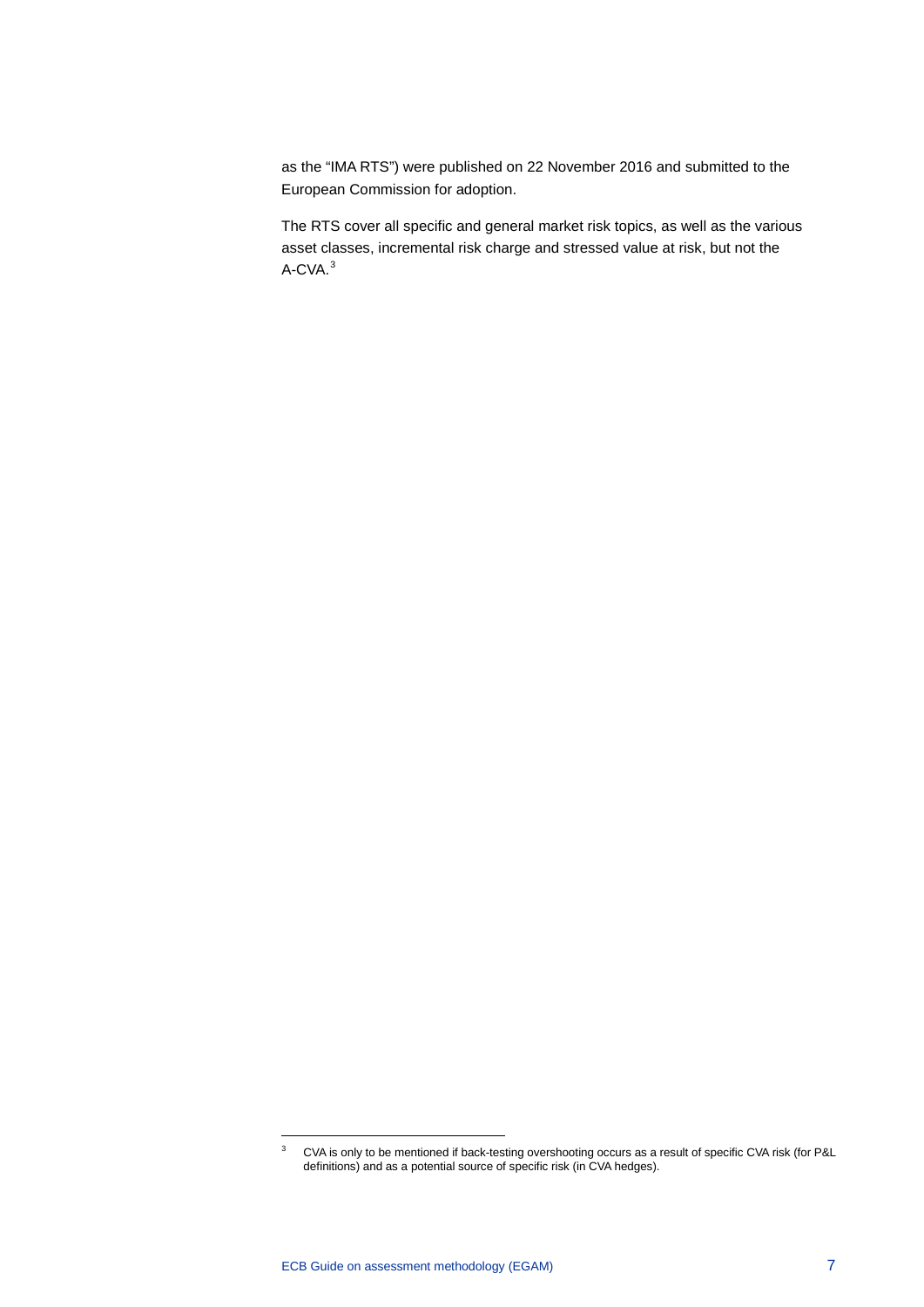## 3 Rationale

<span id="page-8-0"></span>This section explains the rationale behind the ECB Guide on assessment methodology for the IMM and A-CVA models, as presented in Section 4, with a particular focus on the IMM. With regard to the A-CVA, only some specifics not covered elsewhere will be discussed (see Chapter 11).

Differences between the IRB RTS and the EGAM (where comparable) are only explained where the rationale behind those differences may not be immediately apparent.

Those parts of the EGAM that follow the available RTS on assessment methodologies are not explained in detail (e.g. documentation and IT requirements).

<span id="page-8-1"></span>The numbering of the subsections follows the chapter structure of the EGAM. The subsection number is equal to the chapter number in the EGAM, e.g. Subsection 3.1 covers Chapter 1 and Subsection 3.2 covers Chapter 2.

#### 3.1 General provisions

-

The EGAM aims to provide the ECB's interpretation of methods, techniques, etc. for assessing compliance with CRR provisions dealing with the usage of the A-CVA and IMM.

<span id="page-8-2"></span>Furthermore, the assessment methodologies presented in the EGAM should not be understood to be exhaustive. Depending on the materiality of specific findings identified during an IMI, the assessment team may have to apply additional assessment methodologies.

## 3.2 Sequential and partial implementation of the IMM across different transaction types

The assessment methodology is based on Section II, Chapter 3, paragraph 8 of the [ECB Guide on options and discretions available in Union Law](https://www.bankingsupervision.europa.eu/ecb/pub/pdf/ecb_guide_options_discretions.en.pdf) (EGOD).<sup>[4](#page-8-3)</sup> The ECB takes into account whether:

• the initial coverage at time of approval comprises "plain vanilla" interest rate and foreign exchange derivatives and covers 50% of both the risk-weighted assets (RWA) (as calculated with exposures based on the chosen non-IMM method in accordance with Article 271(1) of the CRR) and the number of trades (i.e. legal transactions, no single legs);

<span id="page-8-3"></span>Se[e ECB Guide on options and discretions available in Union law.](https://www.bankingsupervision.europa.eu/ecb/pub/pdf/ecb_guide_options_discretions.en.pdf)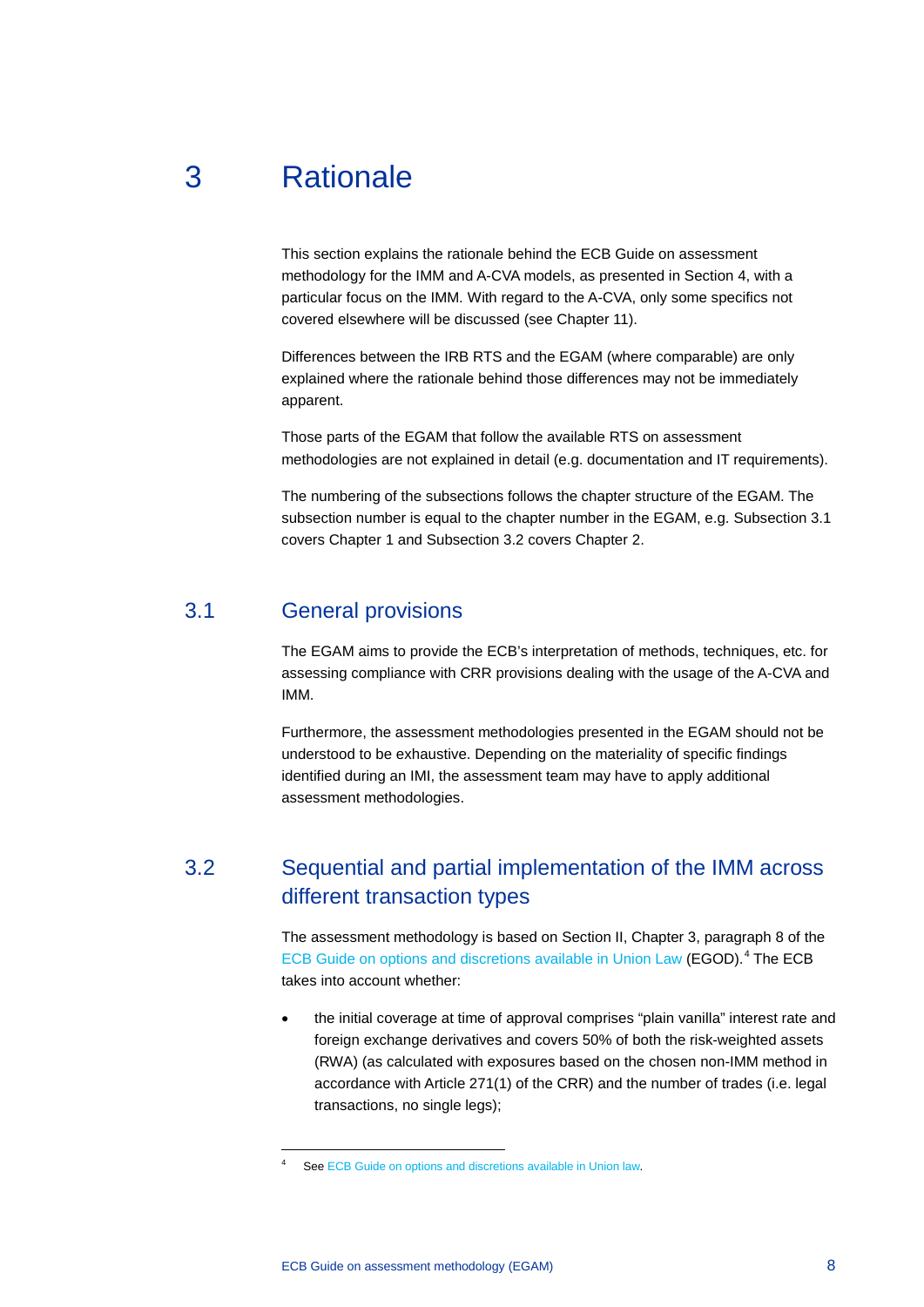- a coverage of more than 65% in terms of RWA (based on either IMM or non-IMM methods, depending on the trade) and more than 70% in terms of the number of trades (legal transactions, no single legs) relative to total CCR is achieved within three years;
- if a larger than 35% (RWA) or 30% (number of trades) portion remains outside IMM after the three-year period, the credit institution would be expected to prove that either the remaining transaction types cannot be modelled owing to missing calibration data, or that the exposures under non-IMM methods are sufficiently conservative.

<span id="page-9-0"></span>Chapter 2 clarifies the conditions for increasing IMM coverage under paragraph 8 in terms of data availability by also considering the institution's costs and operational capabilities.

## 3.3 Organisation and governance of model validation

Article 131 of the Capital Requirements Directive (CRD IV)<sup>[5](#page-9-2)</sup> requires competent authorities to verify that the institution is not globally or otherwise systemically important for cases where there is no separate validation unit and only a separation of staff. Therefore, with the IRB approach there is an implicit requirement for significant institutions to ensure that model validation is organisationally separate from the risk control unit. With regard to CCR, there is no such strict requirement.

<span id="page-9-1"></span>In addition to the independence of model validation from the risk control unit, this chapter of the EGAM also deals with the frequency, completeness and adequacy of the validation process, as well as the soundness of reporting validation conclusions, findings and recommendations.

## 3.4 Internal governance, risk control, collateral management and audit

The split in Chapter 4 follows the split in Article 287(1) of the CRR into items for (a) a risk control unit, and (b) a collateral management unit. This chapter also covers the internal auditing process referred to in Article 288 of the CRR: note that, unlike in the IRB ITS, there is no dedicated section on internal reporting in the CCR part of the CRR.

<span id="page-9-2"></span><sup>5</sup> Directive 2013/36/EU of the European Parliament and of the Council of 26 June 2013 on access to the activity of credit institutions and the prudential supervision of credit institutions and investment firms, amending Directive 2002/87/EC and repealing Directives 2006/48/EC and 2006/49/EC (OJ L 176, 27.6.2013, p. 338).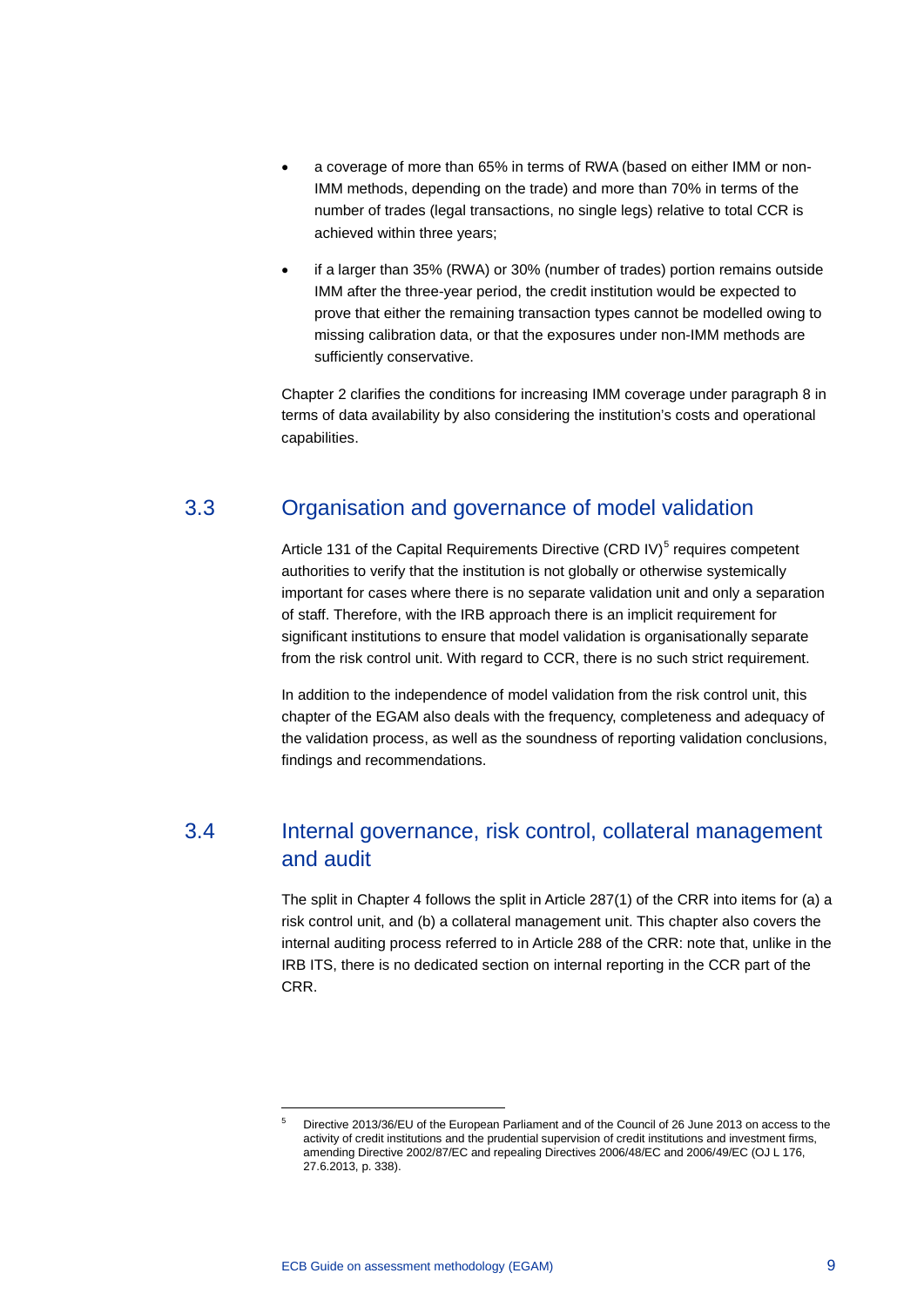## 3.5 Use test

<span id="page-10-0"></span>Compared with the IRB RTS, the EGAM contains enhanced checks regarding the use test, e.g. owing to Articles 289(5) and 289(6) of the CRR. In terms of CCR, there are peculiarities in the EGAM relating to margined trading and the time structure of CCR limits. It is important to clarify that the requirement for institutions to demonstrate that they use the model before approval ("experience test" in the IRB RTS) also applies to model extensions because of the current lack of clear rules (or harmonisation).

## 3.6 Documentation and design

<span id="page-10-1"></span>In contrast to the IRB RTS, there is no clear design prescription for the IMM in the CRR. Article 284(1)(a) of the CRR gives a hint for modelling in terms of classes of market data (often referred to as "asset classes" in an IMM context), for which there are usually different stochastic processes in an IMM. The EGAM thus broadly follows the IRB RTS.

## <span id="page-10-2"></span>3.7 Exposure quantification

#### 3.7.1 General

The general part refers to both un-margined and margined exposure values. There is no reference to the institution's own alpha calculation (see Article 284(9) to (13) of the CRR) in line with Section II, Chapter 3, paragraph 9 of the EGOD.

#### 3.7.2 Risk factor models for market data

This section covers both simulated and non-simulated (constant or time-dependent) risk factors.

For historically calibrated stochastic risk factors, the ECB, as a first step, will compare historical time series of observations of a driver with simulations of that driver on a qualitative basis to ensure that basic errors (e.g. a modelled volatility is much lower than an observed one) are detected prior to any sophisticated statistical analysis.

As some banks use non-standard random number generators (e.g. Quasi-Monte Carlo), where the quality of random numbers (i.e. their homogeneity) depends on the number of dimensions used, a specific check of random generators is included as part of the assessment.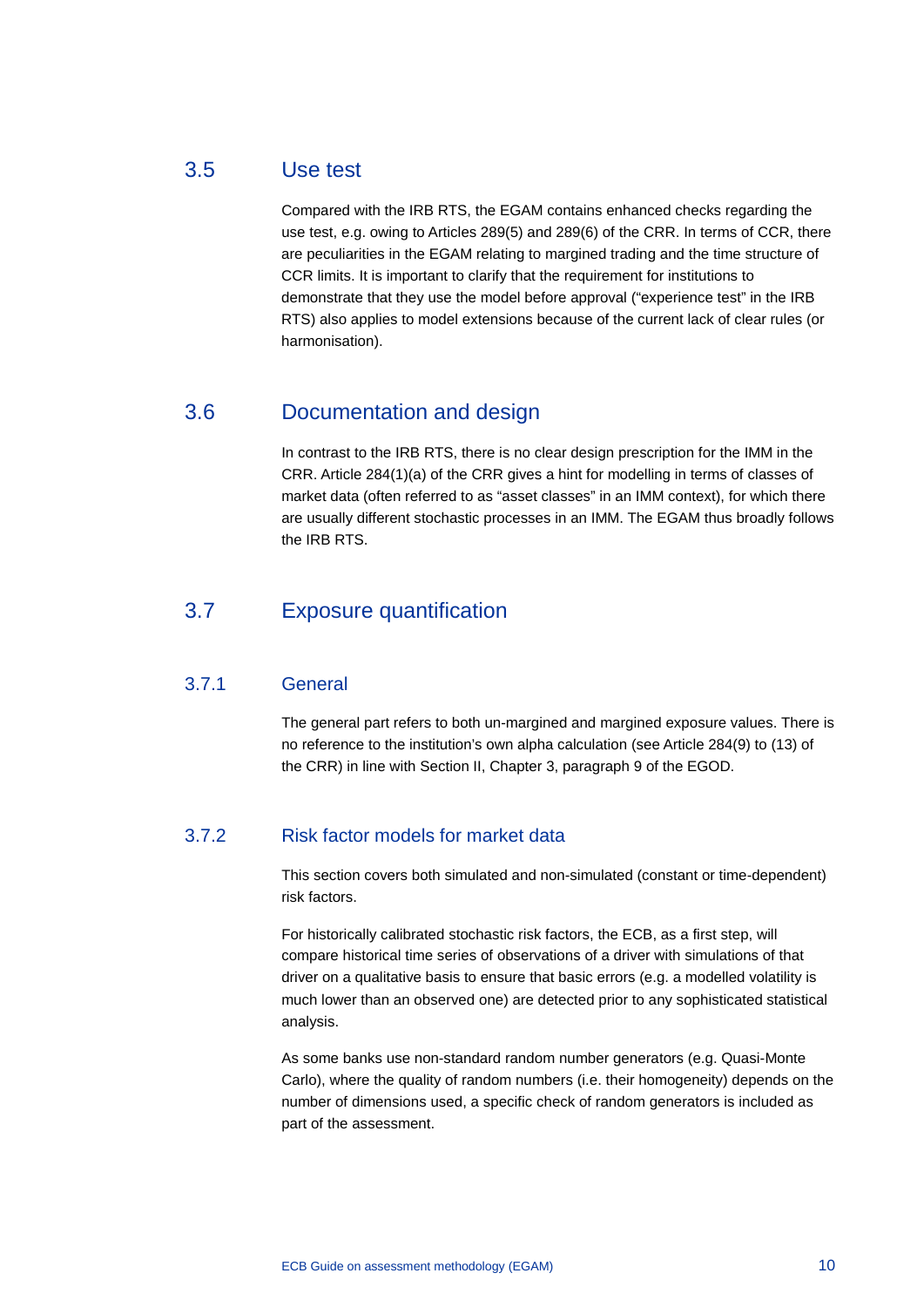#### 3.7.3 Pricing functions, exposure grid and number of scenarios

The ECB does not expect market data input or transaction attributes (such as multiple barriers for exotic options) to coincide fully with those used for pricing, as carried out in the front office system or for accounting purposes. However, any approximation applied to either transaction attributes or market data feed pricing (e.g. implied volatilities), or in terms of the structure of the pricing routine (Taylor approximation, etc.), must be sufficiently conservative in terms of exposure calculation.

The ECB will compare prices of the risk system for the IMM with front office or accounting records (most likely the front office system in practice) at a transaction rather than a netting set level. This approach avoids offsetting overstated valuations with understated valuations within large netting sets. This is also part of validation, which is covered in Section 3.

## 3.7.4 Master netting and margining agreements and exposure aggregation

The steps for calculating the exposure value are evident (merged in this section). Therefore, this section focuses on the complete implementation of legal agreements, especially in terms of the various margin parameters and mechanisms.

This section also includes CCR-specific issues for the choice of the maturity (M) parameter when the IRB approach is used for the respective counterparty.

#### 3.7.5 Calibration

This section covers both the stressed and the standard calibration of the IMM, as well as both historical calibration (time series analysis) and calibration using marketimplied data.

#### 3.7.6 Margined trading and requirements for securities financing transactions

This section addresses all modelling issues related to margined trading: the length of the margin period of risk (MPOR), trade-related cash flows within the MPOR and modelling collateral value changes during the MPOR. The cash flow issue during the MPOR is linked to the default management process (DMP) for controlling cash flows after a – potentially sudden – default.

Given that securities financing transactions (SFTs) are very often margined and that methodologies to model value changes in the securities leg may overlap with those modelling value changes ("volatility adjustments") in margin collateral, this product category is also included in this section.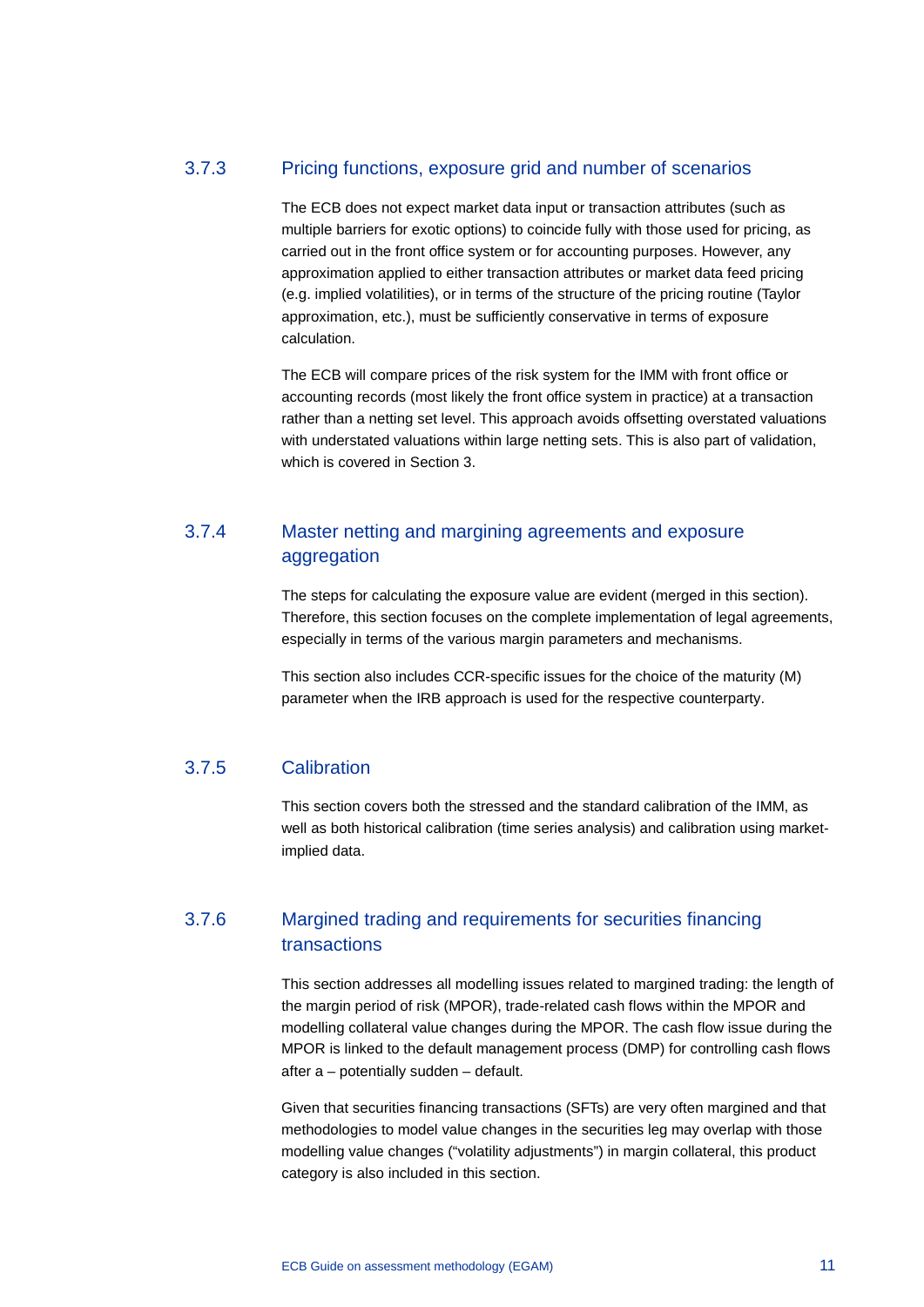With regard to the effect of the minimum transfer amount (MTA) when determining the collateral balance valid at the beginning of the MPOR, note the following (see paragraph 47(2)): this balance depends on the full history of netting set value changes and margin calls up to the beginning of the MPOR. The ECB expects modelling of the effect of the MTA to be done in a conservative way for those cases in which an institution does not model the collateral balance continuously throughout the time axis until maturity of the longest transaction in the netting set (as this would essentially require daily grid points).

#### 3.7.7 Wrong-way risk

<span id="page-12-0"></span>This section covers both specific wrong-way risk (SWWR) and general wrong-way risk (GWWR).

## 3.8 Validation methodologies

This chapter deals with validation methodologies and tools, as the organisation and governance of model validation is already covered in Chapter 3.

For netting sets, the back-testing entails back-testing at the level of both exposures and market values. While only floored exposure distributions underlie the calculation of expected exposure, market value back-testing – e.g. using a non-floored and thus full market value distribution – can reveal model deficiencies with price predictions that might also become relevant at the exposure level; for example, when the general level of market values rises significantly above zero, triggered by a maturing transaction that formerly had a hedge effect.

<span id="page-12-1"></span>In addition to pure back-testing, the ECB expects plausibility checks and sensitivity analyses of some expert-set model parameters<sup>[6](#page-12-3)</sup> (and some model assumptions).

### 3.9 Stress testing

-

<span id="page-12-2"></span>Besides the stressed exposures that are part of Chapter 7 of the EGAM and that contribute to regulatory capital requirements under the CRR, specific stress tests are required for the IMM (contributing to CRD IV requirements for economic capital).

## <span id="page-12-3"></span>3.10 Data maintenance and IT processes

This chapter broadly follows the structure of the IRB RTS.

<sup>6</sup> Parameters set by experts are not subject to the regular (historic or implied) calibration and are usually valid for longer (more than one quarter).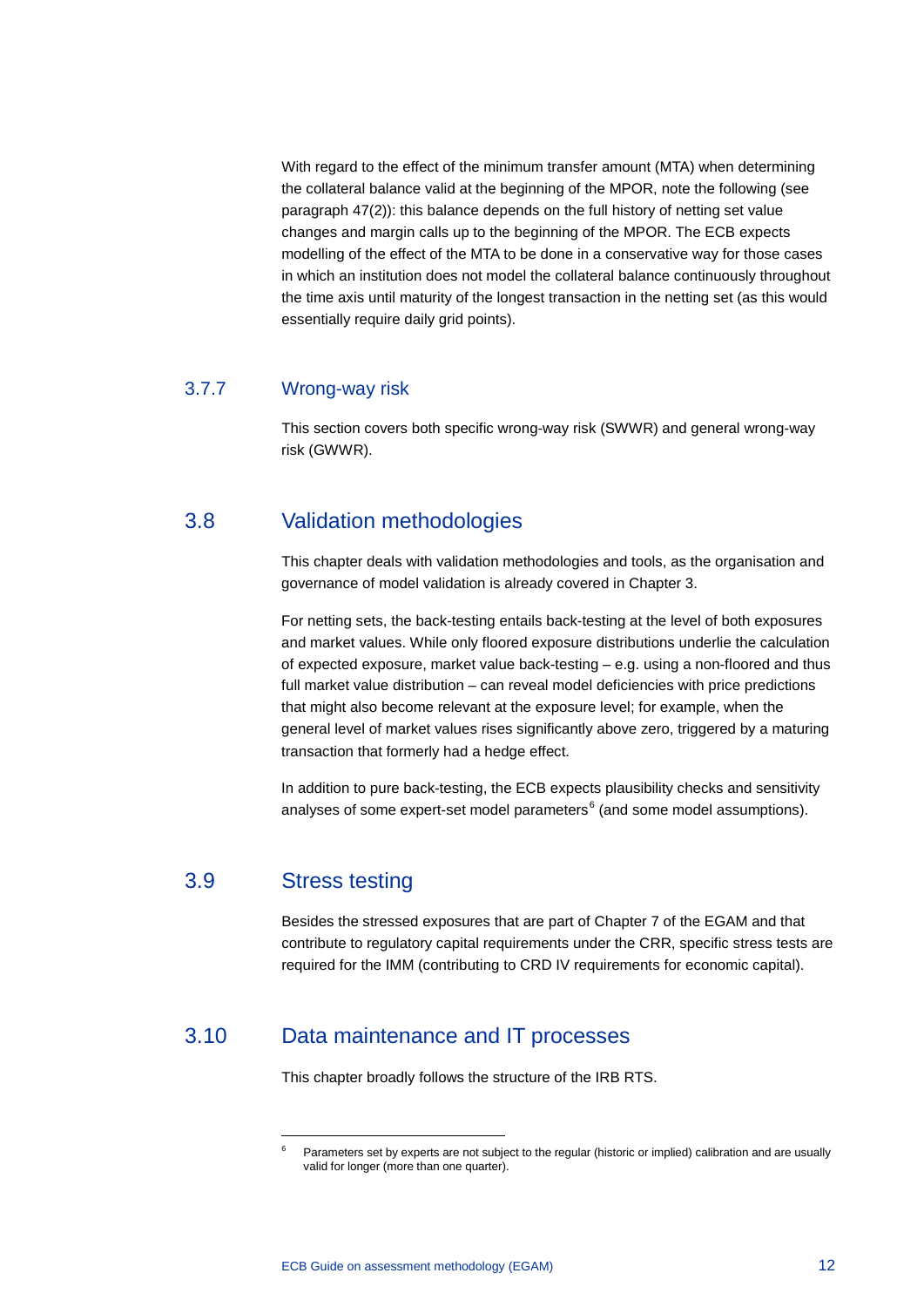## 3.11 Specifics for the A-CVA

<span id="page-13-0"></span>Except where institutions are applying for permission to set M equal to 1 in accordance with Article 162(2)(i) of the CRR, the A-CVA does not require any kind of approval<sup>[7](#page-13-1)</sup> (with respective constraints for the supervision of model changes in the EGMA). The focus of the EGAM is not restricted to the A-CVA assessment methodology alone; it merely tries to avoid duplications or overlaps with the assessment methodology for the IMM (also in the EGAM) and IMA. The reason is that, regardless of the specific approval status of the A-CVA, competent authorities can always review the complete status of the model and all aspects of its implementation when updating the multiplier in accordance with Article 383(5)(c) of the CRR.

Note that currently neither a use test nor quantitative validation (back-testing) is required for the A-CVA, so there is also no assessment methodology described here.

The only items specific to the A-CVA are:

- compliance with the EBA's RTS on  $CVA^8$  $CVA^8$  where "CVA" stands for credit valuation adjustment – which include:
	- modelling of proxy spreads (partially);
	- selection of market-implied loss given default (LGD);
	- thresholds for number and size of qualifying portfolios:
- selection of the A-CVA stress period for credit spreads:
- calculation of the own funds requirement for CVA risk, including the multiplier and stressed A-CVA;
- specific assessments to check for the M equal to 1 permission.

It is automatically required if there is IMM approval in accordance with Article 283 of the CRR and approval for modelling specific risk of debt instruments in accordance with Article 363(1) of the CRR.

<span id="page-13-2"></span><span id="page-13-1"></span><sup>8</sup> Commission Delegated Regulation (EU) No 526/2014 of 12 March 2014 supplementing Regulation (EU) No 575/2013 of the European Parliament and of the Council with regard to regulatory technical standards for determining proxy spread and limited smaller portfolios for credit valuation adjustment risk (OJ L 148, 20.5.2014, p. 17).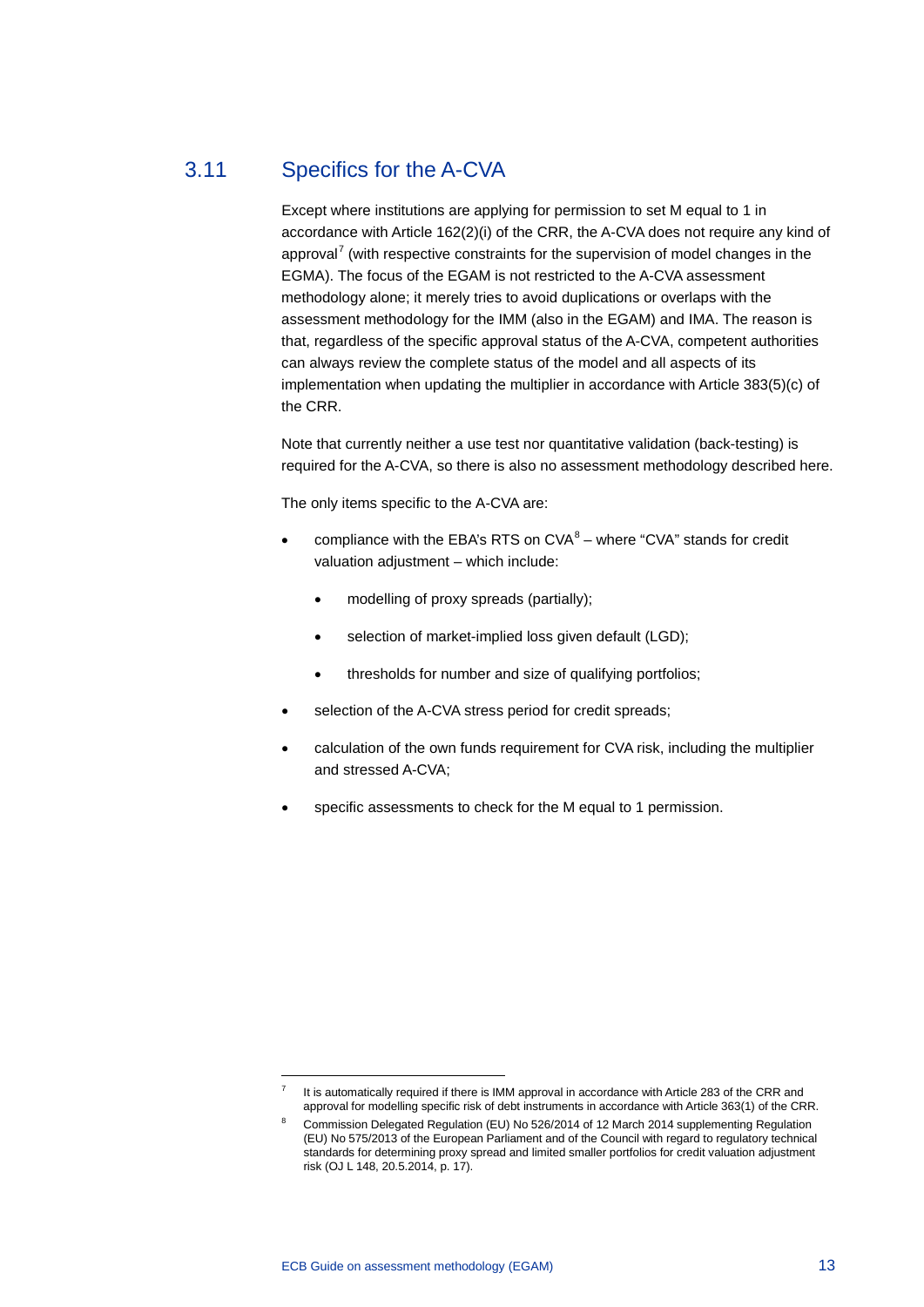<span id="page-14-0"></span>4 ECB Guide on the assessment methodology for the internal model method for calculating exposure to counterparty credit risk and the advanced method for own funds requirements for credit valuation adjustment risk

> With regard to counterparty credit risk (CCR), Article 283 of the Capital Requirements Regulation  $(CRR)^9$  $(CRR)^9$  requires the ECB to grant institutions permission to use internal models, namely the internal model method (IMM) for calculating exposure value, provided they meet the requirements set out in the corresponding sections of the CRR. Article 383 of the CRR deals with the advanced method for calculating the own funds requirement for credit valuation adjustment risk (hereinafter referred to as the "A-CVA") that institutions must apply if they have approval to use the IMM for the specific risk of debt instruments in accordance with Article 363(1)(d) of the CRR.

> Based on the currently applicable EU and national law, the ECB Guide on the assessment methodology (EGAM) for the IMM and A-CVA provides transparency on the ECB's supervisory expectations by clarifying the methodologies it uses to assess CCR model components within model investigations when assessing whether institutions meet those requirements.

The EGAM should not be construed as going beyond the currently applicable EU and national law and is therefore not intended to replace, overrule or affect applicable EU and national law.

The EGAM is intended to be applied in its entirety. Applying it only in part is likely to distort the coherence of the assessment process and should be avoided as far as possible.

For model assessments with a targeted scope, e.g. a model change/extension or ongoing model monitoring of peculiar elements of the IMM, the assessment need apply only to those elements of the EGAM that are relevant for understanding the context and the relevant model parts.

<span id="page-14-1"></span>Regulation (EU) No 575/2013 of the European Parliament and of the Council of 26 June 2013 on prudential requirements for credit institutions and investment firms and amending Regulation (EU) No 648/2012 (OJ L 176, 27.6.2013, p. 1), as amended by Regulation (EU) 2019/876 of the European Parliament and of the Council of 20 May 2019.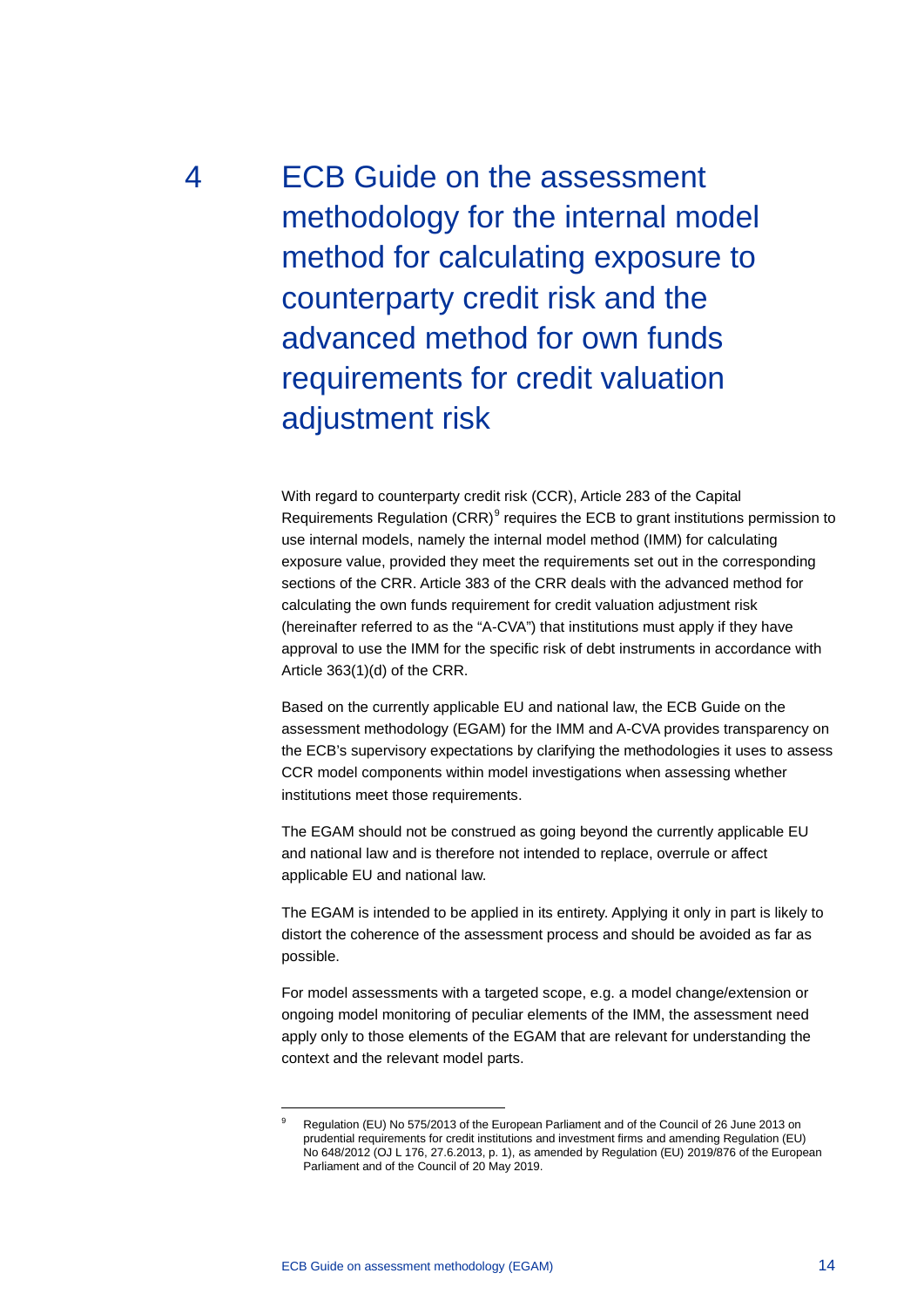## <span id="page-15-0"></span>Chapter 1 General provisions

- **1. Definitions**
- 1. The term "assessment methodology" refers to the methodology and measures for obtaining a sufficient level of information as a basis for supervisory decisions – in particular for approvals of internal models, their material extensions and material changes – regardless of whether this information is received in the context of on-site or off-site internal model investigations (IMI), supervisory meetings on model issues, documentation requests or any other enquiry into the model for another purpose in the scope of ECB's supervisory activities.
- 2. The following additional terms are used in the text below.
	- (a)  $-t_0$ " this refers to the first date of the simulation time grid in the IMM and the reporting date for which the effective expected positive exposure (effective EPE) is calculated in Article 284(5) of the CRR. It is thus equal to the "current date" referred to in the same Article.
	- (b) "Securities financing transactions" (SFTs) this term covers repurchase agreements, margin lending and borrowing agreements, as well as securities and commodities lending and borrowing agreements. It thus encompasses all products covered by Article 272(25)(a) and (b) of the CRR).
	- (c) "Benchmarking systems" this refers to the respective front office pricing functions, pricing functions of accounting systems or other benchmarks with which front office prices are frequently compared (at least quarterly, as for CCR purposes). Values taken from such benchmarking systems are values after independent price verification (see Article 4(70) of the CRR) without any valuation adjustments beyond the default-free value (such as the CVA).
	- (d) "Representative sub-portfolios" this refers to representative counterparties or netting sets to which the following two conditions apply:
		- (i) such sub-portfolios need to be representative regarding at least the following characteristics: transaction type and their "moneyness", underlying risk factors, the ratio of the value of short positions to the value of long positions, margined agreement types, and the ratio of margined to un-margined netting sets;
		- (ii) the institution needs to demonstrate to supervisors that the chosen sub-portfolios are sufficiently representative as described in (i) above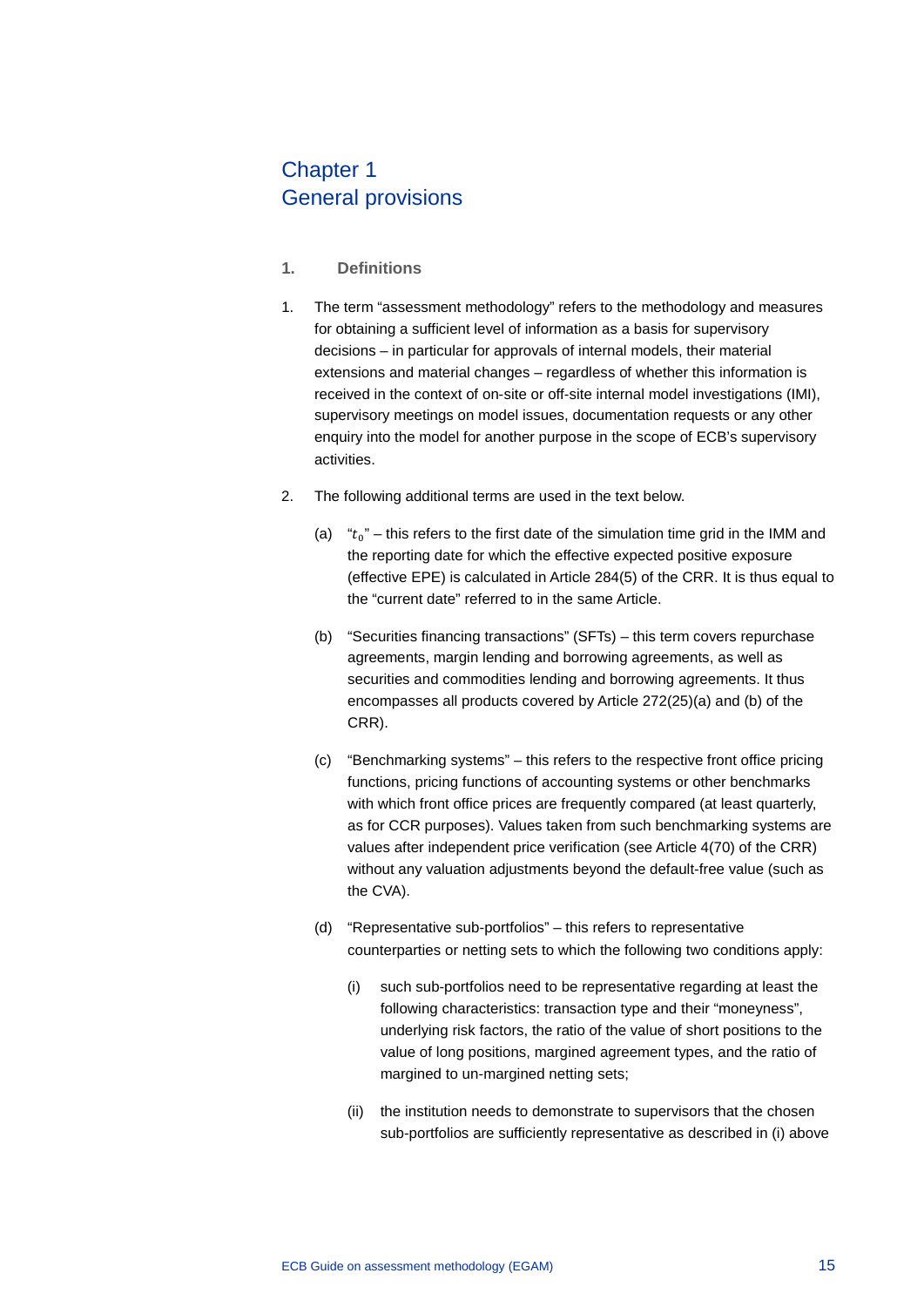and meaningful regarding the purpose for which the portfolio has been selected.<sup>[10](#page-16-0)</sup>

- (e) "Management body" this is primarily defined in Article 3(7) and (8) of the Capital Requirements Directive (CRD IV)<sup>[11](#page-16-1)</sup> and for the purposes of this guide it refers to the single management body in a one-tier system or to the role of the management and supervisory function of the management body in a two-tier corporate structure (this concept needs to be interpreted from a functional perspective and refers to the management body in both its supervisory (see Article 3(8) of the CRD IV) and management functions).
- (f) "Senior management" this refers to senior management in accordance with Article 3(9) of the CRD IV.
- (g) "Systematically underestimated exposures" this expression means a progressive, aggressive or non-conservative modelling of exposures in almost all cases compared with a precise treatment without approximations, which may refer to almost all cases of:
	- (i) simulated scenarios;
	- (ii) portfolio configurations;
	- (iii) market conditions at  $t_0$ ;
	- (iv) market conditions during the period used for calibration.

This holds to the extent that "almost all cases" can be anticipated from past experience or historic time series. Otherwise, this expression refers to an a priori estimation, for example resulting from a mathematical consideration. Example: a model implementation approximates the true value of a bought vanilla call option inside a netting set by its intrinsic value (the value if exercised). Since the true value is always more than the intrinsic value before exercising the option, this modelling would lead to too low a transaction value and thus to too low a netting set value; hence, in this specific example, "almost all cases" even changes to "always".

If the expression is used in the context of the netting set value, it means that modelling/pricing leads, in almost all cases, to too low an overall netting set value, i.e. after applying the netting rules. If it is used in the context of single transaction values, it means that transactions with a positive value have, in almost all cases, too low a value and that

<span id="page-16-0"></span><sup>10</sup> For example, when investigating interest rate processes, consider only a sub-portfolio of interest rate transactions and when investigating the impact of cash flows within the margin period of risk (MPOR), consider only a sub-portfolio of margined netting sets.

<span id="page-16-1"></span><sup>11</sup> Directive 2013/36/EU of the European Parliament and of the Council of 26 June 2013 on access to the activity of credit institutions and the prudential supervision of credit institutions and investment firms, amending Directive 2002/87/EC and repealing Directives 2006/48/EC and 2006/49/EC (OJ L 176, 27.6.2013, p. 338).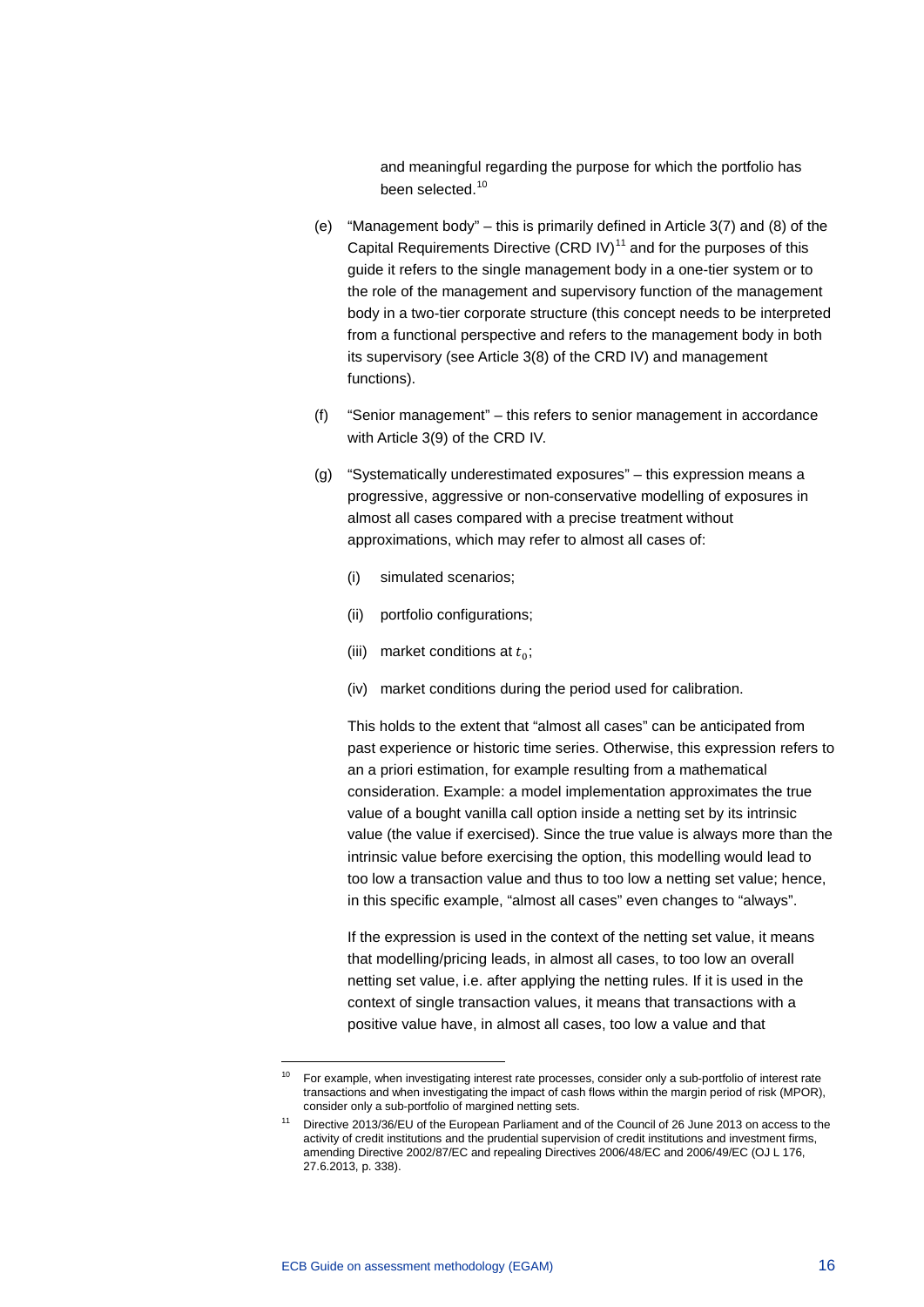transactions with a negative value (if they are also inside a netting set) have, in almost all cases, too high an absolute value compared with a precise treatment.

- (h) "Pricing function" this refers to a dedicated implementation of a pricing model, taking into account:
	- (i) the input data used in that particular implementation (e.g. the input market data needed, day-count conventions, etc.);
	- (ii) the parametrisation of the implemented pricing model, including the method for its calibration;
	- (iii) the numerical method used (e.g. binomial tree, finite difference, Monte Carlo, etc.).
- (i) "Pricing model" this refers to the quantitative, mathematical model (e.g. a Black 76 swaption) that is used to determine the market value of a transaction for a given (current or future) date and specified market conditions/scenarios.
- (j) "Fully simulated exposure" this means that, for each of the simulated market data paths with a joint dependency structure at the predefined grid points, a full revaluation of the transactions is performed. All material risk drivers of the valuation routine are simulated and the pricing function is not approximated compared with the benchmarking system.
- (k) "Trade-related cash flows" these are intermediate (cash) flows related to transactions in the netting set, such as swap coupons or cash settlements upon maturity.
- (l) "Margin-related cash flows" these cash flows or the delivery of physical collateral cover settlements for both variation margin and initial margin calls.
- (m) "Default management process (DMP)" this process refers to all legal and operational actions performed by the institution upon counterparty default before the institution stops paying margin call and trade-related cash flows to the defaulted counterparty.
- **2. Scope of application and methods applied**
- 1. The EGAM lays down criteria that are applied by the ECB when assessing an institution's compliance with the requirements for using the IMM under Articles 283 to 294 of the CRR. In particular, this refers to the following:
	- (a) in principle, all parts of the EGAM are applied in the course of the assessment of an initial application to use the IMM;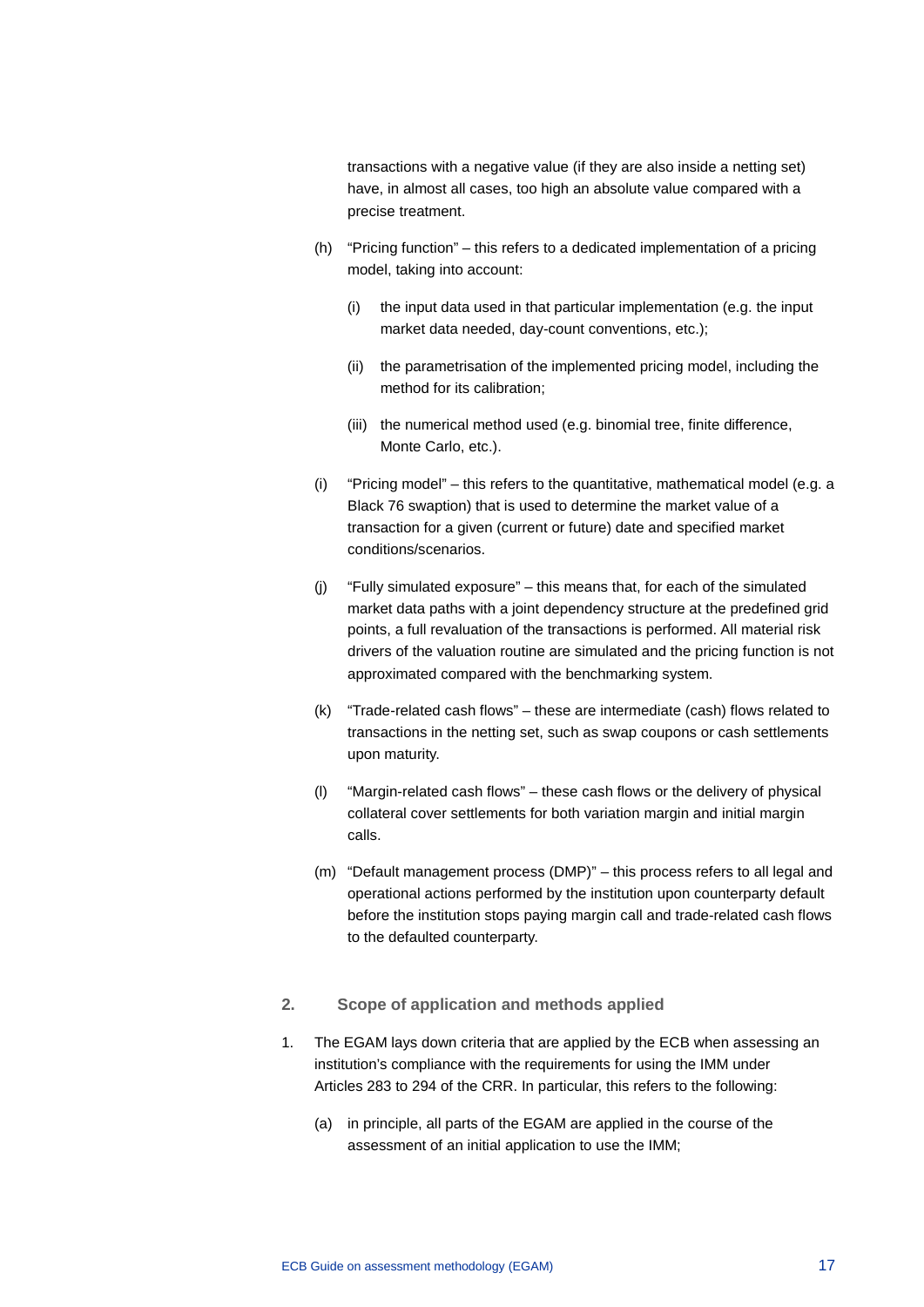- (b) if an institution requests permission to extend the IMM sequentially in accordance with Article 283(3) of the CRR, the expectation is that only those parts of the EGAM are applied that are relevant to the scope of such a request;
- (c) when assessing changes to the IMM, all parts of the EGAM relevant to the scope of the model change are applied.
- 2. The EGAM also refers to the assessment of an institution's compliance with the requirements for using the A-CVA, as referred to in Articles 381 to 383 and Article 386 of the CRR, for two purposes:
	- (a) to grant permission, upon the institution's demonstration of compliance to set the maturity parameter (M) equal to 1 in accordance with Article 162(2)(i) of the CRR;
	- (b) to verify the appropriateness of the multiplication factor for calculating the own funds requirement referred to in Article 383(5)(c) of the CRR (see also paragraph 65(4)).

In all other cases, where the A-CVA is affected by a model approval, change or extension, either sub-paragraph (1) applies when assessing the IMM exposure calculation underlying the A-CVA or the IMA RTS $12$  are used for assessing the market risk model component of the A-CVA.

- 3. In performing the assessment referred to in sub-paragraphs (2) and (3), the methodologies defined in each chapter of the EGAM are applied by the ECB. To the extent appropriate, additional assessment methodologies are also applied depending on the nature, size and degree of complexity of the institution's business and organisational structure, and covering other relevant CRR provisions not explicitly mentioned here. Additional methodologies for the assessment may also be applied in the following cases:
	- (a) the materiality of sub-portfolios, respectively transaction types that are affected by the various stochastic processes and the various margining schemes;
	- (b) the complexity of stochastic processes underlying exposure distributions and their calibration;
	- (c) the complexity of margining schemes and closeout netting contracts that the institution has agreed with counterparties, and their representation in the model;
	- (d) the appropriateness of quantitative and qualitative validation activities regarding the CCR exposure model;

<span id="page-18-0"></span><sup>12</sup> EBA Final Draft Regulatory Technical Standards on the specification of the assessment methodology for competent authorities regarding compliance of an institution with the requirements to use internal models for market risk and assessment of significant share under Article 363(4)(b) and (c) of Regulation (EU) No 575/2013.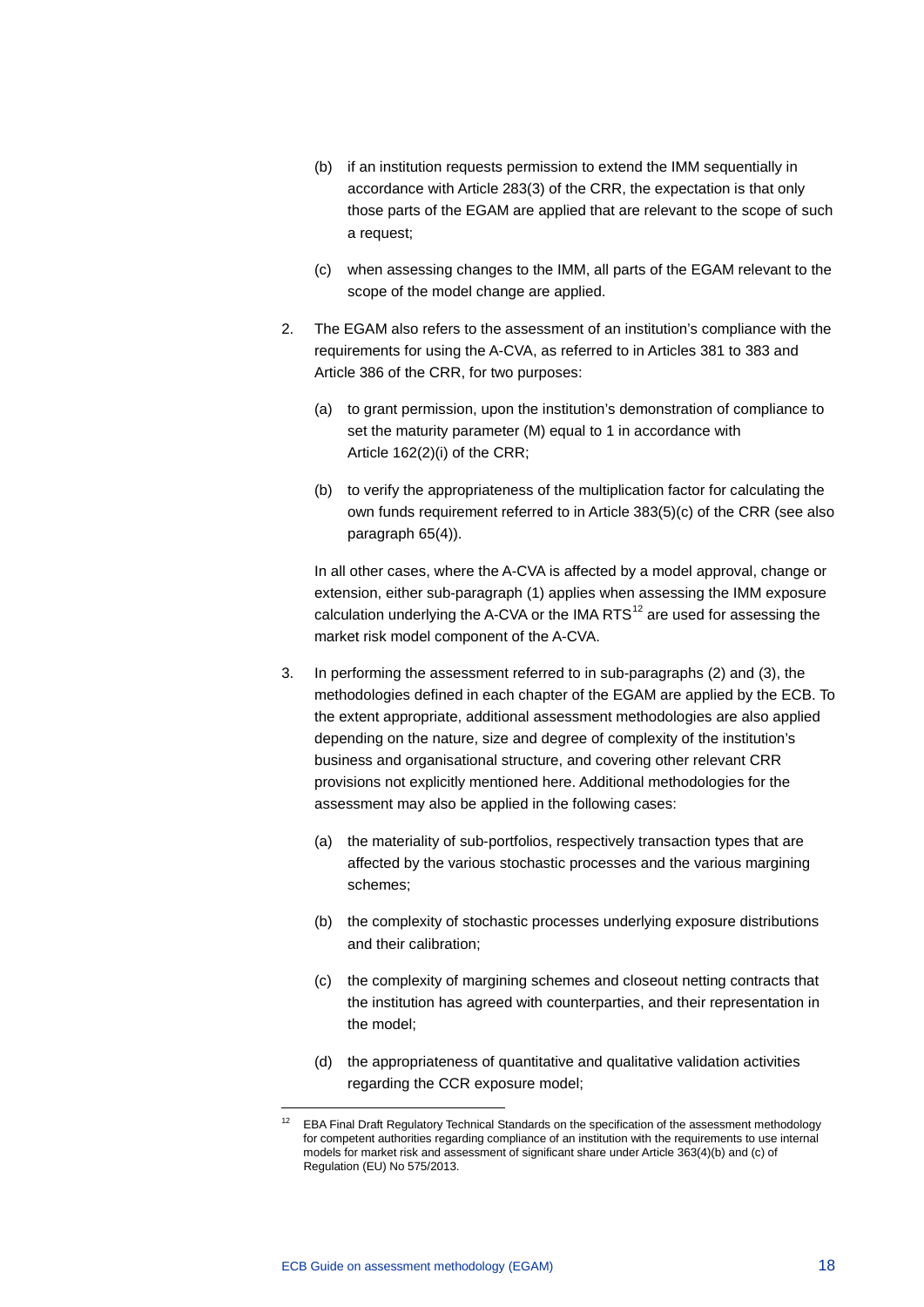(e) the methodology for deriving proxy credit spreads for the use and calibration of the A-CVA.

Wherever applicable, the findings of earlier external audits should be included in the assessment, in particular previous supervisory on-site investigations of the IMM.

- 4. For the assessment of the calculation of own funds requirements for a given exposure value in accordance with Article 271 of the CRR, the IRB RTS $^{13}$  $^{13}$  $^{13}$  apply.
- **3. Quality and auditability of documentation**
- 1. With regard to the quality and auditability of the documentation on the models or aspects of them, the ECB verifies that the documentation is sufficiently detailed and accurate to allow for the examination of these models by third parties. This includes, in particular, checking that:
	- (a) the documentation has been approved at the appropriate management level of the institution;
	- (b) the institution has policies in place outlining specific standards for ensuring that internal documentation is of a high quality and that there is specific accountability for ensuring that the documentation maintained is complete, consistent, accurate, updated, approved and secure;
	- (c) each item of documentation contains at least the following information: type of document; author; reviewer; authorising agent and owner; dates of development and approval; version number; and a history of any changes to the document;
	- (d) the institution adequately documents its policies, procedures and methodologies related to the application of the IMM and A-CVA, as referred to in this guide.
- 2. Assessing the auditability of the documentation referred to in sub-paragraph (1) entails verifying, in particular, that:
	- (a) the documentation of the models' design is sufficiently detailed to allow third parties to understand the reasoning and procedures underlying their development;
	- (b) the documentation of the model is sufficiently detailed to allow third parties to understand how the model operates, the methodologies applied therein and their limitations and key assumptions, i.e. the third party should be able to replicate the risk measure calculated with the model.

<span id="page-19-0"></span><sup>&</sup>lt;sup>13</sup> EBA Final Draft Regulatory Technical Standards on the specification of the assessment methodology for competent authorities regarding compliance of an institution with the requirements to use the IRB Approach in accordance with Articles 144(2), 173(3) and 180(3)(b) of Regulation (EU) No 575/2013.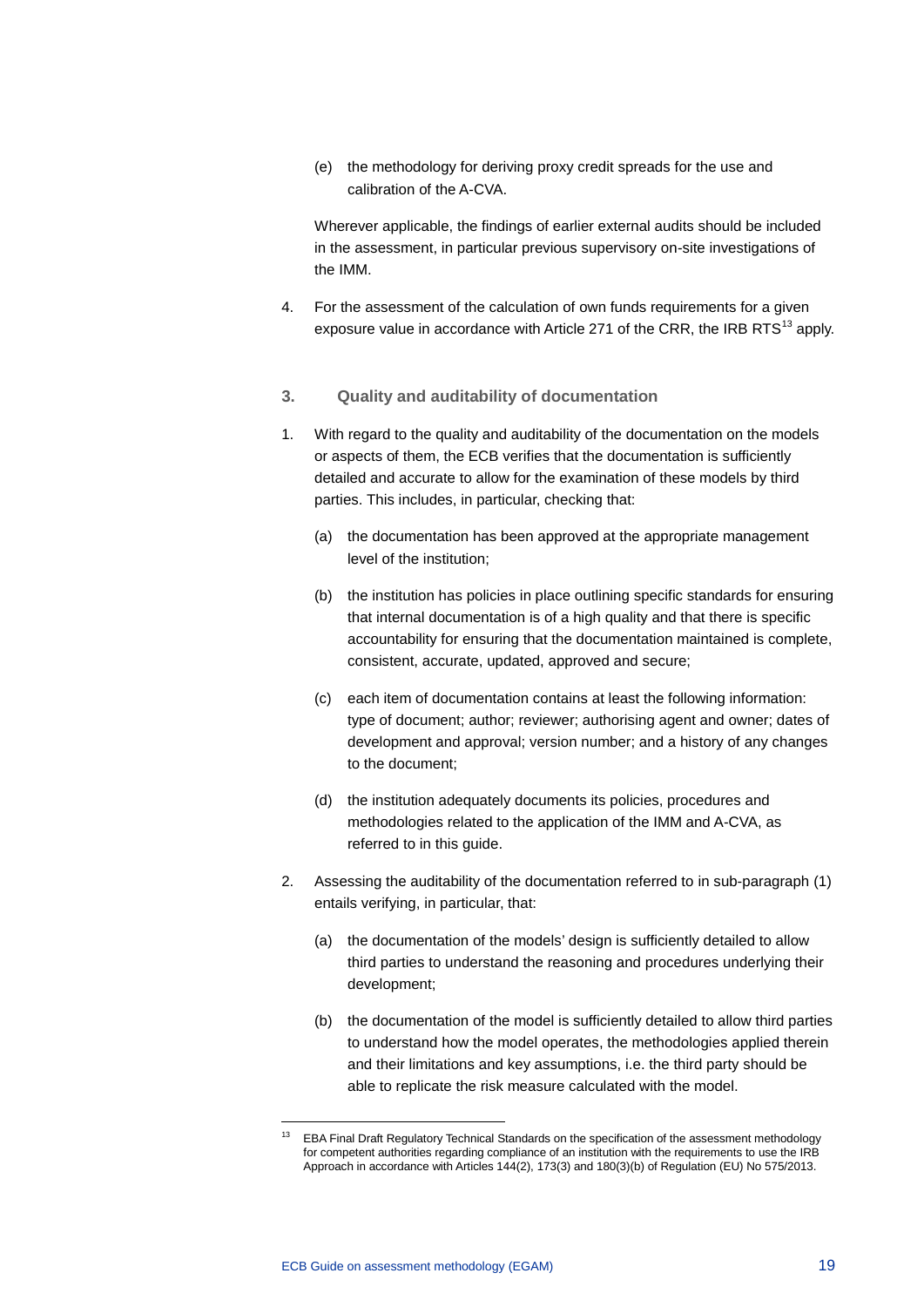#### **3. Third-party involvement**

- 1. The delegation of tasks, activities or functions related to the design, implementation and validation of internal models by an institution to a third party does not exempt an institution from complying with the provisions of Articles 283 to 294 and Article 383 of the CRR. Moreover, it should not prevent or otherwise inhibit the application of the methodology referred to in this guide for the purposes of assessing the institution's compliance.
- 2. For the purposes of sub-paragraph (1), the ECB verifies, in particular, that:
	- (a) senior management and the management body, or the committee designated by it, are actively involved in the supervision of and decisionmaking on any tasks, activities or functions delegated to a third party, as well as any IT risk management tool solutions obtained from third parties;
	- (b) there is sufficient in-house knowledge and understanding of the tasks, activities or functions that are outsourced or delegated to third parties, as well as of the structure of any data and methodologies obtained from a third party;
	- (c) continuity of the outsourced functions or processes is ensured, including by means of appropriate contingency planning;
	- (d) neither internal audit nor any other kind of control over the tasks, activities and functions outsourced by the institution are limited or inhibited by the outsourcing;
	- (e) the ECB has been given the opportunity to access all relevant information including, where applicable, by initiating on-site inspections at the third party's premises.
- 3. Furthermore, where a third party is involved in the development of any risk methodologies subject to this guide, the ECB verifies that neither initial nor ongoing validation activities with regard to those risk methodologies are performed by that third party. However, the third party may provide the institution with the information necessary for those validation activities.
- 4. The assessment of items described in sub-paragraphs (1) to (3) entails:
	- (a) a review of the agreements with the third party and other relevant documents which specify the tasks of the third party;
	- (b) a review of the written statements from or interviews with the staff and senior management, or the management body, or the committee designated by it, or the third party to whom the task, activity or function is delegated.
- 5. For the purposes of applying sub-paragraphs (1) to (3), it may also be necessary to review all or part of other relevant documents of the institution or of the third party.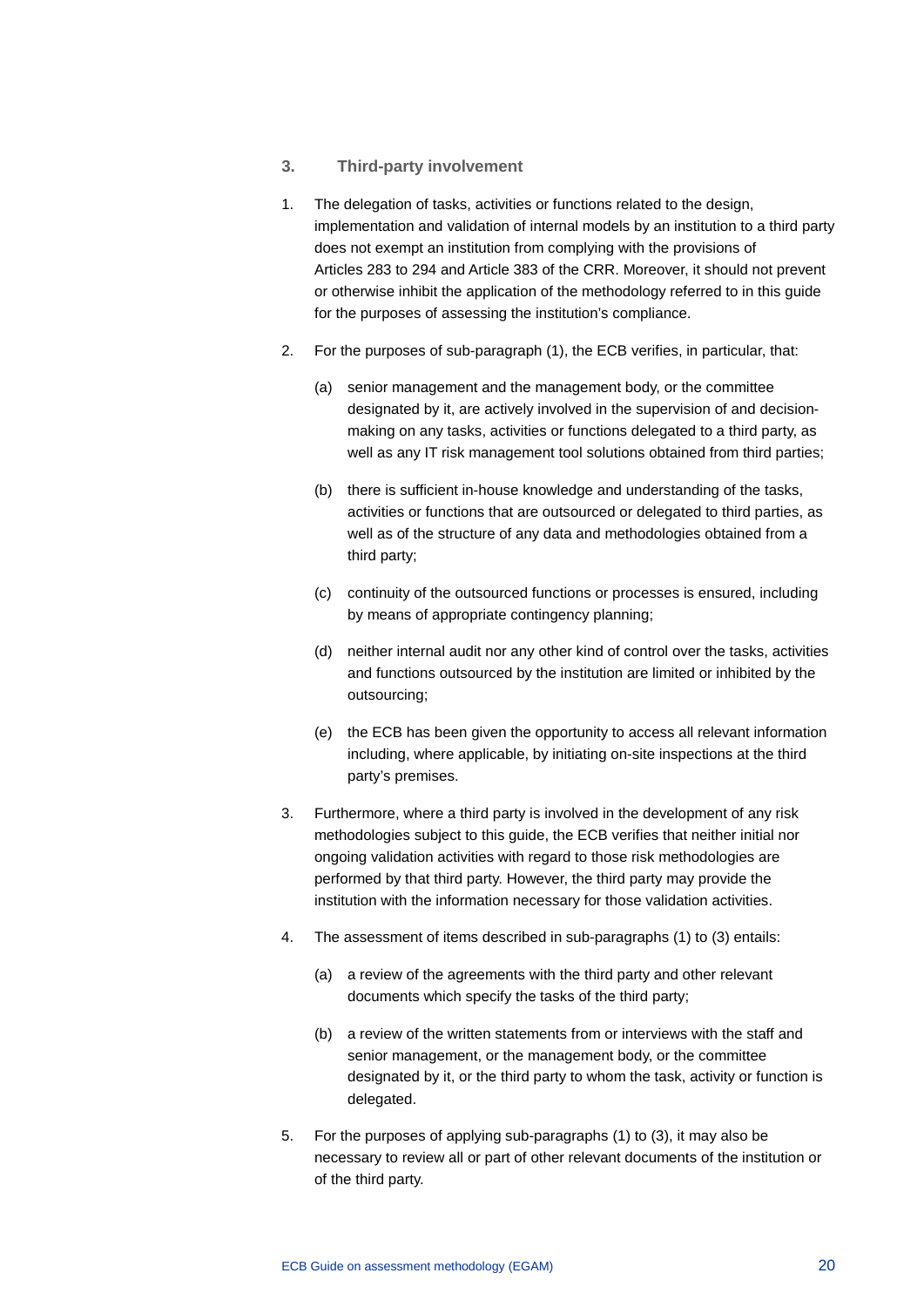**5. Temporary non-compliance with the requirements for using the IMM**

For the purposes of Article 283(6) of the CRR, and where the institution does not satisfactorily demonstrate the immateriality of non-compliance, as referred to in Article 283(6)(b) of the CRR, the ECB reviews the plan to restore timely compliance as referred to in Article 283(6)(a) of the CRR and, in particular:

- 1. reviews the institution's plan to return to compliance by assessing in particular whether the planned actions are sufficient and the timeline is reasonable, taking into account the materiality of the non-compliance, the scope of the work required to return to compliance and the available resources;
- 2. regularly monitors progress on the implementation of the plan;
- 3. verifies the institution's compliance with the relevant requirements after the implementation of the plan by applying this guide in line with the scope of the previous non-compliance.

## <span id="page-21-0"></span>Chapter 2

## Sequential and partial implementation of the IMM across different transaction types

#### **6. General**

- 1. In order to assess an institution's compliance with the requirements on the implementation of the IMM in accordance with Article 283(3) of the CRR and Section II, Chapter 3, paragraph 9 of the ECB Guide on options and discretions [available in Union Law](https://www.bankingsupervision.europa.eu/ecb/pub/pdf/ond_guide_consolidated.en.pdf) (EGOD)<sup>[14](#page-21-1)</sup>, the ECB verifies, in particular:
	- (a) the institution's initial or current IMM scope and its plan for sequential implementation in accordance with paragraph 7;
	- (b) how the institution justifies and monitors transactions treated with a non-IMM method under Articles 273(1), 221 or 223 of the CRR for permanent or temporary exemption from the IMM in accordance with paragraph 8.
- 2. For the purposes of sub-paragraph (1) the ECB:
	- (a) reviews the institution's relevant internal policies and procedures, including the calculation methods for the IMM coverage ratios, to ensure compliance with the EGOD;

<span id="page-21-1"></span><sup>14</sup> Se[e ECB Guide on options and discretions](https://www.bankingsupervision.europa.eu/ecb/pub/pdf/ond_guide_consolidated.en.pdf) available in Union law.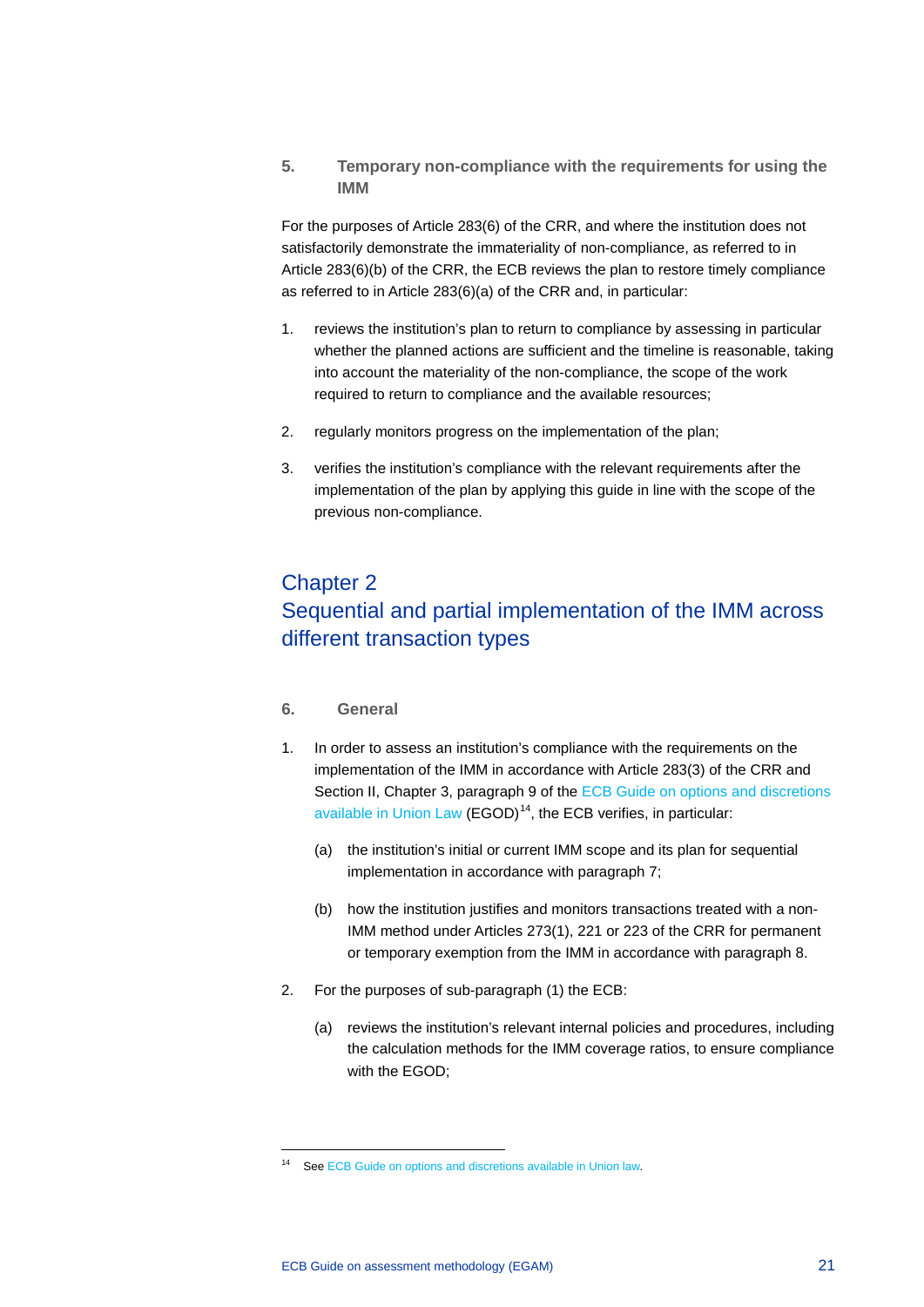- (b) reviews the roles and responsibilities of the units and management bodies involved in the assignment of particular exposures to the IMM or any of the non-IMM methods;
- (c) reviews the meeting minutes of the institution's internal bodies, including senior management;
- (d) reviews the findings of the institution's internal audit or other control functions;
- (e) reviews the progress reports on the institution's efforts to correct shortfalls and mitigate risks detected during audits;
- (f) obtains written statements from or interviews the staff and senior management of the institution.
- 3. For the purposes of sub-paragraph (1), that also means that the ECB, to the extent appropriate:
	- (a) checks the correctness of the process for identifying transactions and assigning them to either the IMM or any of the non-IMM methods by performing the assessments described in paragraphs 62 to 64;
	- (b) conducts sample testing of transaction assignments and reviews documents related to the characteristics of derivative transactions and SFTs;
	- (c) reviews other relevant documents of the institution.

#### **7. Implementation of the IMM**

- <span id="page-22-0"></span>1. When assessing the initial or current IMM coverage and the institution's plan for sequential implementation of the IMM, as referred to in paragraph 6(1)(a), the ECB verifies that:
	- (a) the initial or current coverage of the IMM is compliant with the conditions specified in Article 283(3) of the CRR, as further explained in Section II, Chapter 3, paragraph 9 of the EGOD;
	- (b) the content of the plan covers at least the following:
		- (i) the specification of transaction types;
		- (ii) the planned dates of application of the IMM with regard to each type of transaction;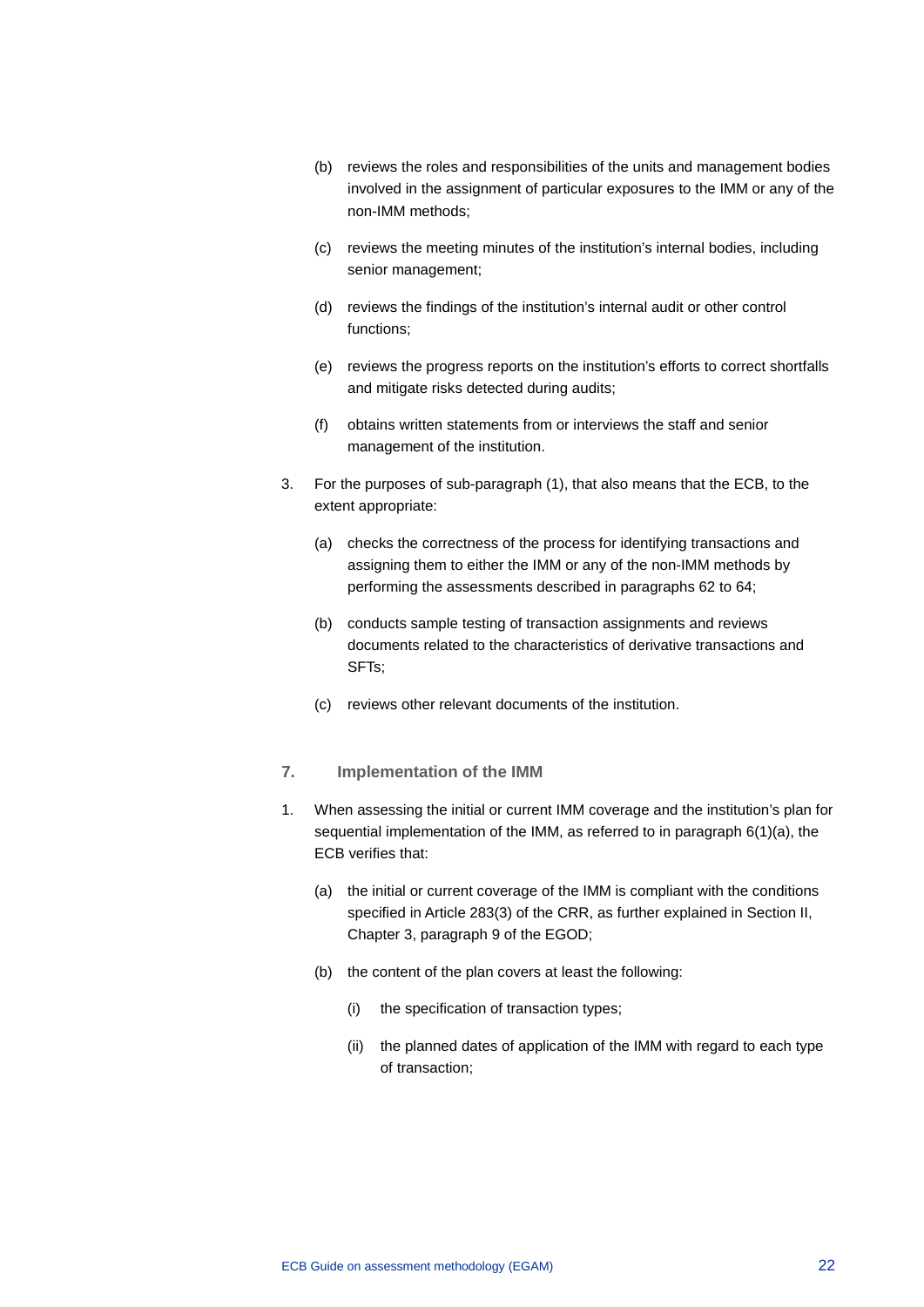- (iii) information on the current total exposure values, total number of transactions<sup>[15](#page-23-0)</sup> and risk-weighted exposure amounts calculated in line with the approach currently applied for each transaction type;
- (c) the plan comprises all CCR exposures of the institution, or any parent undertaking, and its subsidiaries, unless they fall under a permanent exemption in accordance with paragraph 8;
- (d) the planned implementation is compliant with the conditions specified in Article 283(3) of the CRR, as further explained in Section II, Chapter 3, paragraph 9 of the EGOD;
- (e) the sequence and timing of the implementation of the IMM are specified on the basis of the real capabilities of the institution, i.e. compliance with the requirements in Article 292 of the CRR is feasible, are not being used selectively for the purposes of achieving reduced own funds requirements (i.e. there is no "cherry-picking"), and are appropriate to the nature and scale of the institution's activities;
- (f) the sequence ensures that the transaction types related to the institution's core business are given priority.
- 2. Changes to the implementation plan in accordance with sub-paragraphs (1)(d), (1)(e) and (1)(f) are only possible if at least one of the following conditions is met:
	- (a) there are significant changes in the business environment and, in particular, changes in strategy, mergers and acquisitions;
	- (b) at least one of the conditions referred to in sub-paragraph [\(1\)](#page-22-0) was not considered adequately in the plan initially approved for the institution's sequential implementation of the IMM.
- 3. If the institution fails to meet its original plan for sequential implementation of the IMM, Article 283(6)(a) of the CRR also applies: the institution's plan for a timely return to the initial roll-out plan is checked. If a return to the original rollout plan is not possible, an updated plan for sequential implementation provided by the institution is verified by the ECB in accordance with Article 283(6)(a) of the CRR.
- **8. Conditions for treating transactions permanently or temporarily outside the IMM**
- 1. For the purposes of assessing an institution's compliance with the conditions for treating transactions permanently outside the IMM and using any of the non-IMM methods mentioned in Articles 273(1), 221 or 223 of the CRR, and in

<span id="page-23-0"></span> $15$  The different legs of a trade are to be considered as one single transaction.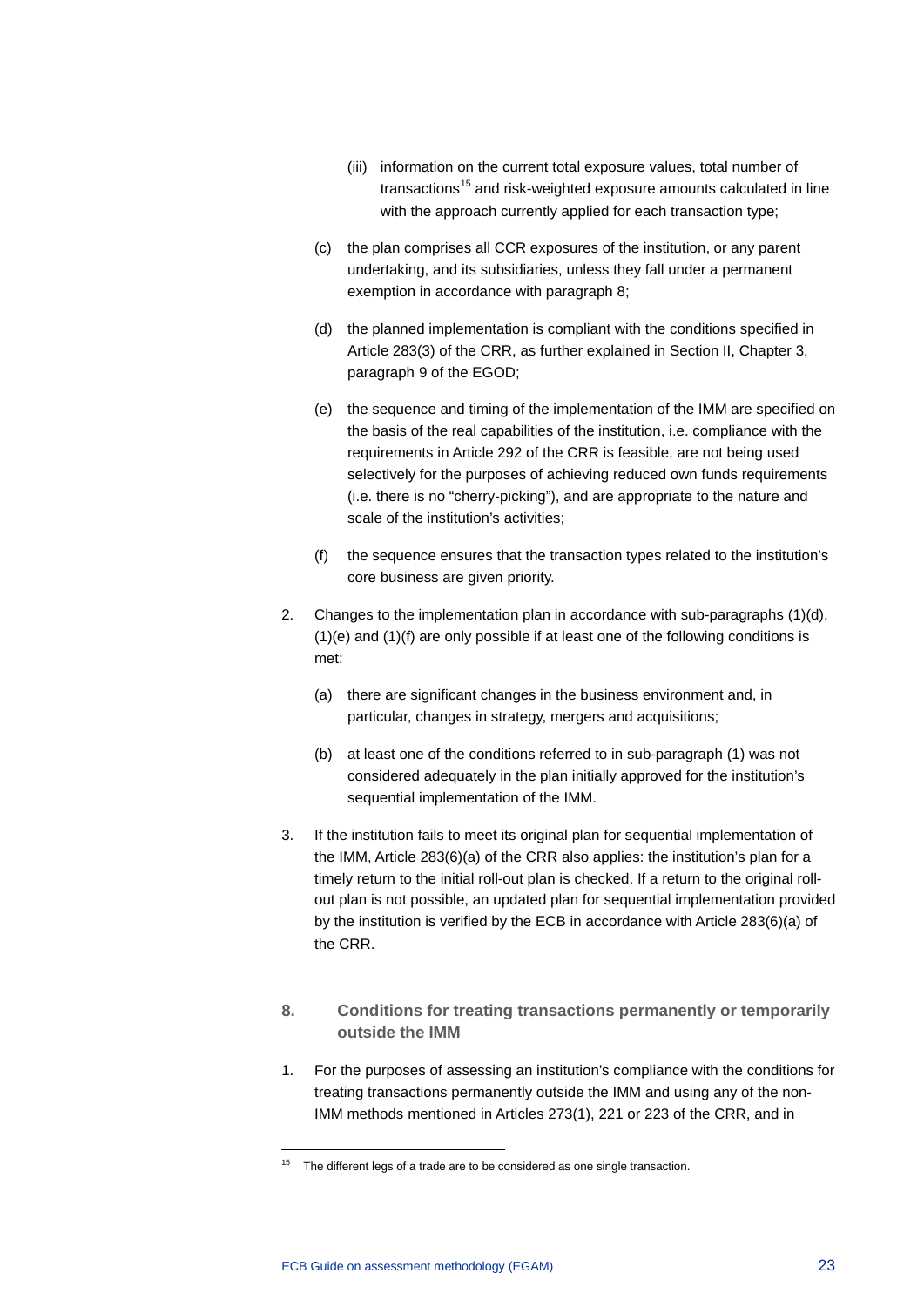relation to the applicable national discretion as defined by ECB for Article 283(3) of the CRR in Section II, Chapter 3, paragraph 9 of the EGOD, the ECB verifies, in particular, that:

- (a) the rationale for excluding certain transactions or transaction types permanently from the IMM does not lead to a bias reducing the overall CCR risk-weighted assets (RWA);
- (b) the cost to the institution of including transactions under sub-paragraph (1)(a) above in the IMM, in particular where the availability of external data on risk factors for transactions is limited, is assessed by the institution in relation to its size;
- (c) the institution's operational capacity to include transactions under sub-paragraph (1)(a) above in the IMM is assessed by the institution in relation to the nature and scale of its activity.
- 2. The ECB verifies that an institution has procedures in place for regularly monitoring compliance with the applicable option for national discretion as defined by the ECB for Article 283(3) of the CRR in Section II, Chapter 3, paragraph 9 of the EGOD, taking into account that some transactions might be carved out from the IMM also on a temporary basis, which would have an impact on the coverage ratio between monitoring dates.
- 3. In the case of frequent temporary carve-outs from the IMM, the ECB investigates the root causes.

## <span id="page-24-0"></span>Chapter 3 Organisation and governance of model validation

- **9. General**
	- (a) In order to assess whether an institution is complying with the requirements for the organisation and internal governance of its model validation, as referred to in Articles 287(2), 292(6), 293(1)(a)-(c) and (i), 293(3)-(6), as well as Article 294 of the CRR, the ECB verifies the robustness of the arrangements, mechanisms and processes for validating the CCR exposure model, including the appropriateness of the staff responsible for performing validation tasks (hereinafter referred to as the "validation function"; see also paragraph 59 in the chapter on the CCR in the [ECB Guide to Internal Models\)](https://www.bankingsupervision.europa.eu/ecb/pub/pdf/ssm.guidetointernalmodels_consolidated_201910%7E97fd49fb08.en.pdf), in particular:
	- (b) the independence of the validation function, as referred to in Articles 287(2)(d) and 293(1)(c) of the CRR and in accordance with paragraph 10;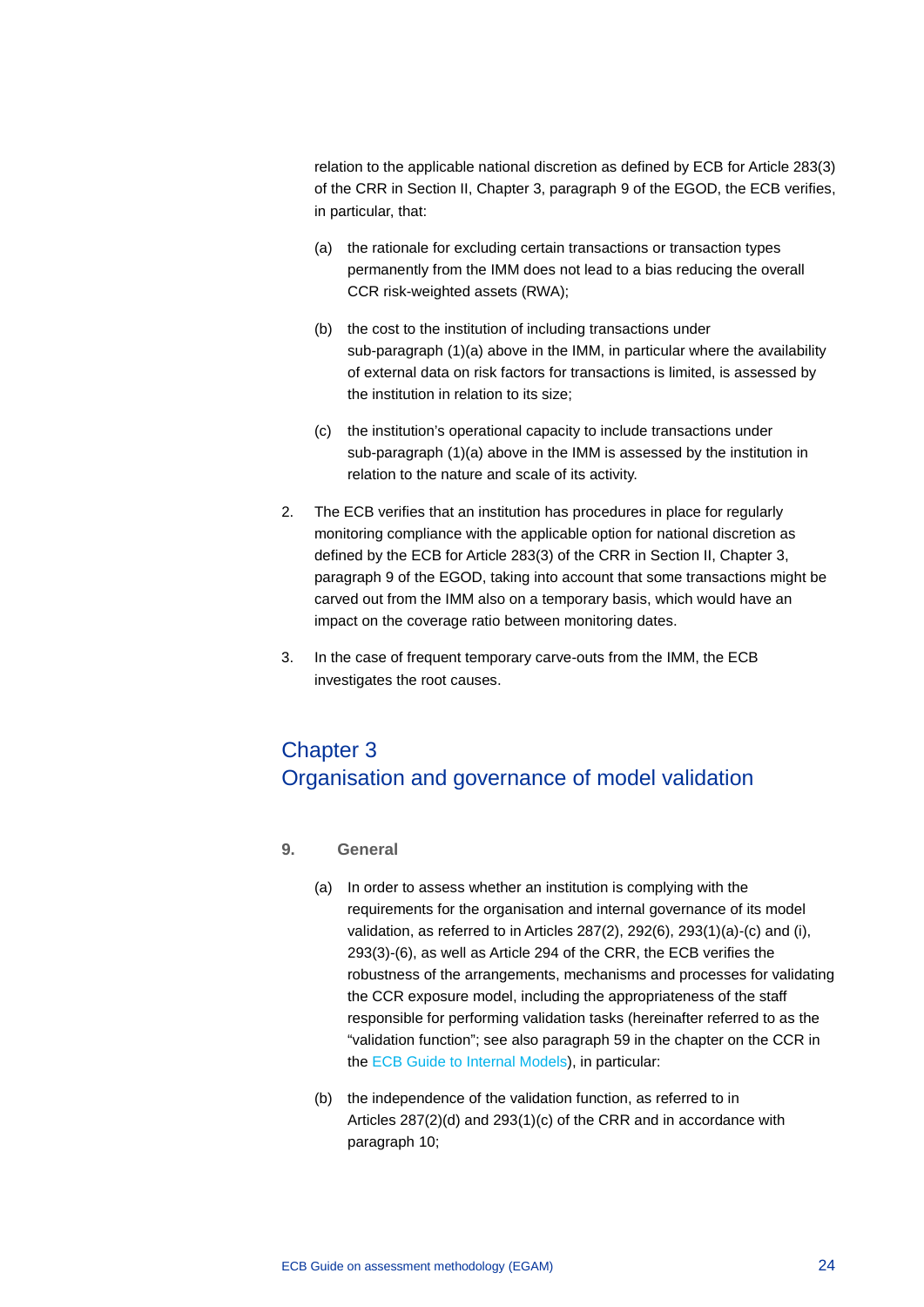- (c) the completeness of the validation process, also in terms of frequency, in accordance with paragraph 11;
- (d) the adequacy of the validation methodology and processes, in accordance with paragraph 12 and Chapter 8;
- (e) the soundness of the reporting process and the process for addressing validation conclusions in accordance with paragraph 13.
- 4. For the purposes of sub-paragraph (1), the ECB:
	- (a) reviews the roles and responsibilities of staff involved in model validation, including the internal model approval;
	- (b) reviews the institution's relevant internal policies, procedures and validation manuals;
	- (c) reviews the meeting minutes of the institution's internal bodies, including the management body or other committees;
	- (d) reviews the annual validation work plan;
	- (e) reviews the process for categorising findings and the relevant recommendations in accordance with their materiality;
	- (f) reviews validation reports in terms of:
		- (i) conclusions, findings, recommendations and their consistency;
		- (ii) action plans and follow-up for recommendations, including their management approval, potential escalations, and any decisions taken on the basis of those reports;
	- (g) obtains written statements or interviews the staff and management of the institution;
	- (h) reviews other relevant documents of the institution.

#### **10. Independence of the validation function**

- 1. When assessing the independence of the validation function, as referred to in paragraph 9(1)(a), the ECB verifies that the organisational and operational structure clearly separates activities that are not compatible with each other, i.e. that they are performed by different staff members such that conflicts of interest are avoided. In particular, this means the following.
	- (a) The validation function should be independent from the personnel and management function responsible for originating, renewing or trading derivatives and SFTs and report directly to senior management.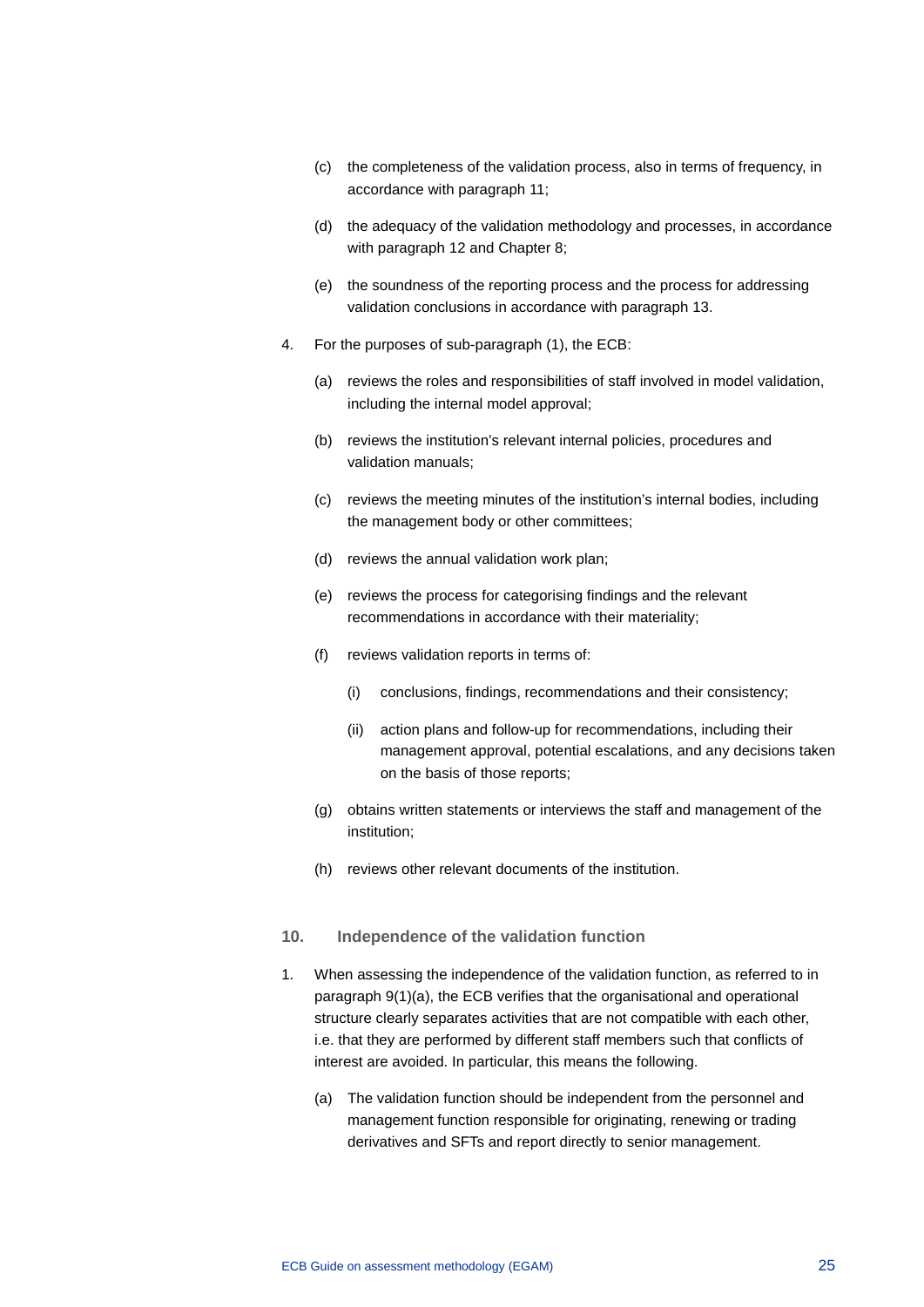- (b) The remuneration of staff and senior managers responsible for any part of the model validation should not be linked to the performance of the tasks related to model development.
- (c) There should be effective separation of the validation function from the staff responsible for the model design and development. For cases where certain parts of the validation framework, e.g. back-testing or the benchmarking of IMM pricing functions, are conducted by staff also responsible for model design and development, the ECB verifies that:
	- (i) model validation regularly, independently and effectively challenges the underlying methodological aspects of the respective validation task, comprising scope, data samples, tools/statistical tests (including, if applicable, test statistics and thresholds<sup>[16](#page-26-0)</sup> in use), etc.;
	- (ii) model validation reviews the assessment of the outcomes of the analysis (e.g. the evaluation of back-testing traffic lights or pricing deficiencies detected in the benchmarking) and the judgement regarding respective remediation measures, potentially requiring further analyses of and/or changes to any actions involved;
- (d) The validation function should perform its own proper assessment of modelling hypotheses;
- (e) Furthermore, it needs to be verified that:
	- (i) the validation function has adequate resources at its disposal, including experienced and qualified staff to perform its tasks;
	- (ii) no undue influence is exercised over the validation function and its conclusions;
	- (iii) internal audit regularly explicitly assesses the fulfilment of the conditions referred to in points (i) and (ii) of sub-paragraph (1)(e).
- 2. When performing the overall assessment of the independence of the validation function, the ECB pays particular attention to whether the institution's organisational choices are appropriate to the nature, size, scale and complexity of the risks inherent in its business model.
- **11. Frequency and completeness of the model validation process**
- 1. When assessing the completeness of the model validation process, as referred to in paragraph 9(1)(b), the ECB verifies that the institution has defined and documented a validation framework that covers at least the key modelling assumptions mentioned below. In terms of frequency, it is expected that the

<span id="page-26-0"></span>This refers, for example, to thresholds used for back-testing traffic lights or fort he benchmarking of pricing functions.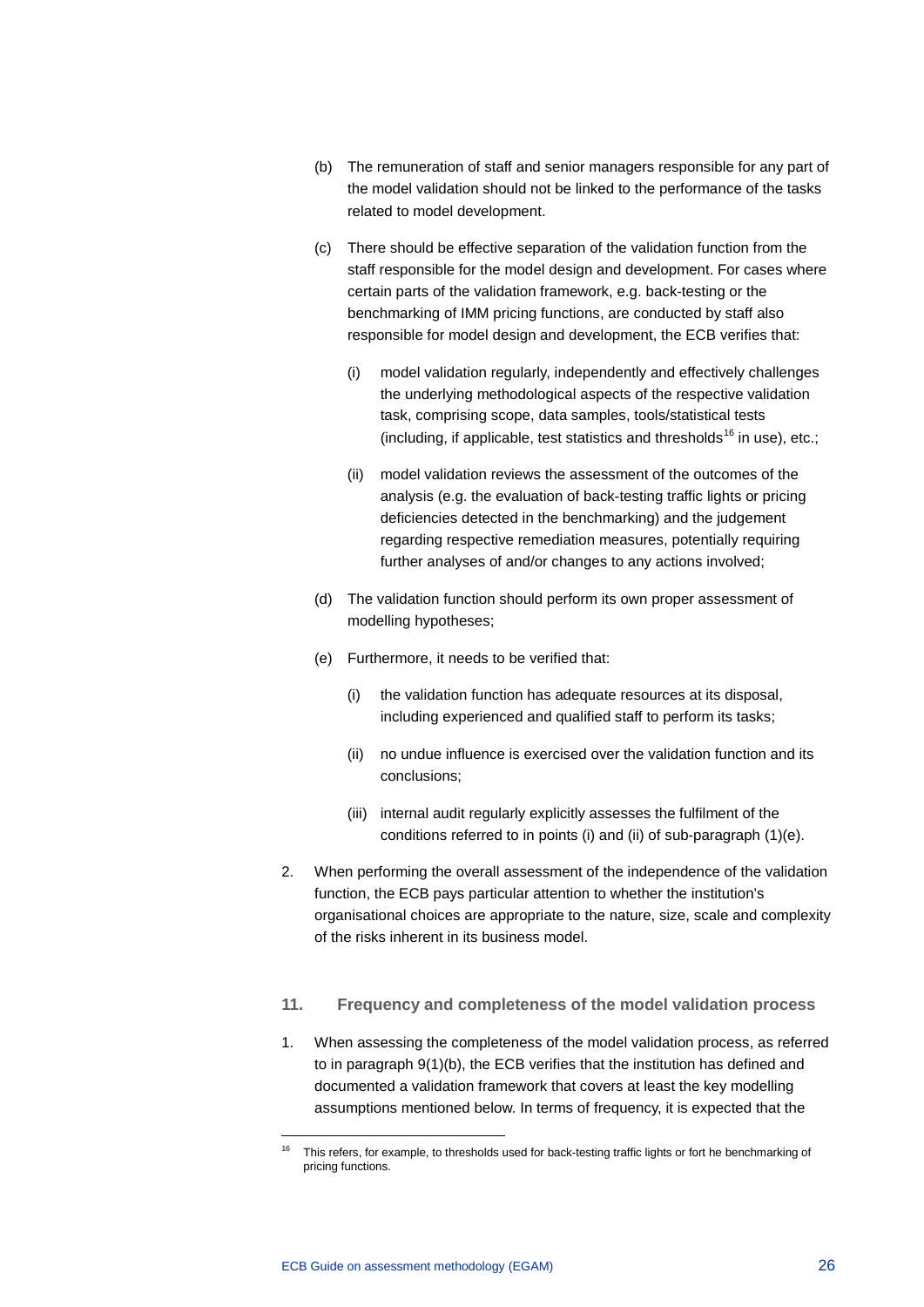validation process be applied according to an adequate and regular cycle following the annual work plan. Back-testing should be performed at least on an annual basis.

- 2. When performing the assessment of the completeness of the validation process, as referred to in sub-paragraph (1), the ECB verifies that the validation function:
	- (a) critically reviews all the aspects of specification of the CCR exposure model, the choice of methodology and model structure, particularly with regard to the key modelling assumptions as outlined in paragraph 56(2);
	- (b) challenges the adequacy of the implementation of the CCR exposure model in IT systems, including the data collection and data cleansing procedures;
	- (c) ensures the performance and stability of the model outcome;
	- (d) checks that all model changes and extensions, as well as their materiality, are in line with the [ECB Guide on materiality assessment](https://www.bankingsupervision.europa.eu/ecb/pub/pdf/ssm.egma_guide_201709.en.pdf)<sup>[17](#page-27-0)</sup> (EGMA) and, in particular, that it consistently follows up on its own conclusions and recommendations;
	- (e) ensures a comprehensive view of all the findings, problems, weaknesses and limits of the CCR exposure model, as well as ongoing interaction within the validation function.
- 3. Where there are applications for permission to use the IMM or any material changes or extensions to the IMM, it needs to be verified that the institution performs the validation referred to in sub-paragraph (2) before the IMM is used for own funds calculation and internal purposes.

#### **12. Adequacy of the validation methodologies and processes**

When assessing the adequacy of the validation methodologies and processes, as referred to in paragraph 9(1)(c), the ECB verifies that these validation methodologies and processes ensure model integrity and allow for a consistent and meaningful assessment of the performance of the CCR exposure model as required by Article 292(6) in conjunction with Article 294 of the CRR, and especially that:

- (a) the validation methodologies and processes are of adequate quality for assessing the accuracy and consistency of the IMM and appropriate to the nature, degree of complexity and scope of the IMM;
- (b) the validation methodologies clearly state the validation objectives, standards and potential limitations, including a description of all validation

<span id="page-27-0"></span><sup>17</sup> See EGMA – [Materiality assessment for IMM and A-CVA model extensions and changes.](https://www.bankingsupervision.europa.eu/ecb/pub/pdf/ssm.egma_guide_201709.en.pdf)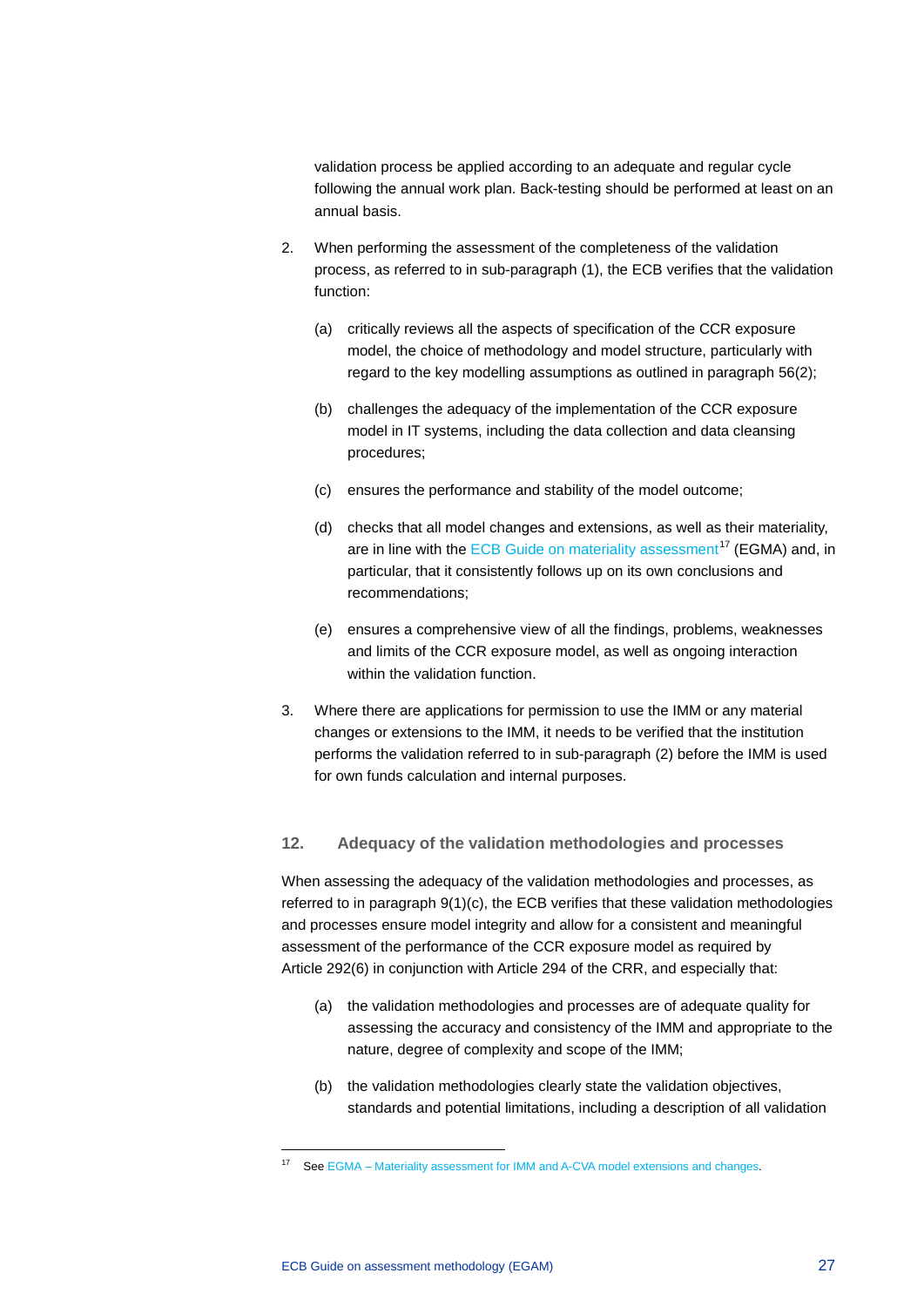tests and corresponding datasets (based on data sources and reference time periods and the regular data cleansing);

- (c) if validation is set up by location or legal entity, the methodologies and processes are consistent across sites and with the group or, if not, that differences are justified:
- (d) the validation methodologies, the corresponding datasets and the respective data cleansing are applied consistently over time.
- **13. Soundness of the reporting process and the process for addressing validation conclusions**
- 1. When assessing the soundness of the reporting process and the process for addressing validation conclusions, as referred to in paragraph 9(1)(d), the ECB verifies, in particular, the following.
	- (a) The validation reports identify and describe or reference the validation methodologies used, the tests performed, the corresponding datasets and the respective data cleansing procedures. Moreover, they fully and clearly describe the results of these tests, the conclusions, in particular the findings along with their severity, and the relevant recommendations.
	- (b) The validation conclusions, i.e. findings and recommendations, are reported directly to senior management and either to the management body of the institution or the committee designated by it. Furthermore, it is expected that there be a decision-making process in place to ensure that the validation conclusions are properly taken into account by the management of the institution.
	- (c) The validation conclusions directly influence the further design of the institution's IMM and the decision-making process for further model cycles. In this regard, all necessary corrective measures should be decided at the appropriate management level and via the designated committees, and implemented in a timely manner.
	- (d) The validation report is signed-off at a sufficiently senior management level with the authority to trigger remedial action.
- 2. In order to ensure that precise conclusions, as described in sub-paragraph (1) above, are drawn from validation results, the institution is also expected to:
	- (a) have defined clear quantitative and qualitative thresholds for the event that the CCR exposure model is considered to have low performance, including at least:
		- (i) a statistical component in accordance with paragraph  $53(1)(f)$  below;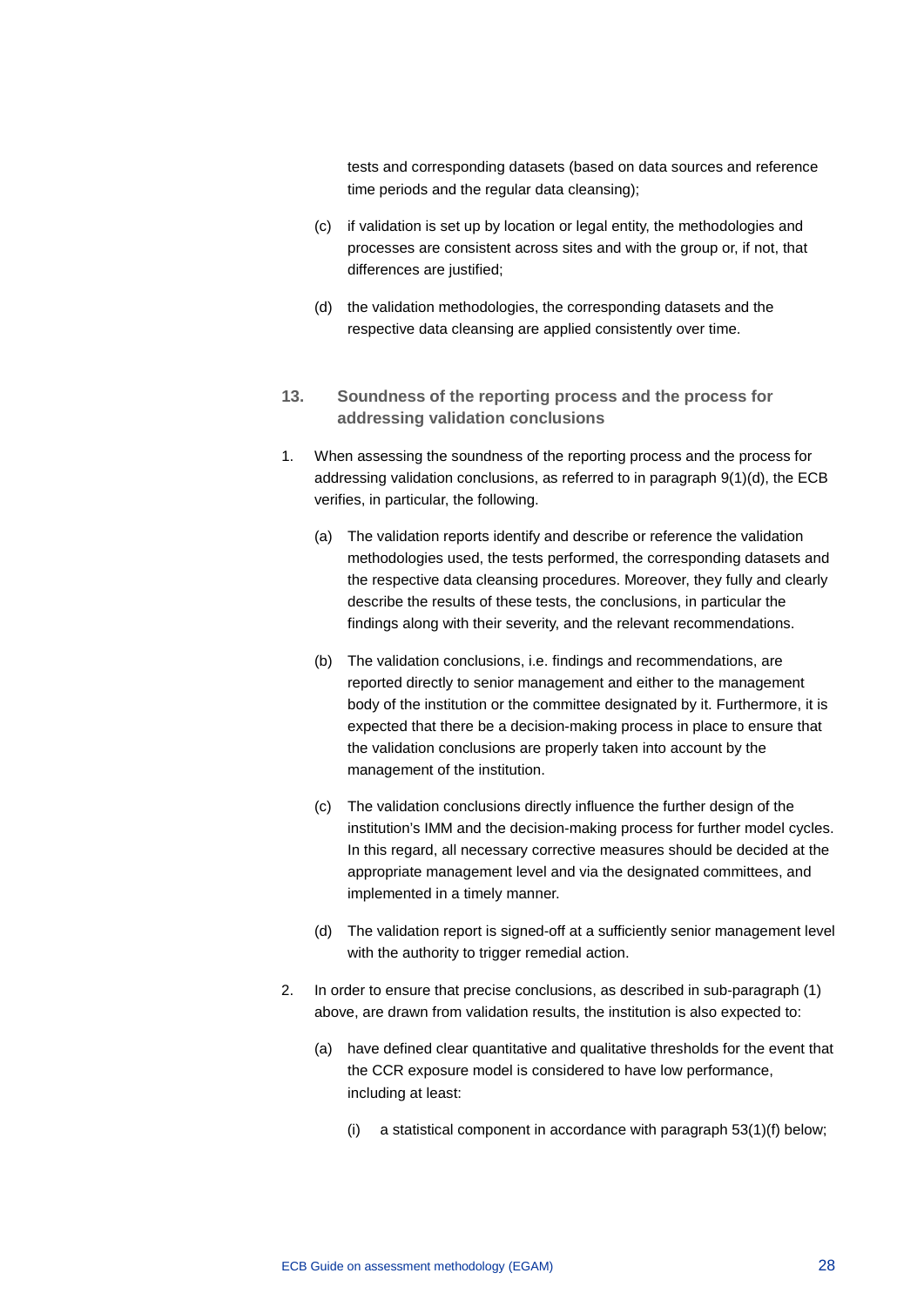- (ii) an expert-based component that also includes model users, such as credit officers, and qualitative aspects of the model's performance;
- (b) draw separate conclusions on each model component, e.g. risk factor simulation or collateral modelling, before drawing any general conclusions.
- 3. In order to ensure that validation reports are clear and comprehensive, as mentioned in sub-paragraph (1)(a), the ECB verifies that:
	- (a) the scope of the items covered in validation reports, the team responsible for preparing them and the dates on which a model has been investigated are clearly described;
	- (b) validation results are presented in such a way that they can be understood with the level of knowledge required of management, as stated below in paragraph 15(1)(d);
	- (c) in the event that any model component has low performance, the report provides reasons for this to the extent possible.
- 4. In order to ensure that the results of validation reports are used in further cycles of the model development, the ECB verifies that:
	- (a) the shortcomings described in the validation report lead to well-defined recommendations on model components that are considered to have low performance; ideally these recommendations should be discussed with those responsible for model development;
	- (b) the validation report contains or refers to a schedule ideally agreed with model development, showing when to address observed shortcomings (based on the materiality of the effective EPE and RWA) and who is responsible for which task;
	- (c) the institution implements the recommendations of the validation reports according to the documented fixing schedule;
	- (d) the institution has validated whether the model's performance has improved following the implementation of earlier recommendations made by the validation function;
	- (e) as part of the process for identifying and remedying unacceptable model performance, the institution has drawn up a comprehensive overview of all validation conclusions, in particular ongoing and closed findings, weaknesses and limits of the CCR exposure model (see paragraph 11(2)(e)).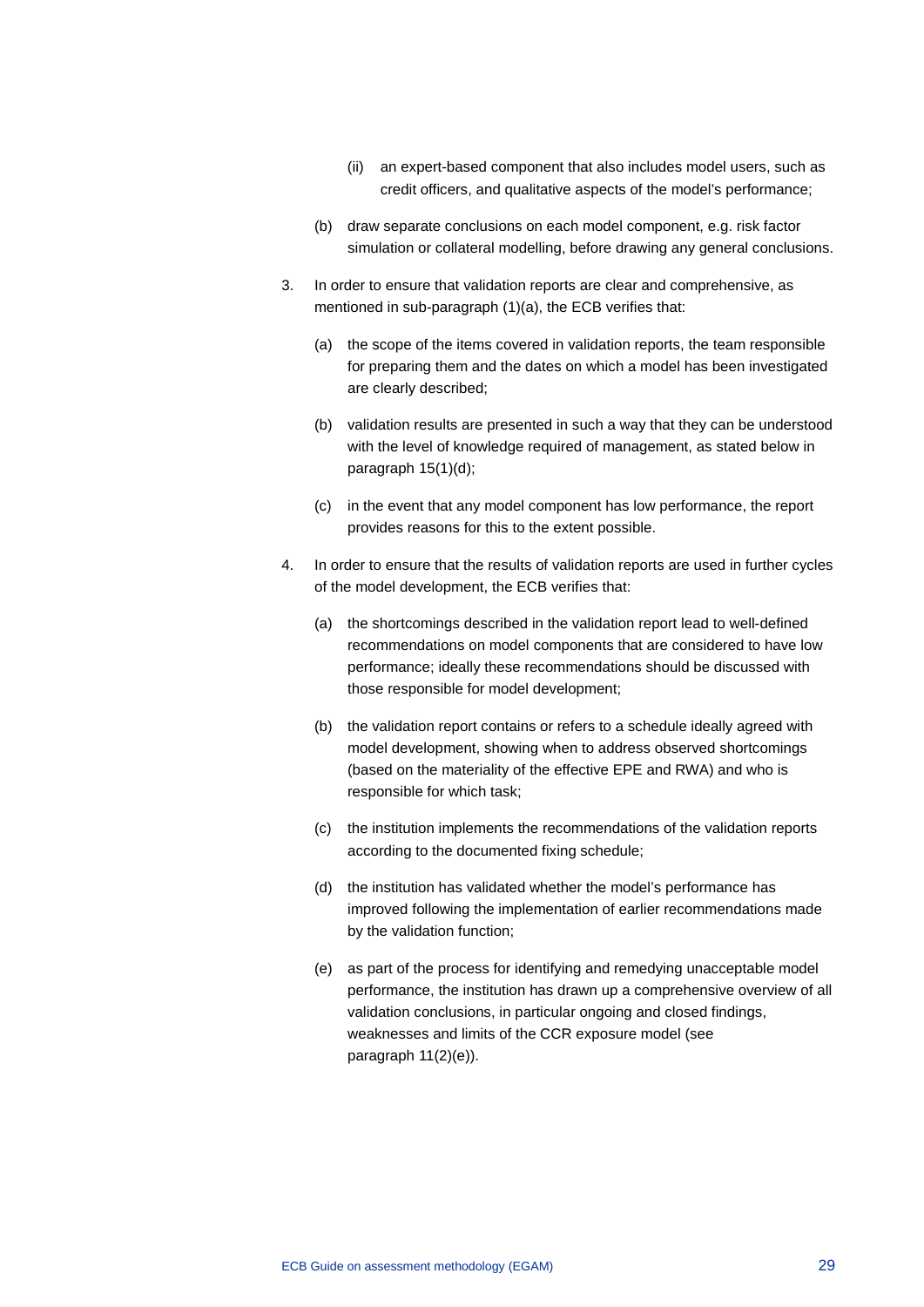## <span id="page-30-0"></span>Chapter 4 Internal governance, risk control, collateral management and audit

#### **14. General**

- 1. In order to assess whether an institution is compliant with the requirements for internal governance, including those for senior management and the management body, internal reporting, counterparty risk control, collateral management and internal audit units, as also referred to in Articles 286, 287, 288, 292 and 293 of the CRR, the ECB verifies the institution's internal governance in terms of:
	- (a) the role of senior management and the management body, in accordance with paragraph 15;
	- (b) the CCR control unit and its reporting, in accordance with paragraph 16;
	- (c) the collateral management unit and its reporting, in accordance with paragraph 17;
	- (d) the internal auditing process, in accordance with paragraph 18.
- 2. For the purposes of sub-paragraph (1), the ECB:
	- (a) reviews the institution's relevant internal policies and procedures;
	- (b) reviews the meeting minutes of the institution's internal bodies, including the management body or other committees;
	- (c) reviews the exposure reports relating to both regulatory and internal risk, including overdraft reports and any conclusions and decisions taken on the basis of those reports;
	- (d) reviews the collateral management reports, particularly in terms of disputes;
	- (e) reviews the internal audit reports and the conclusions and recommendations they contain;
	- (f) obtains written statements from or interviews the staff and senior management of the institution;
	- (g) reviews other relevant documents of the institution.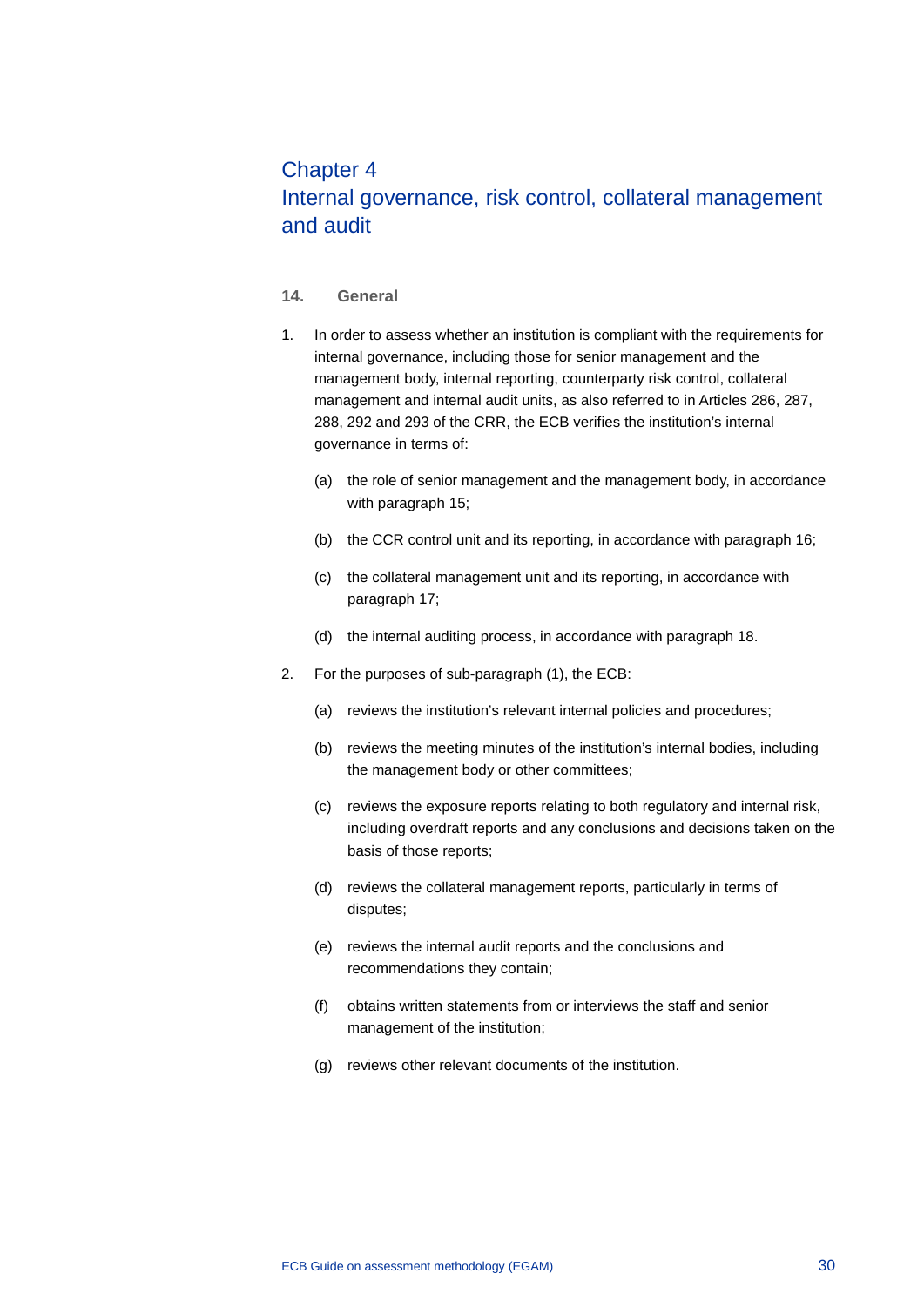- **15. Senior management and management body**
- 1. When assessing the soundness of the institution's internal governance in terms of management, as referred to in paragraph 14(1)(a), the ECB verifies that:
	- (a) the institution's decision-making process for CCR, including its hierarchy, reporting lines and levels of responsibility, is clearly laid down in the institution's internal documentation and consistently reflected in the meeting minutes of its internal bodies;
	- (b) the management body, or the committee designated by it, approves all material aspects of the IMM and provides the appropriate organisational structure for its sound implementation by way of a formal decision, including:
		- (i) guaranteeing sufficient resources (staff for the development and validation teams, etc.);
		- (ii) ensuring the adequacy of the governance arrangements (among other things, the positioning in the organisational chart);
	- (c) the management body, or the committee designated by it, approves all relevant policies related to the implementation of the IMM, including the policies related to the IT infrastructure and contingency planning;
	- (d) the institution's senior management has a good understanding of the IMM and its design and production processes, including the requirements for the IMM as laid down in Article 292 of the CRR and the institution's approach to meeting those requirements, and that it is aware of the specified model limitations under Article 286(4) of the CRR;
	- (e) the institution's senior management notifies the management body, or the committee designated by it, of any material changes or exceptions to established policies and processes that have a material impact on the operation of the IMM;
	- (f) the institution's senior management undertakes relevant measures if weaknesses in the IMM are identified by the CCR control unit, the independent validation function or internal audit, which means, in particular, having a governance framework in place within the institution:
		- (i) to identify, classify (in accordance with the EGMA) and manage model changes and extensions;
		- (ii) to plan phases in the life cycle of the IMM;
	- (g) the management responsible for enforcing reductions in the institution's transactions reviews reports prepared by the independent CCR control unit in accordance with Article 293(1)(d) of the CRR on a daily basis, taking into account Articles 287(1)(a) and (2).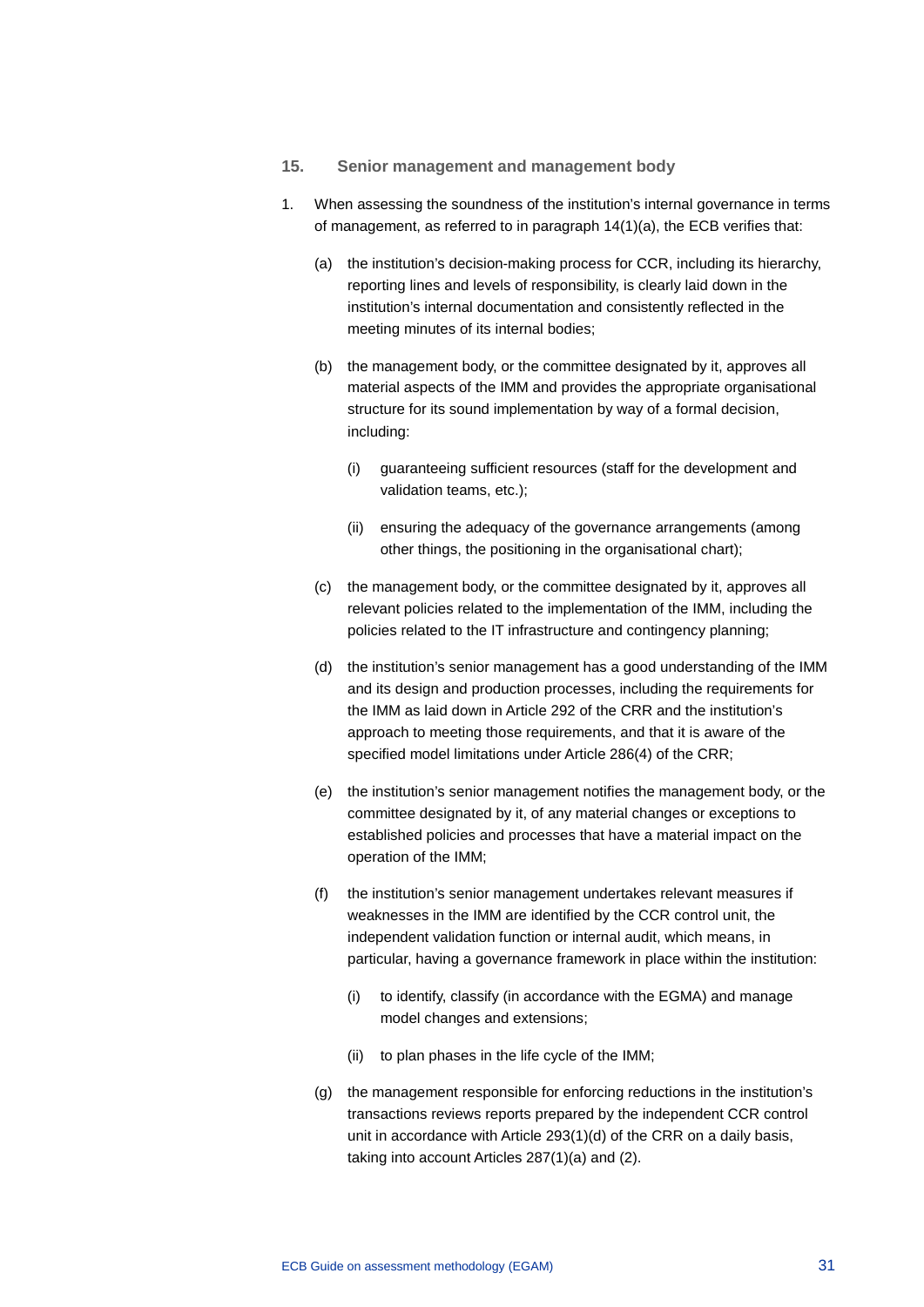- 2. For the purposes of verifying that the requirements referred to in sub-paragraph (1)(b) are met, the ECB verifies whether the institution's senior management and the management body, or the committee designated by it, have approved at least the following:
	- (a) the risk management strategies and policies on the IMM, including all material aspects of data supply and calibration processes;
	- (b) the organisational structure of the collateral management and CCR control units, including the tasks and set-up of the validation function and internal audit;
	- (c) the specification of the acceptable level of CCR.

#### **16. CCR control unit**

- 1. For the assessment of the CCR control unit, as referred to in paragraph 14(1)(b), in addition to the elements mentioned in paragraph 14(2), the ECB reviews, in particular:
	- (a) the roles and responsibilities of staff and senior management in the CCR control unit;
	- (b) the relevant reports submitted by the CCR control unit to senior management or to its designated committee.
- 2. When assessing the internal governance and oversight of the institution in relation to the CCR control unit, as referred to in sub-paragraph (1), it is verified, in particular, whether the CCR control unit is separate and independent from the units responsible for trading derivatives and SFTs. In the course of this assessment, the ECB verifies, in particular, that:
	- (a) the CCR control unit is part of the structure in the institution's organisational chart;
	- (b) neither the staff nor the senior management responsible for the CCR control unit are responsible for trading derivatives or SFTs;
	- (c) the managers of the CCR control unit and of the units responsible for trading derivatives or SFTs have different reporting lines at the level of the management body of the institution or its designated committee;
	- (d) the remuneration of the staff and senior management responsible for the CCR control unit is independent of the performance of the tasks related to trading derivatives or SFTs.
- 3. When assessing the internal governance and oversight of the institution in relation to the CCR control unit, as referred to in sub-paragraph (1), the ECB verifies, in particular, that the CCR control unit is adequate, proportional and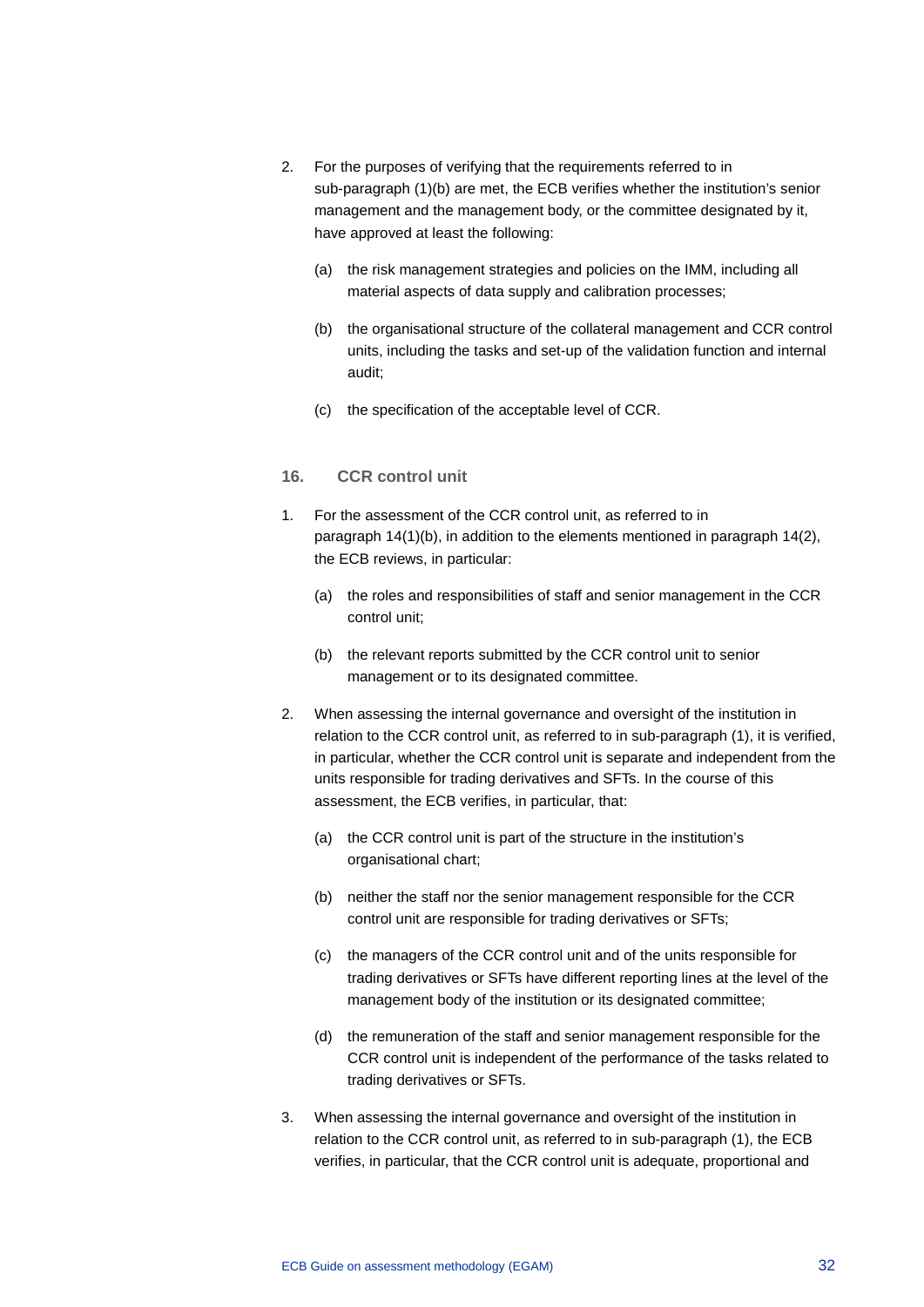functional. In the course of this assessment, it needs to be verified, in particular, that:

- (a) the staffing of the CCR control unit is appropriate to the nature, size and degree of complexity of the institution's business and organisational structure, and, in particular, to the complexity of the IMM and its implementation, for which staff need to be experienced and qualified to undertake all relevant activities;
- (b) the CCR control unit is responsible for the design or selection, implementation and oversight, and the performance of the IMM and the tasks referred to under Article  $287(1)(a)$  and (2) of the CRR.<sup>[18](#page-33-0)</sup>
- (c) the CCR control unit regularly informs senior management about the performance of the IMM, any areas for improvement and the status of efforts to improve previously identified deficiencies.
- 4. When assessing the adequacy of the internal reporting of the CCR control unit, as referred to in sub-paragraph (1)(b), the ECB verifies, in particular, that:
	- (a) reporting pursuant to Article 286(5) to (7) of the CRR includes time profiles of counterparty exposures aggregated across netting sets;
	- (b) the reporting referred to in sub-paragraph (4)(a) also makes use of the exposure measure as defined for internal risk management or for transactions not covered by the IMM;
	- (c) breaches of risk limits and the usage of the credit lines under Article 286(6) and (7) of the CRR are reported;
	- (d) counterparties with the largest exposures and those with limit breaches are highlighted, and that the reporting is appropriate to the nature, size, and degree of complexity of the institution's business and organisational structure;
	- (e) the form of reporting corresponds to the significance and type of information, taking into account the institution's organisational structure;
	- (f) the reporting includes stress tests in accordance with Article 290 of the CRR;
	- (g) the reporting covers wrong-way risk (WWR) in accordance with Article 291(6) of the CRR;
	- (h) the reporting identifies any difficulties or anomalies with regard to market data supply and calibration, if deemed to have a significant impact;

<span id="page-33-0"></span>This applies unless (parts of) the initial or ongoing validation of the model (are) is conducted by staff not belonging to the CCR control unit, but, for instance, to a separate validation unit.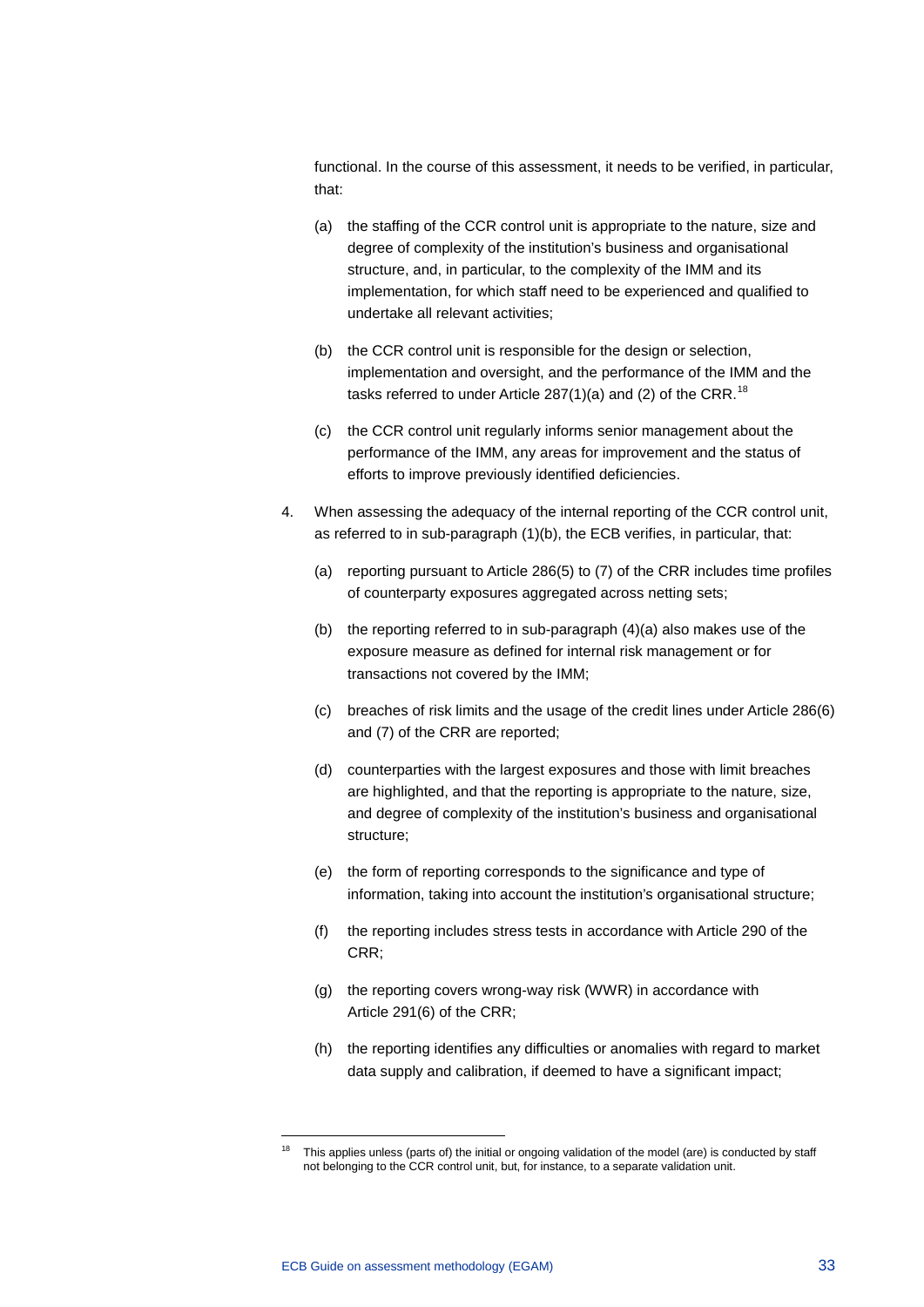(i) the institution's reporting facilitates senior management's monitoring of CCR in the overall portfolio of transactions covered both by the IMM and any non-IMM exposure method under Article 273(1) of the CRR.

#### **17. Collateral management unit**

- 1. For the assessment of the collateral management unit, as referred to in paragraph 14(1)(c), in addition to the elements mentioned in paragraph 14(2), the ECB reviews, in particular:
	- (a) the roles and responsibilities of all staff and senior management in the collateral management unit;
	- (b) the relevant reports submitted by the collateral management unit to an appropriate level of management or to its designated committee.
- 2. When assessing the institution's internal governance and oversight in relation to the collateral management unit, as referred to in sub-paragraph (1), the ECB verifies, in particular, that:
	- (a) the collateral management unit is appropriate to the nature, size and degree of complexity of the institution's business, and, in particular, to the complexity of the types of legal agreement for derivative and securities financing transaction (SFT) margining;
	- (b) the collateral management unit has adequate resources and experienced and qualified staff to undertake all relevant activities in accordance with Article 287(4) of the CRR;
	- (c) for the reporting of independent amounts, as mentioned in Article 287(3)(a) of the CRR, that reporting requirement applies only if the independent amount is specified in contracts, i.e. when a certain level of available collateral corresponds to the independent amount similar to the initial margin  $(IM)$ ;<sup>[19](#page-34-0)</sup>
	- (d) the collateral management unit works closely with the legal department and has sufficient access to legal databases;
	- (e) either the legal department or any other dedicated function involved updates legal databases in a timely manner following any contractual change or agreement of new contracts.
- 3. When assessing the adequacy of the internal reporting of the collateral management unit, as referred to in paragraph 17(1)(b), the ECB verifies, in particular, that:

<span id="page-34-0"></span> $19$  For some independent amount agreements, the independent amount merely acts as a negative threshold (only as a parameter that governs margin calls, i.e. it does not correspond to a certain level of physical collateral, i.e. this type of independent amount does not need to be reported.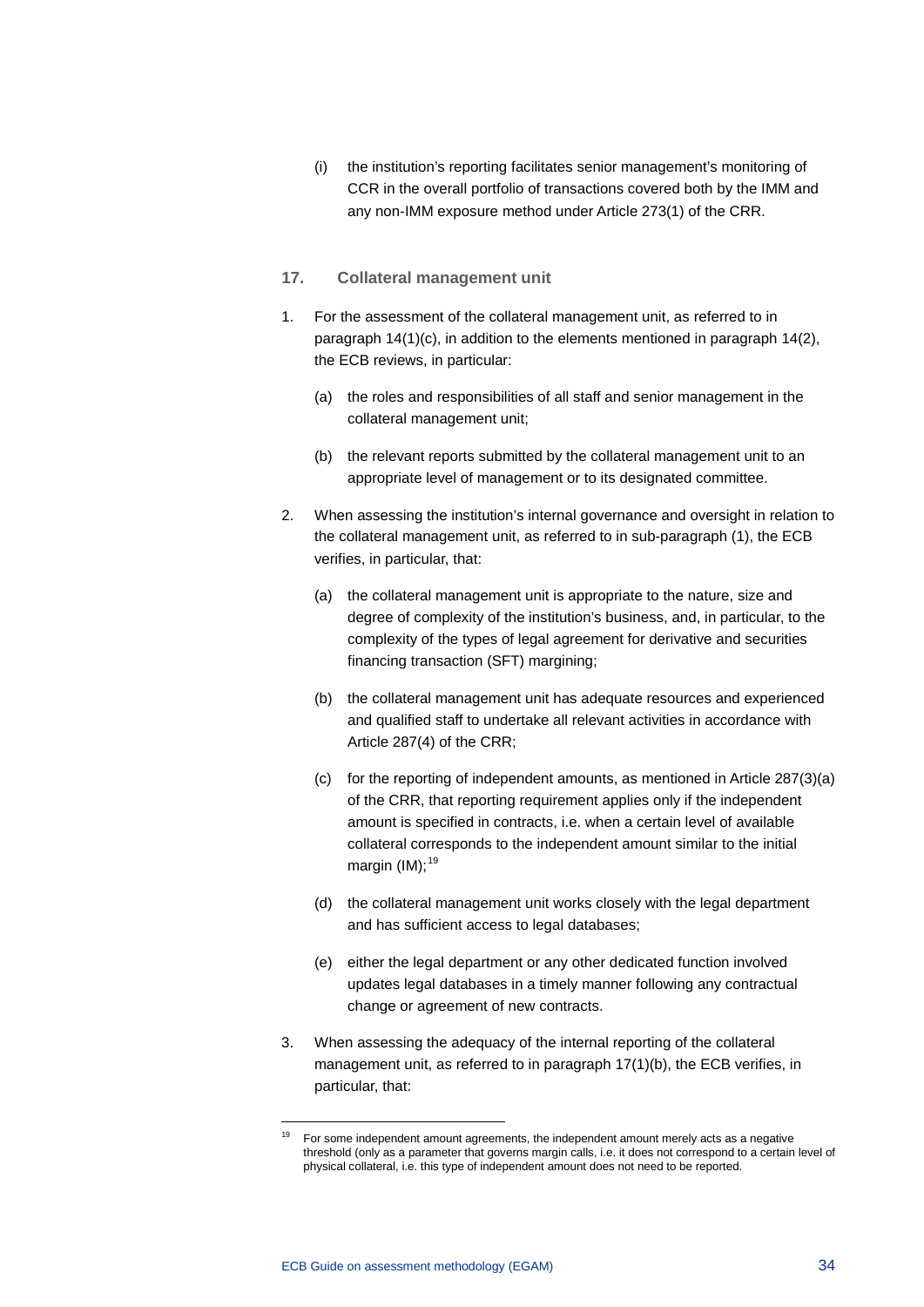- (a) the collateral management unit regularly informs senior management about the performance of its margining, including the status of disputes, areas for improvement and the status of efforts to improve previously identified deficiencies; this includes passing dispute reports on to units responsible for transaction pricing;
- (b) the reporting fulfils the requirements under Article 287(3)(d) and (f) of the CRR, and that for Article 287(3)(e) there are case-by-case reports on concentrations of collateral above predefined thresholds, whether by type of collateral (for non-euro cash collateral) or by issuer for non-cash collateral;
- (c) the reporting frequency is adapted in the event of serious and material disputes;
- (d) the institution's reporting facilitates the management body's or designated committee's monitoring of the margining processes.

#### **18. Internal audit**

- 1. For the assessment of the internal audit function responsible for the processes referred to in paragraph 14(1)(d), in addition to the elements mentioned in paragraph 14(2), the ECB reviews:
	- (a) the roles and responsibilities of staff involved in internal audit;
	- (b) the adequacy and appropriateness of the annual internal audit work plan;
	- (c) the auditing manuals and work programmes, as well as the findings and recommendations included in the audit reports;
	- (d) the action plan of each relevant recommendation, also in terms of its follow-up, as approved by the appropriate management level.
- 2. When assessing the internal governance and oversight of the institution in relation to internal audit, as referred to in sub-paragraph (1), the ECB verifies, in particular, that:
	- (a) at least once a year, internal audit reviews the operations of the CCR control unit, the limit and credit line approval process and the internal validation function, also in terms of compliance with the requirements for the institution's IMM, as defined in Part 3, Title II, Chapter 6, Section 6 of the CRR;
	- (b) the review referred to in sub-paragraph (2)(a) helps to identify areas in the annual work plan where there needs to be a detailed review of adherence thereto;
	- (c) the resources of the internal audit unit are adequate for and proportionate to the tasks assigned to it.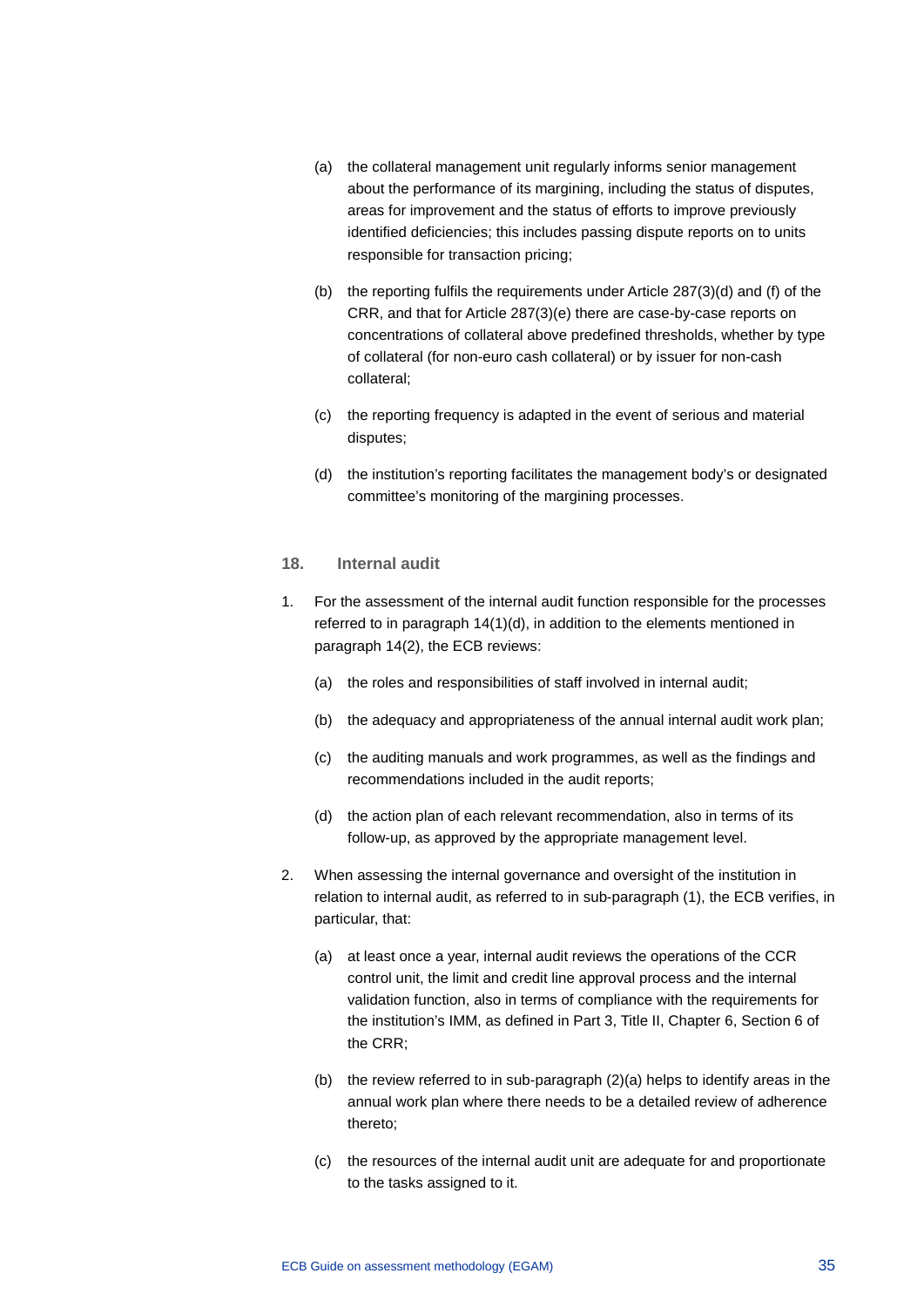- 3. In the course of assessing compliance with sub-paragraph (2)(c), the ECB verifies, in particular, that:
	- (a) the internal audit function provides sufficient information to the senior management and the management body of the institution on the compliance of the IMM with all applicable requirements;
	- (b) the internal audit function is appropriately staffed, taking into account the nature, size and degree of complexity of the institution's business and organisational structure, and, in particular, the complexity of the IMM and its implementation, and that it has experienced and qualified staff to undertake all relevant activities;
	- (c) the internal audit function is not involved in any aspect of the IMM modelling or its operation that forms the subject of the reviews carried out by the internal audit function or any other comparable independent auditing unit in accordance with sub-paragraph (2)(a);
	- (d) the internal audit function is independent from the staff and management function responsible for trading derivatives or SFTs, and reports directly to senior management;
	- (e) the remuneration of the staff and senior management responsible for the internal audit function is independent from the performance of the tasks related to trading derivatives or SFTs.

# Chapter 5 IMM use test

## **19. General**

- 1. In order to assess whether an institution is compliant with the requirements on the use of the IMM, as referred to in Article 289 of the CRR, the ECB verifies, in particular, that:
	- (a) the distribution of exposures generated by the model used to calculate effective EPE plays an essential role in all of the following areas, in accordance with Article 289(1) of the CRR:
		- (i) day-to-day CCR management, decision-making and credit approval (see paragraph 20);
		- (ii) the internal capital allocation process (see paragraph 21);
		- (iii) the corporate governance functions (see paragraph 22);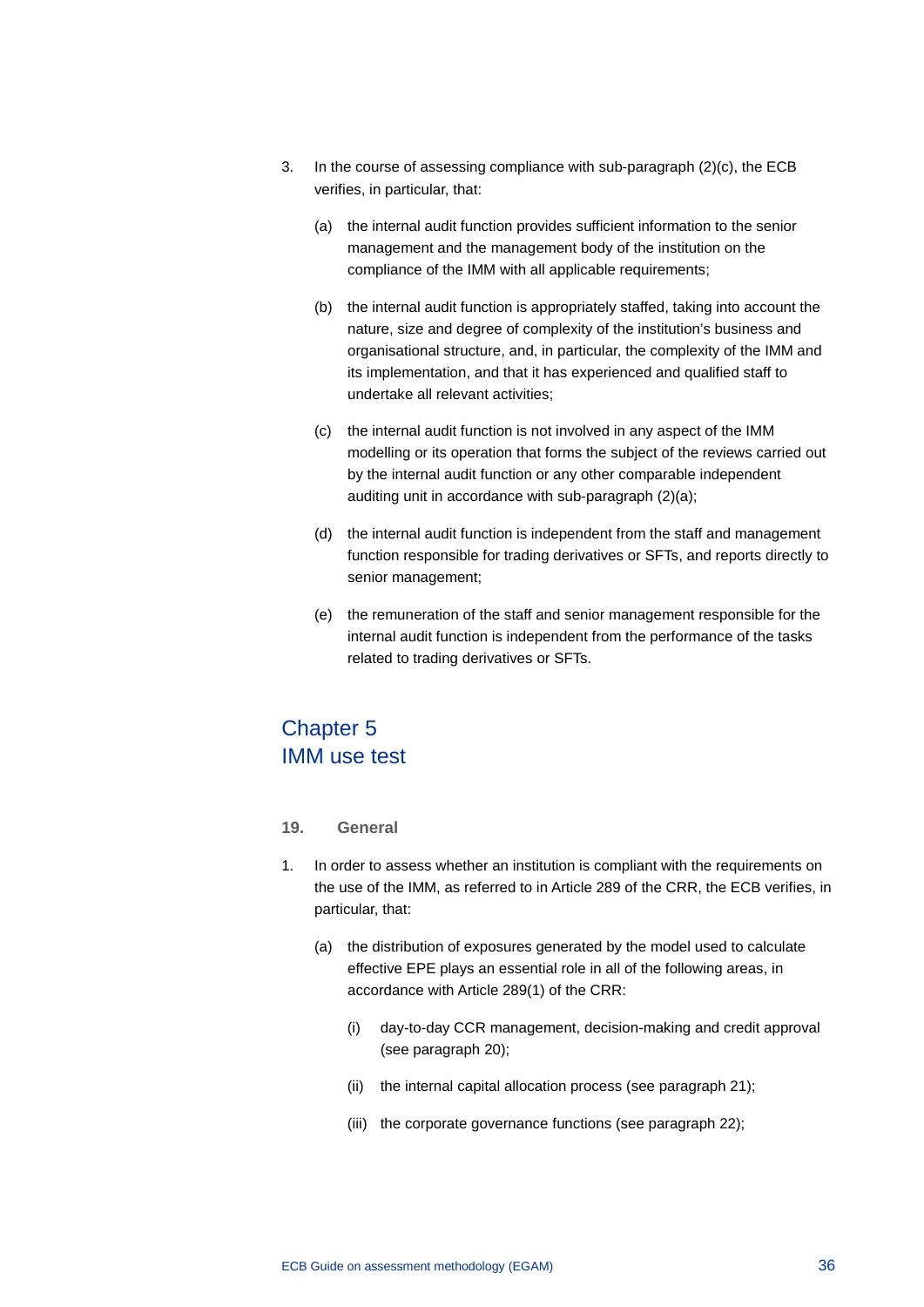- (b) data and exposures considered by the institution for the calculation of own funds and those used for internal purposes are consistent and, where discrepancies exist, that these are documented and reasonable;
- (c) the institution has used an exposure model broadly in line with the requirements set out in Part 3, Title II, Chapter 6, Section 6 of the CRR for at least one year before being granted permission to use the IMM, in accordance with Article 289(2) of the CRR (see paragraph 23).
- 2. For the purposes of sub-paragraph (1), the ECB:
	- (a) reviews the institution's relevant internal policies and procedures;
	- (b) reviews the meeting minutes of the institution's internal bodies, including the management body or other committees involved in the governance of CCR management;
	- (c) reviews the documented credit line delegation schemes and credit management manuals;
	- (d) reviews the institution's analysis of the counterparty credit line approvals in the context of WWR and stress tests in accordance with Articles 291 and 290 of the CRR;
	- (e) reviews the documented regular CCR reporting, its underlying systems and processes and their performance in terms of daily production under Article 289(5) of the CRR;
	- (f) reviews the documentation on the calculation of the institution's internal capital and the distribution of the internal capital to risk types, subsidiaries and portfolios in the context of CCR;
	- (g) reviews the findings of the institution's internal audit or other control functions, including the progress reports on the institution's efforts to correct shortfalls and mitigate risks detected during audits;
	- (h) obtains written statements from or interviews the staff and senior management of the institution.
- 3. For the purposes of sub-paragraph (1), the ECB may also, to the extent appropriate, review:
	- (a) the DMP, particularly for margined trading;
	- (b) the CCR budgetary planning manuals and reports;
	- (c) other relevant documents of the institution.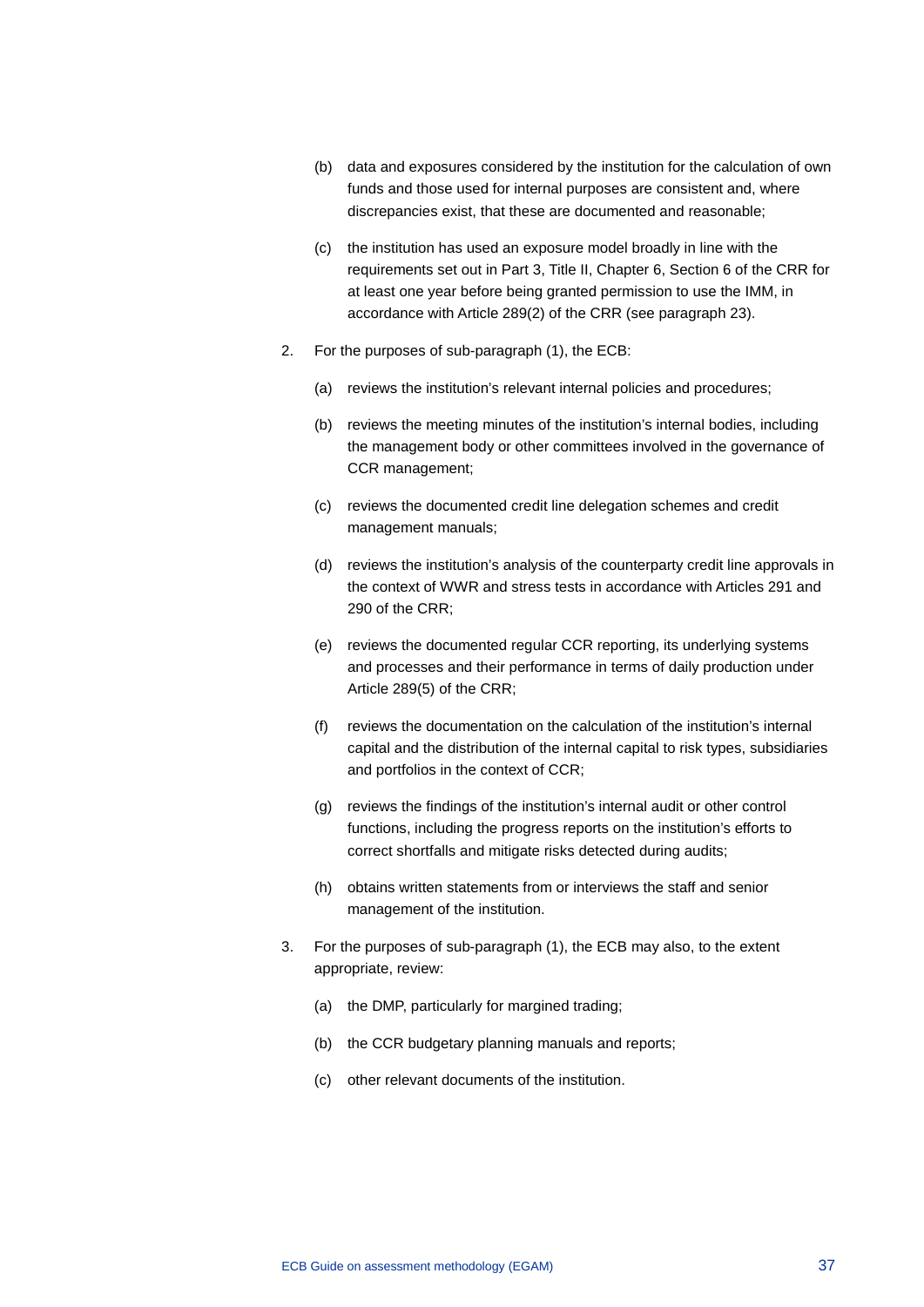- **20. Use test in risk management, decision-making and credit approval process**
- 1. When assessing whether the distribution of exposures generated by the model used for the calculation of own funds requirements plays a substantial role in the institution's CCR management (line consumption), credit approval and decision-making processes, as referred to in paragraph 19(1)(a)(i), the ECB verifies, in particular, that:
	- (a) the institution takes into account IMM exposures, in particular when:
		- (i) making a decision on the approval, rejection and renewal of CCR limits and transactions;
		- (ii) setting its desired CCR profile<sup>[20](#page-38-0)</sup>, whether this is done by the management body or by any other internal committee designated by it;
		- (iii) determining the policies, including the exposure limits, their time structure and mitigation techniques;
		- (iv) measuring the usage of credit lines pursuant to Article 289(3) of the CRR along the limit time structure;
		- (v) allocating or delegating competence for the credit approval process by the management board to internal committees, senior management and staff;
		- (vi) assessing the payment performance of obligors, especially in margined trading and related disputes;
		- (vii) producing the CCR management reporting.
- 2. In the course of the assessment referred to in sub-paragraph (1), and where the institution applies such practices, the ECB evaluates whether the IMM has been taken into account, in particular, for:
	- (a) measuring, monitoring and controlling exposures throughout the life of all contracts in the netting set, thus also beyond the one-year horizon, in accordance with Article 289(6) of the CRR;
	- (b) monitoring WWR in accordance with Article 291 of the CRR;
	- (c) implementing stress test analysis in accordance with Article 290 of the CRR.

<span id="page-38-0"></span>The CCR profile is the risk profile for risk factors that affect exposures based on the current portfolio/netting sets.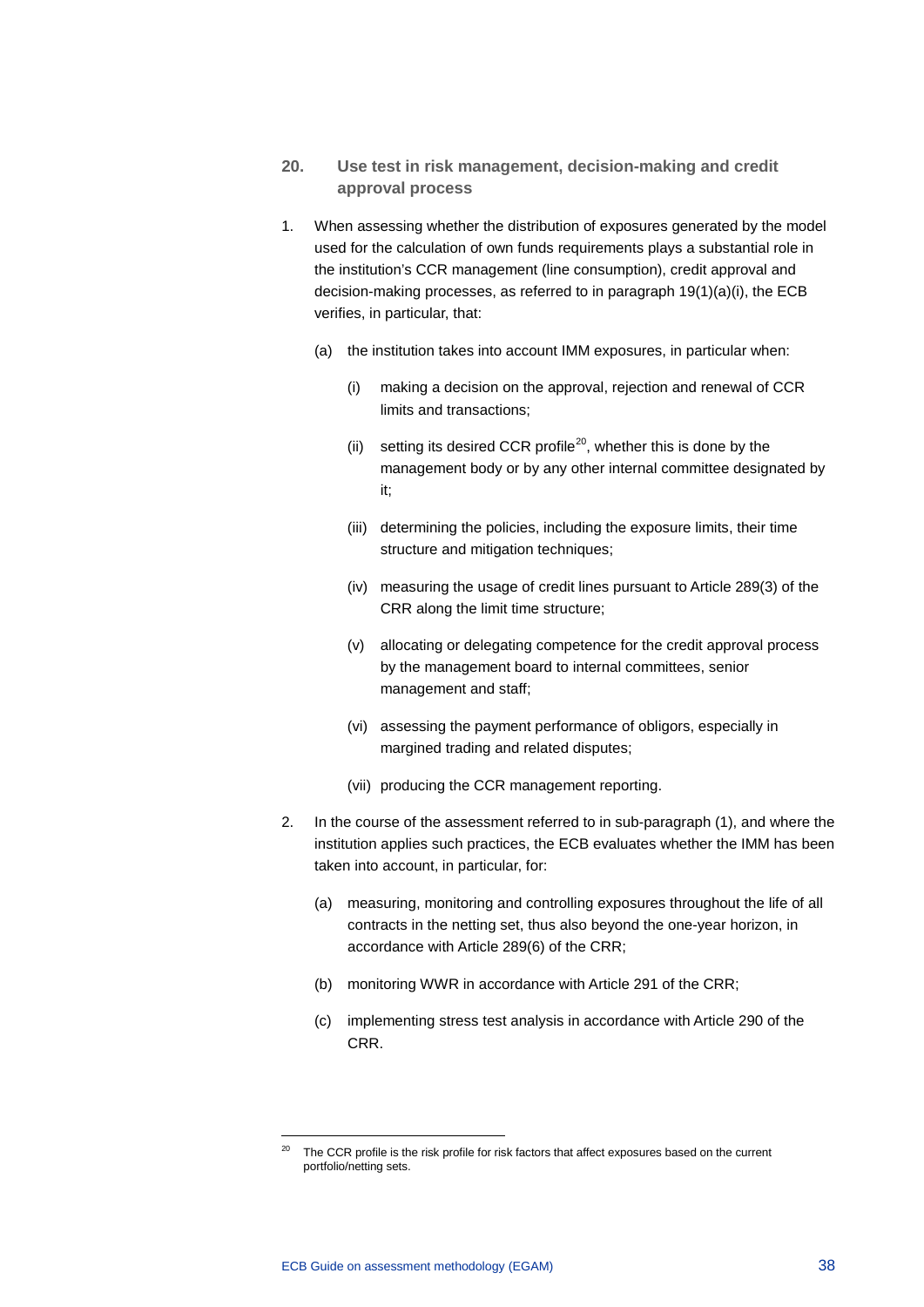## **21. Use test in the internal capital allocation**

When assessing whether the distribution of exposures generated by the model used to calculate effective EPE plays an essential role in the institution's internal capital allocation, as referred to in paragraph 19(1)(a)(ii), the ECB evaluates whether this distribution has been used, in particular, to:

- 1. assess the amount of the institution's internal capital in accordance with Article 73 of the CRD IV;
- 2. allocate the internal capital across risk types, subsidiaries and portfolios.

## **22. Use test in corporate governance functions**

- 1. When assessing whether the distribution of exposures generated by the model used to calculate effective EPE and own funds requirements plays an essential role in the institution's corporate governance functions, as referred to paragraph 19(1)(a)(iii), the ECB evaluates whether the IMM exposures are taken into account, in particular, for:
	- (a) the institution's internal reporting;
	- (b) CCR monitoring.
- 2. In the course of the assessment referred to in sub-paragraph (1), and where the institution applies such practices, it is also necessary to evaluate whether the IMM is taken into account, in particular, in the internal audit planning.

#### **23. Demonstration of model use prior to approval**

- 1. When assessing whether an exposure model, which is broadly in line with the requirements set out in Part 3, Title II, Chapter 6, Section 6 of the CRR, has been used by the institution for internal purposes for at least one year before being granted permission to use the IMM to calculate own funds requirements in accordance with Article 289(2) of the CRR, also taking into account Article 283, the ECB verifies, in particular, that:
	- (a) internally modelled exposure distributions that are later used in effective EPE calculations have been used for at least the last vear $^{21}$  $^{21}$  $^{21}$  in the internal risk measurement and management processes, as referred to in paragraph 20(1), for initial IMM approval and material extensions of the IMM;

<span id="page-39-0"></span><sup>&</sup>lt;sup>21</sup> The model used during that year can have been subject to change, provided that any change is not classified as "material" in accordance with the EGMA. In such cases, it is possible for the use test periods to overlap for different model changes.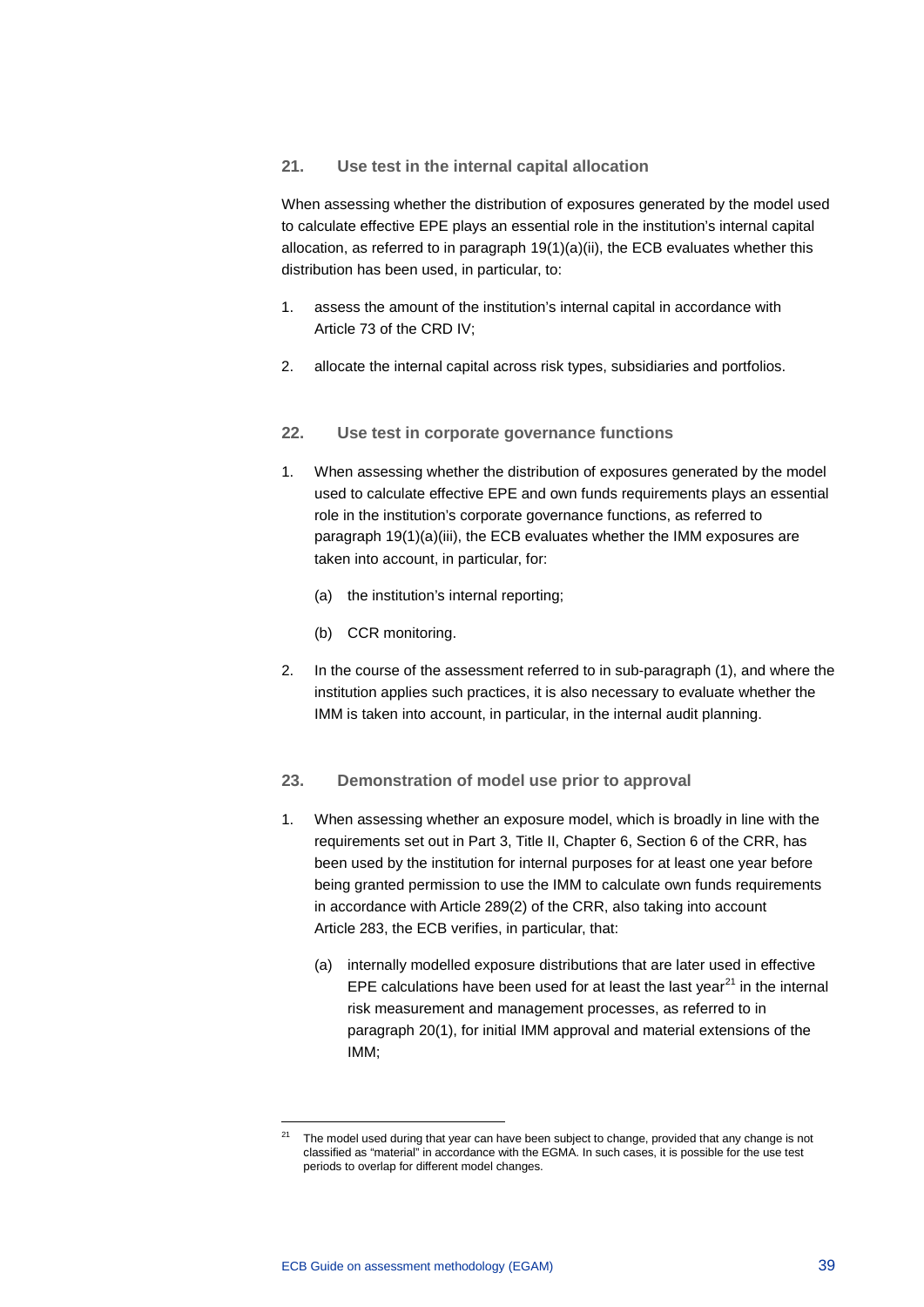- (b) adequate documentation on the effective operation of the exposure modelling is available for at least the last year, in particular with regard to limit monitoring, internal validation and internal audit reports.
- 2. The assessment referred to in sub-paragraph (1) also applies to extensions of the use of the  $IMM.<sup>22</sup>$  $IMM.<sup>22</sup>$  $IMM.<sup>22</sup>$

# Chapter 6 Documentation and design

#### **24. General**

- 1. In order to assess whether an institution is compliant with the requirements for the design, management and documentation of the IMM, the ECB verifies, in particular, the following:
	- (a) the adequacy of the documentation on the design and operational details of the IMM, as well as the rationale for it, as referred to in Articles 286(1) and 288(a) of the CRR, in accordance with paragraph 25;
	- (b) the adequacy of the structure and design of the IMM, in accordance with paragraph 26.
- 2. For the purposes of sub-paragraph (1), the ECB:
	- (a) reviews the institution's relevant internal policies;
	- (b) reviews the institution's technical documentation on the methodology and processes for the IMM's development;
	- (c) reviews and challenges the assumptions used in IMM development manuals, methodologies and processes;
	- (d) reviews the meeting minutes of the institution's internal bodies responsible for approving its IMM, including the management body or other committees;
	- (e) reviews the reports on the performance of the IMM and the recommendations of the CCR control unit, validation function, internal audit function or any other control function of the institution;
	- (f) reviews the progress reports on the institution's efforts to correct shortfalls and mitigate risks detected during monitoring, validations and audits of the IMM;

<span id="page-40-0"></span>Model extensions as defined in Annex I of the EGMA.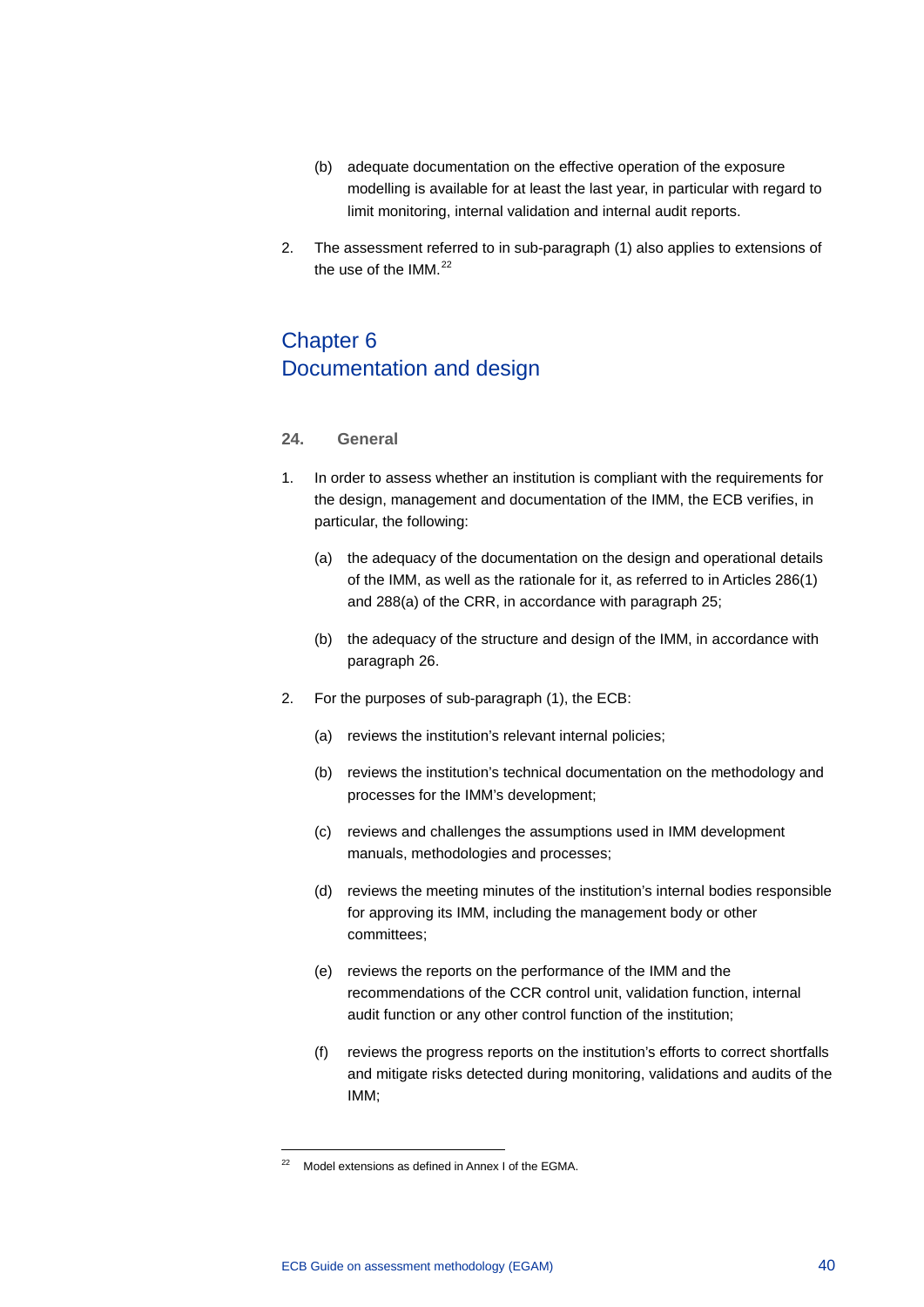- (g) obtains written statements from or interviews the staff and senior management of the institution.
- 3. For the purposes of sub-paragraph (1), the ECB may also, to the extent appropriate:
	- (a) request and analyse data and test cases used in the process of developing the IMM;
	- (b) make its own estimations or replicate the institution's for a subset of risk factors;
	- (c) request additional documentation or analysis substantiating the methodological choices and the results obtained;
	- (d) review the functional documentation of relevant IT systems;
	- (e) review other relevant documents of the institution.

#### **25. Documentation**

- 1. When assessing the documentation on the design and operational details of the IMM, as well as the rationale for it, referred to in paragraph 24(1)(a), the ECB verifies that sub-paragraphs (2) and (3) apply.
- 2. The documentation needs to be complete, requiring a review of coverage of the following areas:
	- (a) the adequacy of the IMM and its components in relation to the portfolio characteristics, including verifying that:
		- (i) the purpose of the IMM is clearly outlined in the model documentation (also in terms of Pillar 2 use);
		- (ii) the documentation includes a description of the scope of application of the IMM, specifying the types of covered and non-covered transactions included, in both a qualitative and a quantitative manner, and the type of outputs, including which reporting they will be included in;
		- (iii) the documentation includes an explanation of how the IMM results are taken into account in the processes of granting and monitoring credit, as defined in Article 289 of the CRR on the use test;
	- (b) the description of market data sources and cleansing practices, including verifying that:
		- (i) it contains detailed information on all data used for the model's development, including precise definitions of its content and its source, format, coding and, where applicable, exclusions;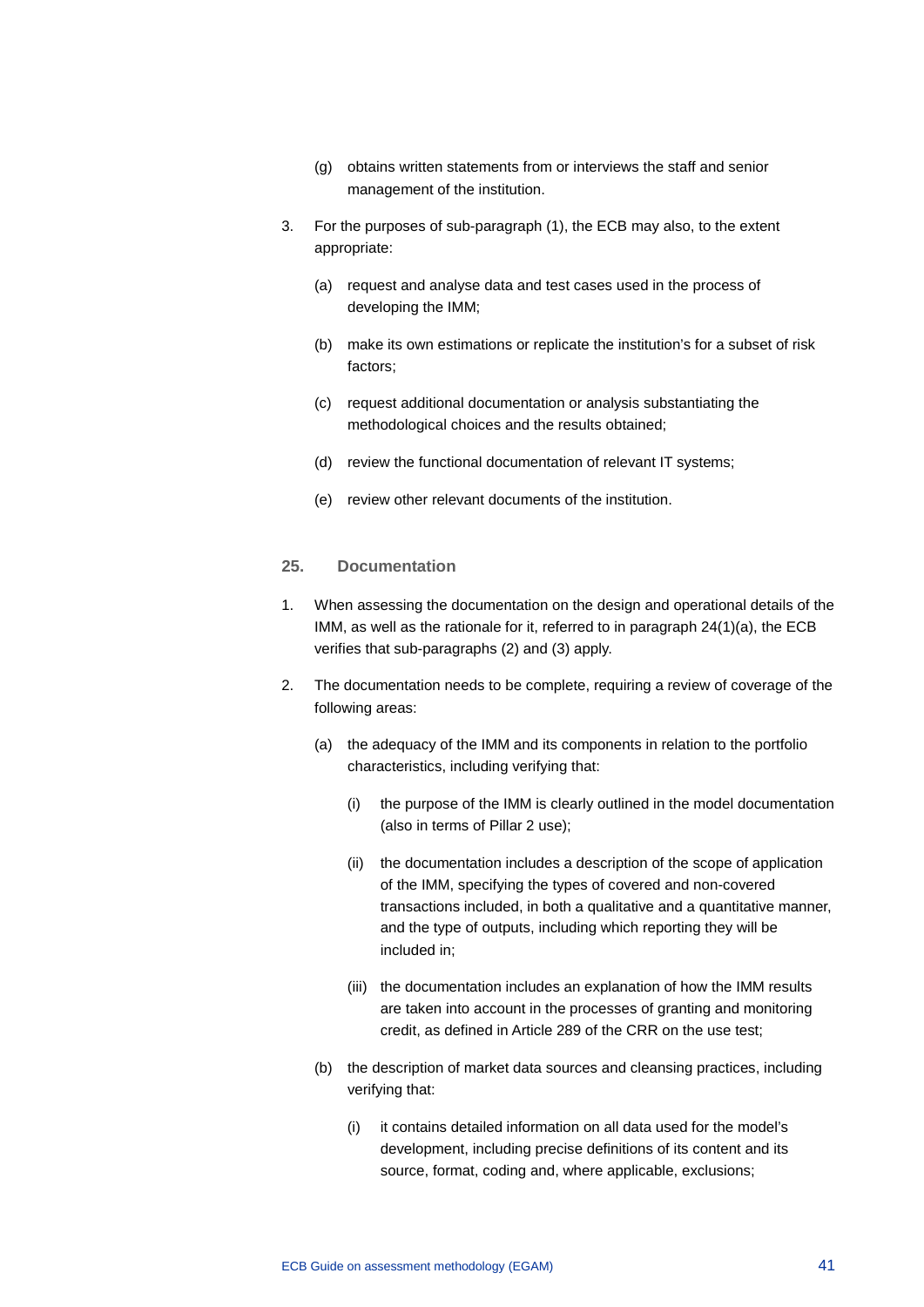- (ii) any data cleansing procedures are described, including procedures for data exclusions, outlier detection and treatment, and data adaptations, as well as explicit justification for their use and an evaluation of their impact;
- (c) the process for calibrating the parameters used for generating exposure distributions, including verifying that:
	- (i) all related processes, algorithms and variable transformations are noted in detail;
	- (ii) criteria for the stability and adequacy of the calibrated parameters are listed;
	- (iii) all risk factor-specific parameters that are not set by experts are covered;
- (d) the rationale for any parameters set by experts for generating exposure distributions, including a reference to the validation of sensitivities and materiality;
- (e) the rationale for methodological choices, including expert judgement, verifying that the documentation includes:
	- (i) the role of expert judgement in the process of the IMM's development, including a detailed description of the consultation process with business experts on the design of the IMM to the extent applicable;
	- (ii) an explanation of how the institution addresses by way of expert judgement and adjustments – qualitative elements that may affect the performance of the IMM, in particular the unsatisfactory quality of the data, the lack of simulated risk factors and the use of either fixed or deterministic parameters in stochastic processes as set by experts;
	- (iii) the procedure for the design of the final model, including potential adjustments (or caps/floors) based on expert judgement regarding the parameters resulting from calibration;
- (f) the technical and mathematical specification of the stochastic models, verifying that the documentation includes:
	- (i) the final model structure, specification and input components, including type and format of selected variables;
	- (ii) tools used to develop the model;
- (g) a description of the stochastic processes beyond the mathematical specification, including rationales for: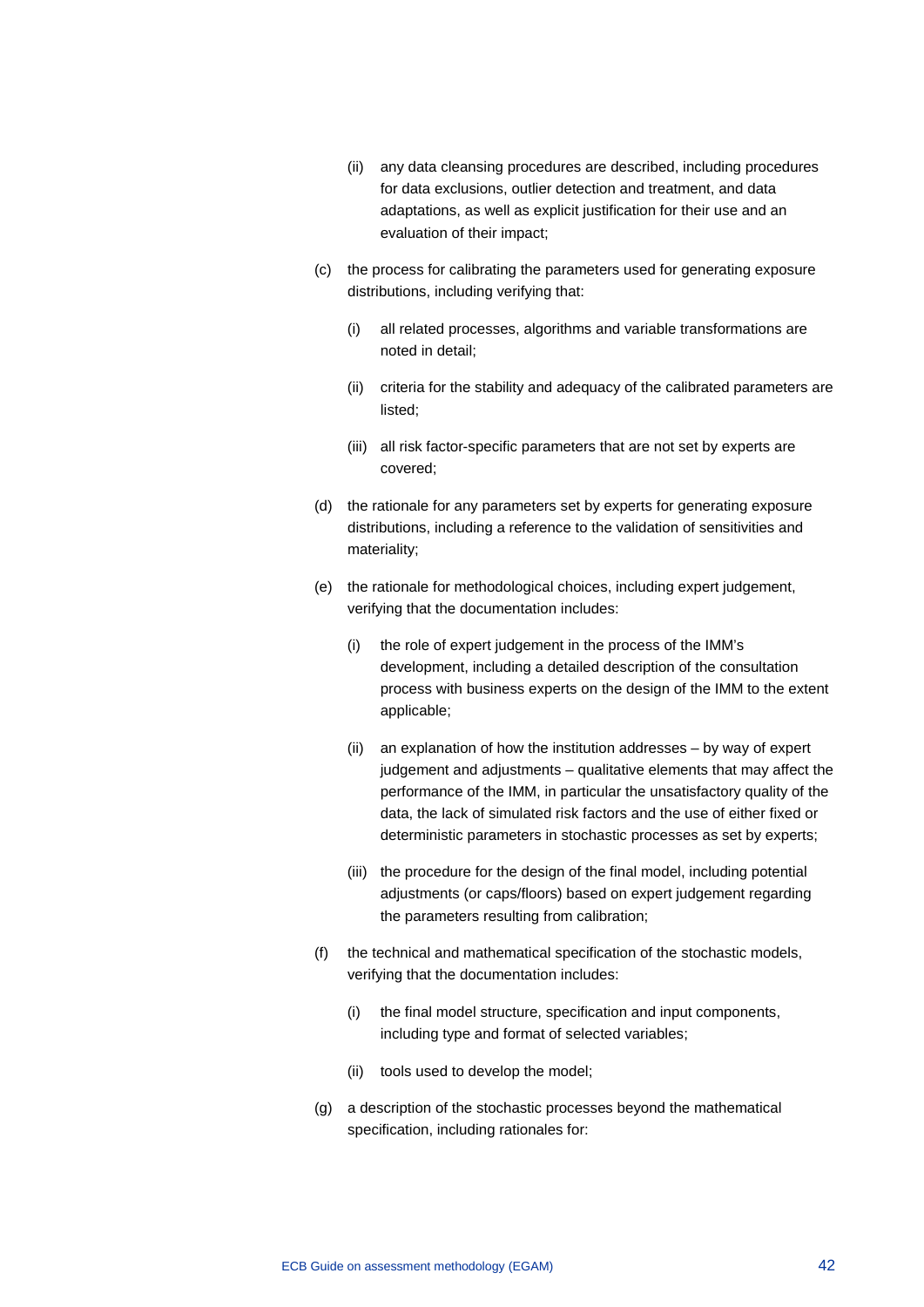- (i) the choice of risk factors to be modelled using stochastic, deterministic but time-dependent, and constant approaches;
- (ii) the distribution assumptions associated with the processes;
- (iii) the chosen multi-dimensional dependency structure, as well as an analysis of the appropriateness of these choices;
- (h) a description of the characteristics of the simulation, including the time grid chosen to evaluate the market values at future points in time, analyses of the appropriateness of the chosen time grid, approximations such as Brownian bridges used between time grid points, the number of simulations chosen, the stability and convergence of the simulation results and a simulation error analysis;
- (i) the stochastic models' and pricing function's weaknesses, limitations and possible mitigating factors thereof, verifying that the documentation includes:
	- (i) an estimate of model risk;
	- (ii) a respective reference to validation reports;
- (j) the specification of valuation models to price all IMM-approved transactions as of the valuation date and all future exposure grid points, or references to documentation outside the IMM, verifying that the documentation includes for each transaction type:
	- (i) a listing and description of all required static data (such as maturities, strike prices or fixing dates), including the required formats;
	- (ii) a listing and description of the market data required as input, such as spot prices, foreign exchange rates, interest rates or implied volatilities, together with a description of required conventions (such as day count and compounding conventions for interest rates, quotation type for foreign exchange against which reference currency);
- (k) the implementation of stochastic and valuation models in the IT environment and a description of the system architecture and dataflows, verifying that the documentation includes:
	- (i) specification of the process to be followed when a new or modified model is moved into the production environment;
	- (ii) the results of the tests on the implementation of the IMM in the IT systems, including confirmation that the model implemented in the production system is the same as the one described in the documentation and is operating as intended.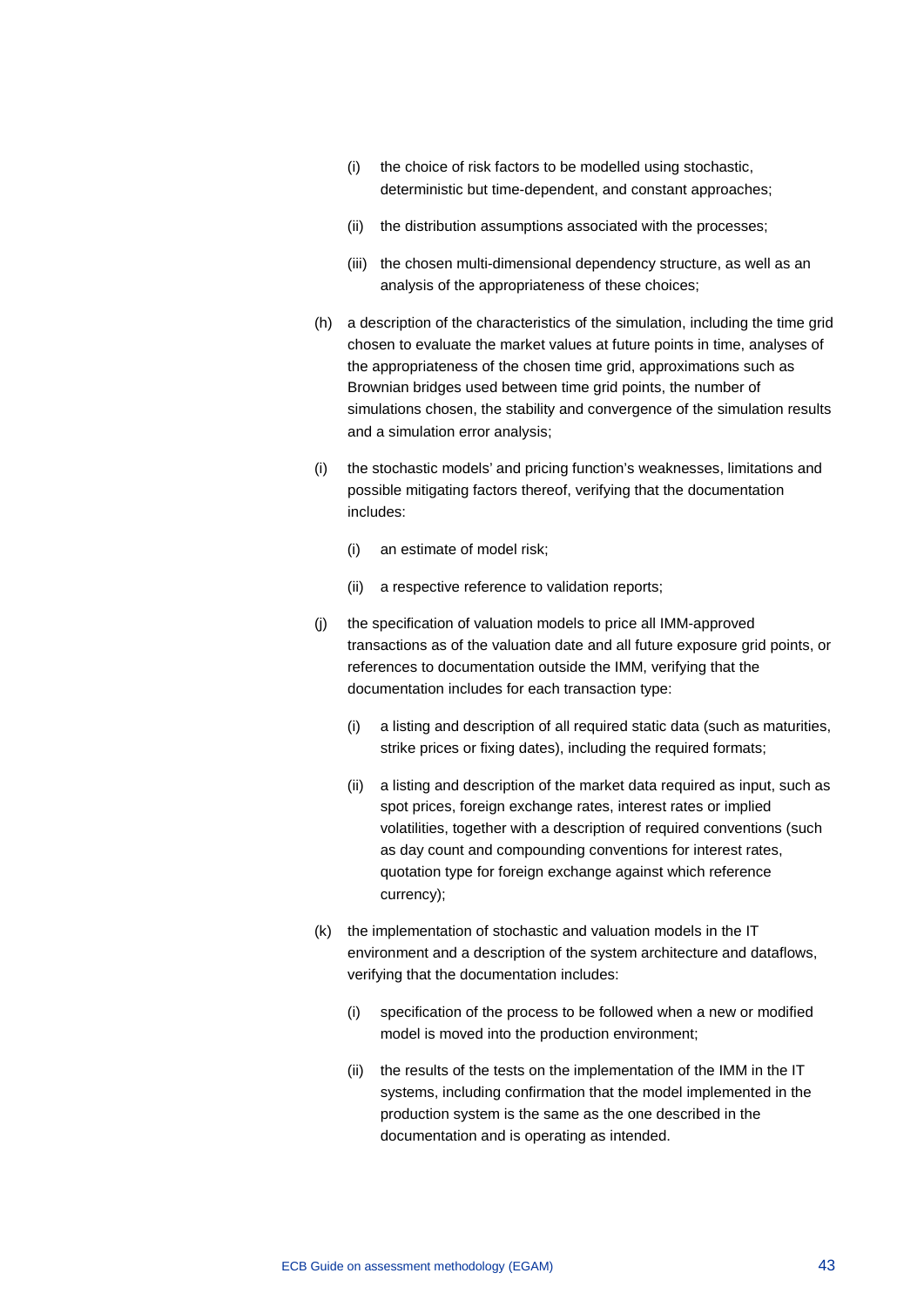- 3. The assessment of the procedures for gathering and storing information on the IMM's development and maintenance should entail a review of the coverage of the following areas:
	- (a) the parties involved (model developers, software engineers, validation function, etc.) and their responsibilities:
	- (b) whether the documents and information are updated sufficiently frequently;
	- (c) an overview or framework document detailing all IMM-related documentation with sufficient documentary links or references.

#### **26. Model design**

When assessing the model design, as referred to in paragraph 24(1)(b), in particular, risk factor modelling and dependency structures, the ECB verifies:

- (a) whether the model's general logic exhibits a convincing explanation and whether its outputs are in line with general expectations;
- (b) the institution's analysis of alternative assumptions or approaches to the chosen model design to the extent that they are available;
- (c) the institution's methodology for model development, which should, among other things, encompass tests to challenge hypotheses, quantify their potential impact (sensitivities) and gauge the model's performance after changes;
- (d) whether the institution fully understands the model's capabilities and limitations, in particular that the institution:
	- (i) describes which of the model's limitations are related to the model inputs, uncertain assumptions, the processing component of the model or the way the model output is produced;
	- (ii) identifies situations in which the model may perform below expectations or become inadequate, as well as assessing the materiality of model weaknesses and possible mitigating factors;
	- (iii) also sufficiently understands model components purchased externally (vendor models) to the extent applicable, and subjects these components to sufficient scrutiny.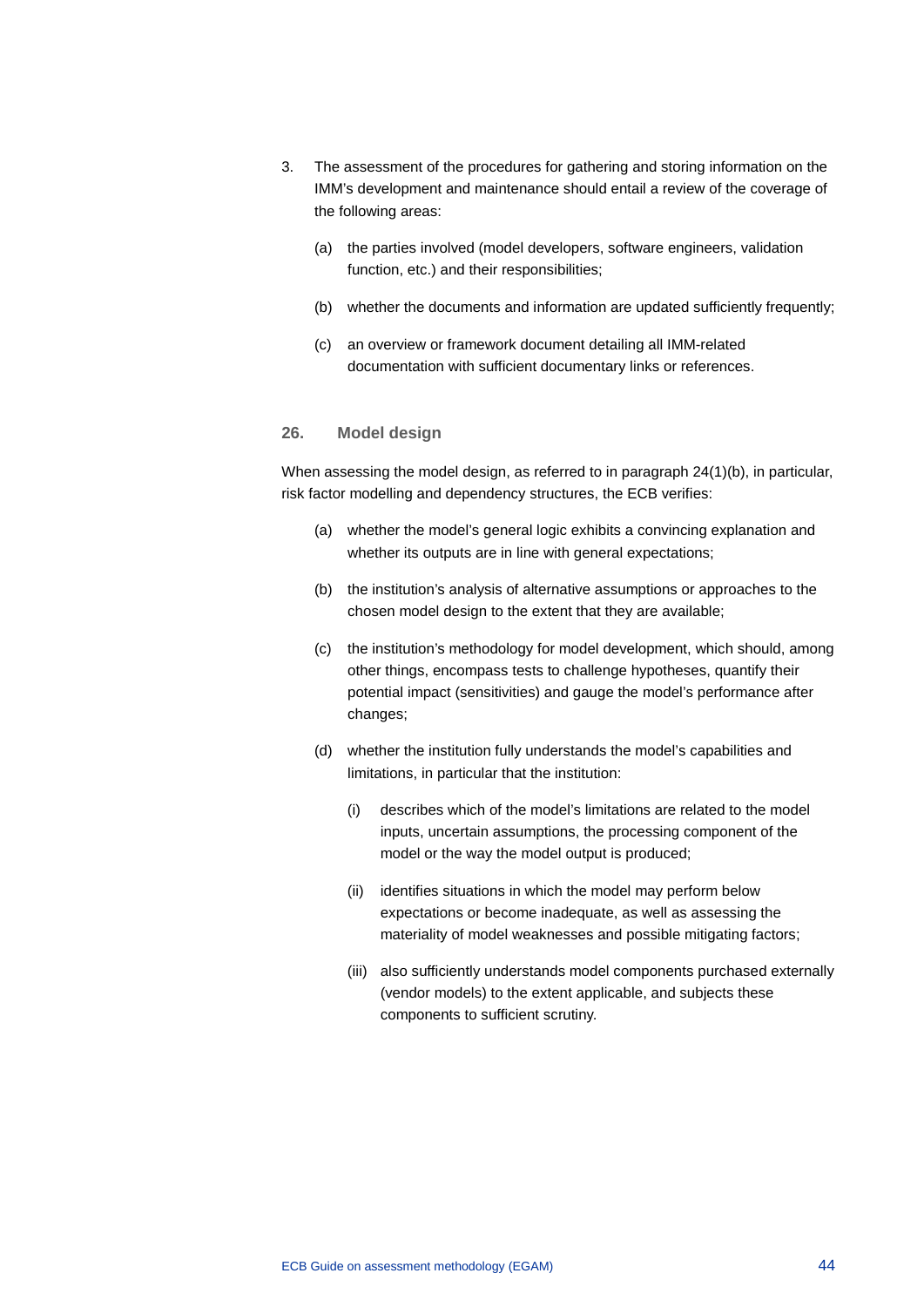## Chapter 7 Exposure quantification

**Section 1 General**

## **27. General**

- 1. In order to assess an institution's compliance with the requirements on the calculation of exposure values, as referred to in Article 284 of the CRR, the ECB verifies the institution's:
	- (a) compliance with the requirements for estimating future exposure distributions based on changes in market values, as referred to in Article 284(1)(a) of the CRR (see Section 2);
	- (b) compliance with the requirements for calculating exposure values, as referred to in Article 284(4), (5) and (6) of the CRR for calculating the value of a netting set using transaction price routines at appropriate time grid points (see Section 3);
	- (c) compliance with the requirements for legal agreements, as referred to in Article 272(4) and Article 297 of the CRR, and the exposure aggregation per netting set, as referred to in Article 284(1)(b) of the CRR, and the subsequent calculation of the exposure value, as referred to in Article 284(5) to (7), or, alternatively, pursuant to Article 284(8) and as referred to in Article 162(2) of the CRR for the maturity calculation (see Section 4);
	- (d) compliance with the requirements for the calculation of the IMM exposure value and maturity using current market data and a stress calibration (only for the exposure value, not for the maturity), as referred to in Article 162(2) and (3) and Article 284(5) of the CRR (see Section 5);
	- (e) compliance with the requirements for margined trading, as referred to in Article 285 and for eligible collateral as referred to in Articles 197, 198 and 299(2)(c) and (d) of the CRR (see Section 6);
	- (f) compliance with the requirements specific to transaction-specific WWR, as referred to in Article 291 of the CRR (see Section 7).
- 2. For the purposes of sub-paragraph (1), the ECB:
	- (a) reviews the institution's relevant internal policies;
	- (b) reviews the institution's technical documentation on estimation methodologies and processes;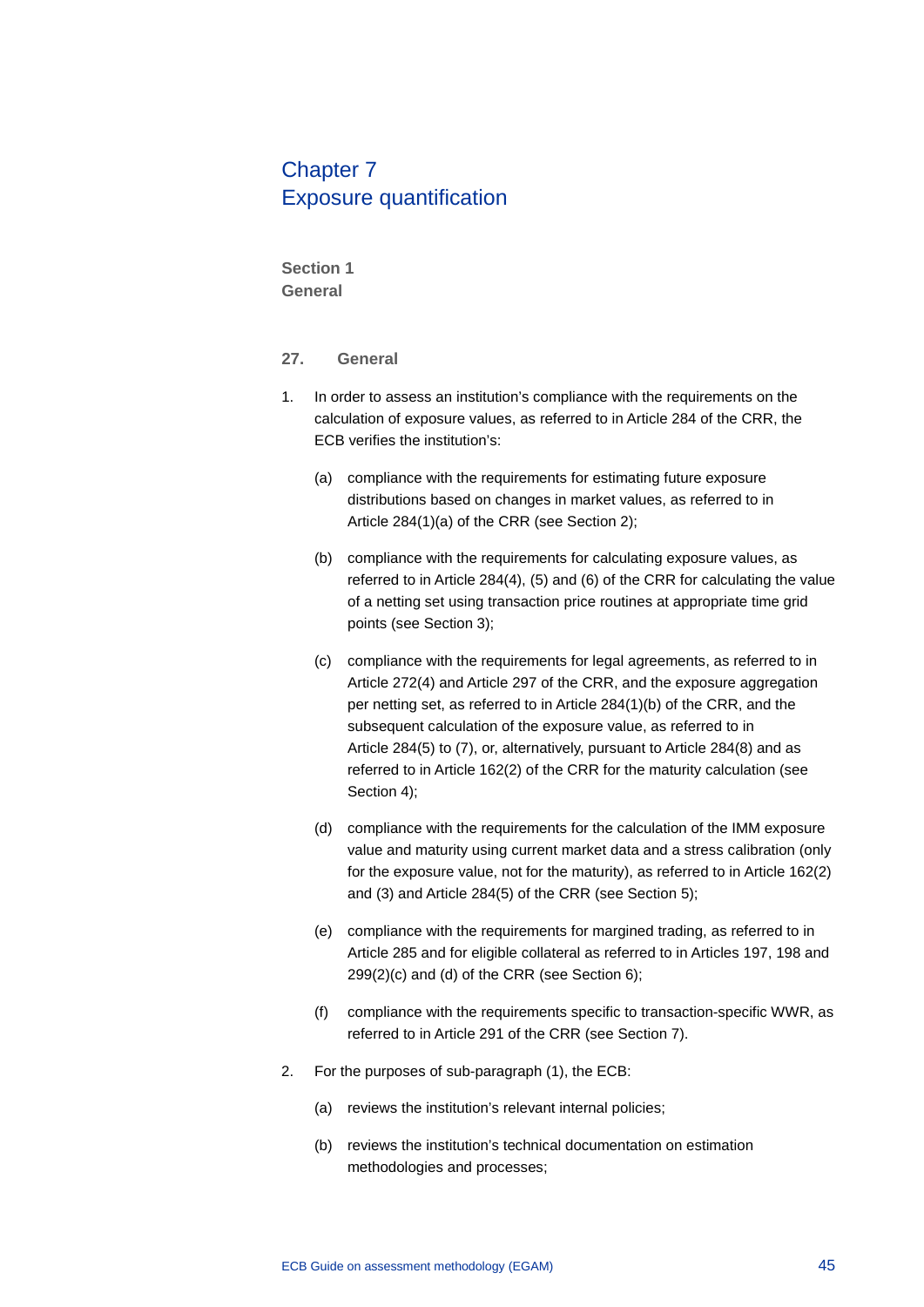- (c) reviews the model development manuals, methodologies and processes;
- (d) reviews the meeting minutes of the institution's internal bodies, including the management body, model committee or other committees;
- (e) reviews the reports on IMM performance and the recommendations by the CCR control unit, validation function, internal audit function or any other control function of the institution;
- (f) assesses progress reports on the institution's efforts to correct shortfalls and mitigate risks detected during audits, validations and monitoring;
- (g) obtains written statements from or interviews the staff and senior management of the institution.
- 3. For the purposes of sub-paragraph (1), the ECB may also, to the extent appropriate:
	- (a) request additional documentation or analysis substantiating the institution's methodological choices and the results obtained;
	- (b) make its own estimations of exposures or replicate the institution's estimations of exposures using calibration data supplied by the institution;
	- (c) request and analyse the data used in the exposure generation process;
	- (d) review the functional documentation of the relevant IT systems to the extent not already carried out for Chapter 10;
	- (e) review other relevant documents of the institution.

## **Section 2 Risk factor models**

#### **28. Risk factor selection and dependence structure**

In order to assess the structure of the IMM in accordance with paragraph  $24(1)(b)$ , the ECB verifies the appropriateness of the following.

- 1. The selection of risk factors for the purposes of estimating exposure in the IMM, both in terms of simulated and non-simulated risk factors (i.e. those kept constant or deterministic, with non-stochastic moves), in particular by assessing:
	- (a) The selection process across all transaction types and netting sets, taking into account the required market data and transaction attributes for the pricing routines. The coverage of the simulated risk factors should be sufficiently granular, i.e. the characteristics of the risk factors used need to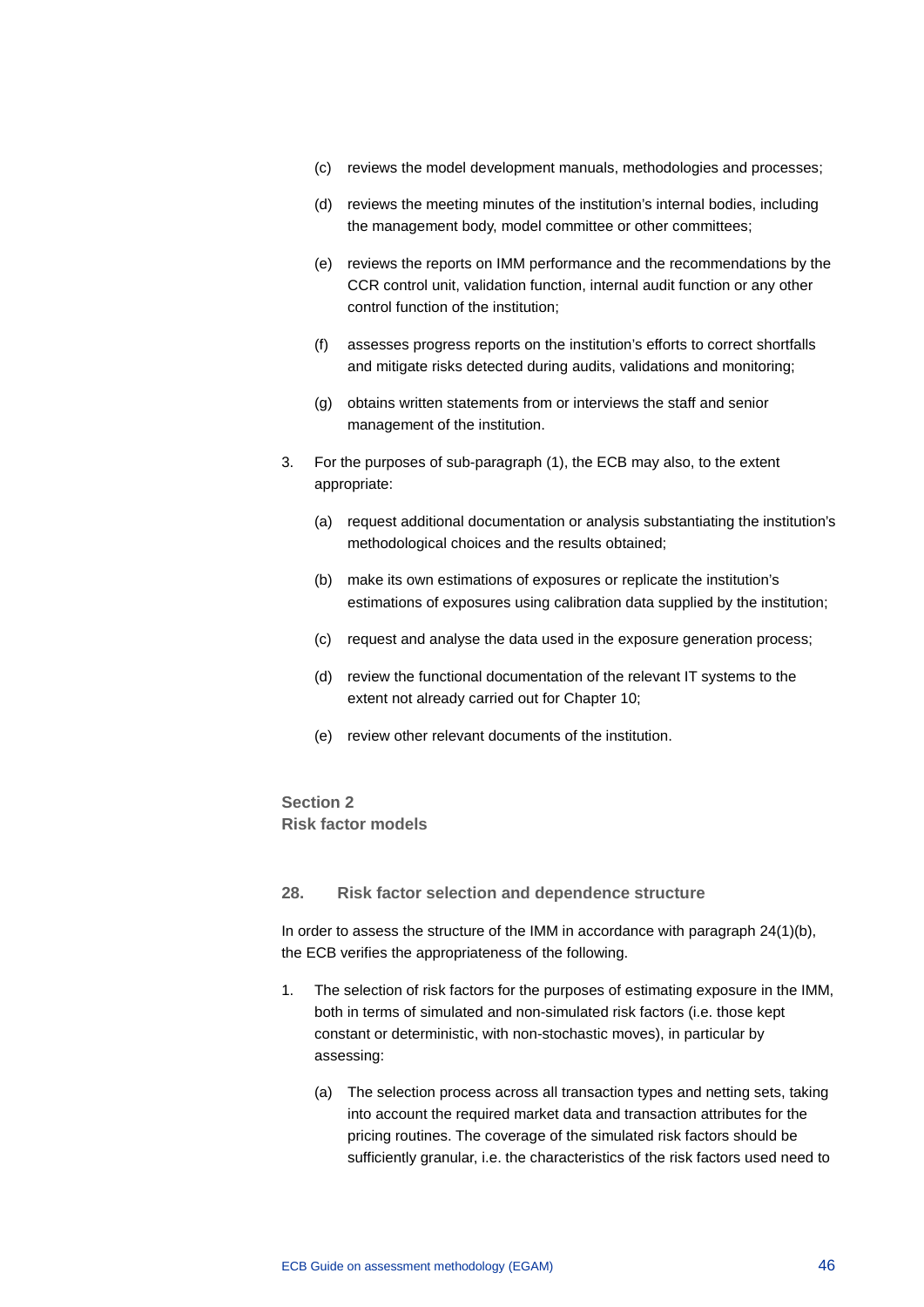be in line with the pricing routines used (see also paragraph 55) and reflect how the risk materialises in practice.

- (b) The methods for detecting new, potentially relevant risk factors.
- (c) The criteria for deciding whether to simulate certain risk factors in the IMM or keep them deterministic or constant, e.g. by assessing the materiality of simplifications regarding the generation of exposures such as effective EPE.
- 2. The dependence structure between the risk factors, which includes:
	- (a) an assessment of the modelling technique used for dependence structures (i.e. linear correlation or other types via copulas), specific aspects of its calibration and their respective rationales;
	- (b) if a correlation matrix is required to model the dependence structure, an assessment of the correction technique used to ensure that the final correlation matrix is positive semi-definite, including an assessment of its numerical impact;
	- (c) intra-risk correlations or dependencies within one risk factor category, such as interest rate tenors and dependencies between interest rate curves;
	- (d) inter-risk correlations or dependencies between relevant risk factor categories, such as interest rates, credit spreads, foreign exchange rates or equities.

## **29. Simulated risk factors**

- 1. In order to assess whether simulated risk factors adequately meet the requirements of the pricing functions or stochastic processes they are used for, the ECB:
	- (a) verifies, for the choice of stochastic process, that the risk factors, which are simulated in the IMM, are mapped to adequate stochastic processes – in particular, this includes assessing:
		- (i) whether the simulated behaviour of risk factors is sufficiently in line with historical observations:
		- (ii) whether the way in which parameters are calibrated is appropriate for the chosen stochastic approach;
	- (b) verifies, for the stochastic processes themselves, that:
		- (i) the mathematical structure of the chosen stochastic process is appropriate and consistent – this includes assessing whether the documentation is mathematically correct and detailed enough for competent investigators to understand the rationale for selecting that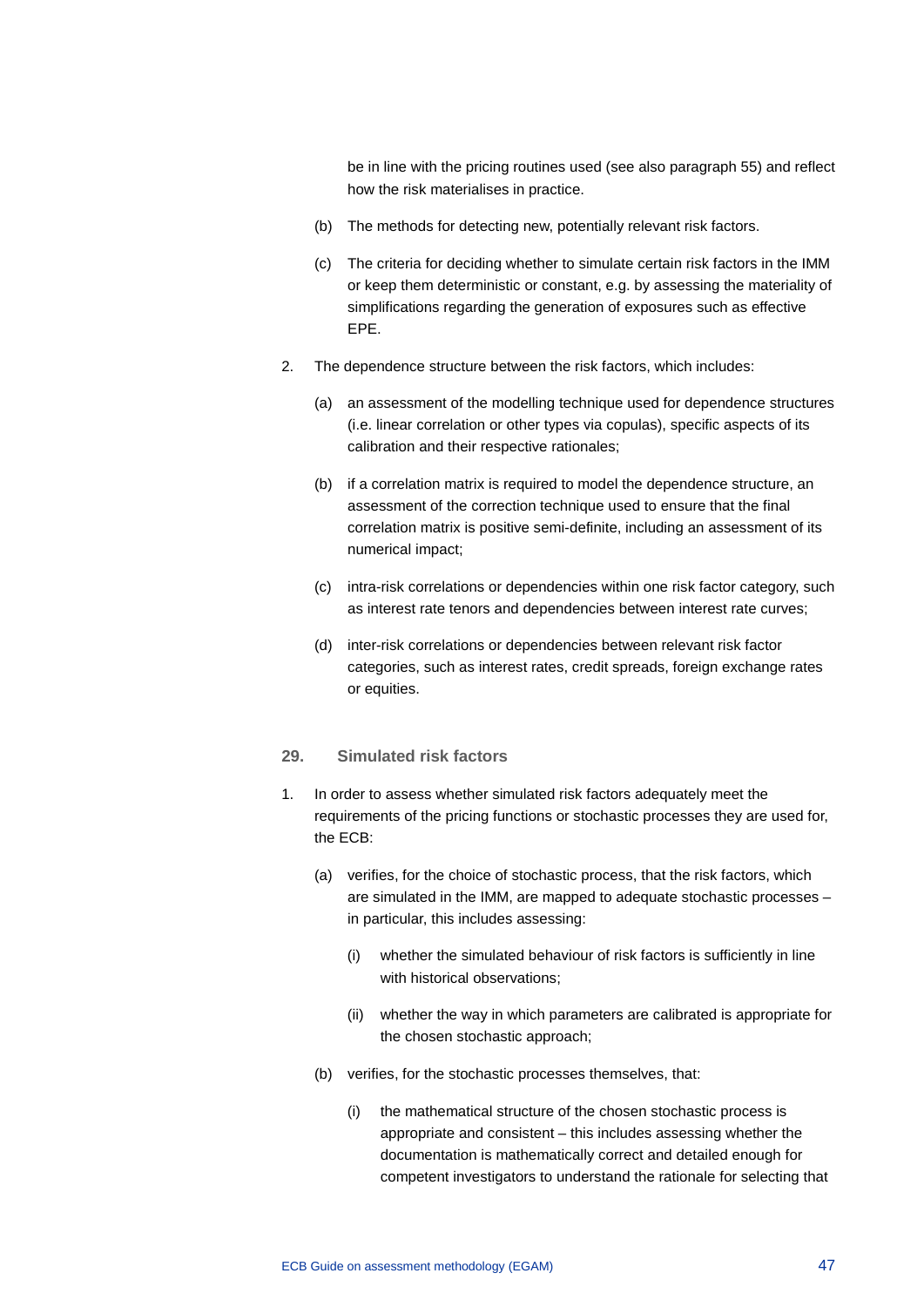particular stochastic process, its components, the underlying assumptions, its calibration and the influence of possible uncertainties;

- (ii) the solutions of the chosen projection model (e.g. a system of stochastic differential equations) are:
- $\frac{1}{2}$  correct and stable when subject to perturbations<sup>[23](#page-48-0)</sup> and uncertainties regarding the parameters and the initial values;
- calculated with a numerically stable and accurate method this concerns the modelling choices regarding, e.g. the time discretisation method and time step sizes, other discretisations and transformations, and the implemented calibration method (which might involve optimisation routines, iterative solvers and/or analytic approximations), as well as aspects such as the random number generator and variance reduction techniques.<sup>[24](#page-48-1)</sup>
- 2. To the extent necessary for the purposes of sub-paragraph (1)(a)(i), the ECB assesses the adequacy of the caps or floors used in the stochastic processes. This includes assessing how the caps/floors for the risk factor distribution are set, e.g. by expert judgement or based on historical observations.
- 3. The ECB assesses how the solutions under sub-paragraph (1)(b)(ii) are linked to the random numbers and paths of simulated risk factors as a function of time.
	- (a) In this regard, the ECB reviews, among other things, whether the institution uses an additional process (e.g. a jump process) as a superposition and whether the choice of such an additional process and its parameters is appropriate;
	- (b) The ECB reviews the quality of the random number generator used by assessing, among other things, the appropriateness of:
		- (i) its period, i.e. the number of calls until the random number sequence starts to repeat itself;
		- (ii) the distribution choice with regard to the dimensionality of the problem, as given by the number of risk factors that are simulated simultaneously and the homogeneity;<sup>[25](#page-48-2)</sup>
	- (c) For the purposes of sub-paragraph (3)(b), the ECB may:

<span id="page-48-0"></span><sup>&</sup>lt;sup>23</sup> This applies to the extent that stability is to be expected, e.g. not necessarily in cases where there are option barriers.

<span id="page-48-1"></span><sup>&</sup>lt;sup>24</sup> In this regard it is necessary to either mathematically verify the correctness and stability of the solution or to check that a sufficiently detailed derivation is part of the documentation including all necessary steps for arriving at the solution.

<span id="page-48-2"></span> $25$  This is meant in the sense of "low discrepancy".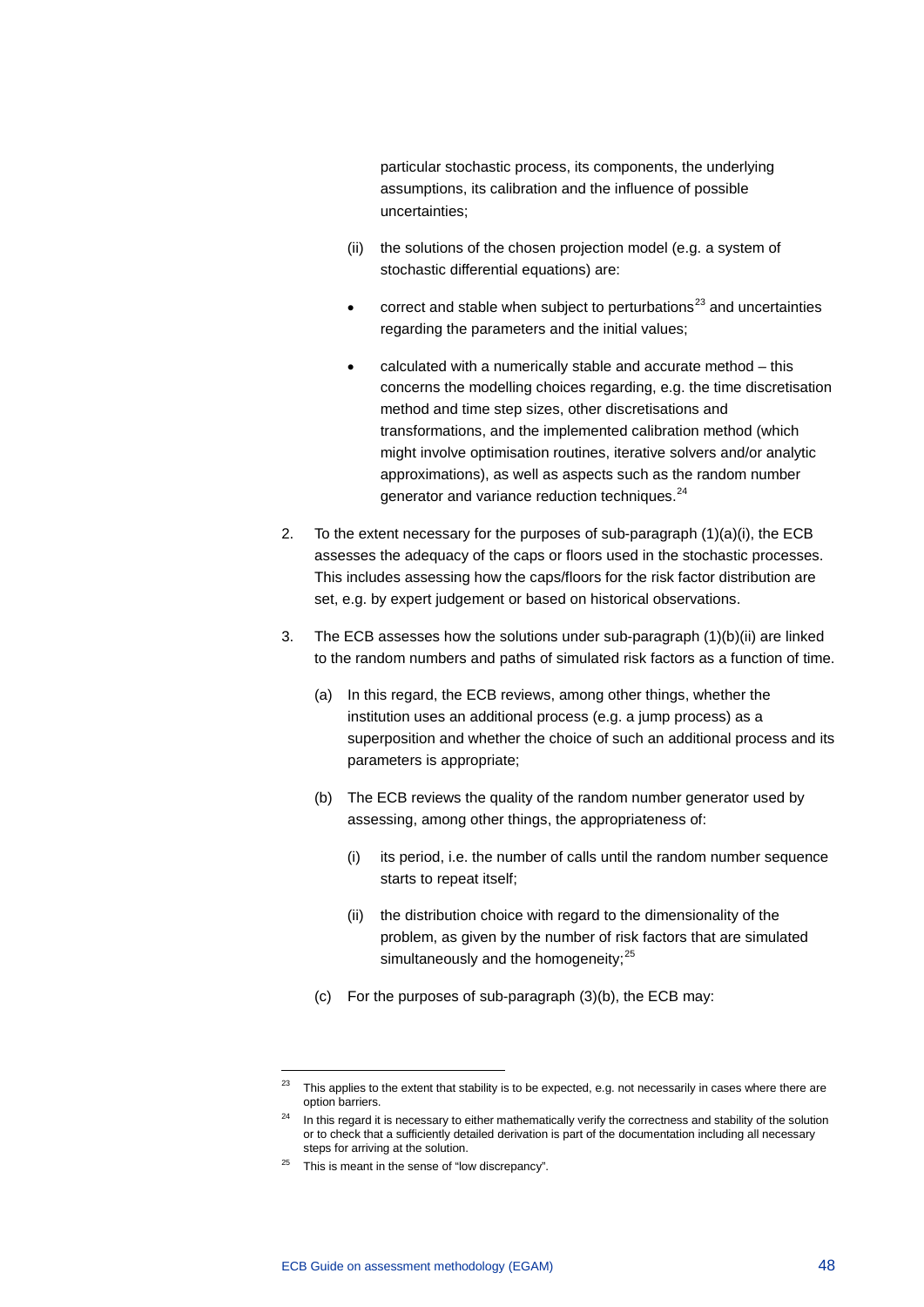- (i) review available scientific papers and reviews of the chosen random number generator;
- (ii) require the credit institution to demonstrate that the behaviour of the chosen random number generator is reasonable and appropriate.

#### **30. Non-simulated risk factors**

In order to verify that non-simulated risk factors deliver the characteristics needed for pricing at future grid points, the ECB assesses the following:

- 1. when there are risk factors kept constant in order to price transactions at future points in time, the ECB assesses:
	- (a) whether the level/value assigned to these risk factors is appropriate;
	- (b) how this level has been derived, e.g. by expert judgement or based on historical observations;
	- (c) whether the constant level is adequate for direct use in a pricing function, if applicable;
	- (d) whether it is appropriate to consider a constant value for the risk factor within a deterministic function or stochastic process for another risk factor.
- 2. For risk factors subject to a deterministic movement in time, the ECB verifies that:
	- (a) the risk factors are mapped to an adequate deterministic function, e.g. in terms of historical observations;
	- (b) where directly used in a pricing function, the deterministic movement is adequate for pricing purposes at future points in time;
	- (c) where such a risk factor is used as an input parameter to derive another risk factor's distribution, the deterministic movement sufficiently meets the requirements of the stochastic process it feeds into.
- 3. If applicable for the purposes of sub-paragraph (2)(a), the ECB assesses the adequacy of the caps or floors used in the deterministic functions – this includes determining how these caps/floors are set, e.g. by expert judgement or based on historical observations.
- **31. Data requirements for risk factors used in the IMM**
- 1. When assessing the overall requirements for the estimation of future exposure distributions based on changes in market values, as referred to in paragraph 27(1)(a), the ECB verifies: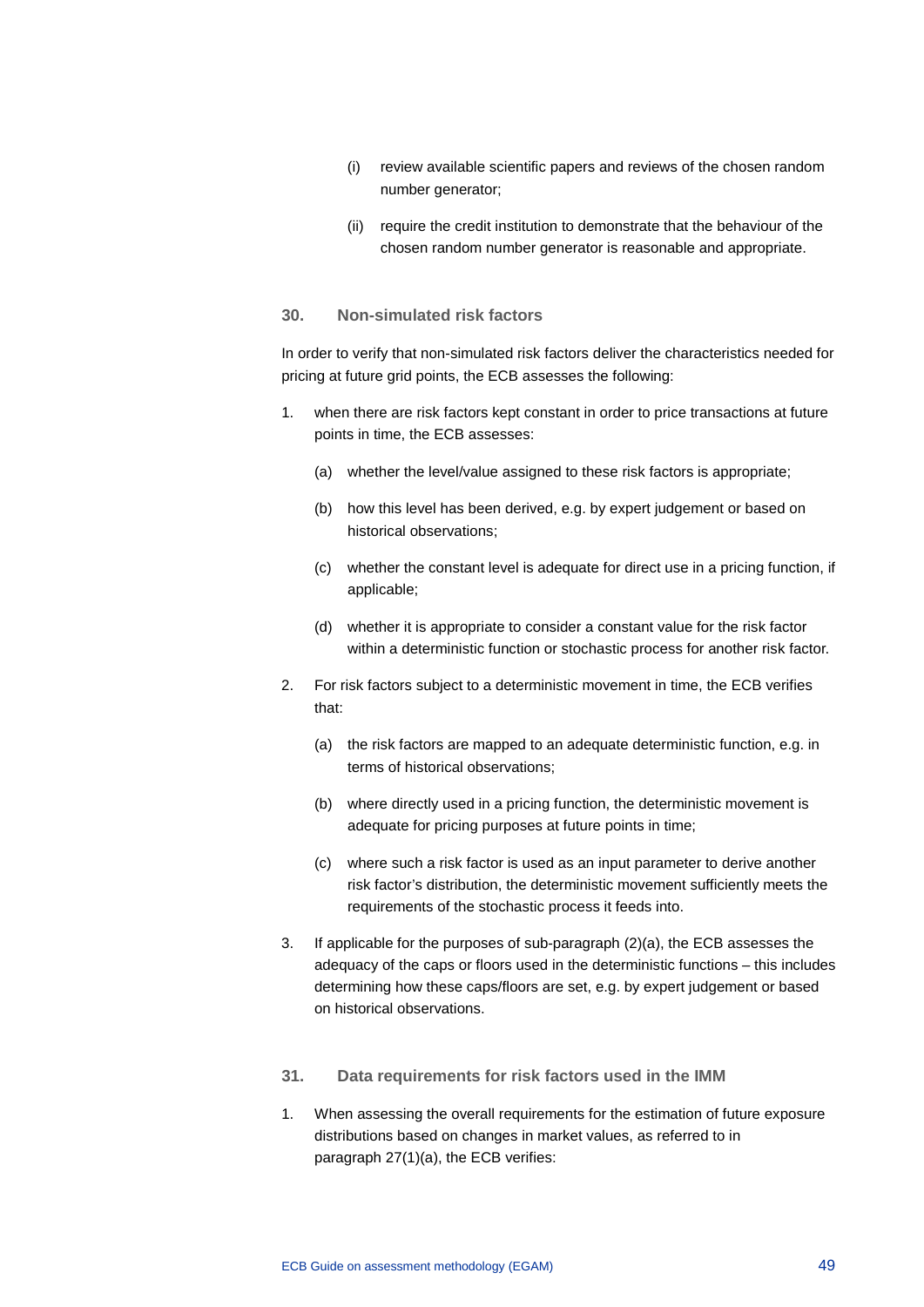- (a) the completeness of the quantitative data underlying the calibration of the IMM, assessing in particular:
	- (i) whether the length of time series is sufficient in cases where historical market data underlie the calibration;
	- (ii) whether the data originate from sufficiently liquid markets or are consistent with relevant market information (e.g. the market values of similar positions), in cases where market-implied data underlie the calibration;
- (b) the adequate use of market data proxies (if relevant);
- (c) the justification and documentation of all data cleansing, such as the deletion of observations deemed to be outliers, e.g. owing to technical issues at the data provider, the treatment of bank holidays in certain jurisdictions and the reasons justifying the view that these specific choices do not bias the risk quantification.
- 2. For the purposes of sub-paragraph (1), the representativeness and quality of the data feeds used need to be assessed in conjunction with the evaluation of the IT processes and maintenance of market data in accordance with Chapter 10.

## **Section 3 Pricing functions, exposure grid and number of scenarios**

## **32. Pricing of transactions**

In order to assess the correctness of the pricing of the transactions in the IMM, the ECB verifies the following.

- 1. The pricing functions used to calculate effective EPE are to be validated internally by the institution, as described in paragraph 55. Among other things, the pricing functions implemented should account for all intermediate cash flows and cash flows at maturity date.
- 2. Pricing approximations should not result in significantly biased exposure profiles. In particular, they should not lead to a systematic underestimation of exposures. The institution is expected to provide evidence that these approximations are adequate and, in particular, account sufficiently for nonlinearity, if relevant.
- 3. The institution should compare the  $t_0$  values calculated with the risk system used to determine the effective EPE at the transaction level with the values from a benchmarking system for a fixed valuation date  $(t<sub>0</sub>)$  on a regular basis. More specifically, the ECB assesses: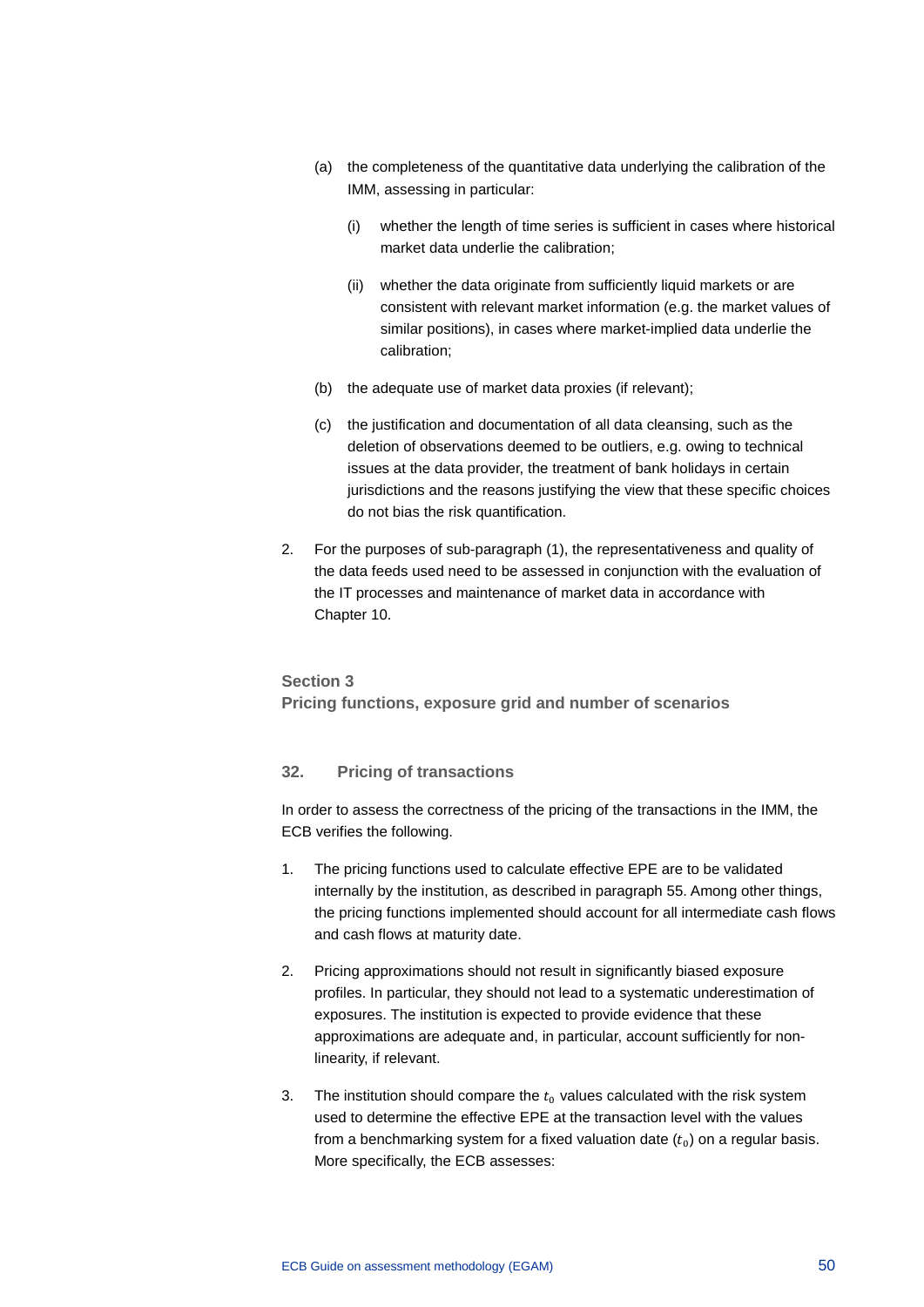- (a) whether the institution has implemented an appropriate methodology (e.g. thresholds on transaction price differences) for determining acceptable value differences between benchmarking systems and effective EPE risk engine pricing;
- (b) whether that methodology can be applied and verified at the transaction level;
- (c) the extent to which transactions, in cases where an unacceptable difference is identified in accordance with sub-paragraphs (3)(a) and (3)(b), are either carved out and allocated to one of the non-IMM exposure methods under the CRR, or treated by another comparably conservative action, or are remediated in due course after an internal escalation process;
- (d) whether, in the case of deviations identified in accordance with subparagraphs (3)(a) and (3)(b), an institution:
	- (i) monitors and reports any large deviations observed if these deviations have a significant impact on the effective EPE of the bank's total portfolio or certain netting sets, they should be analysed and remediated (e.g. by adjusting the pricing function or using consistent market data at  $t_0$ );
	- (ii) appropriately takes into account such persistent pricing deviations in the modelling of the transaction's time profile of values, i.e. adjustments to the value time profile should consider the characteristics of the respective transactions without leading to a systematic underestimation of the resulting expected exposure (EE) time profiles;
- (e) whether, in cases where transactions from margined netting sets are not subject to a carve-out from the effective EPE risk engine, as referred to under sub-paragraph (3)(c), the netting benefit of keeping them in the IMM is considered by the methodology in a reliable manner that prevents unjustified netting benefits from leading to a systematic underestimation of the exposure, e.g. by adding it to all affected netting sets along the whole time axis (or in a more sophisticated way taking into account maturing transactions).

#### **33. Attributes of transactions and pricing approximations**

In order to assess the correct representation of transactions and the pricing of the transactions in the IMM, the ECB verifies, in addition to the completeness and correctness of transactions and static data in accordance with Chapter 10, that:

1. transactions are represented correctly and, in particular, that the correct cash flow schedule is generated or applied to the transactions;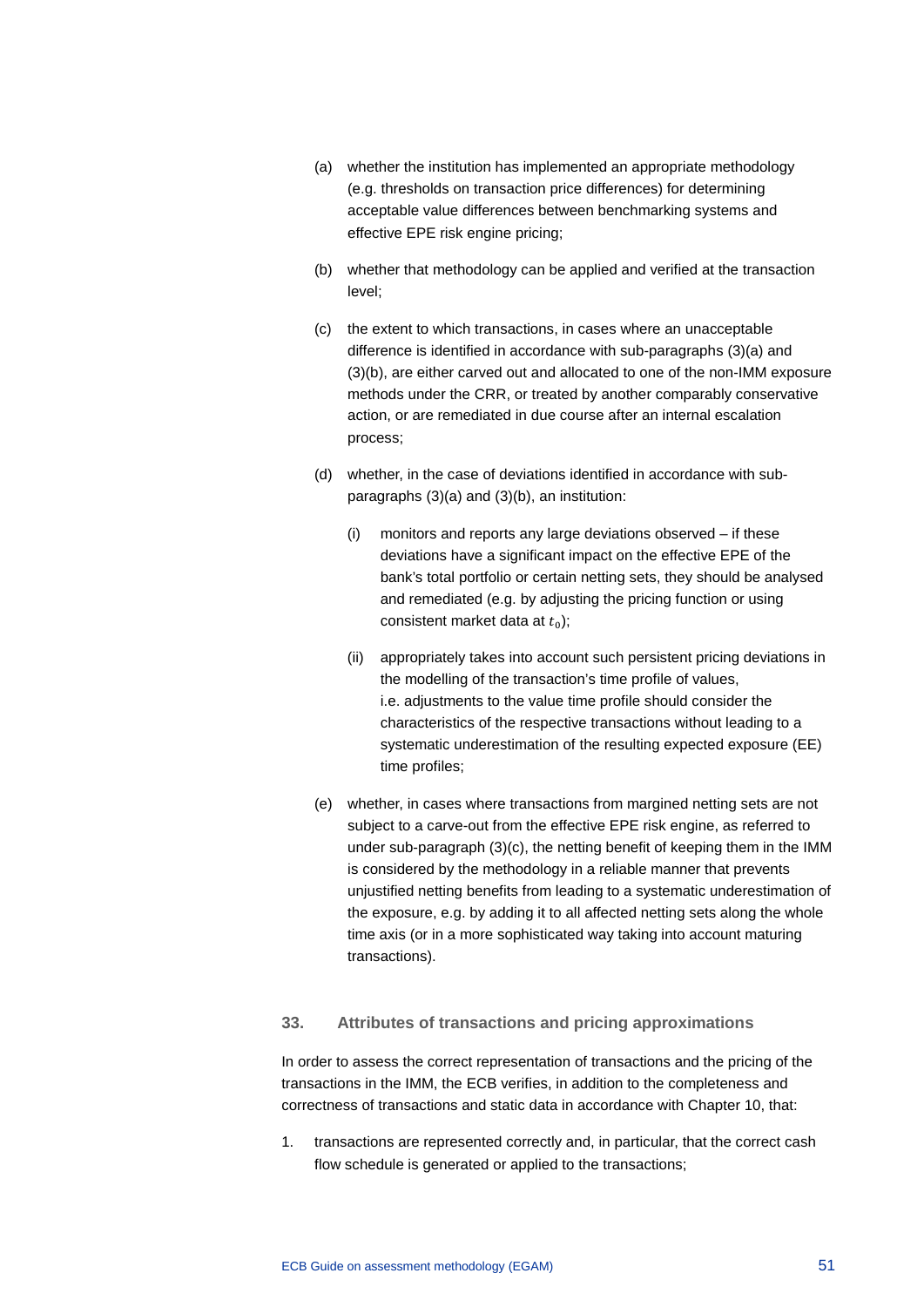- 2. any approximations of market data used for pricing, if applicable, are appropriate for the risk factors that are impacted by these market data approximations;
- 3. any attribute that has been omitted either in the pricing function itself or in the data delivery, such as a double or second barrier, does not lead systematically to an underestimation of exposure (taking into account all potential long and short positions in the netting set);
- 4. any approximation of the pricing function is applied in a way that does not lead to a systematic underestimation of the exposure (taking into account all potential long and short positions in the netting set), which applies over the full horizon until final maturity of the transaction.

## **34. Choice of grid points**

In order to assess the quality of the implemented simulation grid points for both margined and un-margined trading, the ECB verifies that:

- 1. the result of the institution's effective EPE calculations is reasonably close to the result that a much denser, e.g. daily, simulation grid, would have yielded – the impact of a denser grid may also be calculated on representative subportfolios if agreed with the supervisor;
- 2. the simulation grid points are implemented in such a way that:
	- (a) for the dynamic simulation of grid points, they occur just before and at the point in time of the exchange of cash flows and that the dynamic grid point setting is carried out such that at least the cash flows most material to the calculation of effective EPE and RWA are covered;
	- (b) for the fixed simulation of grid points, they are fixed to cover the general cash flow profile of a bank appropriately, and, if meaningful, with different sets of grid points for margined and un-margined netting sets;
	- (c) they adequately capture the dynamics of the EE profile in general, even after the one-year horizon;
- 3. the institution checks compliance with sub-paragraphs (1) and (2) above on a regular basis.

## **35. Choice of the number of scenarios**

In order to assess the appropriateness of the number of scenarios implemented for calculating both stressed and current effective EPE, the ECB verifies that the institution checks on a regular basis that: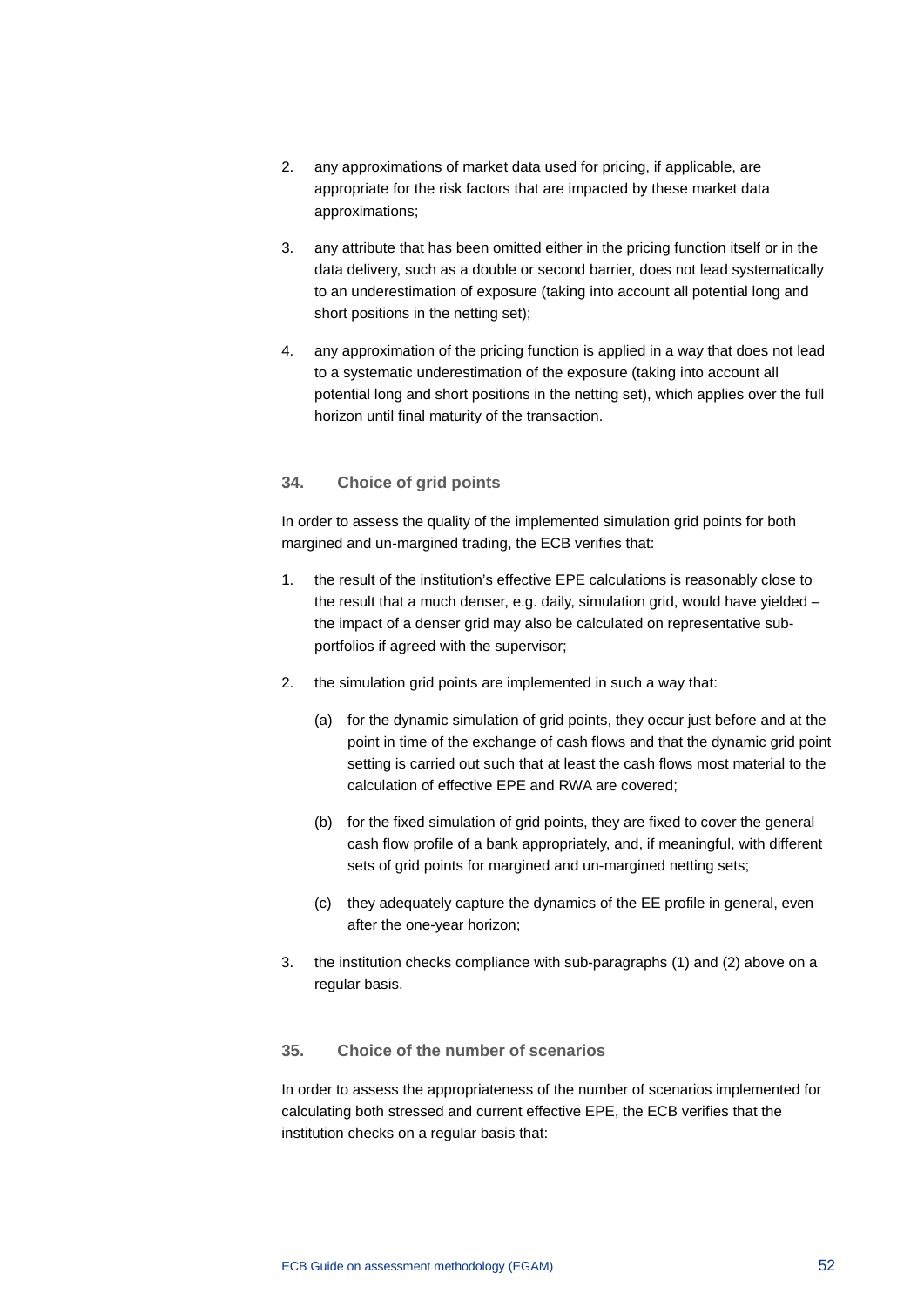- 1. the chosen number of scenarios ensures a reasonable convergence of the expected risk measures, e.g. stressed and current effective EPE, at both the bank and netting set level;
- 2. in cases where a percentile-based potential future exposure is used for risk management purposes, the number of scenarios chosen for this purpose also results in a reasonably low numerical error.

#### **36. Balance of different requirements in this section**

When assessing the appropriateness of the choices in this section, the relationship between the number of scenarios, the granularity of the time steps and the complexity of the pricing functions is taken into account by considering the following.

- 1. Owing to the need to calculate the market value of the transactions/netting sets at each time step, a higher density of the grid could lead to fewer scenarios or to less sophisticated pricing functions or vice versa. Expecting banks to raise the number of scenarios might lead to an unwanted simplification of the IMMimplemented pricing models and/or to a less dense grid.
- 2. There may be a similar correlation when demanding greater consistency between front office/accounting and IMM pricing: the complexity of banks' pricing functions can also limit the number of scenarios chosen owing to a similar trade-off.

#### **37. Use of alternative exposure calculation**

In order to assess the appropriateness of the application of alternative exposure calculations affecting the proportion of transactions for which the institution does not perform a full simulation, the ECB verifies that:

- 1. the institution has justified that the sole reason for using the alternative exposure calculation is that the integration of the affected transactions into the full simulation would significantly extend the simulation time, thus generating the risk that the risk reporting would not be completed in one day;
- 2. the institution has included available pricing functions for all affected transactions in the scope of the IMM governance and framework, and uses these pricing functions for the justification mentioned under sub-paragraph (1);
- 3. the methodology for the exposure calculation ensures the integrity of the modelling process pursuant to Article 292 of the CRR by complying with the following modelling standards:
	- (a) the methodology is sufficiently integrated into the IMM by using the methodology for the dependence structure (e.g. unique correlations, under Article 284(1)(a) of the CRR requiring joint changes);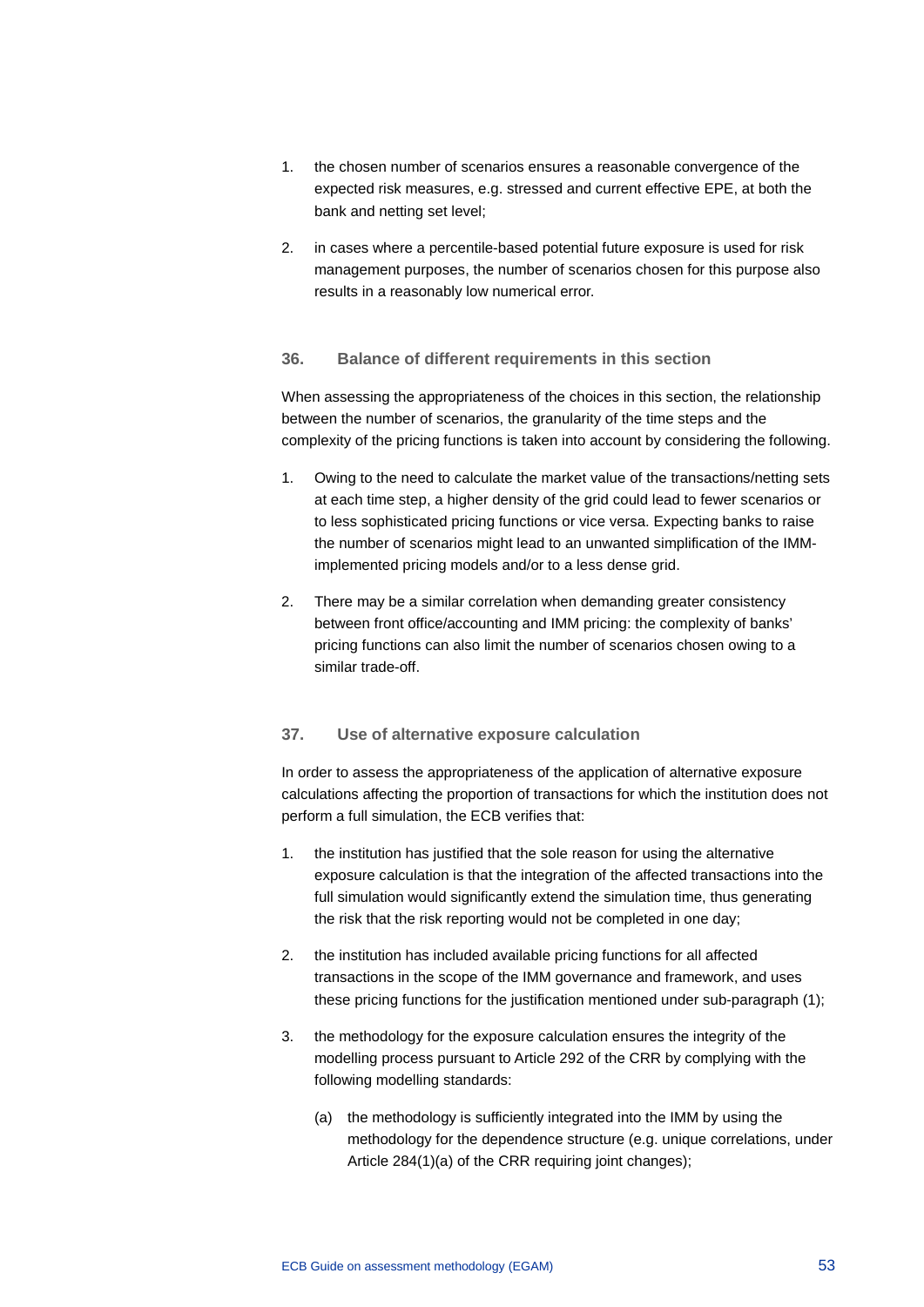- (b) the methodology generates time-dependent exposures as required by Article 284(4) of the CRR;
- (c) the methodology reflects transaction terms as required by Article 292(1)(a) of the CRR, in particular by appropriately taking into account potential cash flows within the margin period of risk (MPOR), as also required under Article 289(5) of the CRR;
- 4. the institution:
	- (a) monitors and reports the materiality of alternative exposure calculations with regard to the IMM by calculating the market value-weighted percentage of transactions that are affected;
	- (b) ensures that this percentage does not exceed a predefined threshold of the percentage under sub-paragraph (4)(a) in order to restrict its impact on the overall model integrity.

#### **Section 4**

**Master netting and margining agreements and exposure aggregation**

## **38. Implementation of legal agreements' attributes**

In addition to verifying the completeness and correctness of data for legal agreements and the assignment of transactions to them, which is explained in Chapter 10, the ECB verifies that:

- 1. the implementation of the margin algorithm and the meaning of its parameters, such as minimum transfer amount (MTA), threshold, independent amount and IM, match the contractual specifications of the respective margin agreement or are modelled in a conservative manner;
- 2. differences between the attributes of contract types (e.g. for bilateral versus central clearing, International Swaps and Derivatives Association (ISDA) versus non-ISDA, derivatives versus SFTs) are reflected in the implementation to the extent that they are material for the calculation of the exposure value.

## **39. Exposure aggregation**

In order to assess the correctness of the exposure aggregation steps, i.e. the steps in the calculation of the exposure value based on the simulated exposure distribution, and ultimately to calculate RWA, the ECB verifies the following.

1. Transactions for which the institution has not received permission from the competent authority to apply the IMM are still dealt with using any of the non-IMM methods referred to in the CRR. More specifically, the ECB verifies that: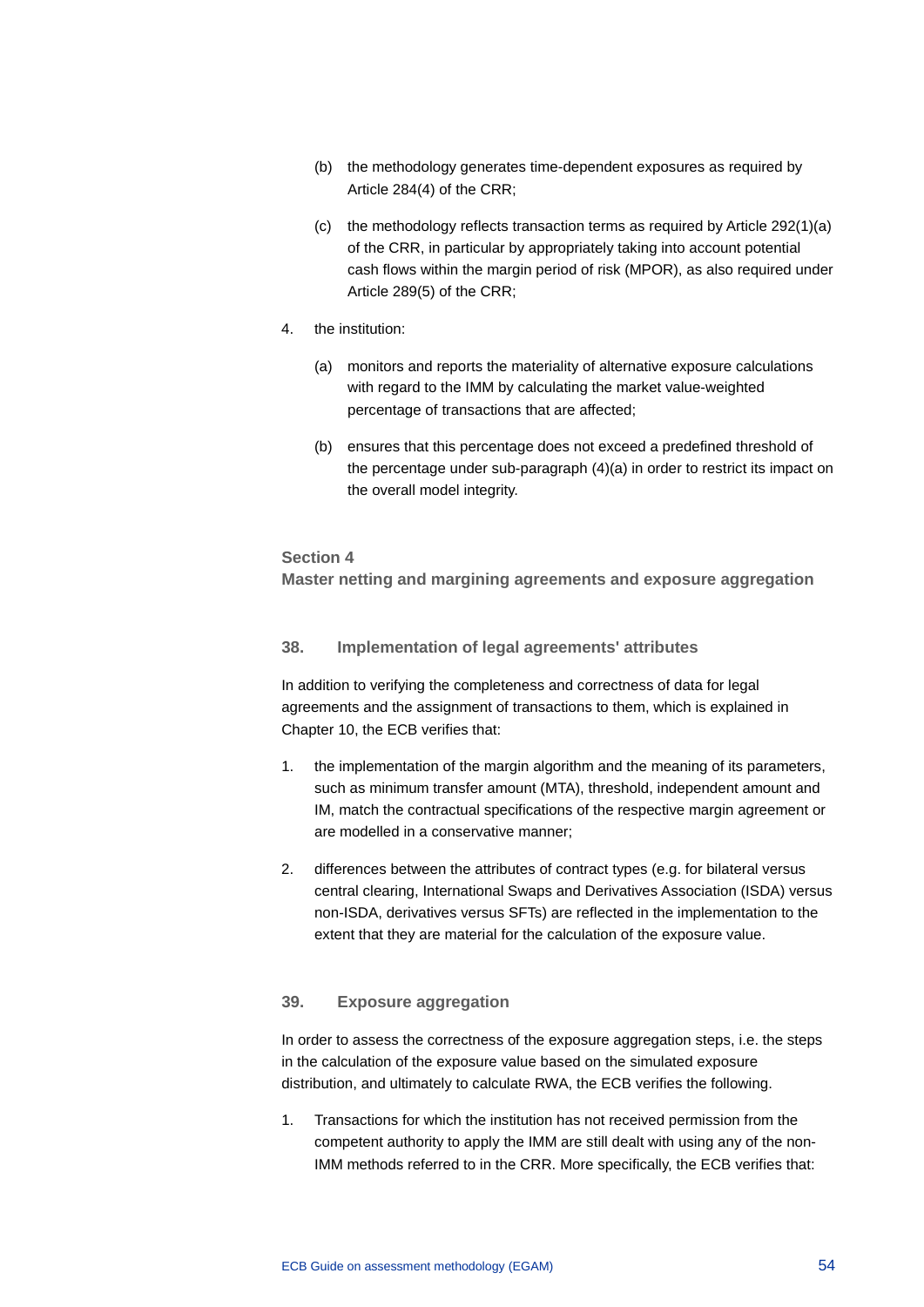- (a) for such transactions, no diversification, offsetting or netting benefits result from transactions for which IMM approval has been granted by the competent authority;
- (b) there is no double-counting of collateral in cases where additional, synthetic netting sets are created to cover transactions for which no IMM approval has been obtained or which are carved out for any other reason.
- 2. The institution has tested the correctness of all exposure aggregation steps from single transaction exposures to the effective EPE and exposure value at the netting set level, and the institution has documented those tests in a satisfactory manner.
- 3. The institution correctly takes into account the requirement under Article 284(3) of the CRR and does not, for example, apply the higher of the effective EPE determined using current market data and determined using stressed market data or the maximum exposure value or RWA per counterparty.
- 4. The institution applies the correct formula for determining the maturity parameter M mentioned in Article 162 of the CRR. More specifically, in cases where the IRB approach is used, the ECB verifies that:
	- (a) in cases where the foundation IRB approach applies, M is set at 0.5 years for repurchase transactions or securities or commodities lending or borrowing, and at 2.5 years for all other transactions;
	- (b) in cases where the advanced IRB approach applies:
		- (i) M is capped at five years, except in the cases specified in Article 384(1) of the CRR (for M used for the calculation of the own funds requirement for CVA risk under the standardised method) where M is capped at the longest contractual remaining maturity in the netting set;
		- (ii) M is determined at the netting set level and not at the transaction level (if applicable);
		- (iii) the exposure values in the calculation of M under Article  $162(2)(q)$  of the CRR are discounted using the risk-free interest rate discount curve;
		- (iv) the exposures in the calculation of M under Article  $162(2)(g)$  of the CRR are the effective EPE up to the one-year horizon and the EE after the one-year horizon;
		- (v) the calculation of M takes only mandatory early termination clauses into account.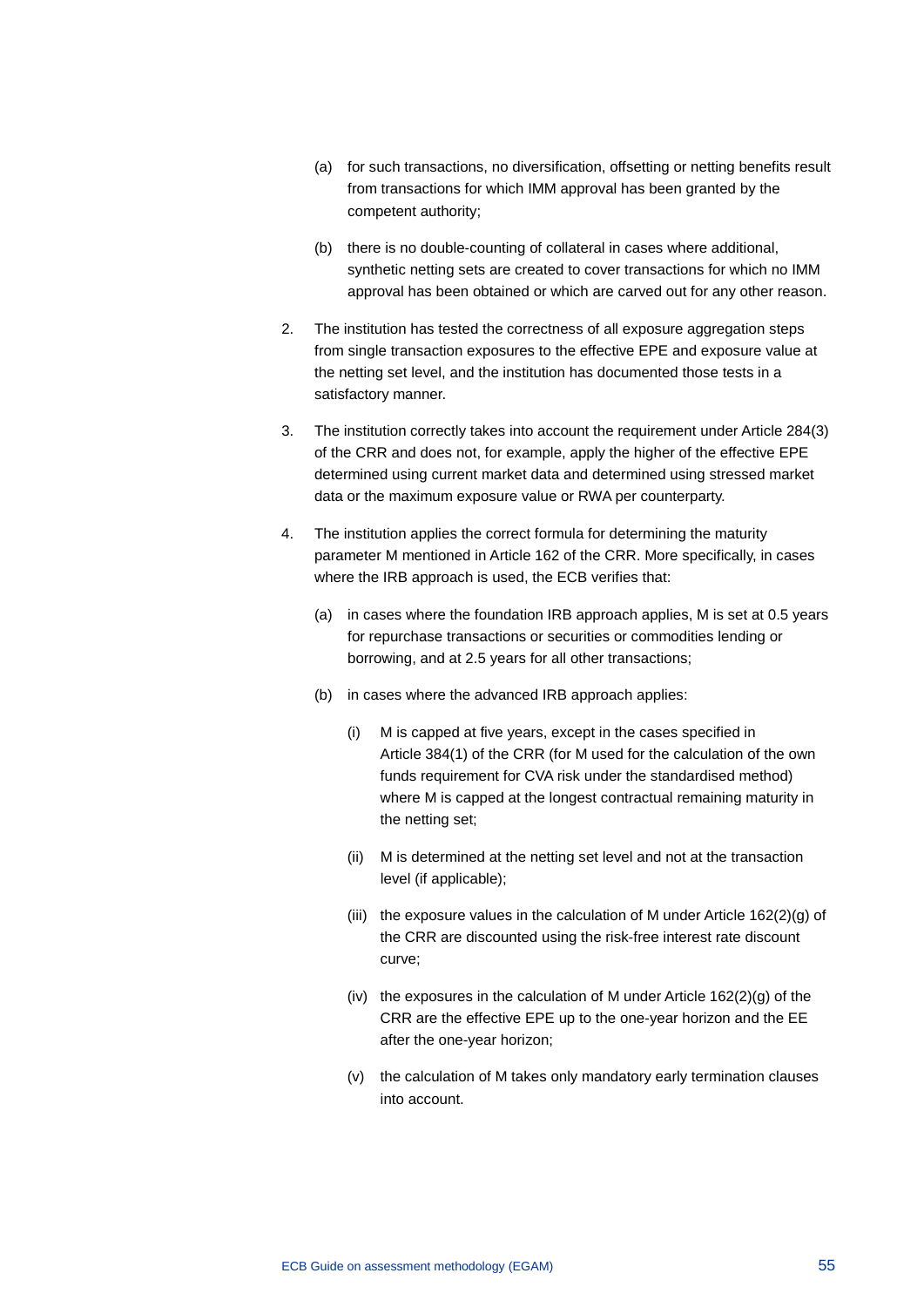## **Section 5 Calibration**

#### **40. General**

In order to assess the correctness of the calibration of the institution's stochastic model, the ECB assesses whether:

- (a) the institution uses both a calibration based on current market data and a calibration based on market data from a period of stress;
- (b) the calibrations for both the current period and the period of stress are based on data after performance of the quality checks described in paragraph 62;
- (c) the institution can handle significant market data changes (e.g. regime changes) using the underlying calibration process implemented, e.g. the model calibration should be able to adapt to increasing interest rate levels when the current interest rate levels are relatively low;
- (d) the calibration is both numerically stable and sensitive to tail events;
- (e) the calibration is sufficiently automated to prevent dependence on manual tasks and related operational risks, and whether the respective algorithms have been described, tested and documented;
- (f) the institution calibrates current and stressed effective EPE in a consistent manner, as referred to in Article 292(4) of the CRR.
- **41. Calibration based on market date from current time period**
- 1. In order to assess the correctness of the calibration using current market data for the institution's IMM, as referred to in paragraph 40(a), the ECB assesses whether:
	- (a) the institution has a sound reasoning for the length of the calibration period if it applies historic calibration (at least three years for effective EPE);
	- (b) the institution recalibrates its model parameters at least quarterly in accordance with Article 292(2) of the CRR, and more frequently to properly reflect market conditions, $26$  for the daily internal reporting requirements pursuant to Article 289 of the CRR;
	- (c) the calibration for regulatory reporting uses market data as of the regulatory valuation date, and whether internal risk management uses

<span id="page-56-0"></span> $26$  This applies in case of a significant change in markets.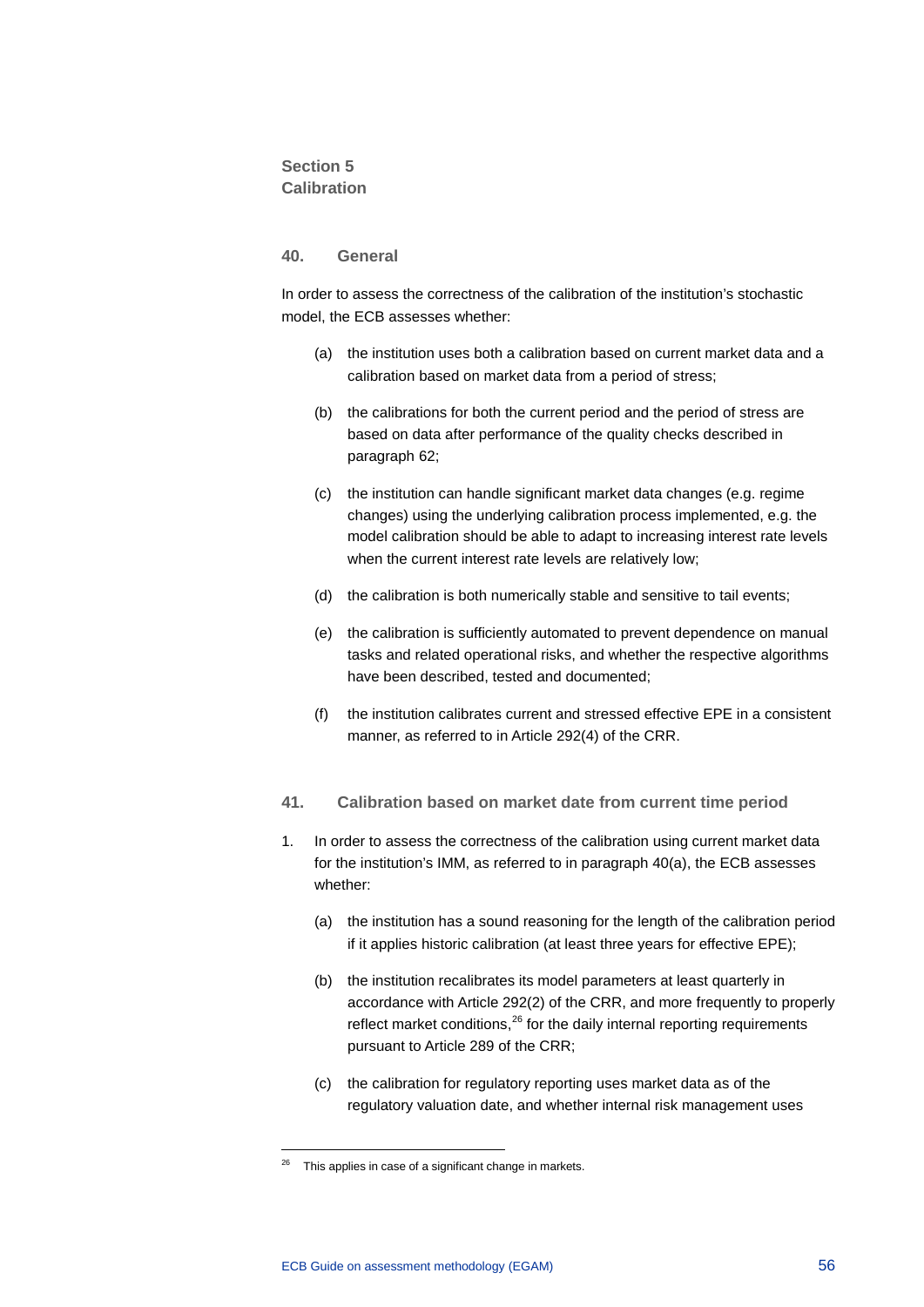market data as of the current reporting date (e.g. for the calculation of the current line usage).

- 2. In order to assess the calibration frequency for internal risk measurement purposes, the ECB assesses whether:
	- (a) the future exposure distribution used for internal risk measurement in accordance with Article 289(1) of the CRR within the day-to-day CCR management process is recalibrated with a frequency consistent with the internal reporting needs and equal to or more frequent than the recalibration for regulatory reporting;
	- (b) the needs mentioned above in sub-paragraph (2)(a) depend on the structure of the netting sets and their sensitivity to changing volatilities and correlations resulting in the following frequencies:
		- (i) daily or weekly if counterparty portfolios that are material in terms of effective EPE and RWA depend heavily on changing volatilities and correlations;
		- (ii) monthly or less frequently (e.g. quarterly) provided that the institution can justify its choice.

## **42. Stress calibration**

- 1. In order to assess the correctness of the stress calibration of the institution's model, as referred to in paragraph 40(a), the ECB needs to assess whether:
	- (a) the stress period selection is representative of the credit default spreads associated with the institution's main counterparties, whose credit default spreads need to exhibit a significantly increased level;
	- (b) the institution assesses the adequacy of the chosen period for the stress calibration at least quarterly, in line with Article 292(3) of the CRR;
	- (c) in cases where only a single stress period is applied within a banking group where the capital requirement calculation is also required at the legal entity level<sup>27</sup>, the institution assesses the suitability of the uniform stress period for the calibration at the legal entity level; $^{28}$  $^{28}$  $^{28}$
	- (d) for the most material netting sets, the institution is aware of the main drivers of the differences between the effective EPE calculated with the stress calibration and the effective EPE calculated with the current calibration;

<span id="page-57-0"></span> $27$  This is also sometimes referred to as "solo level".

<span id="page-57-1"></span><sup>&</sup>lt;sup>28</sup> A group function could assume responsibility for demonstrating the suitability of the group-wide stress period for each legal entity, if the relevant data are available for that group function.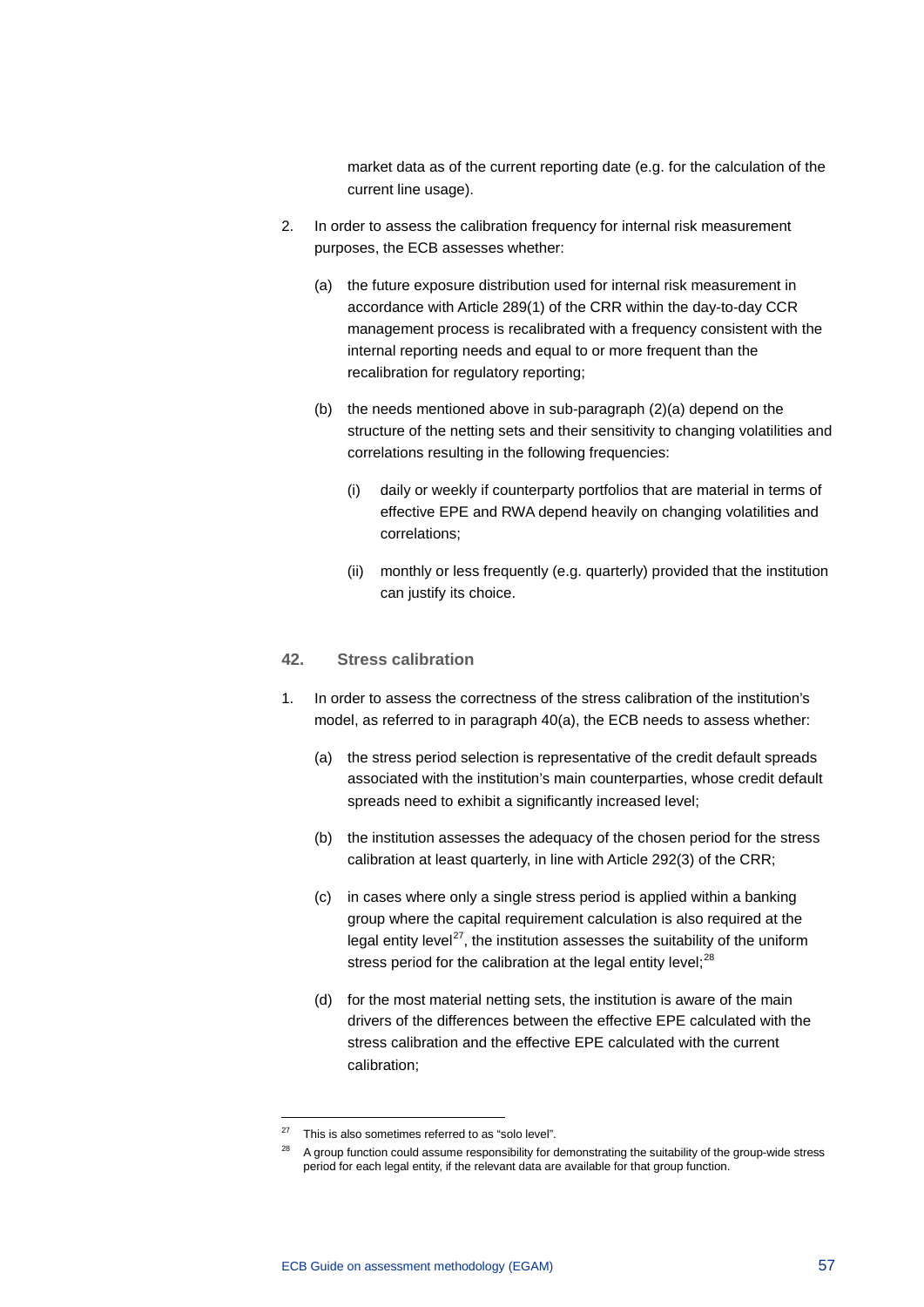- (e) the stress calibration date, in cases where market-implied data are used, is representative of the market data levels and volatilities from the stress period pursuant to Article 292(2) of the CRR;
- 2. In order to assess the consistency of the current and the stress calibration, as referred to in paragraph 40(f), the ECB verifies that the modelling assumptions and choices made in the context of the current calibration are also appropriate in the context of the calculation of effective EPE based on market data from a period of stress. In this regard, it assesses at least the following items:
	- (a) When assessing the risk factor models, the ECB verifies, as appropriate, that the following items are also sufficient for the stress calibration.
		- (i) The potential change in the risk factor set in accordance with paragraph 28(1)(a) and the corresponding decision on whether to simulate, keep deterministic or keep constant those risk factors in the IMM described in paragraph  $28(2)$ ;<sup>[29](#page-58-0)</sup> this also includes the assessment of the impact on the stressed effective EPE.
		- (ii) The dependence structure between risk factors, as described in paragraph 28(2).
		- (iii) The alignment between the simulated behaviour (or simulated patterns) of the risk factors and historical observations, also for the stressed period, as described in paragraph 29(1)(a)(i).
		- (iv) The interaction between simulated risk factors and stochastic processes, as described in paragraph 29(1)(b), particularly in terms of the stability of the projection model's solutions when initial values and parameters are perturbed.
		- (v) The appropriateness of the level and its derivation for constant risk factors, as described in paragraph 30(1).
		- (vi) The appropriateness of the treatment of deterministic risk factors, as described in paragraph 30(2).
		- (vii) Compliance with the data requirements for the stress calibration, as described in paragraph 31. If adjustments have to be made, e.g. owing to insufficient data availability, it is verified that these adjustments are justified by the institution; particular care needs to be taken in the assessment of proxies, for example, as these may differ for the stress period.
	- (b) When assessing the pricing routines implemented to revalue transactions in the IMM, the ECB verifies, as appropriate, that the following items are also sufficient for the stress calibration:

<span id="page-58-0"></span><sup>29</sup> This might lead to a "reclassification" of a risk factor in terms of its modelability in accordance with data availability during the stress period.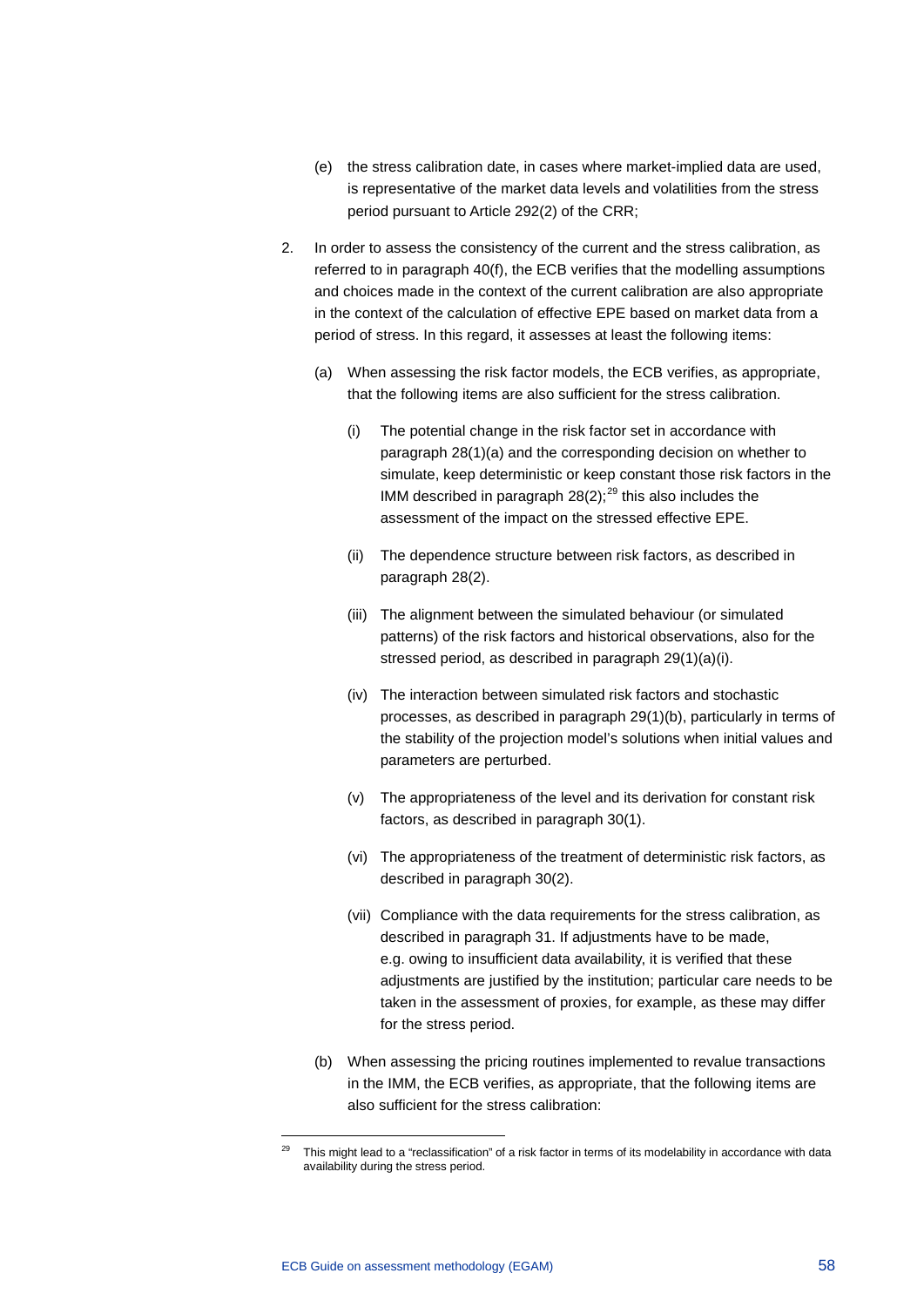- (i) the requirements for pricing transactions appropriately, as described in paragraph 32(1) and (32)(2);
- (ii) in cases where approximations are used in the pricing functions (see paragraph 33(3) and (33)(4)), the exposures are not systematically underestimated;
- (iii) there are no unintended jumps or distortions in the calculated exposures, in particular in conjunction with the requirements of this section on deciding how to model certain risk factors;
- (c) When assessing collateral modelling, in cases where own estimates of volatility adjustments are used, the ECB verifies that these estimates do not result in volatility adjustments being significantly lower than the volatilities observed during the stress period.

**Section 6 Margined trading and SFT requirements**

## **43. Length of the MPOR**

In order to assess whether the institution has set the MPOR for each margin agreement correctly, the ECB verifies that:

- 1. the institution has implemented the minimum MPOR in line with Article 285(2) of the CRR;
- 2. for netting sets that exceed 5,000 trades, or that contain illiquid collateral or over-the-counter (OTC) derivatives that cannot easily be replaced, the institution has implemented processes such that:
	- (a) the definitions of illiquid collateral and trades that cannot be easily replaced under stressed market conditions are documented;
	- (b) these netting sets are identified in a reliable way;
	- (c) the MPOR for these netting sets is increased to at least 20 business days pursuant to Article 285(3) of the CRR;
- 3. the institution has implemented processes and definitions for identifying transactions and securities that are concentrated with a particular counterparty and whether it would be able to replace those transactions and securities in the event of counterparty default, in accordance with Article 285(3) of the CRR, such that:
	- (a) the institution has documented criteria for defining the concentration of transactions or securities with one counterparty;
	- (b) these transactions and securities are identified in a reliable way;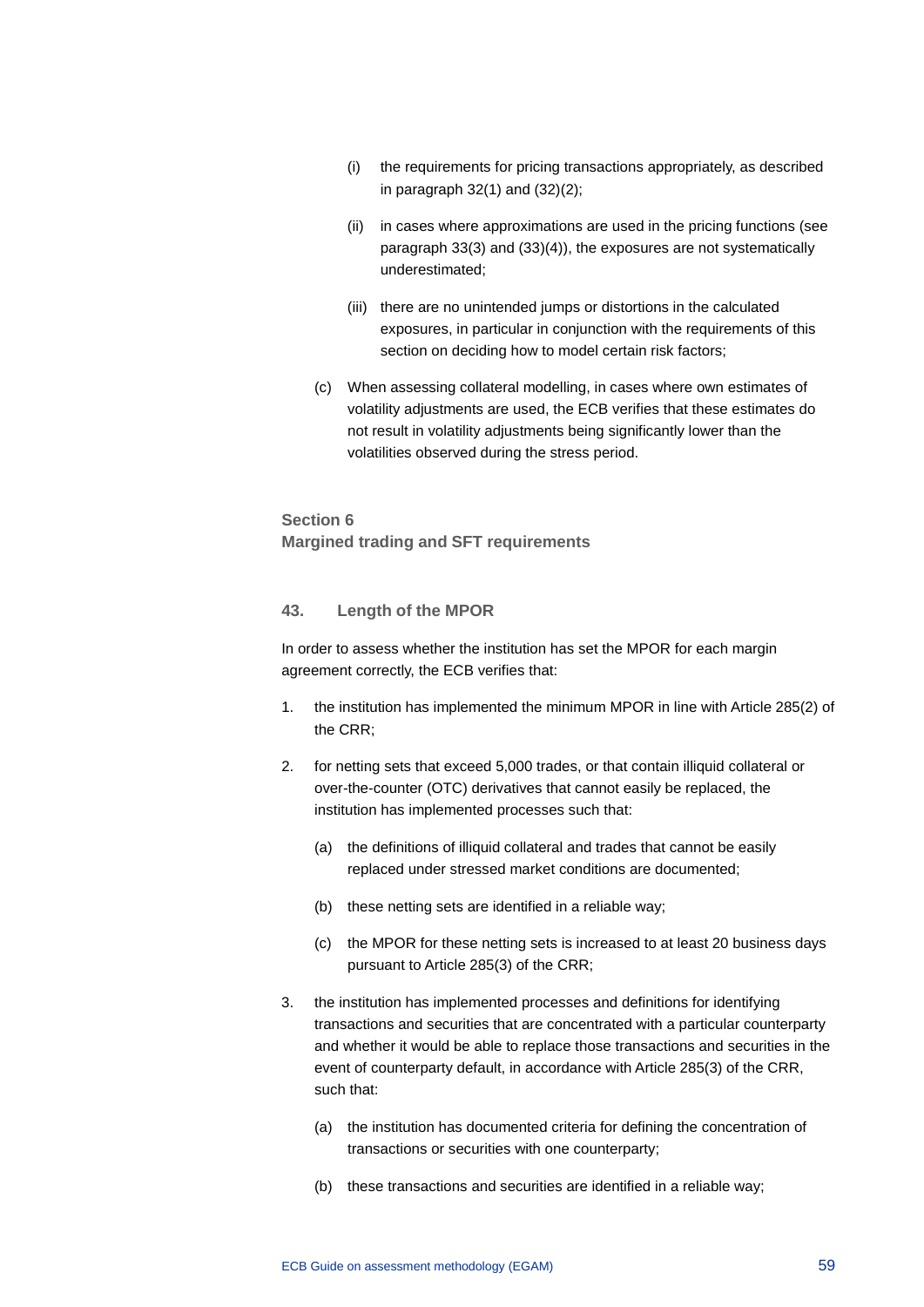- (c) the institution has at least implemented monitoring that defines the steps to be taken if such a concentration is identified and the transactions or securities are not replaceable;
- 4. the institution has implemented processes for legal agreements subject to margin disputes, such that:
	- (a) these legal agreements are identified in a reliable way;
	- (b) the length of the disputes is always recorded;
	- (c) the MPOR for these legal agreements is at least doubled for two subsequent quarters if the disputes meet the requirements set out in Article 285(4) of the CRR;
- 5. the institution correctly increases the MPOR for legal agreements to which margining is not applied at least daily, in accordance with Article 285(5) of the CRR.
- **44. Modelling of cash flows within the MPOR**
- 1. In cases where margin modelling is done in accordance with Article 285(1) of the CRR where the model properly captures the effects of margining when estimating EE, i.e. points (a) and (b) of Article 285(1) of the CRR do not apply, the ECB verifies that:
	- (a) the institution has clearly defined the MPOR for the following possible events: (i) trade-related cash flows, (ii) margin-related cash flows and (iii) default of a counterparty;
	- (b) the institution has designed the margin collateral modelling in accordance with paragraph 46.
- 2. More specifically, the ECB verifies that:
	- (a) the institution has clearly defined when both the margin call and the effective margin payment related to the margin exchange at the beginning of the MPOR, as defined in Article 272(9) of the CRR, occur;
	- (b) the institution has clearly defined assumptions on when exactly the counterparty defaults within the MPOR;
	- (c) the institution has clearly defined which cash flows it expects to pay and receive during the MPOR – the modelling should be consistent with the chosen default time in sub-paragraph (2)(b) and should reflect the DMP to the extent it is defined and applied by the institution (see also paragraph 45);
	- (d) the institution's modelling assumptions regarding payments of cash flows with respect to a grace period during the MPOR, if applicable in the legal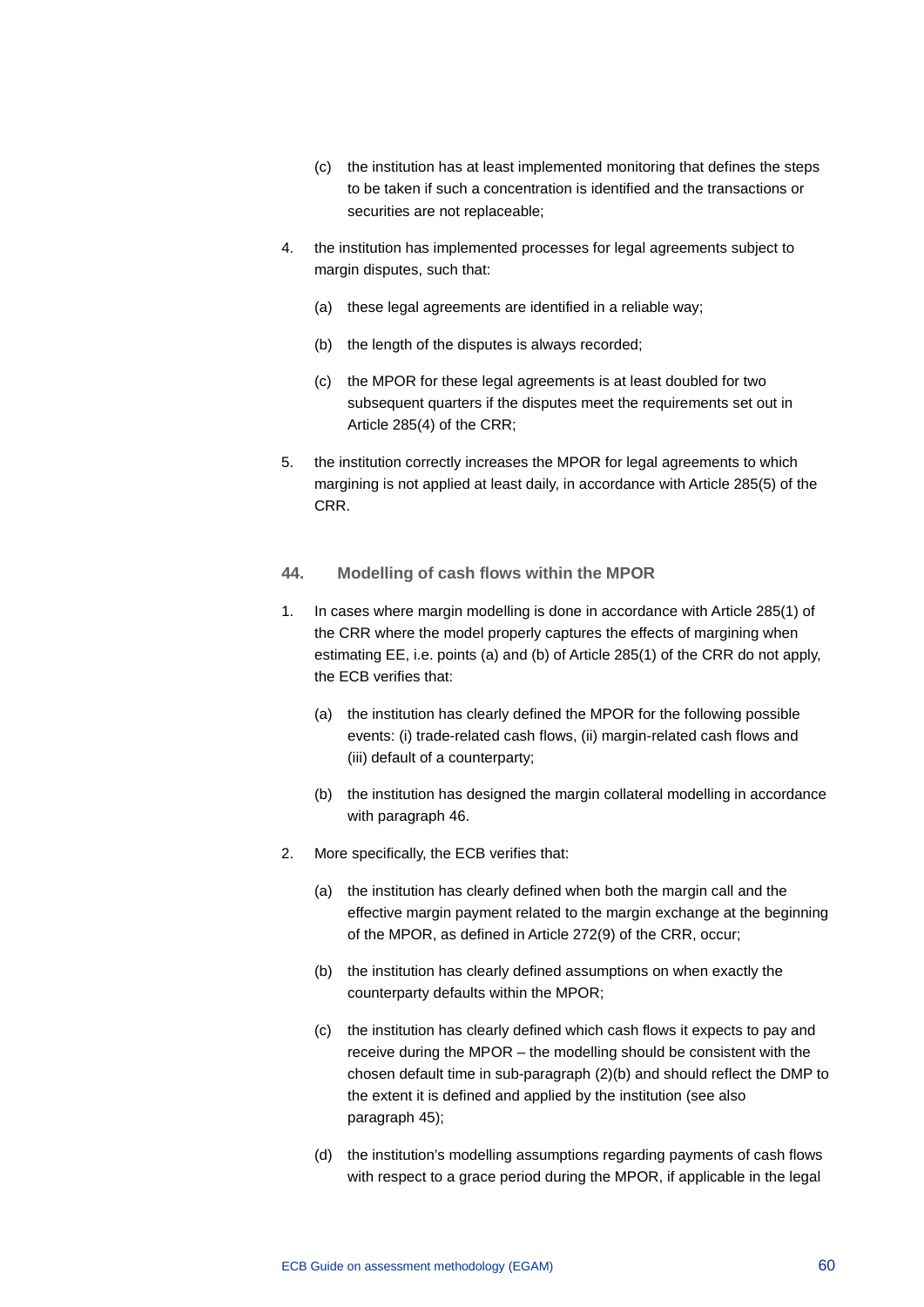agreement, are clearly defined and in line with the legal agreements and the past experience of the institution;

- (e) the institution's ability to net outgoing trade-related cash flows with cash flows related to margin calls that would occur if the counterparty was not in default, in order to set off exposure spikes in accordance with subparagraph (2)(g), to the extent that the legal agreement allows for that, is reflected in the model;
- (f) the institution either models only its own margin-related cash flow payments or excludes further margin payments as defined in Article 272(9) of the CRR at the beginning of the MPOR and provides a rationale for doing so;
- (g) the institution explains to what extent the chosen time grid and its specific modelling make spikes visible implicitly (e.g. through interpolation) or explicitly (e.g. through grid point setting) and how these spikes are input into the calculation of expected exposure considering the DMP under subparagraph (2)(c).

#### **45. DMP**

- 1. In order to assess whether the institution has defined a DMP framework that also takes into account the requirements of Article 286(2)(b) of the CRR, the ECB verifies that:
	- (a) the institution has appropriately documented the DMP and that this documentation also includes rules for cases where a key staff member is absent or temporarily unavailable;
	- (b) the institution has thoroughly analysed the DMP, in particular with regard to the procedural aspects listed in sub-paragraph (2).
- 2. In order to assess whether the institution has an effective and reliable DMP that can be used to model cash flows within the MPOR if margined trading is modelled directly in accordance with Article 285(1) of the CRR, the ECB verifies that the following has been reflected appropriately in the exposure calculation:
	- (a) the institution's ability to stop outgoing cash flows after notification of the counterparty's default or at a predefined time after such a notification;
	- (b) the flow of information and alerts between the credit department, front office, back office, collateral management, legal department and senior management upon a default notification, taking into account:
		- (i) cases where critical counterparties are already under strict observation before a default;
		- (ii) cases where defaults happen unexpectedly;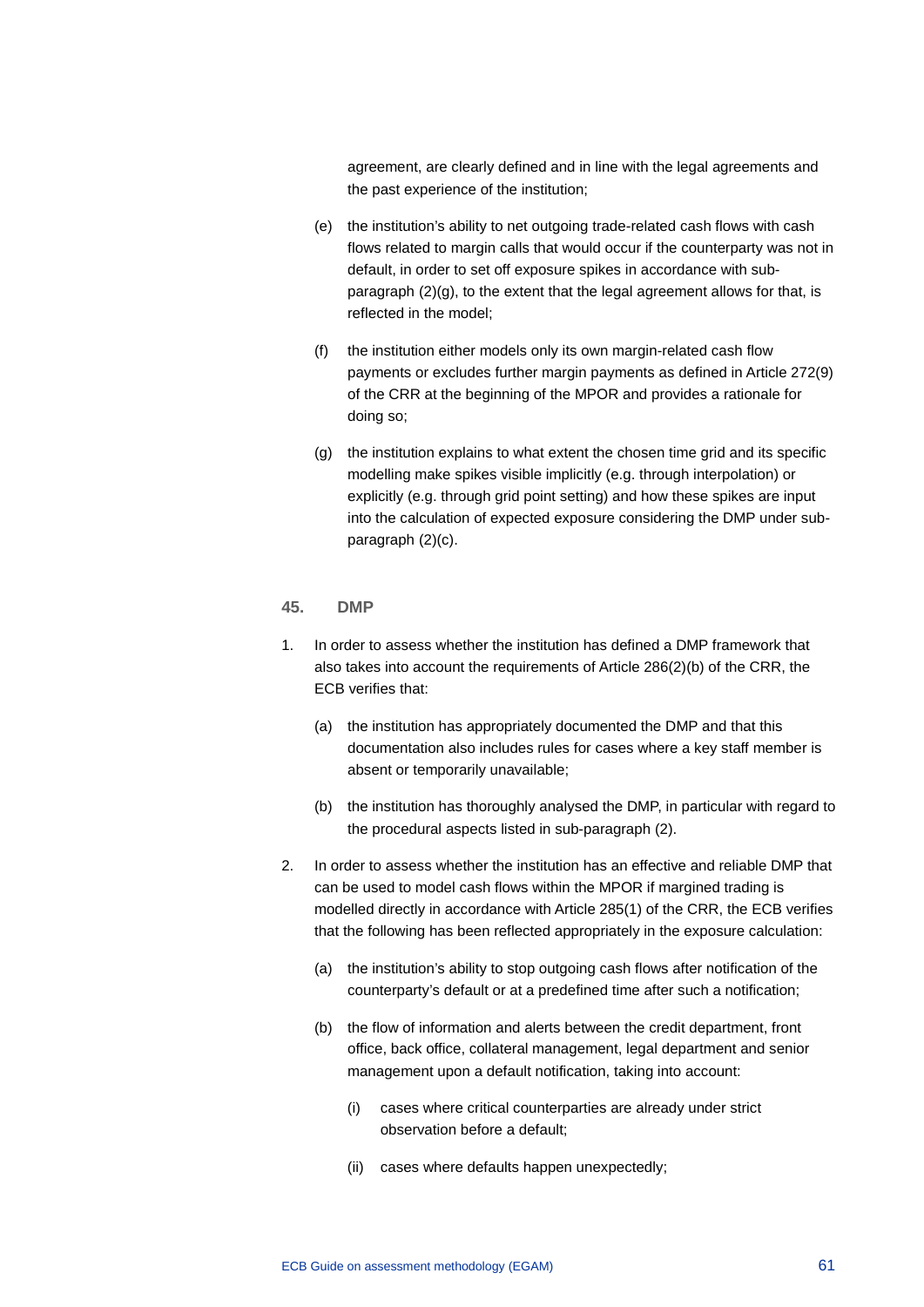- (iii) cases where outstanding margin payments are also related to a dispute launched before or during a default;
- (c) the availability of action plans upon counterparty default, especially regarding payment controls;
- (d) the impact assessment of potential deviations of the modelling of traderelated and margin-related cash flows, as assessed in paragraph 44, from the effective DMP in place.

#### **46. Modelling of margin collateral**

In order to assess whether the institution has modelled its current and future simulated margin collateral correctly in accordance with Article 285(6) or (7) of the CRR, the ECB verifies that:

- 1. the institution takes into account all relevant margin features of the respective contract;
- 2. the institution has justified its assumptions regarding the date on which the collateral balance for the MPOR (for calculating EE(t) at the end of the MPOR) is no longer affected by margin-related cash flows (i.e. it is "frozen");
- 3. the institution has justified its assumptions regarding the collateral composition of future margin calls in terms of non-cash collateral versus cash collateral and currencies used;
- 4. if the institution jointly models collateral with the exposure in its exposure value calculations:
	- (a) the simulation properly addresses all the interest rate, foreign exchange and specific risks of the margin collateral, if relevant;
	- (b) the institution uses sufficiently granular asset buckets for modelling that are based on well-defined asset characteristics (e.g. ratings);
- 5. if the collateral is not jointly modelled, the volatility adjustments to the collateral are applied in accordance with Articles 223 to 227 of the CRR; in cases where the definition of currency mismatches provided in the chapter on the CRR in the [ECB Guide to Internal Models](https://www.bankingsupervision.europa.eu/ecb/pub/pdf/ssm.guidetointernalmodels_consolidated_201910%7E97fd49fb08.en.pdf) is used in order to account appropriately for foreign exchange risk, either by using the volatility adjustments or simulated foreign exchange rates at future grid points, the ECB verifies that this risk is properly captured against the reporting currency of the institution and that exposures are not systematically underestimated by the chosen approach;
- 6. if the collateral is jointly modelled or own estimates of volatility adjustments are used:
	- (a) the treatment of non-cash margin collateral is consistent with the modelling of securities underlying the OTC or, if applicable, SFT positions;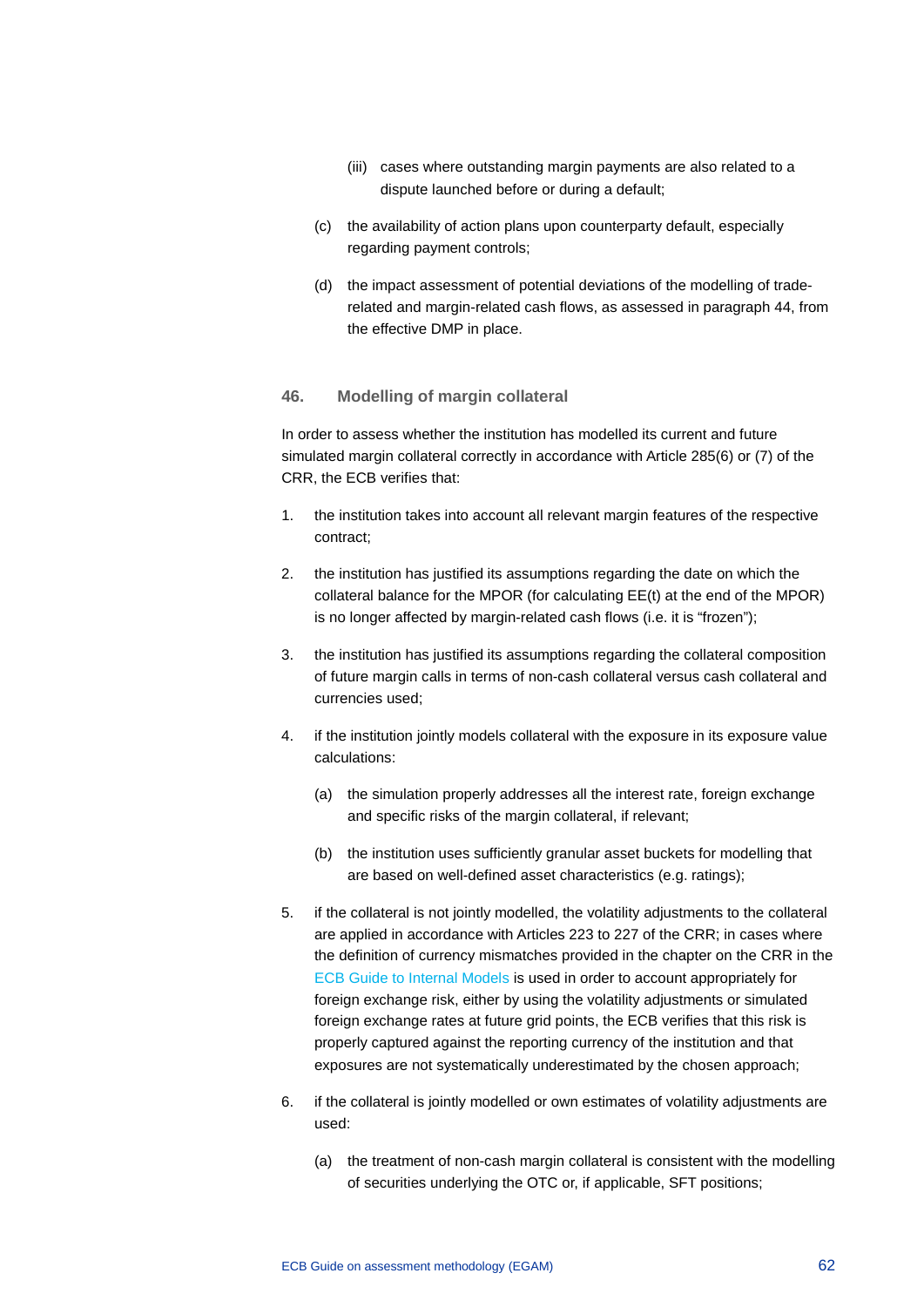- (b) if a certain type of security is modelled in the IMM (or if an own estimate of volatility adjustment is applied) for the securities leg of an SFT, it is also jointly modelled (or an own estimate of volatility adjustment is applied) if being used as margin collateral:
- (c) deviations from sub-paragraphs (6)(a) and (6)(b), i.e. inconsistent treatment, are;
	- (i) justified by the institution;
	- (ii) not material in terms of quantitative impact;
	- (iii) do not lead to a systematic underestimation of exposures;
- 7. reductions in exposure value owing to clauses in collateral agreements that require receipt of collateral when the credit quality of the counterparty deteriorates are excluded in modelling pursuant to Article 285(8) of the CRR, using complete listings of respective legal agreements provided by the institution.

## **47. Modelling of margined exposures**

In order to assess whether the institution models exposures appropriately in cases where margined trading is modelled directly in accordance with Article 285(1) of the CRR (excluding points (a) and (b)) when estimating EE, the ECB verifies the following.

- 1. When modelling the netting set value, if the simulation grid points for full revaluation do not cover all the required exposure time points, but an exposure estimation is deemed necessary for additional time points, the interpolation technique applied is:
	- (a) conceptually and mathematically sound;
	- (b) validated for representative sub-portfolios where the additional exposure is estimated with a dense or daily time grid applying full revaluation.
- 2. The margining mechanism implemented in the IMM corresponds to the contractual margin arrangements. If this mechanism is approximated, it is verified that this does not result in a systematic underestimation of exposures. In particular, it is verified that:
	- (a) contractual haircuts for non-cash collateral or cash collateral in certain currencies are taken into account;
	- (b) the MTA enters the calculation of the collateral balance at the beginning of the MPOR in a conservative manner if the collateral balance is not modelled throughout the full exposure time axis.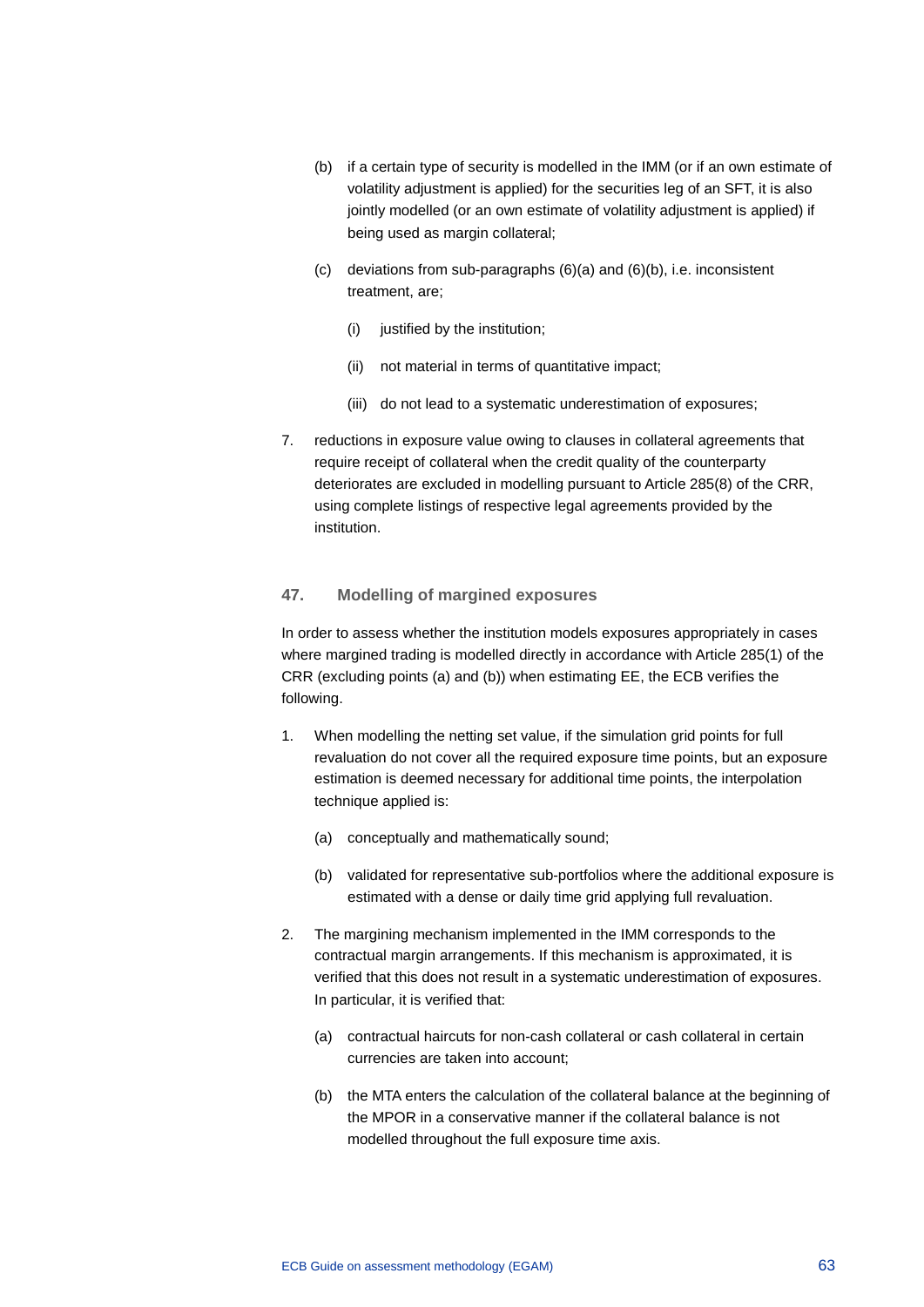- 3. If the IM is modelled dynamically within the IMM, it should appropriately reflect the contractual margining arrangements (e.g. with regard to forward variability and maturing transactions) for the respective netting set and be fully integrated into the risk management framework. In particular, the ECB verifies that:
	- (a) the scope of transactions subject to the IM model as represented in the IMM is consistent with the transaction subject to the IM agreement;  $30$
	- (b) all material risk factors as defined in the contractual IM model $31$  are also modelled in the IMM;
	- (c) the results of IM estimates using the IMM are regularly validated and benchmarked against the IM calculated for collateral management; in particular, that the level of the modelled IM at  $t_0$  is benchmarked on a regular basis against the respective actual IM at  $t_0$ ;
	- (d) the IMM implementation of the contractual IM model, as well as the procedures and processes around it are clearly documented;
	- (e) for example, if an institution uses the ISDA SIMM model and intends to mimic this model closely in its IMM:
		- (i) the mapping of transactions to product classes is consistent and conservative, and is justified in the IMM, in particular for cases where a transaction falls within more than one product class;
		- (ii) the calculations, aggregations and parameters used in the IMM are in line with the ISDA SIMM methodology and are up to date;
		- (iii) the calculation or approximation of sensitivities is sufficiently consistent with the ISDA SIMM definition.
	- (f) if a dynamic contractual IM is modelled constantly in the IMM, the corresponding validation item, as referred to in paragraph 56(2)(f), is appropriate.

## **48. Specific requirements for SFTs**

- 1. In order to assess whether the institution has modelled the current and future value of the securities leg of an SFT correctly, the ECB verifies that:
	- (a) the institution has justified its assumptions regarding the security composition of the underlying transactions in terms of eligible security types, in case that composition changes during the transaction lifetime, and regarding the currencies used;

<span id="page-64-0"></span><sup>&</sup>lt;sup>30</sup> This takes into account cases where the standardised method for the bilateral IM ("schedule method") is used in collateral management in line with the contract.

<span id="page-64-1"></span><sup>&</sup>lt;sup>31</sup> This applies to the extent that these risk factors are disclosed.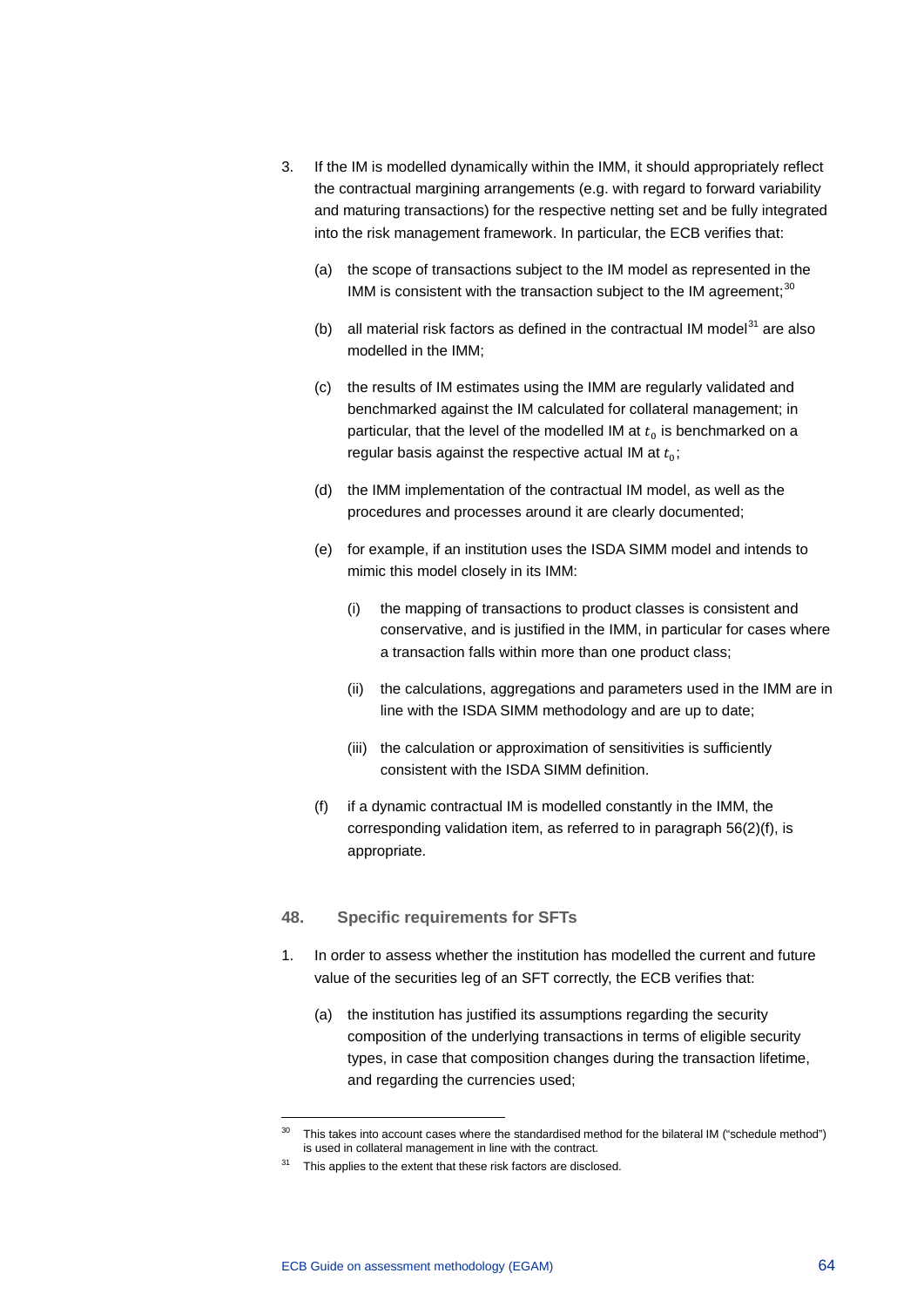- (b) the simulation of securities properly addresses all the specific risks (such as credit spreads) of the asset over the horizon of the transaction;
- (c) the simulation takes into account intermediate cash flows, such as bond coupon payments, to the extent that such exchanges are part of the agreement;
- (d) the institution has defined sufficiently granular buckets for the security types based on well-defined characteristics of the securities (e.g. ratings) used for the modelling;
- (e) the maturity assigned to open term SFTs for the purposes of calculating effective EPE in accordance with Article 284(6) of the CRR is economically justified and validated.
- 2. When assessing the requirements for margined trading, the ECB verifies whether the institution has correctly taken into account the characteristics of margin agreements for SFTs within the IMM. In particular, this means verifying that:
	- (a) specific margining requirements for SFTs, such as adhering to contractual ratios between the cash and securities legs, have been taken into account in paragraph 38;
	- (b) the institution has justified its assumptions regarding the future composition of SFTs' margin collateral, in line with the respective margin agreements;
	- (c) the effect of changing the values of securities legs and in general changing values owing to foreign exchange rate changes is included in the margin modelling, and that regulatory volatility adjustments pursuant to Articles 220 and 221, or Articles 224 to 226 of the CRR are only applied in exceptional cases.

**Section 7 Wrong-way risk**

## **49. General wrong-way risk**

In order to assess whether the institution identifies its general wrong-way risk (GWWR) correctly, as referred to in Article 291(1)(a) and (3) of the CRR, the ECB verifies that:

1. the institution has implemented a process for identifying GWWR (in particular stress tests and scenario analyses, but also additional qualitative assessments);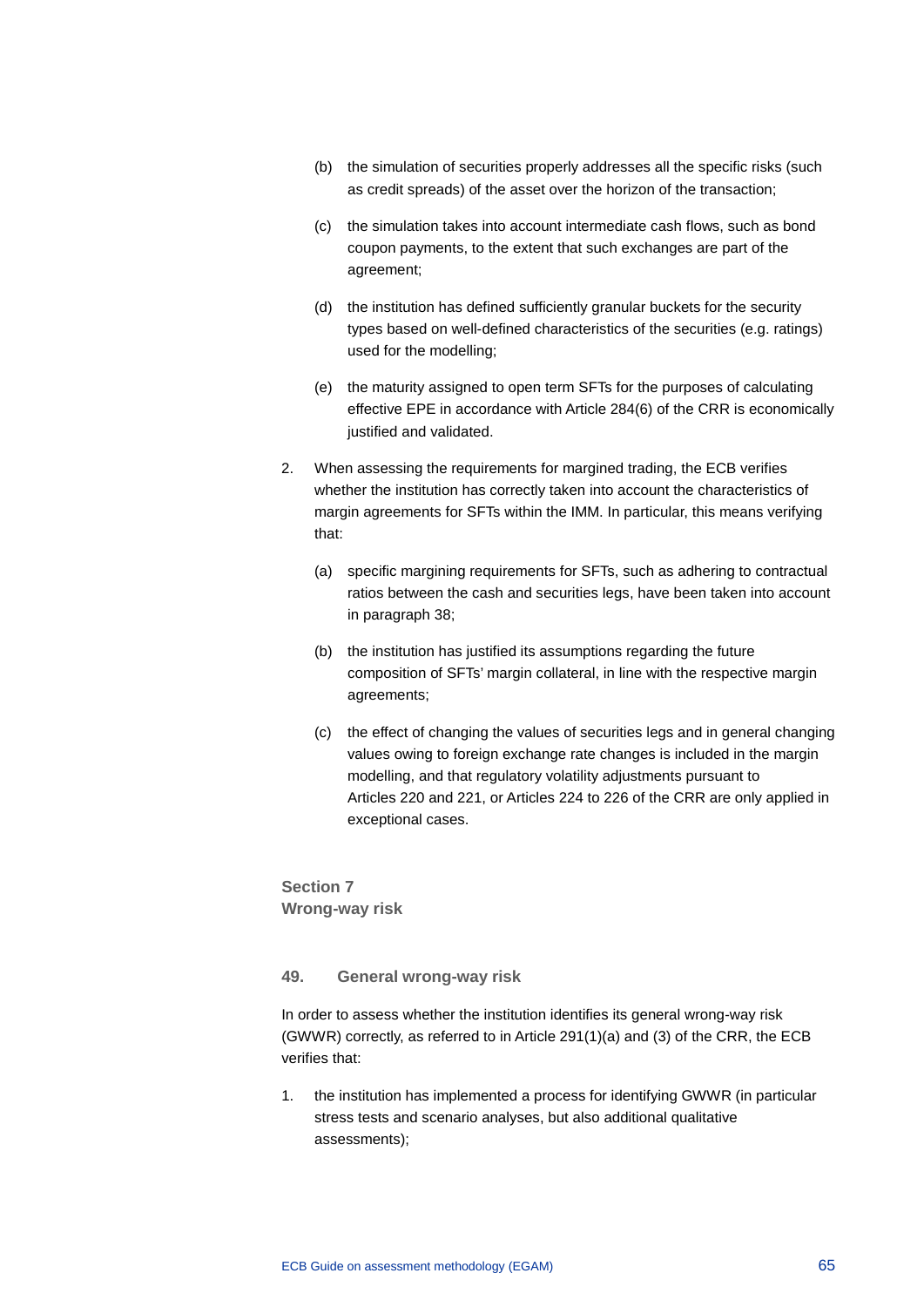- 2. the institution monitors GWWR by category (product, region, industry, other) as relevant to the business and regularly reports on it and any action taken to manage it to senior management and the appropriate committee of the management body pursuant to Article 291(6) of the CRR;
- 3. the institution has designed stress scenarios for risk factors that are adversely correlated with the counterparty's creditworthiness and that it also looks at potential changes in the relationships between risk factors in stressed markets and is able to justify its choice of scenarios:
- 4. the institution has identified the drivers of GWWR.

#### **50. Specific wrong-way risk**

- 1. In order to assess whether the institution identifies and manages its specific wrong-way risk (SWWR) correctly, the ECB verifies that:
	- (a) the institution has implemented processes for identifying and addressing SWWR, as set out in Article 291(1)(b), (2), (4) and (5) of the CRR, distinguishing between cases where:
		- (i) there is a legal connection between the counterparty and the issuer of the underlying of the OTC derivative or SFT transaction;
		- (ii) there is no legal connection between the counterparty and the issuer of the underlying of the OTC derivative or SFT transaction, but there is still evidence of a positive correlation between the counterparty's probability of default and its future exposure;
	- (b) the institution monitors and controls cases of SWWR throughout the life of the transaction;
	- (c) the institution's own funds requirement in terms of SWWR meet the requirements set out in Article 291(5) of the CRR, where the jump-todefault under Article 291(5)(e) of the CRR, in particular, needs to be justified by a reference to the pricing function document, as mentioned in paragraph 25(2)(j), and the jump size needs to be explained in the light of the pricing function;
	- (d) the institution regularly reports to senior management and the appropriate committee of the management body on both transactions bearing SWWR and any action taken to manage it, pursuant to Article 291(6) of the CRR;
	- (e) the institution treats all transactions where SWWR has been identified in accordance with Article 291(2), (4), (5) and (6) of the CRR, irrespective of whether the IMM or any non-IMM method is used, also taking into account the second sub-paragraph of Article 273(8) of the CRR.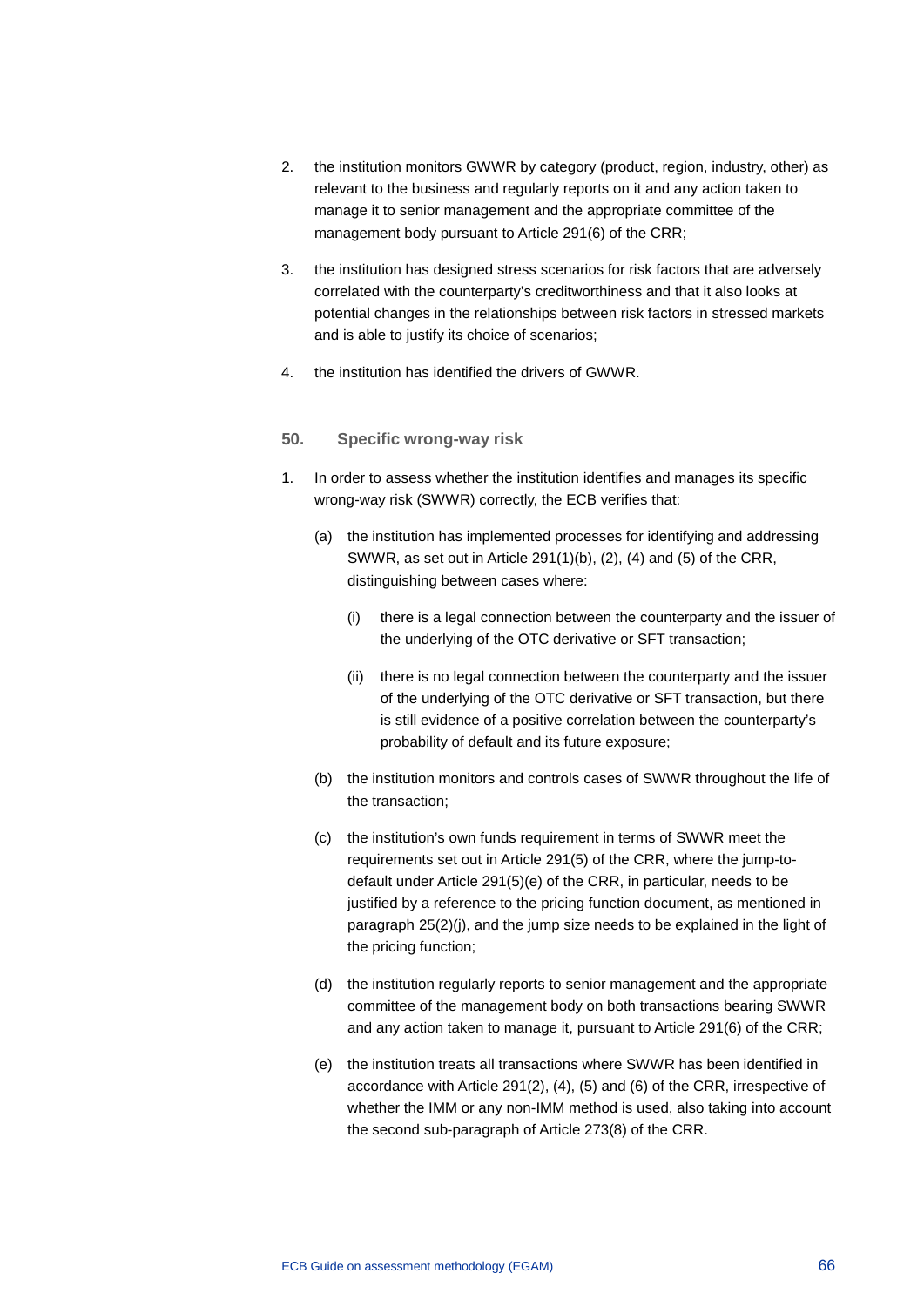# Chapter 8 Validation methodologies

## **51. General**

- 1. In order to assess an institution's compliance with the validation requirements, as referred to in Articles 292(6)(a), 293(1)(b) and (c), (3) and (6), and 294 of the CRR, the ECB assesses:
	- (a) compliance with the requirements for back-testing, in accordance with Article 294(1)(a) to (c), and (h) to (k) of the CRR, as further laid out in paragraphs 52 to 54;
	- (b) compliance with the requirements for the validation of pricing functions, in accordance with Article 294(1)(e) and (l) of the CRR, as further laid out in paragraph 55;
	- (c) the adequacy of any other performance assessment pursuant to Article 294(1)(f) and (g) of the CRR, as further laid out in paragraph 56;
	- (d) compliance with the requirements for the validation processes of the CCR exposure model pursuant to Article 294(1)(d) and (m) to (o) and Article 294(3) of the CRR, as further laid out in Chapter 3.
- 2. For the purposes of sub-paragraph (1), the ECB:
	- (a) reviews the institution's relevant internal policies and procedures;
	- (b) reviews the meeting minutes of the institution's internal bodies, including the management body or other committees;
	- (c) reviews the findings and shortcomings identified by internal audit or by other control functions of the institution;
	- (d) reviews the progress reports on the institution's efforts to correct shortfalls and mitigate risks detected during audits;
	- (e) obtains written statements from or interviews the staff and senior management of the institution.
- 3. If a more granular assessment<sup>[32](#page-67-0)</sup> of one of sub-paragraphs (1)(a) to (1)(d) is needed, the ECB may:
	- (a) conduct sample testing and review documents related to the characteristics of a legal agreement and to the origination and maintenance of the exposures;

<span id="page-67-0"></span>An example of where a more granular assessment is needed is a specific area in which a finding needs to be justified.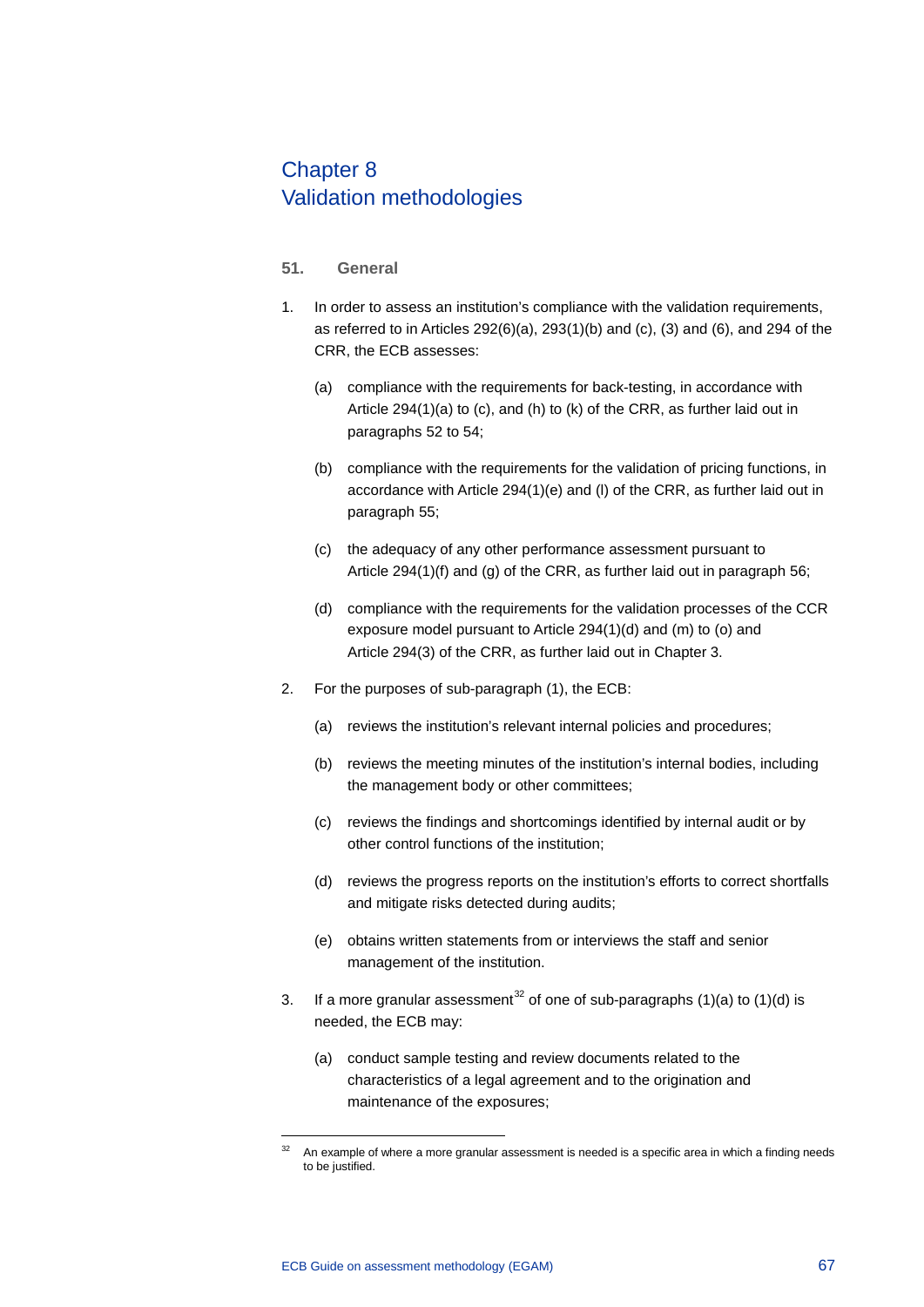- (b) review the functional documentation of the relevant IT systems or perform its own tests on the institution's data;
- (c) review other relevant documents of the institution;
- (d) conduct test calculations.
- **52. Levels of back-testing and the choice of sample portfolios**
- 1. In order to assess whether the institution performs its back-testing on adequate levels and representative samples, and is able to appropriately drill down into its back-testing analyses, the ECB verifies that:
	- (a) the institution performs back-testing on the following levels:
		- (i) single risk factors;
		- (ii) single transactions, including SFTs if they are within the scope of the IMM;
		- (iii) actual and/or hypothetical portfolios;
	- (b) for each back-testing level, predictions, realisations and statistical tests are performed explicitly on that level.
- 2. For the purposes of sub-paragraph (1), the ECB verifies that the institution has demonstrated the following when defining its back-testing sample:
	- (a) the representativeness of the risk factor back-testing samples if they do not cover all risk factors modelled stochastically;
	- (b) the suitability of the back-testing samples for assessing the appropriateness of the risk factor movements, in particular risk factors that are only implicitly diffused (e.g. when linking a single name to a simulated index), or of the term structure of a modelled curve;
	- (c) the suitability of the back-testing samples for accounting for dependencies in joint risk factor movements, in particular with regard to both intra- and intercorrelations between risk factors of different asset classes;
	- (d) the representativeness of the back-testing samples compared with the full portfolio of the institution, both in terms of single transactions and actual and/or hypothetical portfolios;
	- (e) that hypothetical portfolios (if used for back-testing) include representative individual transactions with reasonable rollover assumptions $^{33}$  $^{33}$  $^{33}$  for maturing

<span id="page-68-0"></span><sup>33</sup> Keeping, for example, the transaction type, desired range of moneyness, desired range of maturities, etc. when rolling over.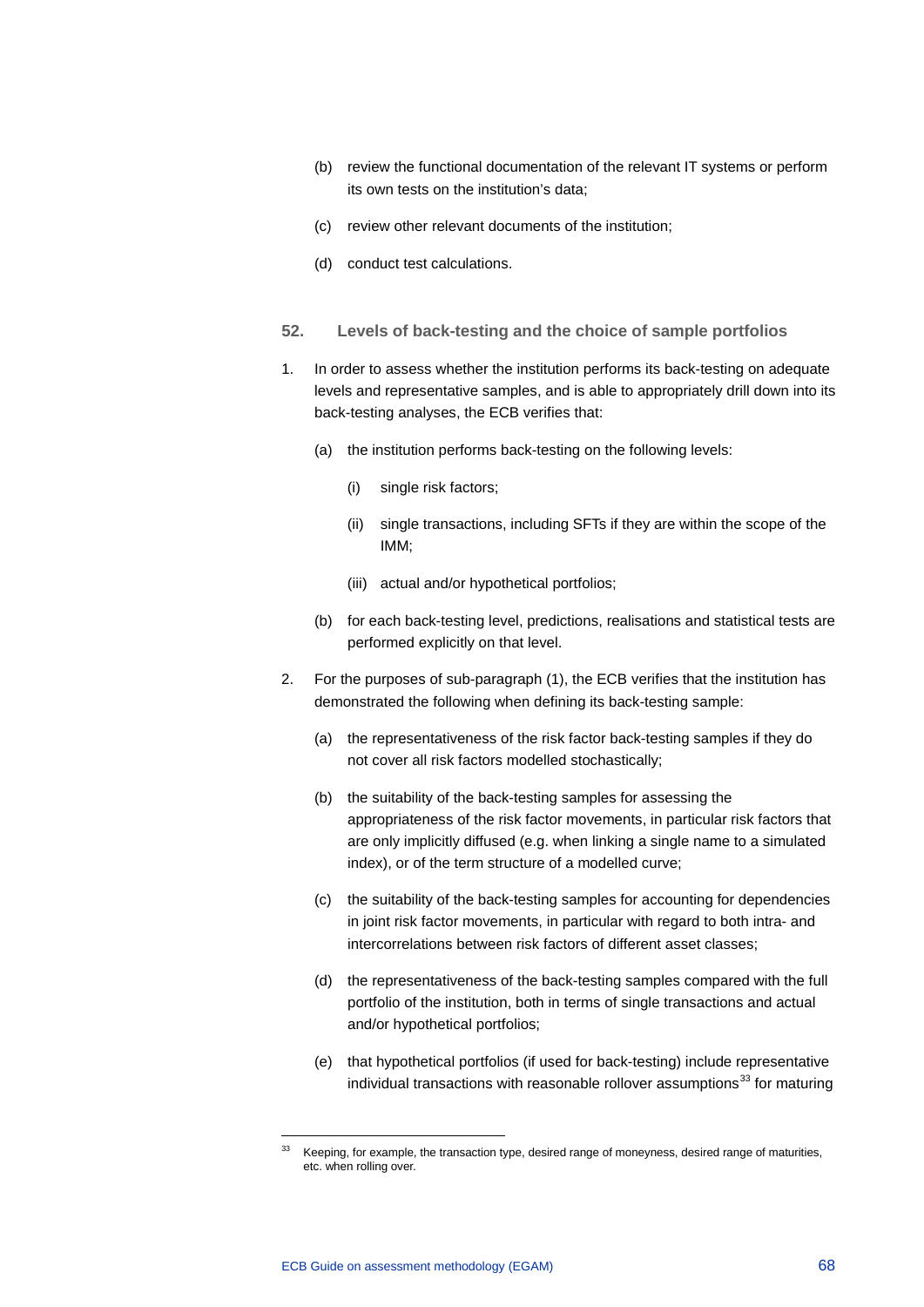transactions and sample transactions with significant value changes owing only to the passing of time;

- (f) the representativeness of the back-testing samples if the institution uses an alternative method for calculating the exposure (see paragraph 36);
- (g) the suitability of the back-testing samples for assessing the quality of modelling for legal agreements, both with and without margining.
- 3. The ECB also verifies that institutions ensure a comprehensive coverage of their back-testing framework by calculating back-testing coverage ratios (i.e. shares of back-tested risk factors or portfolios), at least at the risk factor and, if applicable, the actual portfolio level. To check whether these coverage ratios allow for a meaningful assessment of the back-testing coverage, the ECB verifies that:
	- (a) the institution is able to provide detailed information on the numbers that are inputs for the nominator and denominator for the respective coverage ratios;
	- (b) coverage ratios have been calculated taking into account various weighting schemes (e.g. also applying sensitivities or an exposure metric as weights in addition to the number-based<sup>[34](#page-69-0)</sup> approach);
	- (c) at the risk factor level, numbers are available by asset class and overall, if applicable, $35$  for example:
		- (i) the overall number-based coverage ratio at the risk factor level is given by the number of all back-tested risk factors divided by the full set of IMM relevant risk factors;<sup>[36](#page-69-2)</sup>
		- (ii) the number-based coverage ratio at the risk factor level for the equity (EQ in the equation below) asset class could be defined as follows (with "#" denoting "number of") :

Coverage ratio<sup>EQ</sup> =  $\frac{\text{\# backtested EQ risk factors}}{\text{\# all IMM relevant EQ risk factors}}$ ;

(d) at the actual portfolio (AP) level, an exposure at default (EAD in the equation below, means the same as exposure value) based ratio could be defined, for example, as follows:

Coverage ratio  $A^P = \frac{IMM EAD \text{ of all backtested APs}}{EAD \text{ of all IMM netting sets}}$ 

<sup>&</sup>lt;sup>34</sup> This means, for example, the number of risk factors or the number of portfolios that are covered.

<span id="page-69-1"></span><span id="page-69-0"></span><sup>&</sup>lt;sup>35</sup> Note, for instance, that under a sensitivity-based approach, coverage ratios per asset class are sufficient.

<span id="page-69-2"></span><sup>&</sup>lt;sup>36</sup> Note that, in this sense, the set of IMM relevant risk factors should include all stochastic risk factors that are integrated into the IMM exposure model (not differentiating between whether they are directly or implicitly diffused).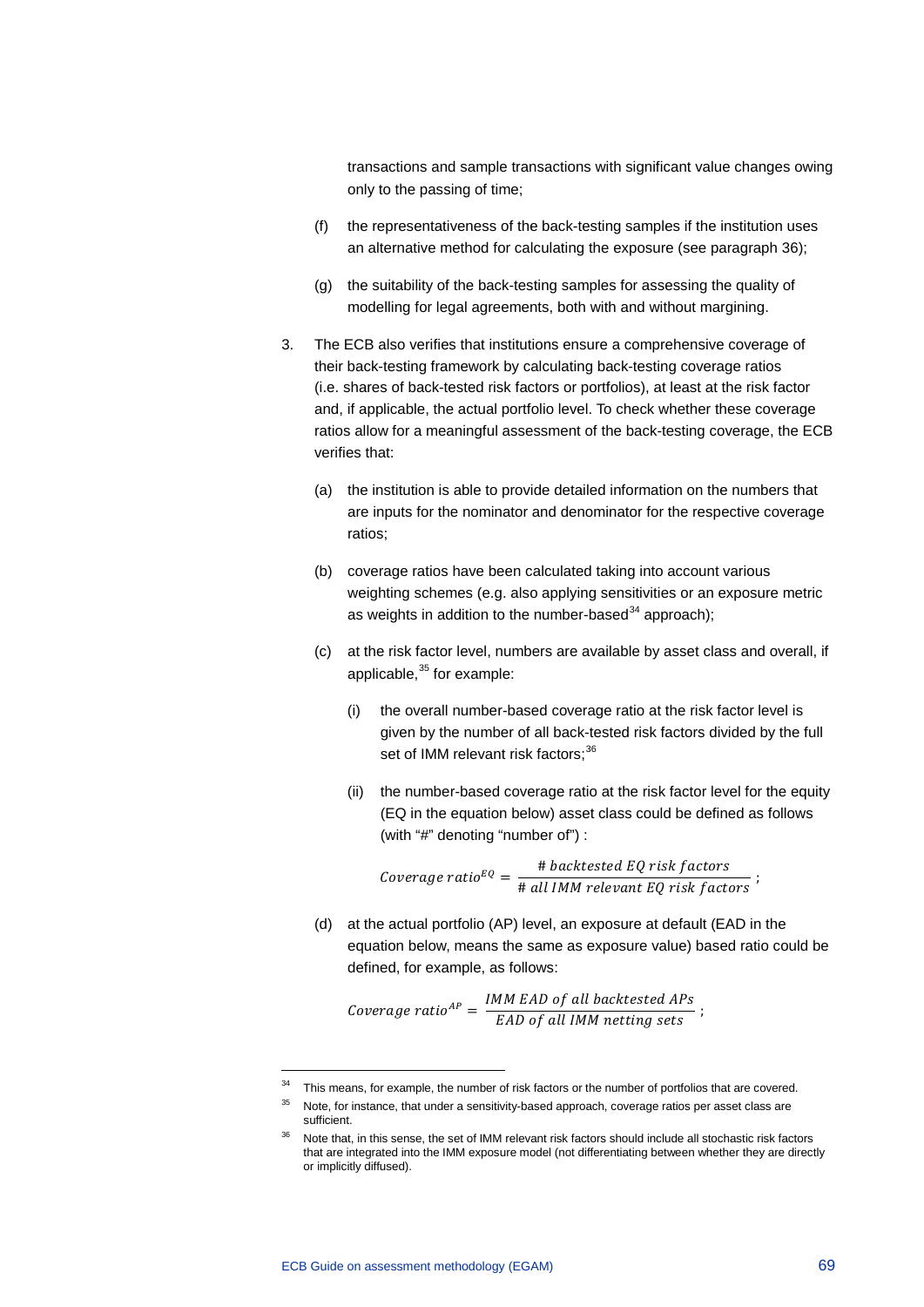- (e) the institution is able to provide a reasonable explanation for the level of the respective coverage ratio;
- (f) coverage ratios are part of the regular back-testing reports in order to ensure that the back-testing scope is transparent.

## **53. Methodology for back-testing**

- 1. In order to assess whether the institution has implemented a sound back-testing methodology, the ECB verifies the following.
	- (a) The institution back-tests different relevant risk measures, including the market value<sup>[37](#page-70-0)</sup> at the transaction level, the market value of netting sets<sup>[38](#page-70-1)</sup> and the exposure<sup>[39](#page-70-2)</sup> at the netting set level.
	- (b) In cases where no full distribution back-testing is applied, the chosen set of quantiles is appropriate for assessing the distribution shape of the respective value (e.g. risk factor value, market value or exposure). Both the metric used for the internal risk measurement (potential future exposure) and the metric used for regulatory purposes (EE) are analysed, either as part of the chosen quantiles or in addition to the full distribution back-testing.
	- (c) If back-testing relies only on IMM pricing functions for both the predictions and the realisations of actual or hypothetical transactions/portfolios (i.e. realised prices derived from benchmarking systems are not taken into account), the institution has strengthened its validation/review of IMM pricing functions in order to ensure their adequacy.
	- (d) The institution provides explanations on how it determines realisations and predictions for back-testing purposes. In particular, in the case of predictions, the ECB tracks the institution's forward<sup>[40](#page-70-3)</sup> and/or backward-looking<sup>[41](#page-70-4)</sup> approach and, if applicable, modifications to the actual IMM run. In terms of realisations, the ECB verifies whether the institution uses realised prices derived from benchmarking systems or whether

<sup>&</sup>lt;sup>37</sup> Market values can be either positive or negative.

<span id="page-70-2"></span><span id="page-70-1"></span><span id="page-70-0"></span><sup>&</sup>lt;sup>38</sup> This means the sum of all transaction market values within that netting set. This sum can be positive or negative.

<sup>&</sup>lt;sup>39</sup> Exposure should always take into account the collateral balance and margin mechanism. In the case of unmargined netting sets, the collateral is zero. Exposure is understood as an inherently non-negative value.

<span id="page-70-3"></span><sup>40</sup> "Forward-looking" would mean storing all predictions calculated using the IMM in the past (IMM model as it was set up and calibrated at each prediction date in the past, taking the model methodology as it was back then, in particular its design and the corresponding calibration window) and comparing the simulated distribution of values for a given time horizon with the observed realisation after the corresponding time period has passed.

<span id="page-70-4"></span><sup>41</sup> "Backward-looking" implies recalculating ex post distributions using the IMM model as it is in the current production, but calibrating parameters on the basis of respective past segments of risk factor time series. Predictions are then compared with the observed realisation, also based on stored time series.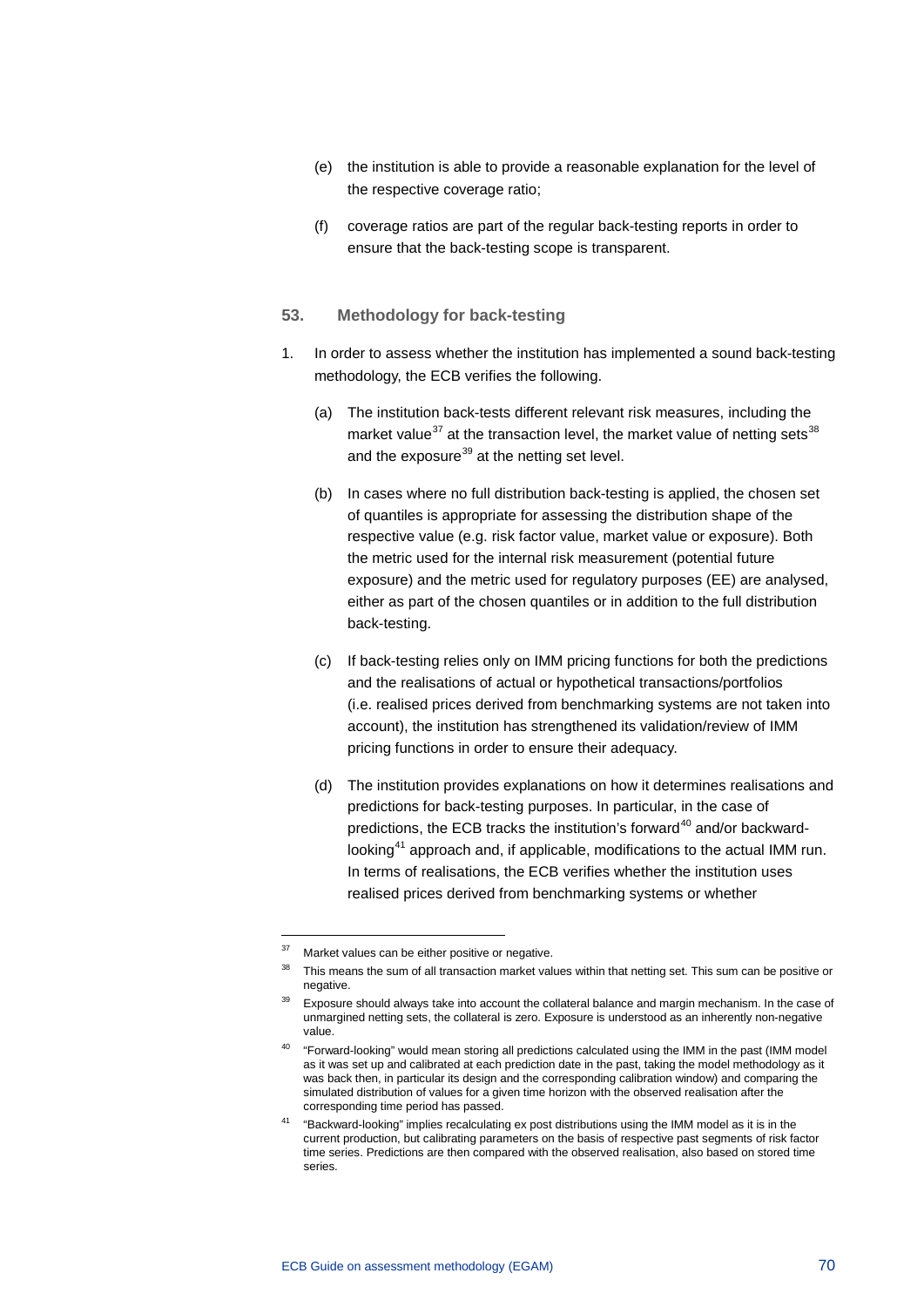realisations are calculated using the IMM pricing functions with market data as of the realisation date.

- (e) In the case of actual portfolio back-testing, the institution ensures consistent pairs of predictions and realisations, i.e. assumptions concerning the changes of the portfolio composition over the observation period (e.g. certain closed-out or new transactions affecting the realisation may not have been taken into account in the prediction).
- (f) The institution defines clear quality assignments (e.g. "red, amber, green") for back-testing purposes, which are based on test statistics and potentially on additional qualitative assessments.
- (g) If back-testing samples contain forecasts over fully or partially overlapping observation periods, $42$  the institution takes into account the resulting dependencies when defining the test statistics/thresholds.
- 2. In the context of margined netting sets, in addition to sub-paragraph (1), the ECB verifies that the institution applies reasonable and meaningful back-testing methodologies aimed at validating exposure values, i.e. taking the collateral balance into account. If it is not feasible to directly back-test the exposure of margined netting sets, the ECB assesses whether the institution conducts a separate validation of the margining process, the collateral value changes and the netting set market value changes over the relevant time horizons (see also paragraph 56).

#### **54. Time horizons for back-testing**

- 1. In order to assess whether the institution has implemented adequate time horizons for its back-testing framework, the ECB verifies the following.
	- (a) The institution performs back-testing out to at least one year, with additional shorter horizons such as one week, one month and three months. If back-testing is not feasible for long time horizons owing to low sample sizes, other methodologies may be used to prove the adequacy of the model;
	- (b) For margin agreements, the institution back-tests its exposure, in addition to the time horizons mentioned above, over periods that reflect the typical<sup>[43](#page-71-1)</sup> MPOR for OTC derivatives and SFTs in accordance with Article 285 of the CRR.

<span id="page-71-1"></span><span id="page-71-0"></span><sup>&</sup>lt;sup>42</sup> For instance, distinct variables over the same forecasting period are tested simultaneously, or tests are built on a single variable observation period and different successive, but overlapping, observation periods.

<sup>43</sup> "Typical" should be interpreted here as the material MPOR horizons that are implemented in the system, e.g. when the MPOR is conservatively set to 20 days for all OTC derivatives, this horizon should be used instead of the ten-day floor value.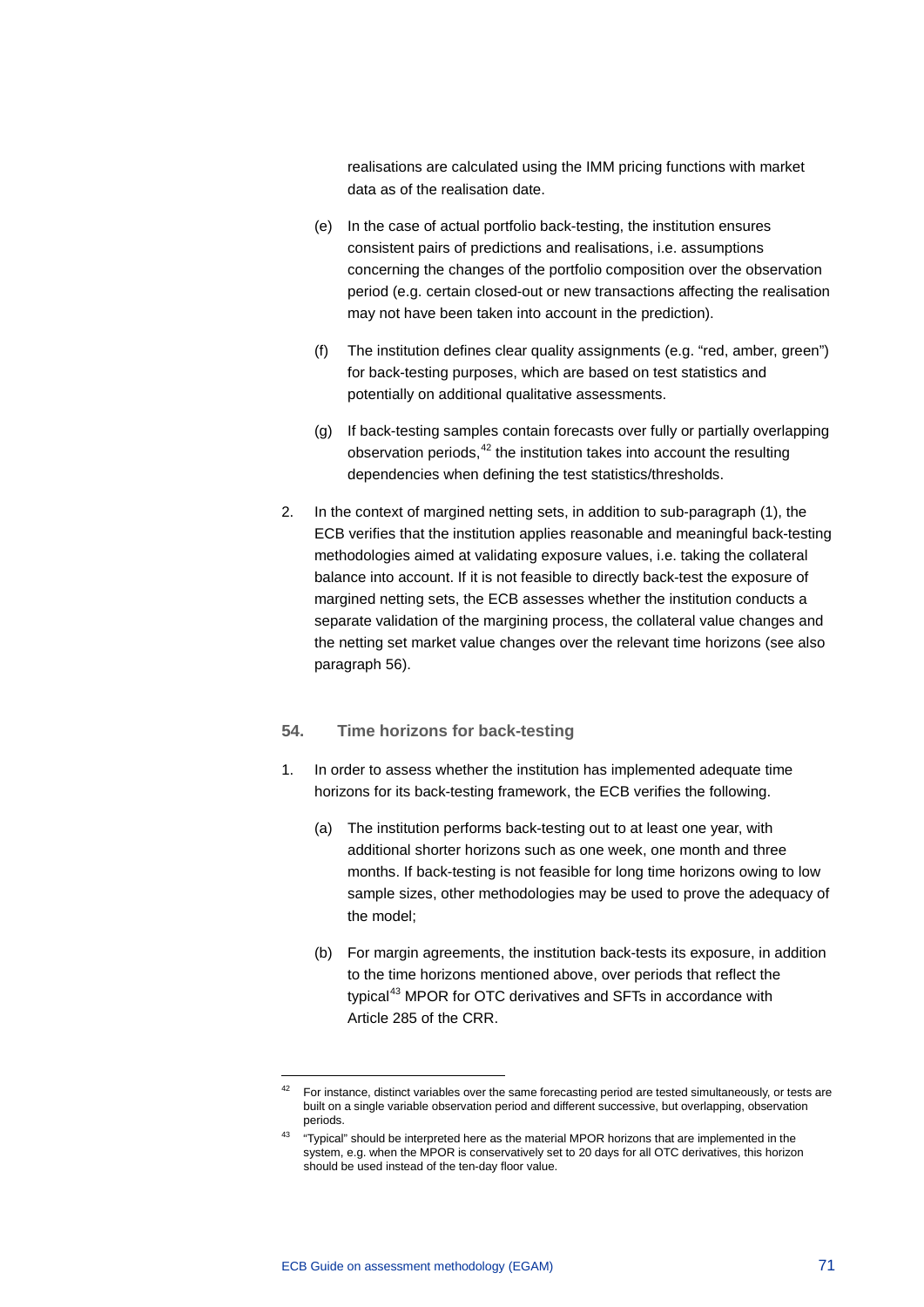- 2. Furthermore, the ECB verifies that the institution also uses validation methodologies to assess the quality of its risk measures beyond the one-year time horizon, in particular, including:
	- (a) an assessment of the long-term stability<sup>[44](#page-72-0)</sup> of simulated market data paths and exposure profiles;
	- (b) a comparison of the simulated long-term behaviour of market data with historical charts.

#### **55. Validation of IMM pricing functions**

- 1. In order to verify whether the institution has implemented processes for validating the quality of the IMM pricing functions, beyond the expectations of paragraph 32(3), the ECB verifies the following.
	- (a) The institution has established adequate validation methods to account for the non-linearity of option pricing models in terms of market risk factors, in accordance with Article 294(1)(e) of the CRR.
	- (b) The institution has implemented processes for periodically assessing the quality of its IMM pricing functions by comparing their output with values from benchmarking systems (after the independent price verification process but before any valuation adjustments), using market values as of  $t<sub>0</sub>$  In this regard, the validation framework should involve reviewing the process for identifying significant price differences and include a full analysis of those differences and their root causes, together with a review of the action taken to address model inaccuracies, such as price corrections for  $t_0$  and for future grid points.
	- (c) The institution validates whether deviations from a full simulation are documented and justified, whether the effect of using approximated pricing functions (instead of those from any reliable benchmarking system) is not significant and whether for all approximated pricing functions the value changes owing to risk factors occurring in the IMM simulated paths are reliable compared with value changes from non-approximated pricing functions for the same transaction types.

#### **56. Other performance assessments**

In order to verify that the institution applies further quantitative validation, the ECB verifies the following.

<span id="page-72-0"></span>-

<sup>44</sup> "Long-term stability" in this context means that, for a constant portfolio and constant market conditions, the model output (e.g. market data paths or exposure profiles) should not change dramatically.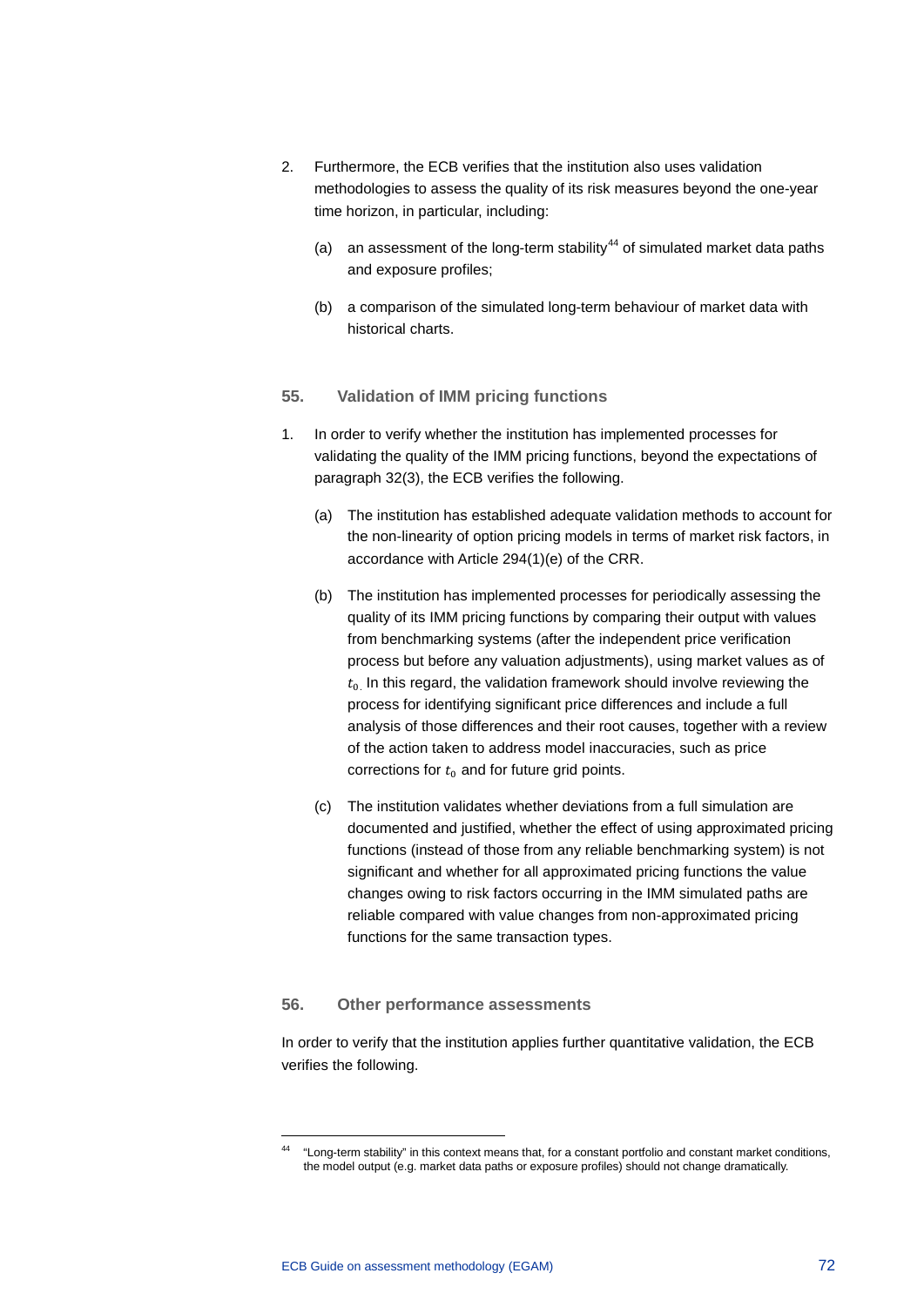- 1. Sensitivity analyses, plausibility checks or related analyses are performed for all parameters of the stochastic processes or parameters of the IMM pricing functions that are either proxied, set by experts or updated less than every three months. Special attention is expected to be paid to cases where an increased level of uncertainty is suspected (e.g. when parameters are determined on scarce data or when certain modelling choices are known as accepted model weaknesses).
- 2. The institution has implemented procedures and policies in order to assess and challenge all kinds of key modelling assumption, which should cover at least:
	- (a) the choice of stochastic processes used to model market risk factor movements, including all relevant parameters such as drift, volatilities and the term structure of a modelled curve (at least in cases of poor backtesting results);
	- (b) the use of boundaries such as caps and floors for risk factor paths;
	- (c) the sensitivity of the exposure to the initial seed of the random number generator and the resulting numerical error owing to the number of simulated scenarios used (numerical Monte Carlo error of the expected EPE as a result of a limited sample of scenarios);
	- (d) the simulation grid point setting, especially its capability to adequately reflect exposure profile characteristics related to maturing transactions and cash flows over the complete lifetime of the netting sets;
	- (e) potential interpolation techniques used in the exposure modelling;
	- (f) the modelling features regarding margining, i.e. the setting of the MPOR (including the respective treatment of cash flows), the agreementdependent variation margin and IM mechanisms;
	- (g) collateral modelling, especially the composition of collateral and collateral value changes over time;
	- (h) the methodology for determining the relevant stress period in accordance with Article 292(3) of the CRR and the corresponding stress calibration.
- 3. The institution has implemented processes for periodically benchmarking both the collateral balance and the IM, as modelled in the IMM, using values as of  $t_0$ . In this regard, the validation framework should include a full analysis of any material differences detected and their root causes, and a review of the action taken to address such model inaccuracies.
- 4. If the institution uses any alternative method for calculating exposures (see paragraph 36), the validation function has ensured that the respective methods are applied in a way that does not result in a systematic underestimation of exposures compared with the full simulation for the affected transactions. Additionally, the validation function's assessment should take into account the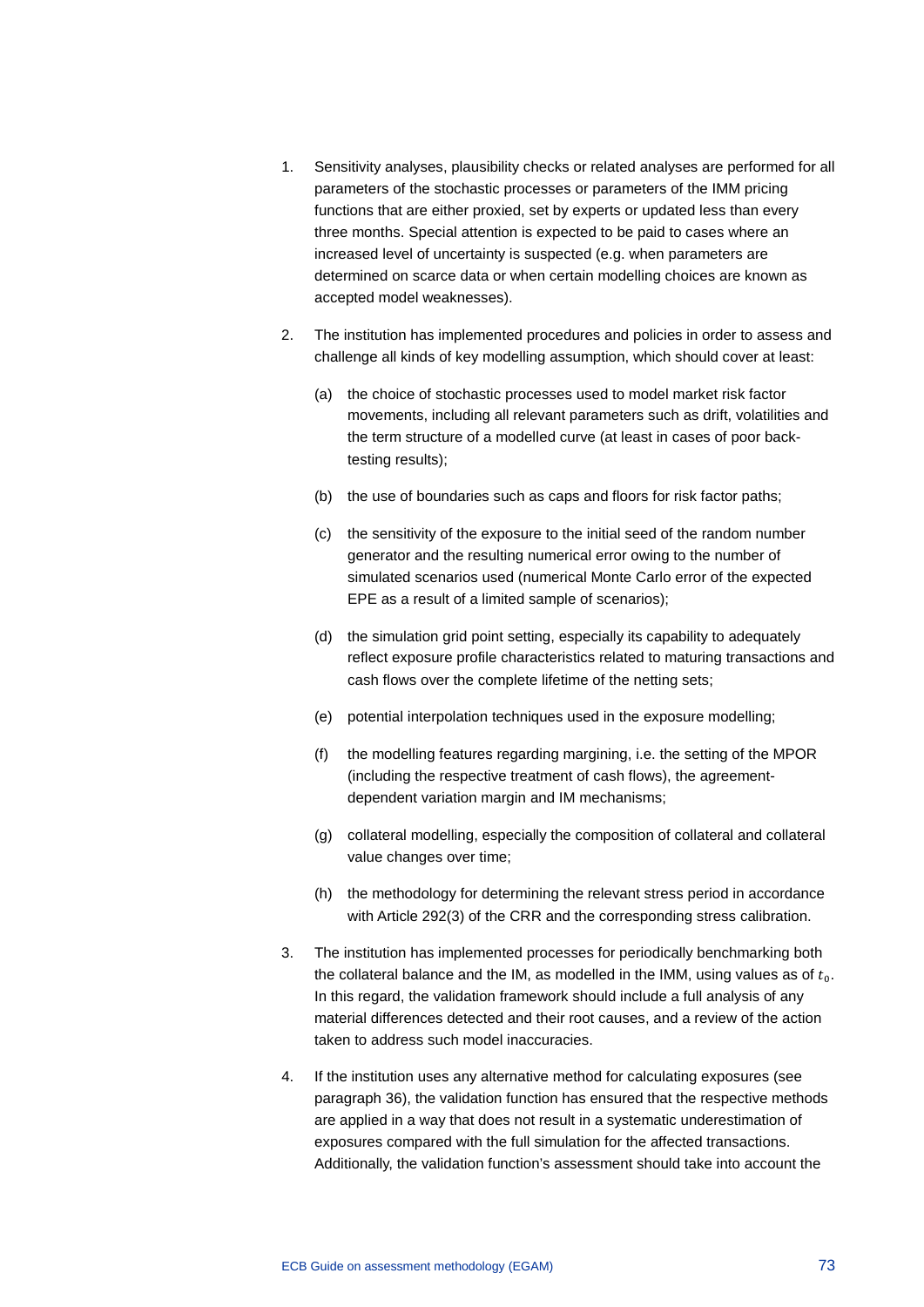netting benefits when using any type of alternative method for calculating exposures in the IMM.

# Chapter 9 Stress testing

## **57. General**

- 1. In order to assess the soundness of an institution's stress-testing programme in accordance with Article 290 of the CRR, the ECB verifies, in particular, the following:
	- (a) the adequacy of the methods used for designing the stress tests, as referred to in Article 290(2) to (8) of the CRR, as further laid out in paragraph 58;
	- (b) the robustness of the organisation of the stress-testing process, as referred to in Article 290(5), (6) and (9) of the CRR, as further laid out in paragraph 59;
	- (c) the integration of the stress tests into the risk and capital management processes, in particular as referred to in Article 290(10) of the CRR, as further laid out in paragraph 60.
- 2. For the purposes of sub-paragraph (1), the ECB:
	- (a) reviews the institution's internal policies, methods and procedures regarding the design and execution of stress tests;
	- (b) reviews the institution's outcomes of the stress tests;
	- (c) reviews the roles and responsibilities of the units and management bodies involved in designing, approving and executing the stress tests;
	- (d) reviews the meeting minutes of the institution's internal bodies, including the management body or other committees, in particular on the use of the stress test results;
	- (e) reviews the findings of the institution's internal audit or other control functions;
	- (f) reviews the progress reports on the institution's efforts to correct shortfalls and mitigate risks detected during audits;
	- (g) obtains written statements from or interviews the staff and senior management of the institution.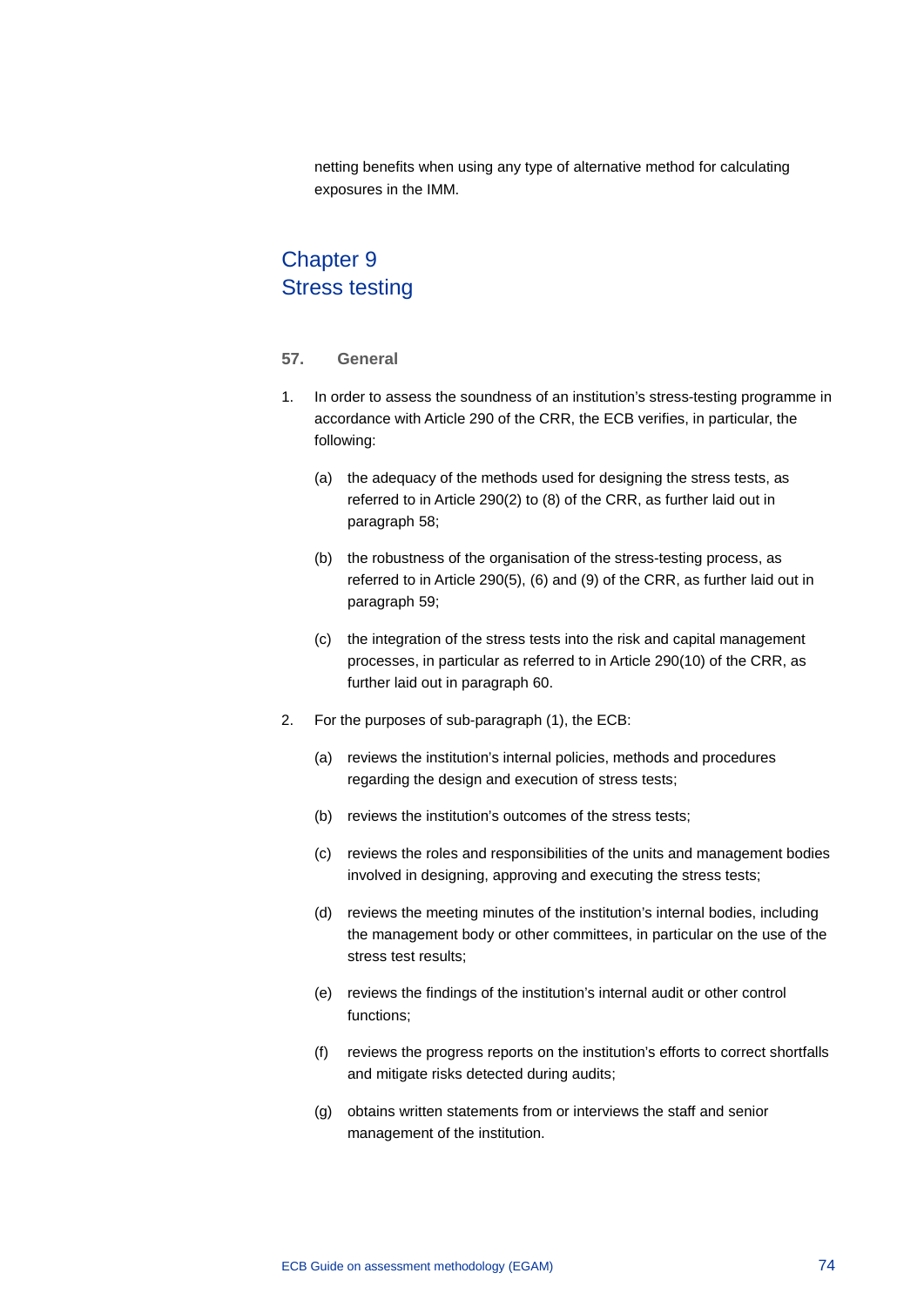- 3. For the purposes of sub-paragraph (1), the ECB may also, to the extent appropriate:
	- (a) review the functional documentation of the IT systems used for the stress tests;
	- (b) request the institution to compute the stress tests on the basis of alternative assumptions;
	- (c) perform its own stress tests on the institution's data for certain types of exposure;
	- (d) review other relevant documents of the institution.
- **58. Adequacy of the methods used for designing the stress tests**
- 1. When assessing the adequacy of the methods used for designing the stress tests used by the institution to assess its capital adequacy, as referred to in paragraph 57(1)(a), the ECB verifies, in particular, that:
	- (a) the tests are meaningful, reasonably conservative and capable of identifying severe and extreme, but plausible, market environments, the impact of which is evaluated on the basis of the institution's exposures and total capital requirements for CCR, as referred to in Article 290(7) of the CRR;
	- (b) the scope of the tests is in accordance with Article 290(4) of the CRR and covers at least all material counterparties, as referred to in Article 290(9) of the CRR;
	- (c) the methods are consistent with methods used by the institution for the purposes of internal capital allocation stress tests;
	- (d) the documentation on the stress-testing methodology, including internal and external data, as well as expert judgement input, is sufficiently detailed for third parties to understand the rationale for the chosen scenarios and to replicate the stress test.
- 2. For the purposes of sub-paragraph (1)(a), the ECB verifies that the stress tests include at least the following steps:
	- (a) identification of the scenarios, including the effect of severe, but plausible, stressed scenarios; more specifically (see notably Articles 290(5), (6) and (8) of the CRR):
		- (i) scenarios covering the institution's main risk drivers;
		- (ii) historical scenarios based on specific historical periods that have an unfavourable impact on the current portfolio;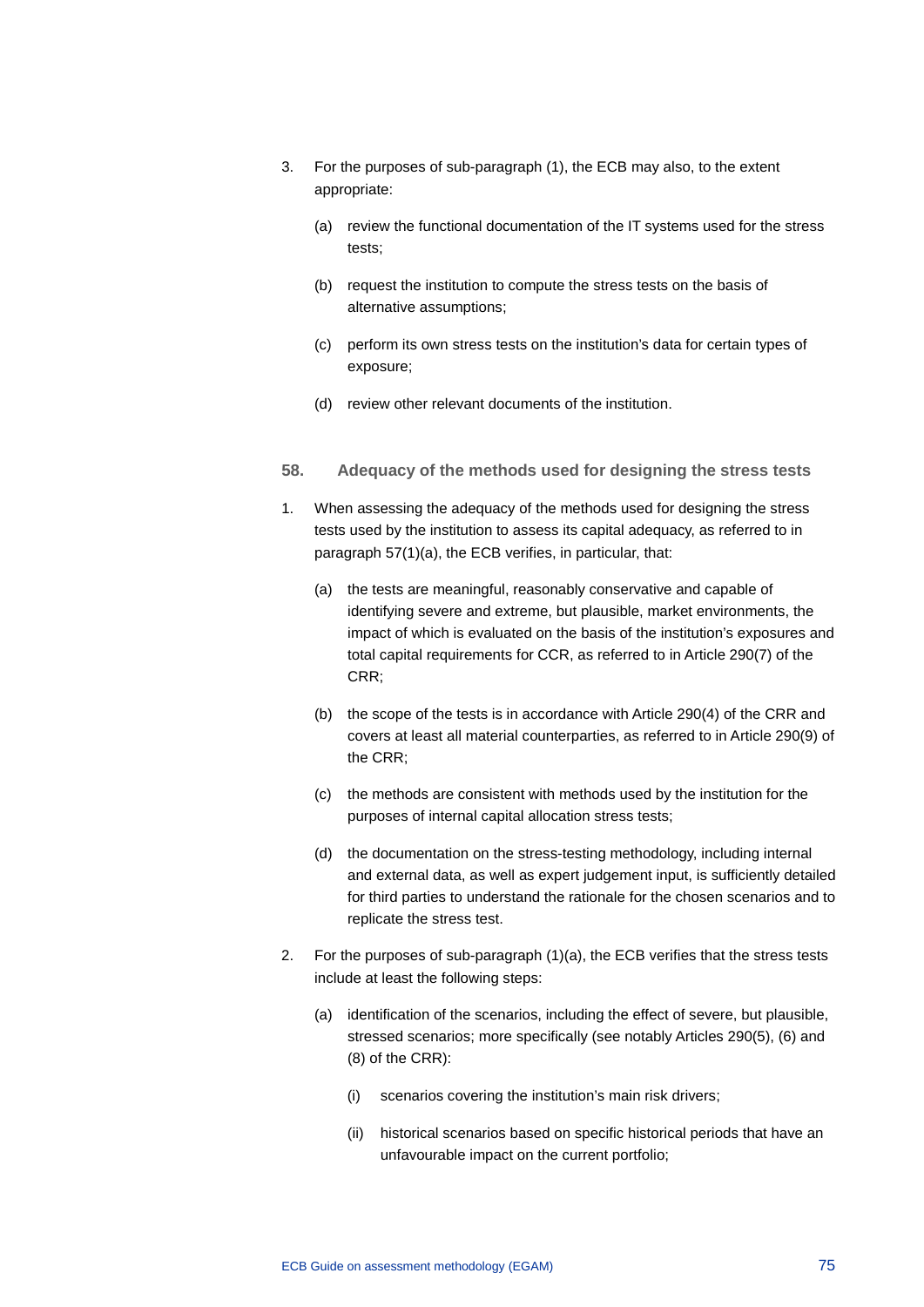- (iii) multifactor stress-testing scenarios, addressing at least the following: a) severe economic or market events, b) a significant decrease in broad market liquidity, c) a large financial intermediary liquidating positions;
- (iv) reverse stress tests.
- (b) assessment of the impact of identified scenarios on the institution's own funds, current exposure, effective EPE, RWA and metrics used for internal risk management;
- (c) comparison of the stress impact with limits set for internal risk management in accordance with Article 290(3) of the CRR.

## **59. Robustness of the organisation of the stress-testing process**

When assessing the robustness of the organisation of the stress-testing process used by the institution to assess its capital adequacy, as referred to in paragraph 57(1)(b), the ECB verifies, in particular, that:

- 1. the stress tests are performed regularly and at least on a quarterly basis to the extent that Article 290(5) of the CRR does not apply, and otherwise at least monthly;
- 2. the roles and responsibilities of the unit or units in charge of the design and execution of the stress test are clearly defined;
- 3. the results of stress tests are approved at an adequate management level and that senior management is informed of the results in a timely manner at least quarterly;
- 4. the IT infrastructure effectively supports the performance of stress tests in terms of flexibility and computational power.

# **60. Integration of the stress tests into the risk and capital management processes**

When assessing the integration of the stress tests into the institution's risk and capital management processes, as referred to in paragraph 57(1)(c), the ECB verifies, in particular, that:

1. the institution takes into account the results of stress tests in its decisionmaking process and, in particular, its risk and capital management, taking into account the interaction with the risk appetite framework and concentration limits;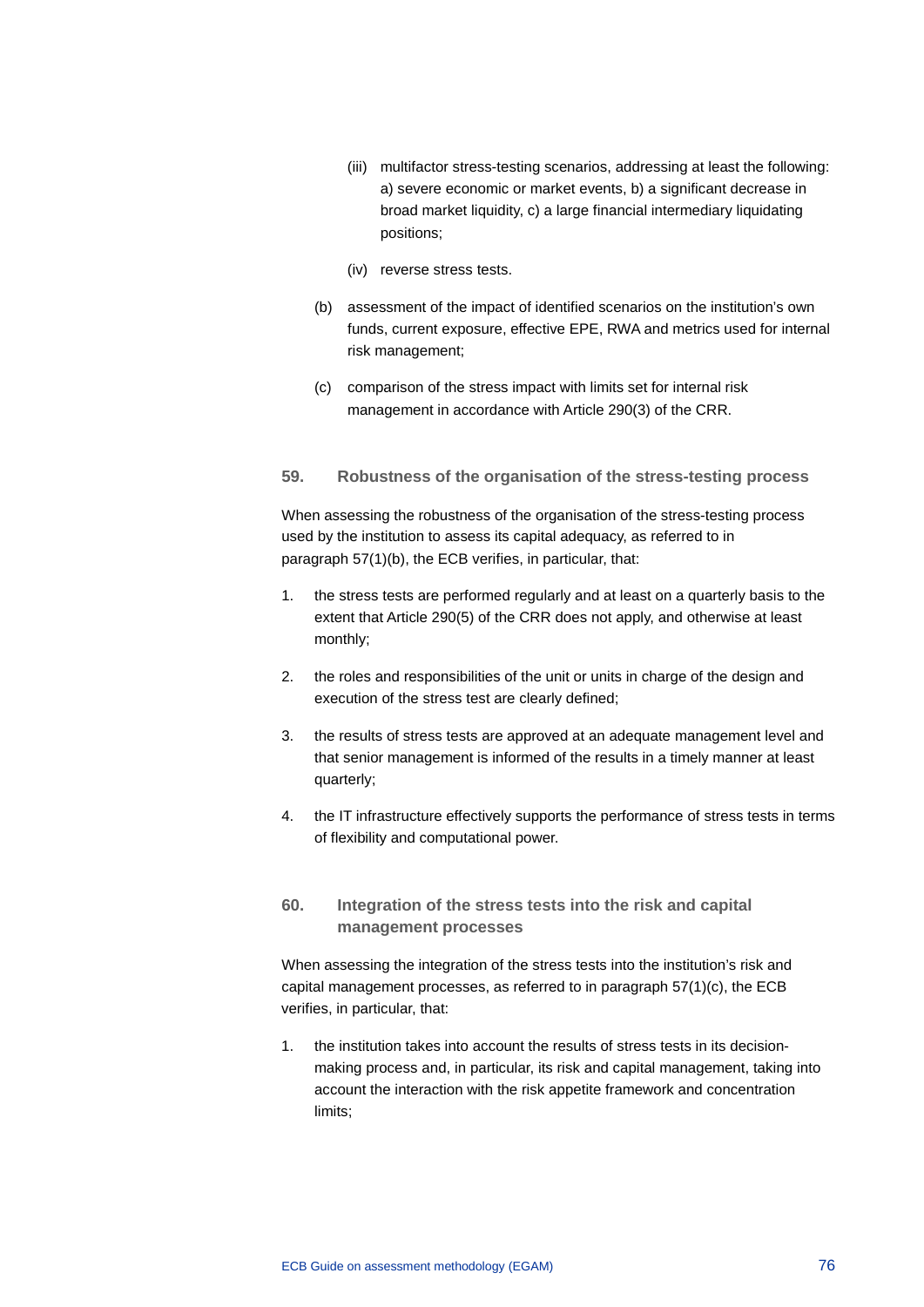2. the institution takes into account the results of stress tests in the capital management processes in order to consider the forward-looking nature of capital requirements.

# Chapter 10 Data maintenance and IT processes

## **61. General**

- 1. In order to assess an institution's compliance with the requirements on the integrity of the modelling process, as referred to in Article 292(1) of the CRR, in particular data maintenance and IT processes, the ECB verifies, in particular, the following:
	- (a) the quality of the transaction terms and specifications, market data and legal data, including the data quality management process, as referred to in Article 292(1) of the CRR, as further laid out in paragraph 62;
	- (b) the data documentation and reporting, as referred to in Article 293(1)(g) of the CRR, as further laid out in paragraph 63;
	- (c) the relevant IT infrastructure, in accordance with paragraph 64.
- 2. For the purposes of sub-paragraph (1), the ECB:
	- (a) assesses the comprehensiveness of data quality management policies, methods and procedures relevant for the data used in the IMM approach, with comprehensiveness meaning (also concerning the following parts of this section):
		- (i) compliance with internal formal requirements;
		- (ii) the appropriateness of the defined scope and full description of the elements involved;
		- (iii) that procedures are in place for managing incidents, upgrades (including releases of new versions) and maintenance, audit trails, changes and releases;
		- (iv) the inclusion of control and monitoring processes, reporting to senior management and internal governance, as stated in paragraph 15(1);
	- (b) reviews the relevant data quality reports, as well as their conclusions and recommendations;
	- (c) assesses the comprehensiveness of IT infrastructure policies and IT systems management procedures, including the contingency planning policies relevant for the IT systems used for the IMM approach;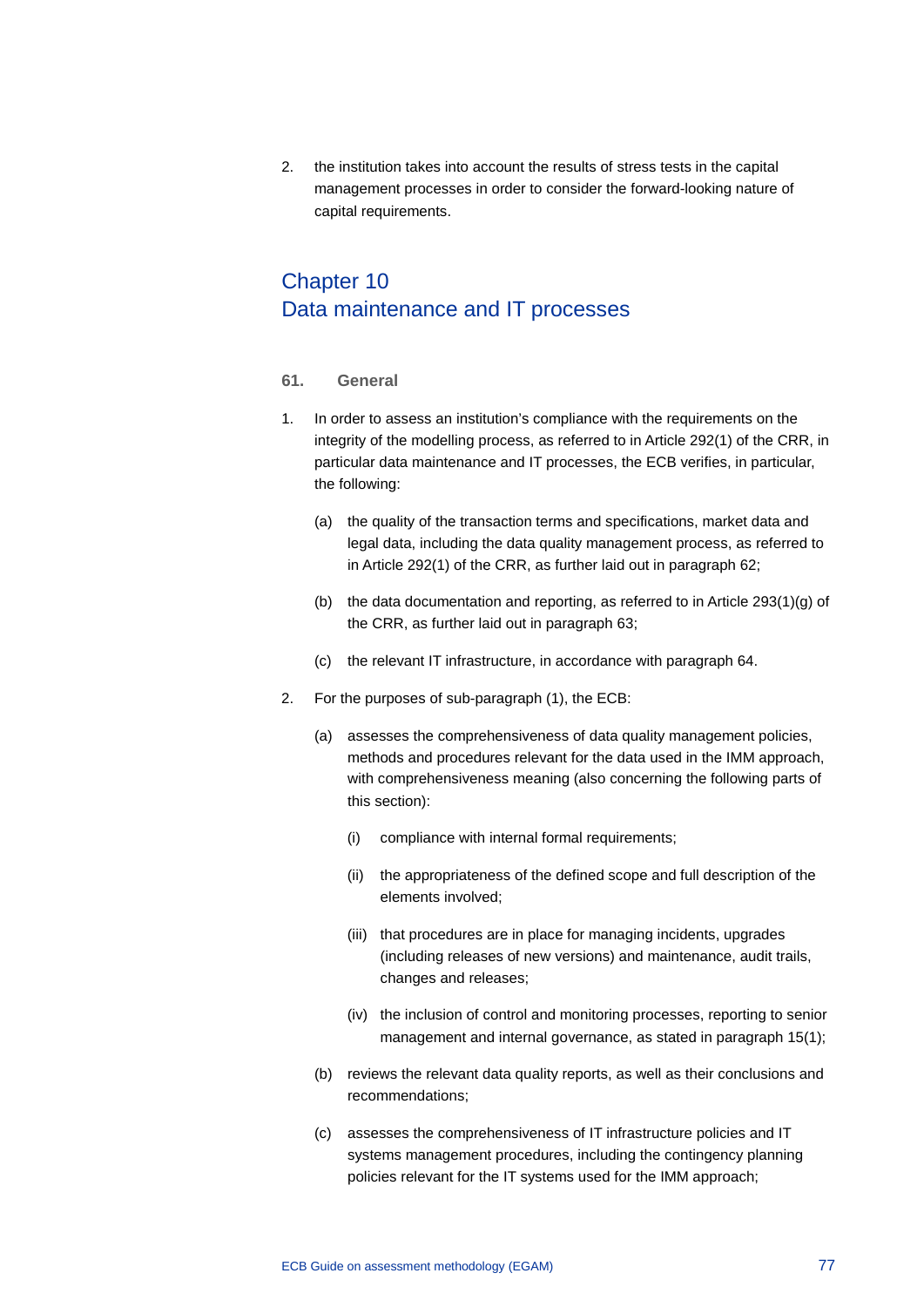- (d) reviews the meeting minutes of the institution's internal bodies, including its management body or other committees;
- (e) reviews the findings of the institution's internal audit or other control functions;
- (f) reviews the progress reports on the institution's efforts to correct shortfalls and mitigate risks detected during audits;
- (g) obtains written statements from or interviews the staff and senior management of the institution.
- 3. For the purposes of sub-paragraph (1), any of the following methods may also be applied, as appropriate:
	- (a) own tests on the institution's data or the institution's performance of tests proposed by the ECB, the inspection team or any other staff involved in the assessment;
	- (b) checks of the representation and processing of a sample of transactions and market data in all systems relevant for the model;
	- (c) a review of other relevant documents of the institution.
- **62. Quality of transaction terms and specifications, market data and legal data**
- 1. When assessing the quality of transaction terms and specifications, market data and legal data that the institution uses to provide effective support to its CCR measurement and management process, as referred to in paragraph 61(1)(a), the ECB verifies, in particular, that:
	- (a) the data are available and correctly identified in the CCR system for all relevant aspects of the exposure calculation ("completeness") – more specifically and with particular reference to transaction attributes:
		- (i) the institution can demonstrate that all relevant transactions with external counterparties are captured by its IT system for the IMM (e.g. via respective reconciliations with the front or back office or accounting) and thus included in the exposure value calculation;
		- (ii) the institution can demonstrate that all relevant transaction attributes (static data such as notional amount, cash flow structure, maturity, strike prices or fixing dates) are captured by its IT system for each transaction; in particular, this includes those attributes that are needed to determine whether the transaction can be processed using the IMM (i.e. all necessary input is available for full simulation or fallback approaches) and, moreover, to assign transaction parameters referring to underlying risk factors to the appropriate stochastic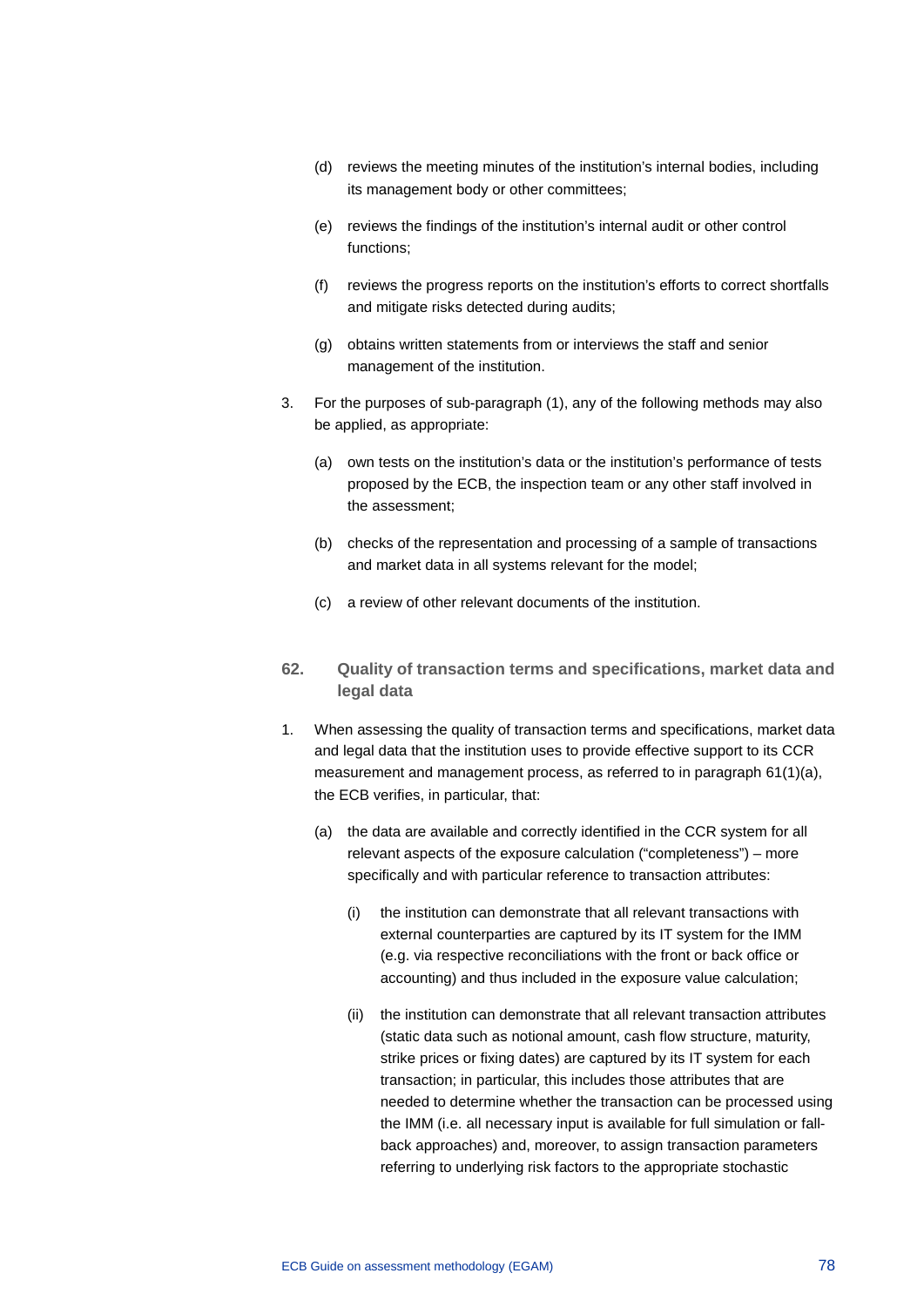processes, and to assign the transaction type to the appropriate pricing function;

- (iii) the institution can demonstrate that the IT system correctly captures which transactions are covered by which legal netting agreement, and that legal netting agreements are enforceable in all relevant jurisdictions, as stated in Article 206(a) of the CRR;
- (iv) the institution can demonstrate that its IT system correctly reflects the characteristics of a margin or collateral agreement (e.g. the ISDA Credit Support Annex for a Master Netting Agreement), such as the threshold, MTA, IM and independent amount, as well as all types of asymmetric setting, and also for contracts with central clearing, bilateral derivatives clearing, bilateral clearing of SFT positions or any other legal variant, as they are laid down in written contracts or legal databases respectively, and that any changes to the legal structure are updated in timely manner in the risk system used to calculate the IMM;
- (b) the data are error-free ("accuracy"), such that, especially for market data, stale values are identified and either excluded or substituted by data from other source systems, data formats are aligned with the definitions in their corresponding data dictionaries, irrespective of whether monitoring and resolution processes are in place, as foreseen in paragraph 62(2)(a)(v);
- (c) a given set of data can be matched across the institution's various data sources ("consistency") and across different measuring points (e.g. databases or data warehouses) along the dataflow, which also includes an integrity check of all relevant interfaces ("integrity");
- (d) the data values are up to date ("timeliness") for use on the regulatory reporting dates, with justified interpolations for market data on bank holidays;
- (e) the aggregate data are free from any duplication resulting from transformations or manipulations of source data ("uniqueness");
- (f) the data are based on an adequate system of classification, sufficiently rigorous to compel acceptance ("validity");
- (g) the history, processing and location of data under consideration can be easily traced ("traceability").
- 2. When assessing the data quality management process, the ECB verifies that:
	- (a) the following are in place:
		- (i) adequate data quality standards that set the objectives and the overall scope of the data quality management process; this refers, among other things, to checking whether external market data providers are still supporting and updating the respective data feeds;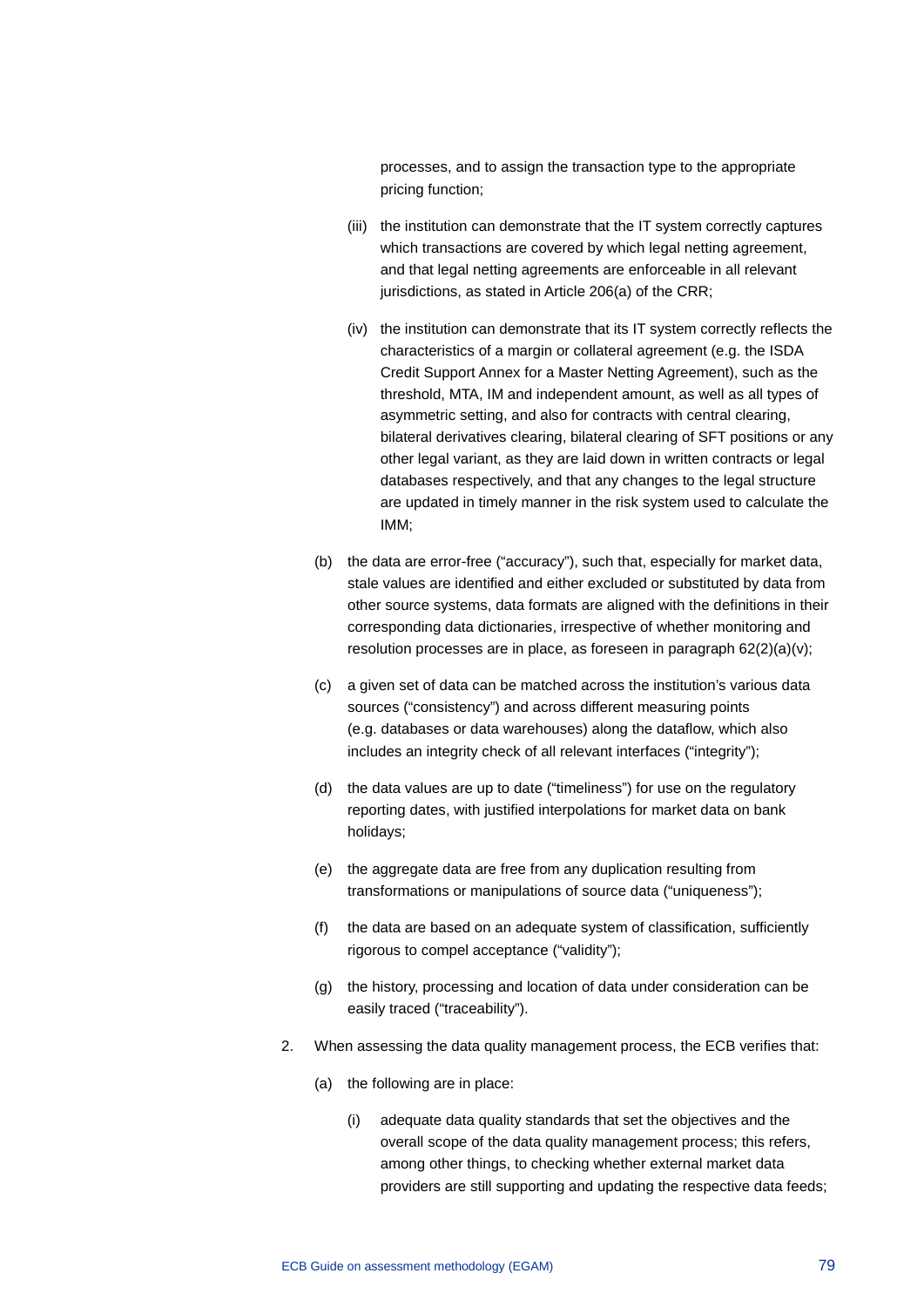- (ii) adequate rules in the form of policies, standards and procedures for data collection, storage, migration, updating and use;
- (iii) the continuous updating and improvement of the data quality management process;
- (iv) a set of criteria and procedures for determining compliance with the data quality standards, and, in particular, with the general criteria and process of data reconciliation across and within systems, including data used for accounting and regulatory purposes;
- (v) adequate processes for internally assessing and constantly improving data quality, including a process for issuing internal recommendations to address problems in areas for improvement and a process for implementing such recommendations prioritised according to materiality and, more particularly, a process for addressing material discrepancies identified during the data reconciliation process;
- (b) the data collection process has a certain degree of independence from the data quality management process, including a separate organisational structure and staff, where applicable.

#### **63. Data documentation and reporting**

- 1. When assessing data documentation that the institution uses to provide effective support to its CCR measurement and management process, the ECB evaluates, in particular, the following:
	- (a) the specification of the set of databases and, in particular:
		- (i) the global map of databases involved in the calculation systems used for the purposes of the IMM approach;
		- (ii) the relevant data sources;
		- (iii) the relevant processes for data extraction and transformation, and the criteria used;
		- (iv) the relevant functional specification of databases, including their size, date of construction, data dictionaries, including the content of the fields and the different values inserted in the fields, with clear definitions of data items;
		- (v) the relevant technical specification of databases, including the type of database, tables, database management system, database architecture and data models given in any standard data modelling notation;
		- (vi) the relevant workflows and procedures relating to data collection and data storage;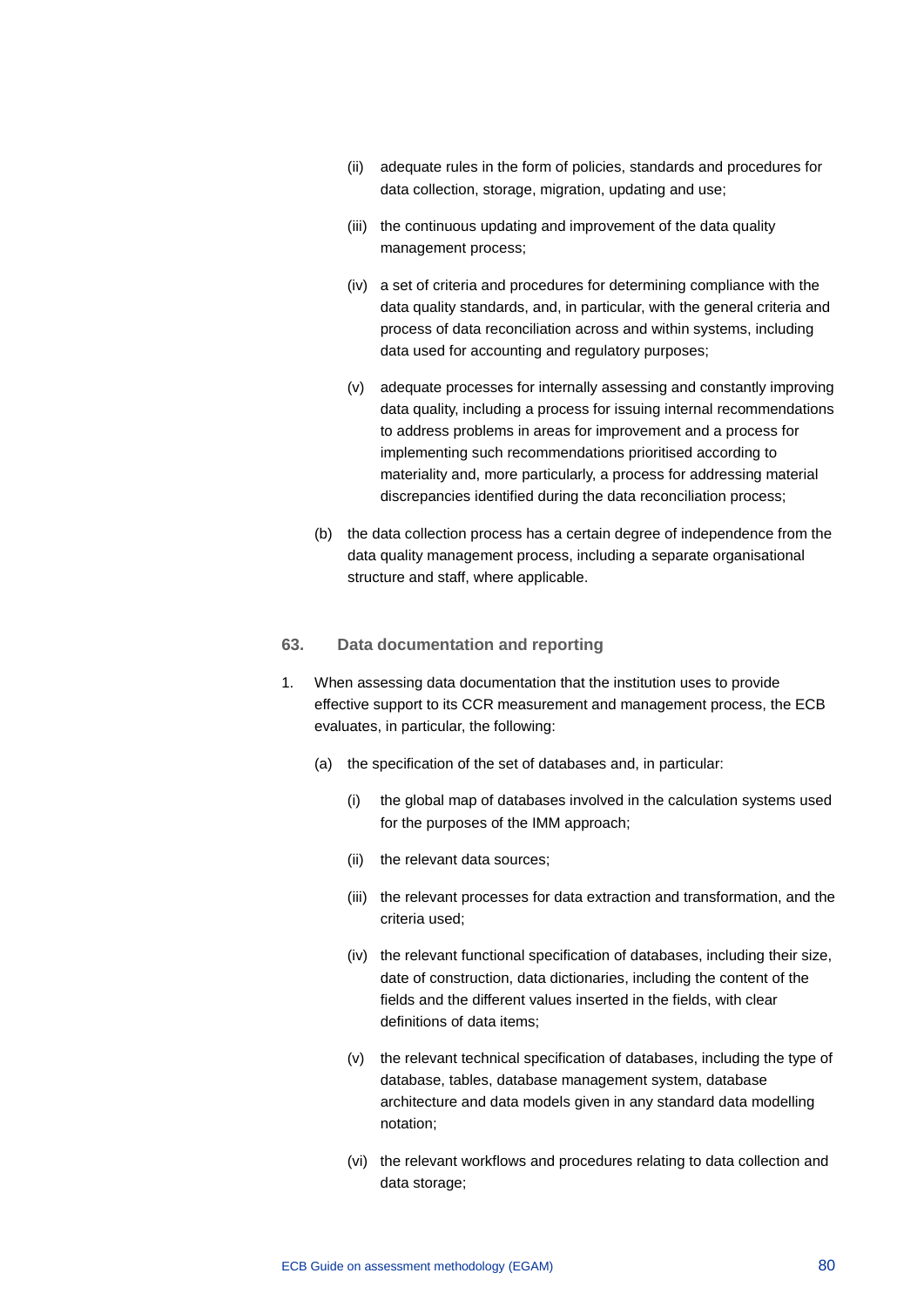- (b) the data management policy and allocation of responsibilities, including users' profiles and data owners;
- (c) the transparency, accessibility and consistency of the controls implemented in the data management framework.
- 2. When assessing data reporting, as referred to in paragraph 61(1)(b), the ECB verifies that the data reporting:
	- (a) specifies the scope of reports or reviews, the findings and, where applicable, the recommendations to address any weaknesses or shortfalls detected;
	- (b) is communicated to senior management and the management body of the institution at an adequate frequency and that the level of the recipient of the data reporting is determined in accordance with the institution's organisational structure and the type and significance of the information;
	- (c) is performed regularly and, where appropriate, on an *ad hoc* basis;
	- (d) provides adequate evidence that the institution has sufficiently addressed and properly implemented the recommendations.

## **64. IT infrastructure**

- 1. When assessing the architecture of the IT systems of relevance to the institution's CCR management systems and to the application of the IMM approach, the ECB evaluates, in particular, the following:
	- (a) all relevant objects in the IT system architecture, including the relevant applications, their interfaces and interactions, which implies:
		- (i) assessing the overall degree of automation;
		- (ii) verifying that any manual procedures in the upstream systems are performed under the four eyes principle;
	- (b) a dataflow diagram showing a map of the key applications, databases and IT components involved in the application of the IMM approach and related to CCR and limit management systems;
	- (c) the assignment of IT system owners;
	- (d) the capacity, scalability and efficiency of IT systems;
	- (e) the manuals for the IT systems and databases.
- 2. When assessing the soundness, safety and security of the IT infrastructure that is of relevance to the institution's CCR management and to the application of the IMM, the ECB verifies that: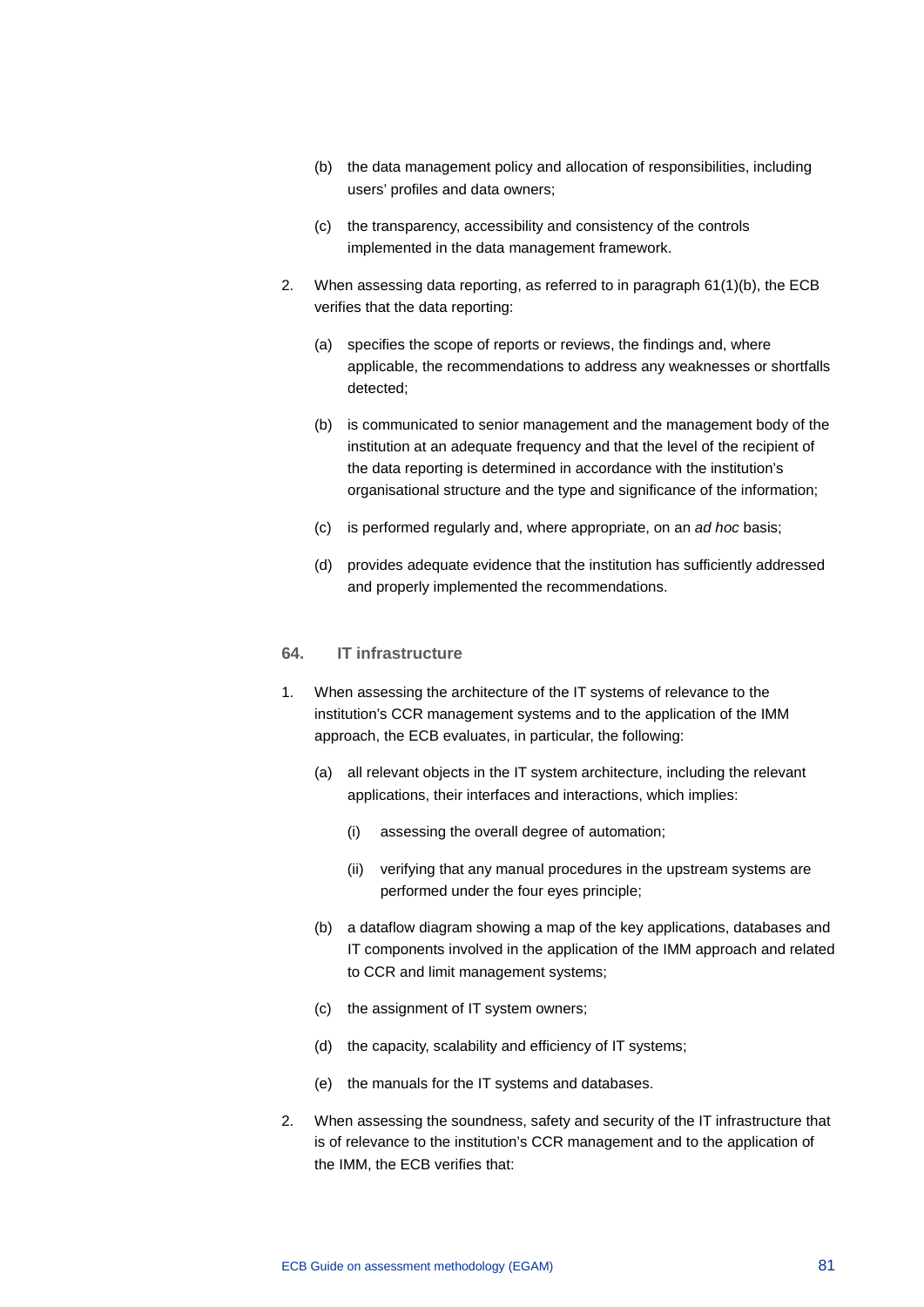- (a) the IT infrastructure is deemed sound, on the basis that it can support the institution's ordinary and extraordinary processes in a timely, automatic and flexible manner; this refers at least to:
	- (i) a potential future exposure calculation that can be performed in a timely manner overnight, i.e. the process finishes before the trading desks open;
	- (ii) a policy implemented for dealing with situations in which the overnight potential future exposure calculations fail to be completed in a timely manner;
	- (iii) the institution's ability to perform *ad hoc* analyses;
- (b) the IT infrastructure is deemed safe, on the basis that the risk of suspension of its abilities ("failures"), the risk of loss of data and the risk of incorrect evaluations ("faults") are appropriately addressed;
- (c) the IT infrastructure is deemed secure, on the basis that it is adequately protected against theft, fraud, manipulation or sabotage of data or systems by malicious insiders or outsiders – this comprises the check that access rights for users, testers, management and audit are set appropriately.
- 3. When assessing the robustness of the IT infrastructure that is of relevance to the institution's CCR management and to the application of the IMM, the ECB verifies that:
	- (a) the procedures for backing up the IT systems, data and documentation are implemented and tested on a periodic basis;
	- (b) continuity action plans are implemented for critical IT systems (e.g. the limit management systems);
	- (c) the recovery procedures for IT systems in the event of failure are defined and tested on a regular basis;
	- (d) the management of IT system users is compliant with the institution's relevant policies and procedures;
	- (e) audit trails are implemented for critical IT systems;
	- (f) the management of changes to IT systems is adequate and the monitoring of changes covers all IT systems.
- 4. When assessing whether the IT infrastructure of relevance to the institution's CCR management and to the application of the IMM is reviewed both regularly and on an ad hoc basis, the ECB verifies that:
	- (a) regular monitoring and *ad hoc* reviews result in findings and, where appropriate, in recommendations to address any weaknesses or shortfalls detected;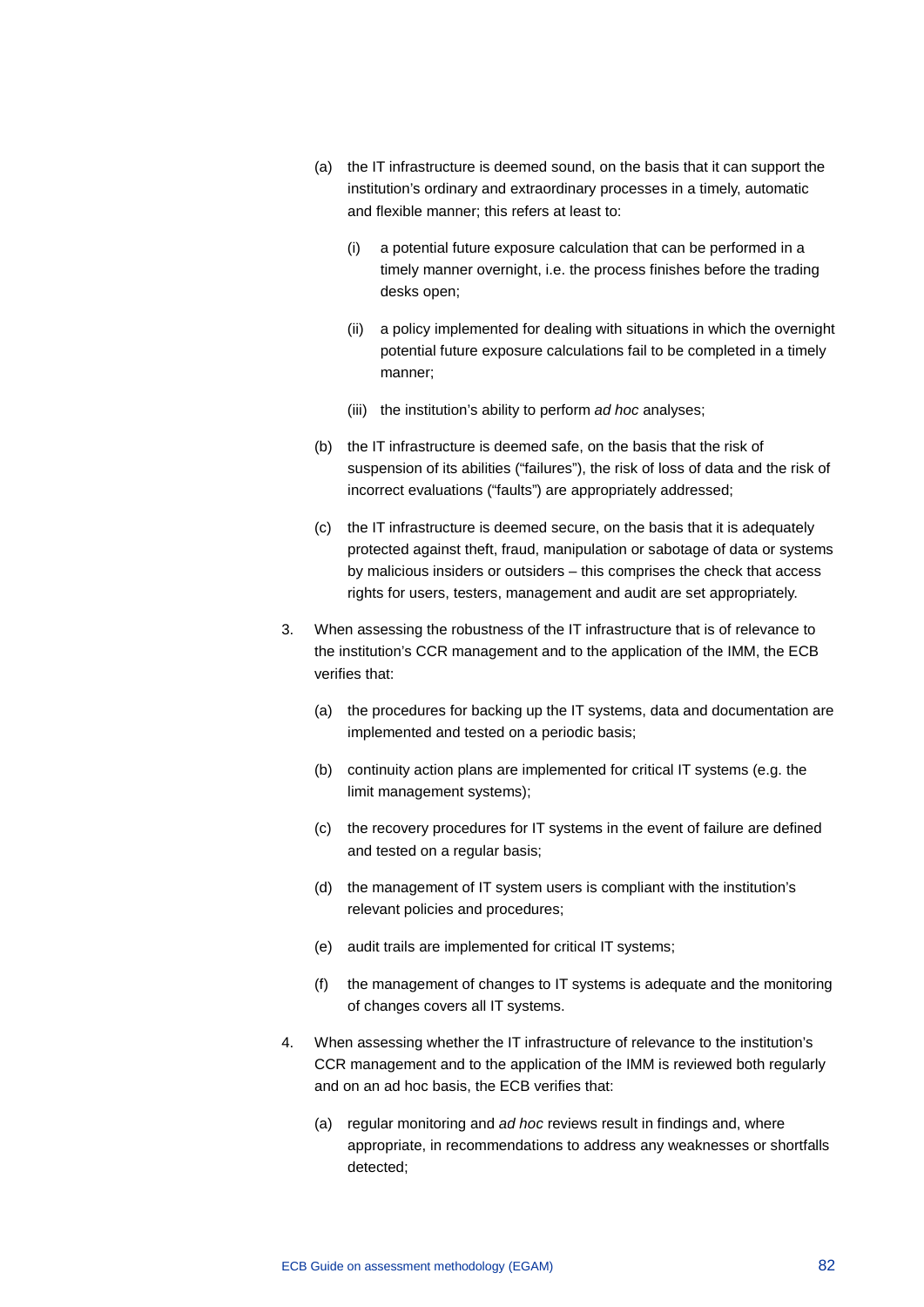- (b) the findings and recommendations referred to in sub-paragraph (4)(a) are communicated to senior management and the management body of the institution;
- (c) there is adequate evidence that the institution has sufficiently addressed and properly implemented the recommendations.

# Chapter 11 Specifics for the A-CVA

#### **65. General**

- 1. In order to assess an institution's compliance with the requirements on calculating the own funds requirement for CVA risk, as referred to in Article 383 of the CRR, the ECB, in particular, verifies the institution's:
	- (a) compliance with the requirements, as referred to in Commission Delegated Regulation (EU) No 526/2014<sup>45</sup>, under Article 383(7) of the CRR, hereinafter referred to as the "RTS on CVA", as further laid out in paragraph 66;
	- (b) compliance with the own funds requirement calculation for CVA risk, as referred to in Articles 383 and 386 of the CRR, and, if applicable, the calculation of the own funds requirement for CCR using the M parameter in accordance with 162(2) of the CRR, as further laid out in paragraph 67.
- 2. For the purposes of sub-paragraph (1), the ECB:
	- (a) reviews the institution's relevant internal policies;
	- (b) reviews the institution's technical documentation on the estimation methodology and process;
	- (c) reviews and challenges the model development manuals, methodologies and processes;
	- (d) reviews the meeting minutes of the institution's internal bodies, including the management body, model committee or other committees;
	- (e) reviews the reports on the A-CVA over time and the recommendations by the organisational unit calculating the CVA, the validation function, the internal audit function or any other control function of the institution;

-

<span id="page-83-0"></span><sup>45</sup> Commission Delegated Regulation (EU) No 526/2014 of 12 March 2014 supplementing Regulation (EU) No 575/2013 of the European Parliament and of the Council with regard to regulatory technical standards for determining proxy spread and limited smaller portfolios for credit valuation adjustment risk (OJ L 148, 20.5.2014, p. 17) – note that this RTS does not deal with any assessment methodology.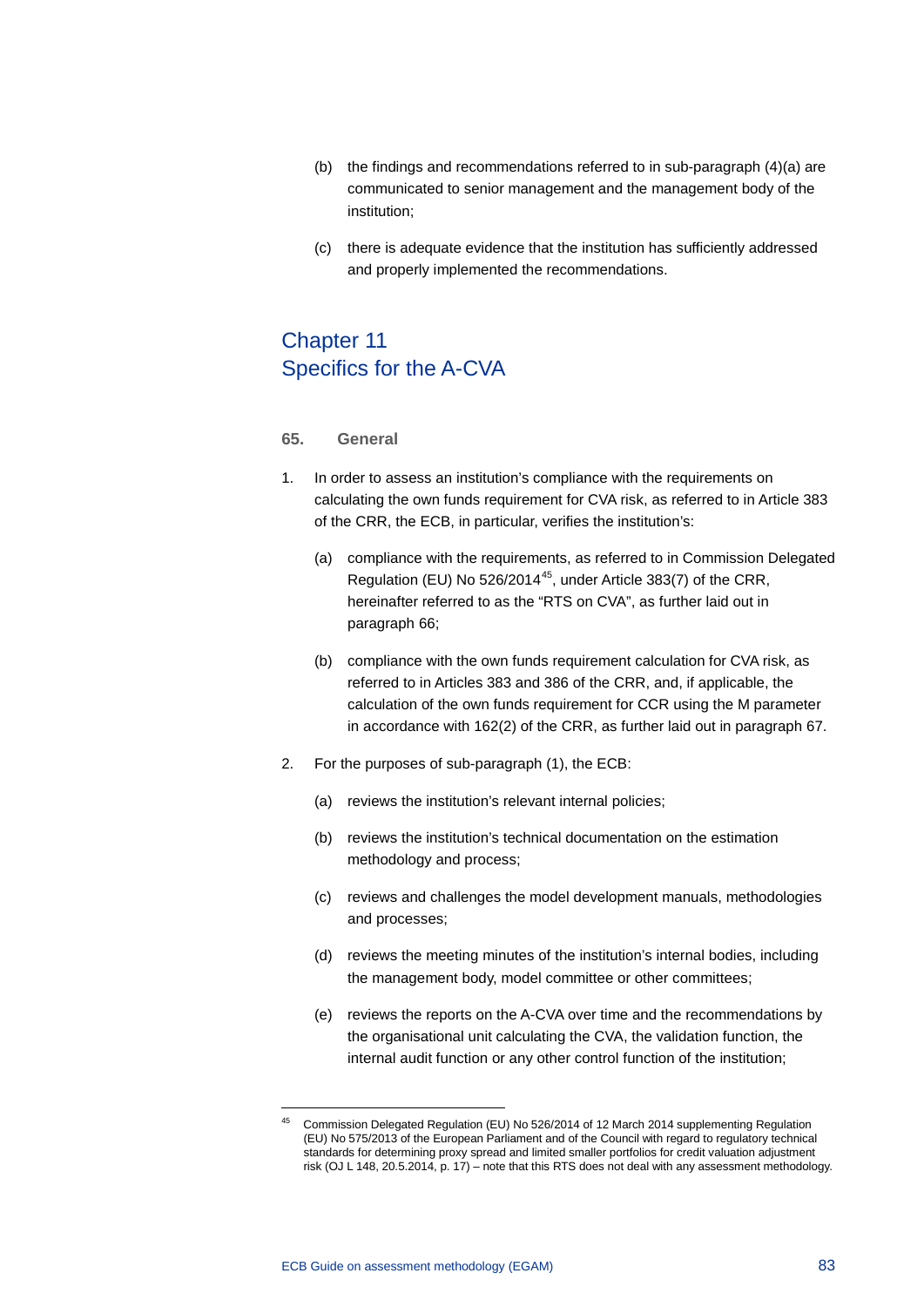- (f) assesses the progress reports on the institution's efforts to correct shortfalls and mitigate risks detected during audits, validations and monitoring;
- (g) obtains written statements from or interviews the staff and senior management of the institution.
- 3. For the purposes of sub-paragraph (1), the ECB may also:
	- (a) request the provision of additional documentation or analysis substantiating the institution's methodological choices and the results obtained;
	- (b) conduct supervisory estimations or replicate the institution's estimations of the own funds requirement using the relevant data supplied by the institution;
	- (c) request and analyse the credit spread data used in the process of calculating the own funds requirement;
	- (d) review the functional documentation on the relevant IT systems to the extent not done for Chapter 10;
	- (e) review other relevant documents of the institution.
- 4. Based on the assessment conducted for the purposes of sub-paragraph (1), the ECB may reassess the appropriateness of the multiplication factor used in the A-CVA in accordance with Article 383(5)(c) of the CRR by taking into account the criteria laid out in the IMA RTS.

# **66. Compliance with the RTS on CVA**

- 1. In order to verify that the institution has implemented a proxy spread methodology for counterparties for which no credit default swap (CDS) spread is available, following the requirements of the RTS on CVA, the ECB verifies in accordance with Article 1 of the RTS on CVA that:
	- (a) the institution has a sound policy defining when a CDS is considered liquid or illiquid;
	- (b) the institution has modelled its proxy spreads using either a regression approach or a bucketing approach, and that both approaches include at least the following dimensions:
		- (i) rating;
		- (ii) region (Europe, North America, Asia and the rest of the world);
		- (iii) industry (public sector, financials and others);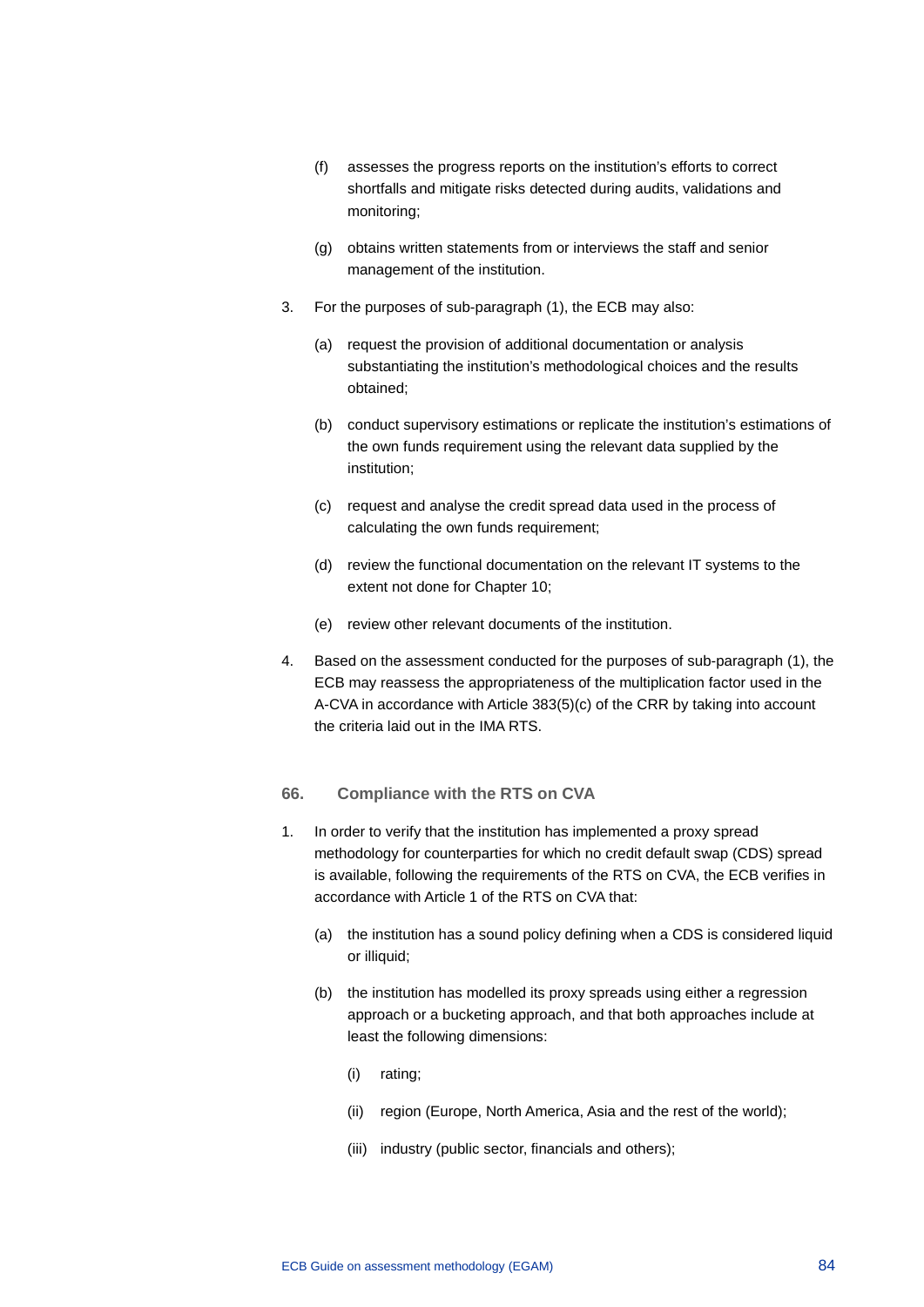- (c) the proxy spreads exhibit a stochastic behaviour comparable with that of liquid CDS spreads and that the composition of their underlying CDS baskets (or single name proxies) is stable over time;
- (d) if the institution uses single name proxies, it has a sound policy on when it applies a single name proxy rather than a bucket level proxy, which still complies with the requirement under sub-paragraph (1)(b);
- (e) the institution ensures a high coverage of the counterparty-specific ratings (based either on external or internal information) on which the selection of proxy credit spreads is based and that the assignment of fall-back ratings does not jeopardise the reliability of the proxy credit spread selection process;
- (f) the institution's methodology captures basis risk between:
	- (i) counterparties that are mapped to the same bucket under subparagraph (1)(b);
	- (ii) any individual counterparty spread, either a liquidly traded single name CDS spread for the individual counterparty or a proxy curve assigned to the individual counterparty, and the spreads of index CDS hedges;
- (g) the institution has implemented a methodology for validating the quality of the proxy spreads – this methodology should assess at least whether the volatility of the proxy spread is conservatively calibrated.
- 2. In order to verify that the institution has identified the appropriate market loss given default (LGD) pursuant to Article 2 of the RTS on CVA, the ECB verifies that:
	- (a) the institution uses updated and maintained data feeds to extract market credit spreads and assigned LGDs;
	- (b) the identified market LGD is also used when determining default probabilities from the credit spreads in sub-paragraph (2)(a), e.g. in the institution's pricing functions for credit derivatives.
- 3. In order to verify that the institution applies the A-CVA when qualifying portfolios in accordance with Article 3 of the RTS on CVA, the ECB verifies that:
	- (a) the institution's calculations are reported and that any action to be taken in the event of a breach of any of the thresholds has been defined;
	- (b) the respective reports on the number and size of transactions are based on either the risk system that calculates the IMM exposures underlying the A-CVA or on any other system reconciled with the risk engine that calculates the IMM exposures underlying the A-CVA on at least a quarterly basis.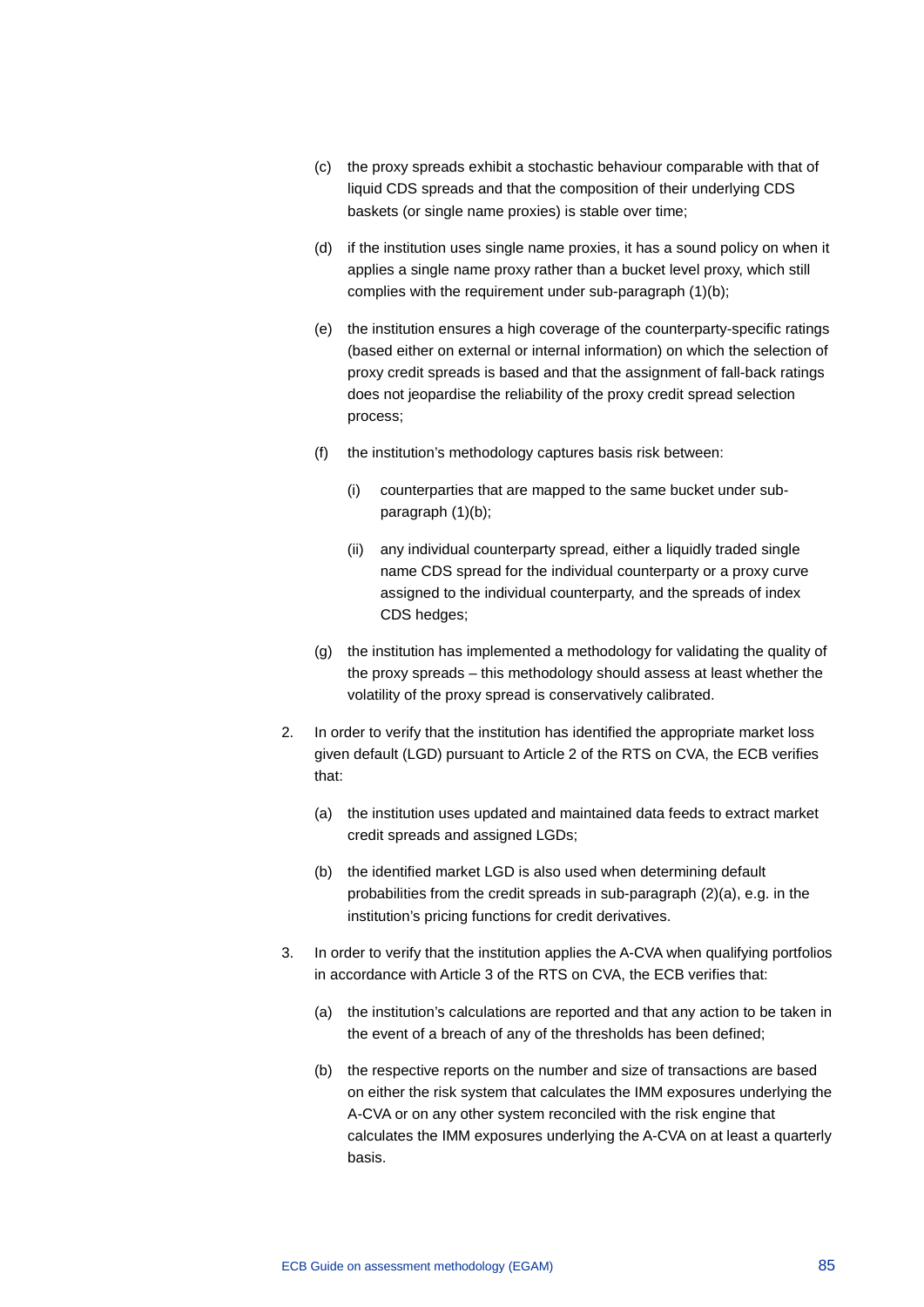- **67. Own funds requirement calculation for CVA risk**
- 1. In order to verify that the institution correctly selects its stress period for the stressed value at risk (VaR) calculation in accordance with Article 383(5)(b) of the CRR, the ECB verifies that:
	- (a) the institution has a defined, documented and validated the methodology for selecting the most severe one-year time window regarding credit spread levels within the three-year period used as the basis for deriving the data for the stressed exposure calculation;
	- (b) the institution is able to justify ratio values close to one for the stressed VaR to the VaR calculation to the extent that such ratios are observed.
- 2. In order to verify that the institution correctly calculates its own funds requirement for CVA risk, in accordance with Article 383(5)(c) to (d) and Article 383(6) of the CRR using eligible hedges in accordance with Article 386 of the CRR, the ECB verifies that:
	- (a) the methodology for complying with Article 383(5)(c) to (d) and Article 383(6) of the CRR is correctly implemented in the risk system and that exposures rejected for the A-CVA in accordance with Article 383(6) of the CRR are input for the standardised CVA risk calculation under Article 384 of the CRR;
	- (b) eligible hedges used to reduce the own funds requirement in accordance with Article 386 of the CRR:
		- (i) fulfil the eligibility criteria in terms of their contractual specifications;
		- (ii) are only entered at 50% of their notional amount if they belong to index CDS, where the basis between the individual counterparty spread to be hedged and the index hedge is not reflected to the satisfaction of ECB;
		- (iii) are executed with external counterparties only;
		- (iv) do not provide any single name over-hedging;
		- (v) are not used for any other purpose, as described in Article 386(3) of the CRR, and this is supported by respective measures implemented in the systems used for calculating CVA risk and credit risk mitigation.
- 3. In order to verify that the institution meets the requirements for being granted permission to use M equal to 1 in Article 162(2)(i) of the CRR to the extent that this provision applies to the institution in question, the ECB verifies that the internal model for specific risk associated with traded debt instruments contains rating migrations. To verify, this the ECB assesses whether:
	- (a) for each of the counterparties subject to the permission there is a single name CDS spread time series available on which the credit spread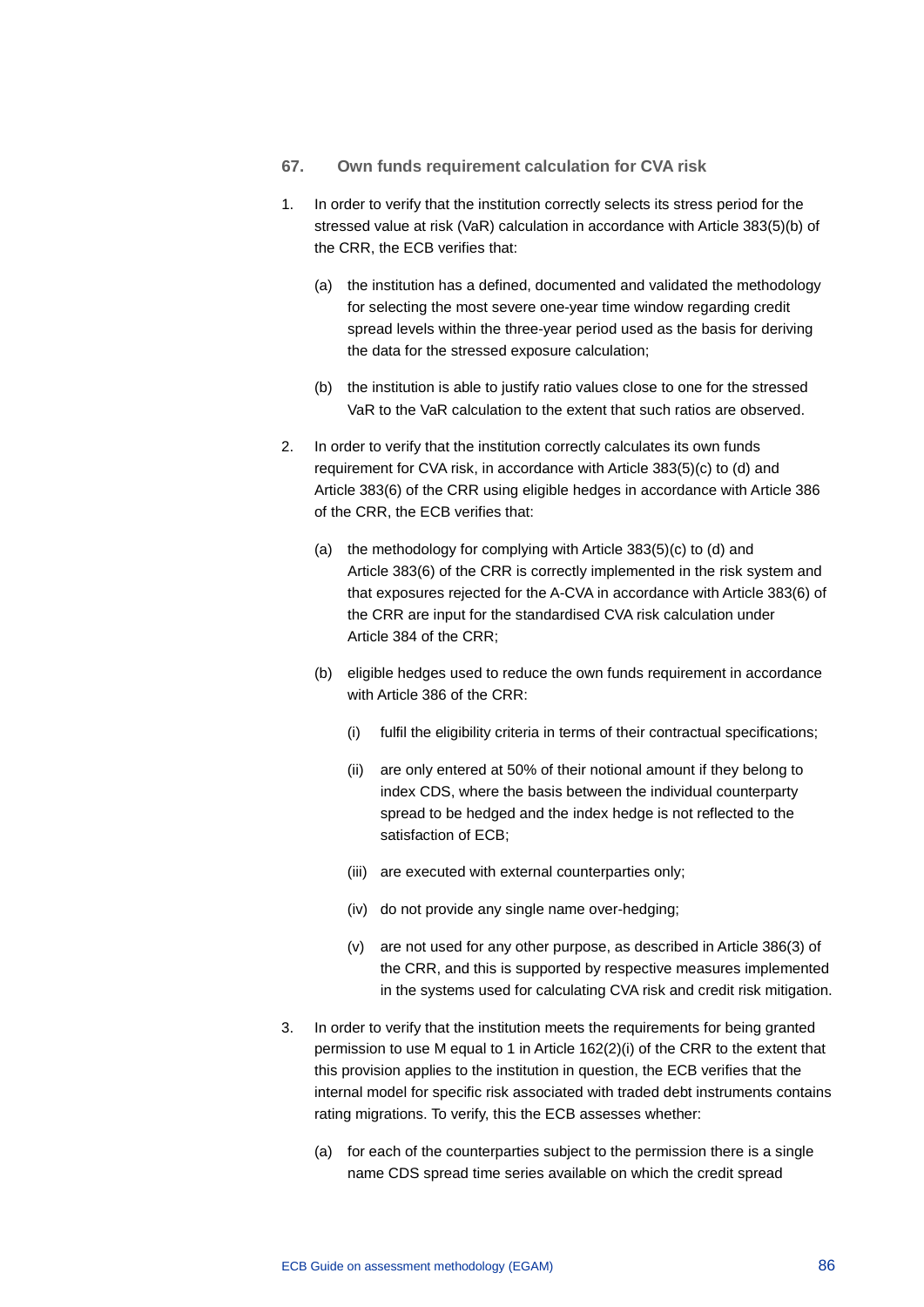modelling is based or whether the counterparty is properly mapped to a proxy spread if no liquid CDS spread time series is available;

- (b) the model appropriately reflects the stochastic behaviour of the single name time series;<sup>[46](#page-87-0)</sup>
- (c) the institution demonstrates that:
	- (i) part of the volatility of liquid single name CDS credit spreads can be attributed to rating migrations;
	- (ii) part of the volatility of the proxy spread can be attributed to the occurrence of rating migrations of the counterparties assigned to the proxy spread buckets.

-

<span id="page-87-0"></span><sup>&</sup>lt;sup>46</sup> This is relevant to the extent that the assessment of the market risk model does not yet cover respective single name credit spreads.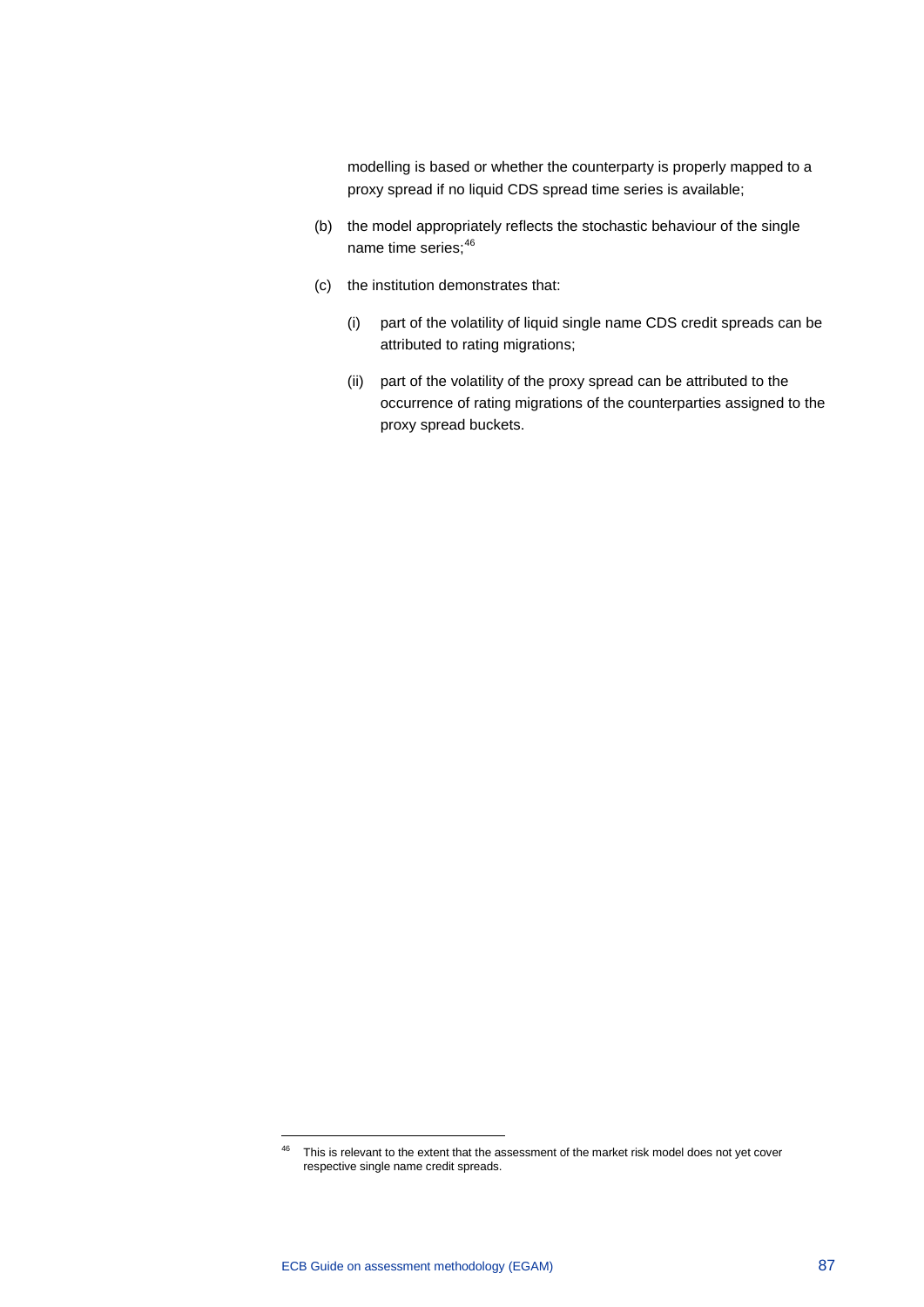# 5 Technical terms

| A-CVA       | advanced credit valuation adjustment                                       |
|-------------|----------------------------------------------------------------------------|
| <b>CCR</b>  | counterparty credit risk                                                   |
| <b>CVA</b>  | credit valuation adjustment                                                |
| <b>DMP</b>  | default management process                                                 |
| EE          | expected exposure                                                          |
| <b>EGAM</b> | ECB Guide on assessment methodology                                        |
| <b>EGMA</b> | ECB Guide on materiality assessment (for CCR model changes and extensions) |
| <b>EGOD</b> | ECB Guide on options and discretions available in Union law                |
| <b>EPE</b>  | expected positive exposure                                                 |
| <b>GWWR</b> | general wrong-way risk                                                     |
| <b>IMA</b>  | internal model approach (for market risk)                                  |
| <b>IMM</b>  | internal model method                                                      |
| <b>ISDA</b> | International Swaps and Derivatives Association                            |
| м           | maturity parameter (as used in the IRB context)                            |
| <b>MPOR</b> | margin period of risk                                                      |
| <b>SWWR</b> | specific wrong-way risk                                                    |
| <b>WWR</b>  | wrong-way risk                                                             |

For further abbreviations, please consult the [ECB glossary.](https://www.ecb.europa.eu/home/glossary/html/glossm.en.html)